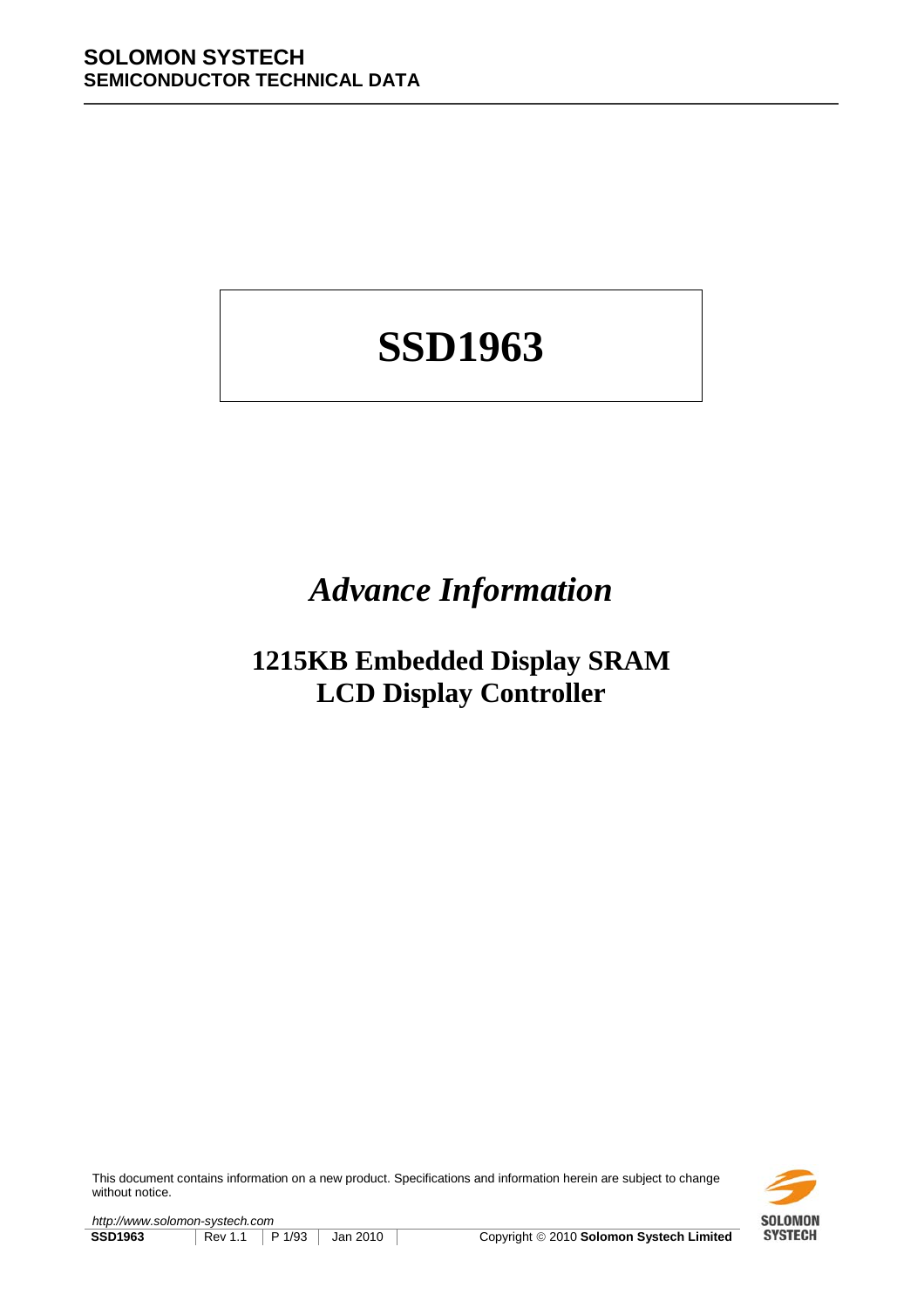| <b>Version</b> | <b>Change Items</b>                                                         | <b>Effective Date</b> |
|----------------|-----------------------------------------------------------------------------|-----------------------|
| 0.10           | $1st$ Release                                                               | 24-Nov-08             |
| 21-Nov-08      |                                                                             |                       |
| 0.10           | Changed the set_pll_mnk to set_pll_mn in section 7.2<br>1.                  | 10-Dec-08             |
| 08-Dec-08      | Change register name in section 8<br>2.                                     |                       |
|                | 3.<br>Removed ABC                                                           |                       |
|                | 4.<br>Revised description for REG 0x00, 0x01, 0x0C, 0x0D, 0x0E, 0x10, 0x11, |                       |
|                | 0x21, 0x26, 0x28, 0x2A, 0x2B, 0x2C, 0x2E, 0x33, 0x34, 0x35, 0x36, 0x37,     |                       |
|                | 0x3A, 0x3C, 0x3E, 0x44, 0x45, 0xA1, 0xB0, 0xB1, 0xB4, 0xB5, 0xB6, 0xB7,     |                       |
|                | 0xB8, 0xB9, 0xBE, 0xBF, 0xD0, 0xD1, 0xD4, 0xE5.                             |                       |
|                | Added max VIH in Table 12-1<br>5.                                           |                       |
|                | 6. Added Table 9-1                                                          |                       |
|                | 7. Added Table 11-1                                                         |                       |
|                | 8. Revised Figure 9-19                                                      |                       |
|                | Revised Figure 14-2<br>9.                                                   |                       |
|                | 10. Revised Figure 13-5                                                     |                       |
|                | 11. Corrected typo for Table 7-2                                            |                       |
|                | 12. Revised test condition for 12 and 13                                    |                       |
| 1.0            | 1.<br>Changed status to Advance Information                                 | 18-May-09             |
| 07-May-09      | Update min/max rating of VDDD and VDDPLL in Table 11-1<br>2.                |                       |
|                | 3.<br>Added tape and reel drawing of 128-pin LQFP package in Section 15.3   |                       |
|                | Revised Section 13.2 5.<br>4.                                               |                       |
|                | Added 12 bits for Table 7-1<br>5.                                           |                       |
|                | Removed TTL interface<br>6.                                                 |                       |
|                | 7. Revised section 7.1.5                                                    |                       |
|                | 8.<br>Change the title of section 7.2                                       |                       |
|                | Revised command description in section 8<br>9.                              |                       |
|                | 10. Removed the command 0x0C and 0x3A                                       |                       |
|                | 11. Added figures in section 13.4                                           |                       |
|                | 12. Revised figures in section 13.3                                         |                       |
|                | 13. Revise Table 6-1                                                        |                       |
| 1.1            | <b>Update Table 7-1</b><br>1.                                               | 18-Jan-10             |
| 23-Dec-09      | Revised section 9.72<br>2.                                                  |                       |
|                |                                                                             |                       |

## **Appendix: IC Revision history of SSD1963 Specification**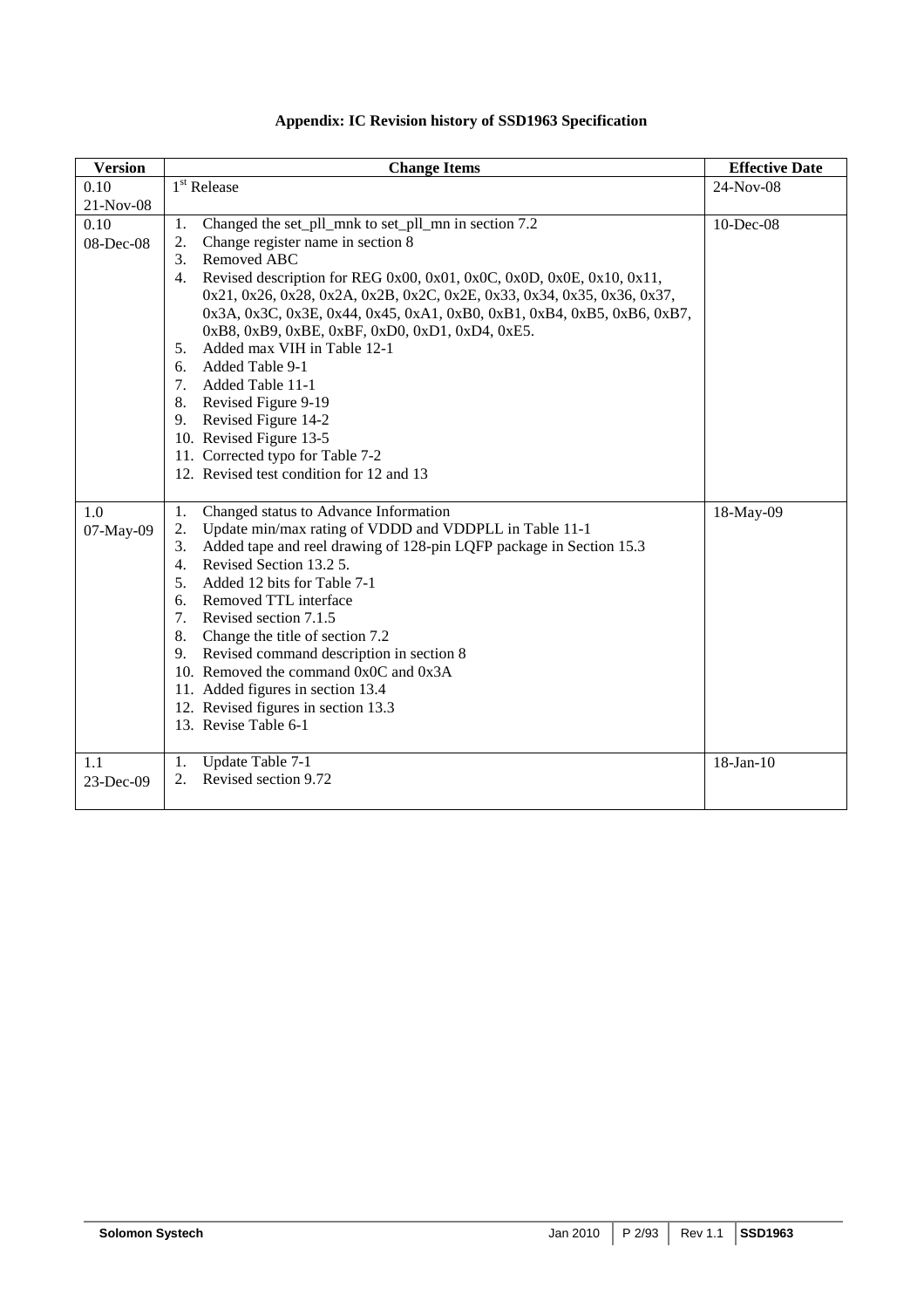## **CONTENTS**

| $\mathbf{1}$   |         |  |
|----------------|---------|--|
| $\overline{2}$ |         |  |
| 3              |         |  |
| 4              |         |  |
| 5              |         |  |
| 5.1<br>5.2     |         |  |
| 6              |         |  |
| 7              |         |  |
| 7.1            |         |  |
|                | 7. L. L |  |
|                | 7.1.2   |  |
|                | 7.1.3   |  |
|                | 7.1.4   |  |
|                | 7.1.5   |  |
| 7.2            |         |  |
| 7.3            |         |  |
| 7.4            |         |  |
| 7.5            |         |  |
|                | 7.5.1   |  |
|                | 7.5.2   |  |
| 8              |         |  |
| 9              |         |  |
| 9.1            |         |  |
| 9.2            |         |  |
| 9.3            |         |  |
| 9.4            |         |  |
| 9.5            |         |  |
| 9.6            |         |  |
| 9.7            |         |  |
| 9.8            |         |  |
| 9.9            |         |  |
| 9.10           |         |  |
| 9.11           |         |  |
| 9.12           |         |  |
| 9.13           |         |  |
| 9.14           |         |  |
| 9.15           |         |  |
| 9.16           |         |  |
| 9.17           |         |  |
| 9.18           |         |  |
| 9.19           |         |  |
| 9.20           |         |  |
| 9.21           |         |  |
| 9.22           |         |  |
| 9.23           |         |  |
| 9.24           |         |  |
|                |         |  |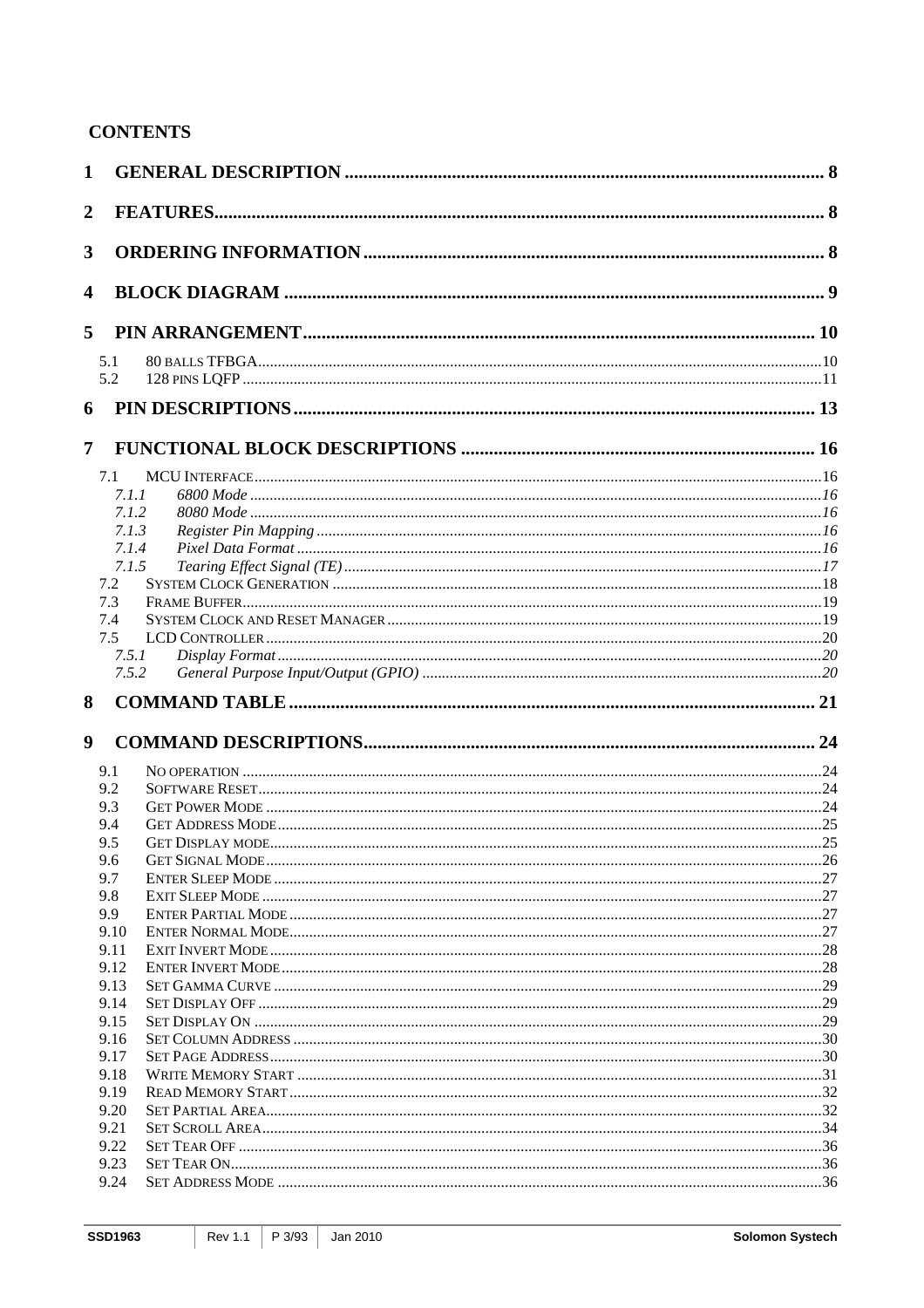| 9.25<br>9.26 |  |
|--------------|--|
| 9.27         |  |
| 9.28         |  |
| 9.29         |  |
| 9.30         |  |
| 9.31         |  |
| 9.32         |  |
| 9.33         |  |
| 9.34         |  |
| 9.35         |  |
| 9.36         |  |
| 9.37         |  |
| 9.38         |  |
| 9.39         |  |
| 9.40         |  |
| 9.41         |  |
| 9.42         |  |
| 9.43         |  |
| 9.44         |  |
| 9.45         |  |
| 9.46         |  |
| 9.47         |  |
| 9.48         |  |
| 9.49         |  |
| 9.50         |  |
| 9.51         |  |
| 9.52         |  |
| 9.53<br>9.54 |  |
| 9.55         |  |
| 9.56         |  |
| 9.57         |  |
| 9.58         |  |
| 9.59         |  |
| 9.60         |  |
| 9.61         |  |
| 9.62         |  |
| 9.63         |  |
| 9.64         |  |
| 9.65         |  |
| 9.66         |  |
| 9.67         |  |
| 9.68         |  |
| 9.69         |  |
| 9.70         |  |
| 9.71         |  |
| 9.72         |  |
| 9.73         |  |
| 9.74         |  |
| 9.75         |  |
| 10           |  |
| 11           |  |
| 11.1         |  |
| 12           |  |
| 13           |  |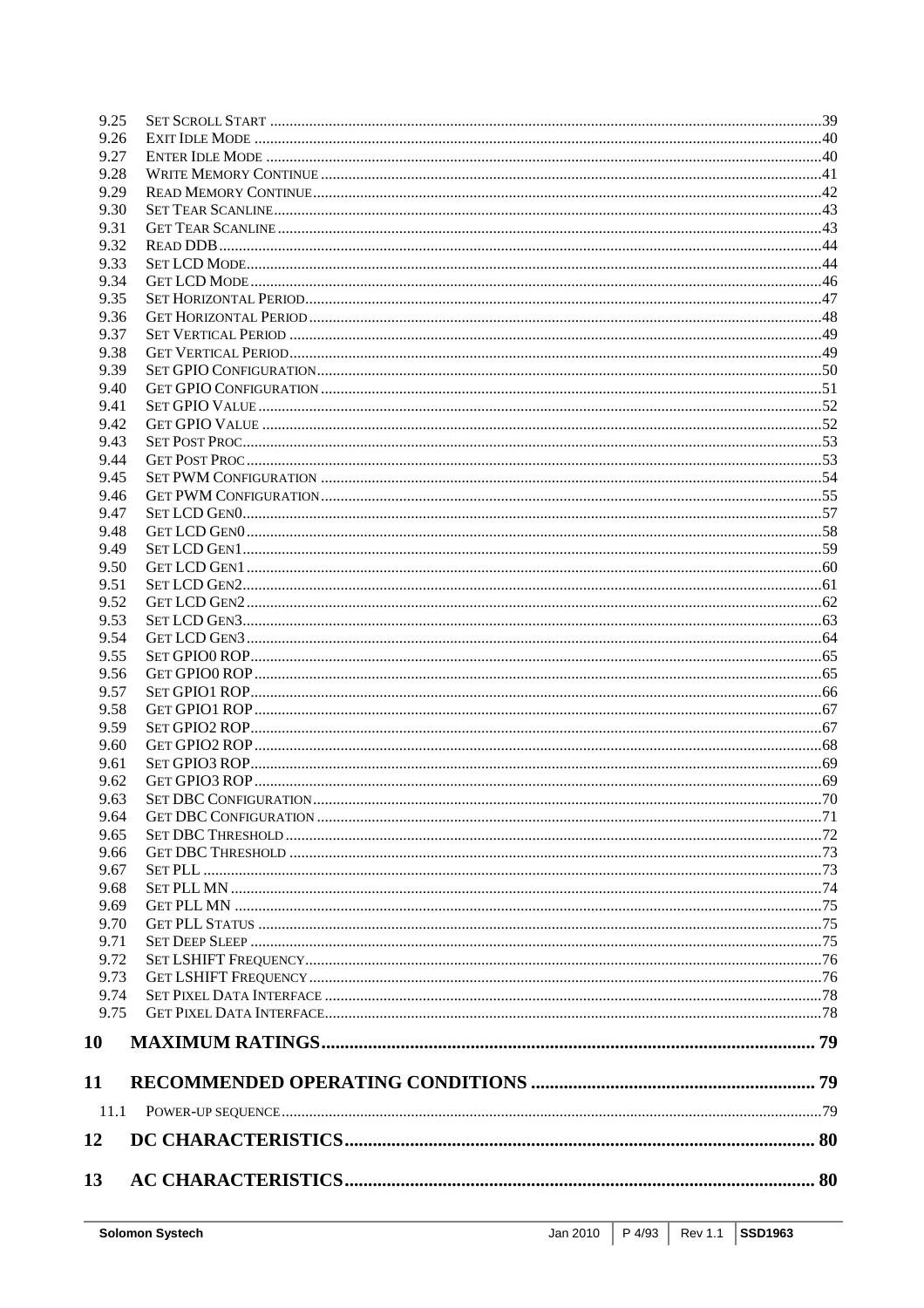| 15.1 |  |
|------|--|
|      |  |
|      |  |
|      |  |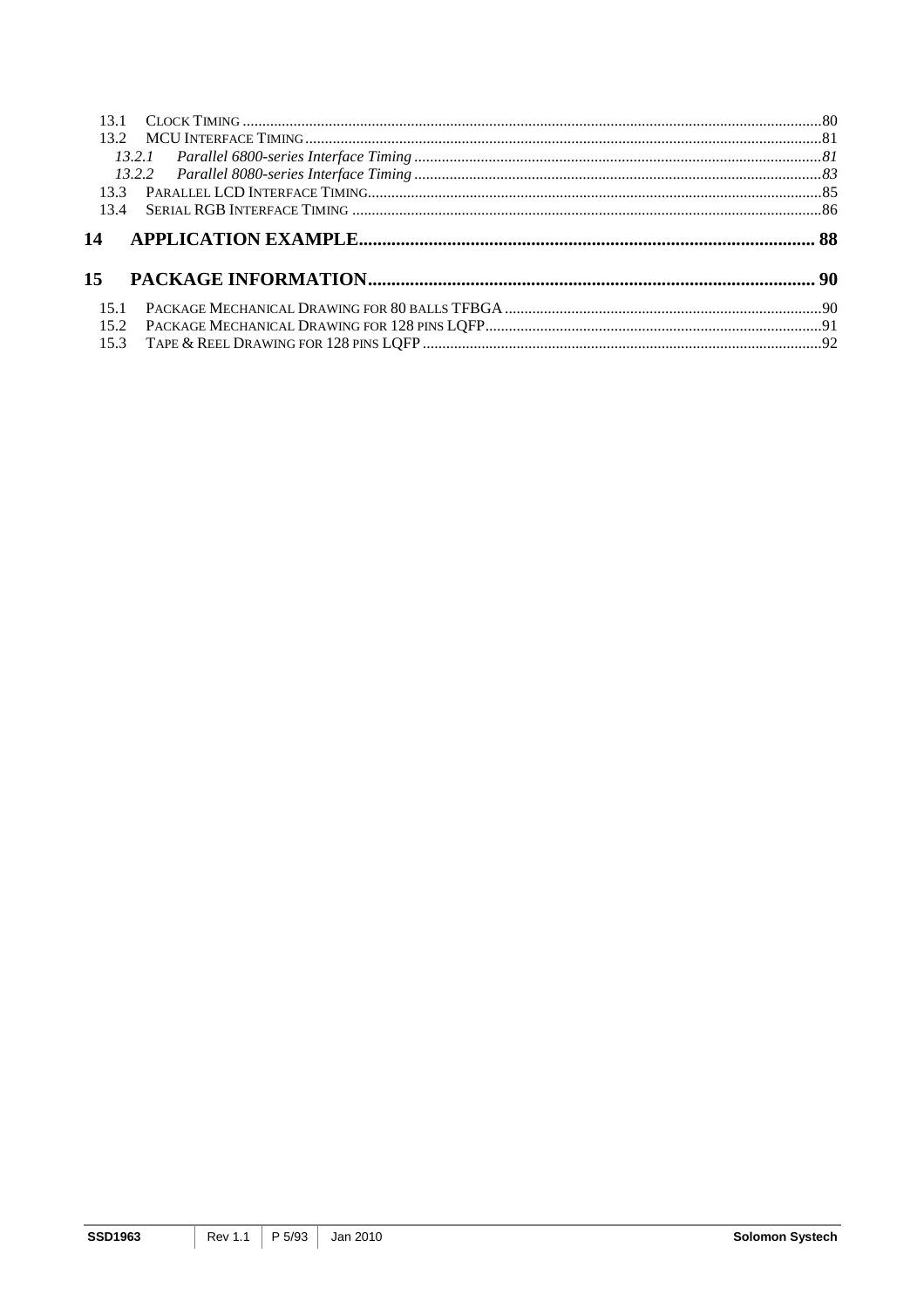## **TABLES**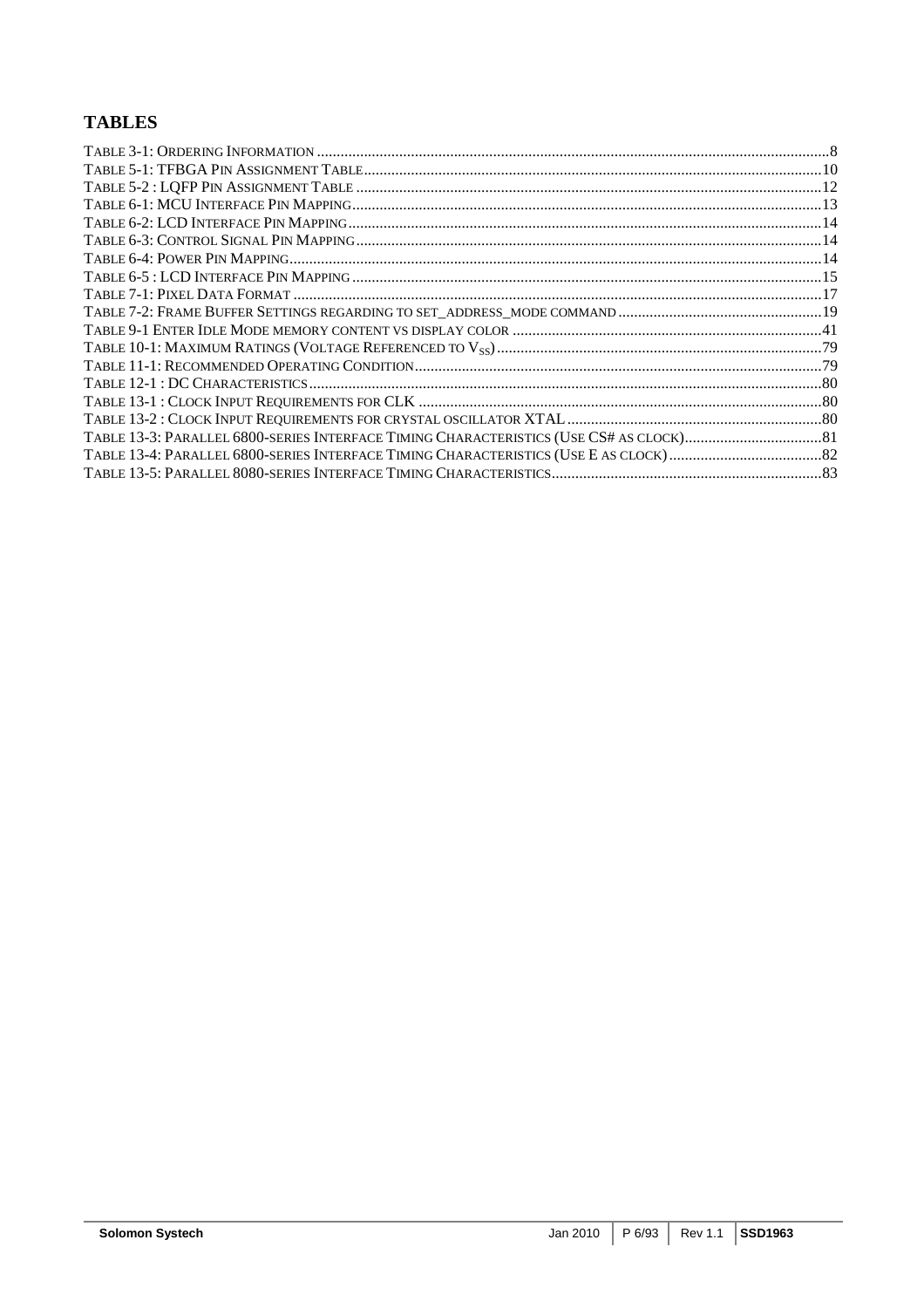## **FIGURES**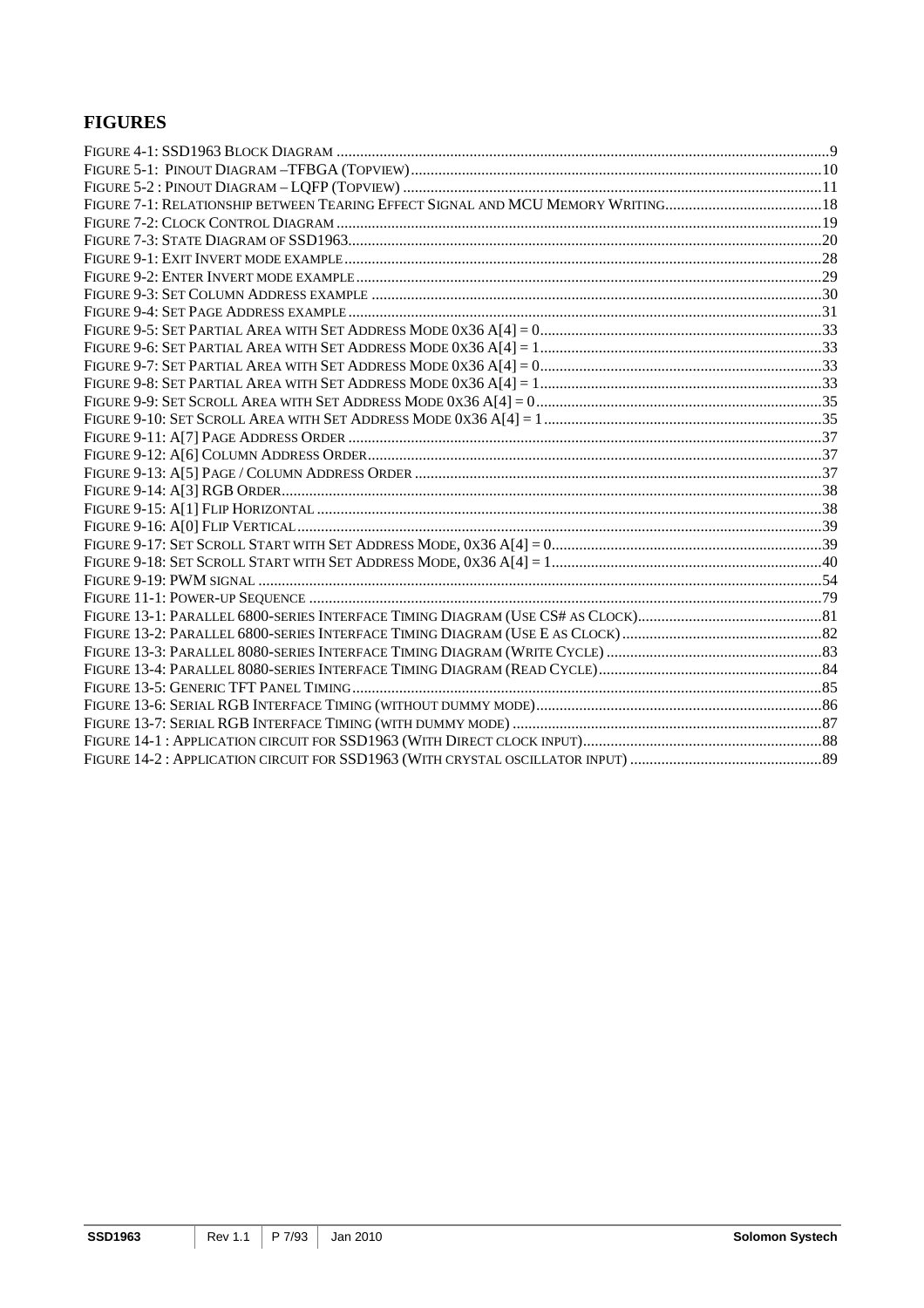## **1 GENERAL DESCRIPTION**

SSD1963 is a display controller of 1215K byte frame buffer to support up to 864 x 480 x 24bit graphics content. It also equips parallel MCU interfaces in different bus width to receive graphics data and command from MCU. Its display interface supports common RAM-less LCD driver of color depth up to 24 bit-perpixel.

## **2 FEATURES**

- Display feature
	- − Built-in 1215K bytes frame buffer. Support up to 864 x 480 at 24bpp display
	- Support TFT 18/24-bit generic RGB interface panel
	- − Support 8-bit serial RGB interface
	- − Hardware rotation of 0, 90, 180, 270 degree
	- − Hardware display mirroring
	- − Hardware windowing
	- − Programmable brightness, contrast and saturation control
	- − Dynamic Backlight Control (DBC) via PWM signal
- MCU connectivity
	- − 8/9/16/18/24-bit MCU interface
	- − Tearing effect signal
- I/O Connectivity
	- − 4 GPIO pins
- Built-in clock generator
- Deep sleep mode for power saving
- Core supply power ( $V_{\text{DDPLL}}$  and  $V_{\text{DDD}}$ ): 1.2V $\pm$ 0.1V
- I/O supply power( $V_{DDIO}$ ): 1.65V to 3.6V
- LCD interface supply power ( $V_{\text{DDLCD}}$ ): 1.65V to 3.6V

## **3 ORDERING INFORMATION**

## **Table 3-1: Ordering Information**

| <b>Ordering Part Number</b> | <b>Package Form</b>       |  |  |  |  |  |  |
|-----------------------------|---------------------------|--|--|--|--|--|--|
| SSD1963G41                  | TFBGA-80 (Tray)           |  |  |  |  |  |  |
| SSD1963OL9                  | $LQFP-128$ (Tray)         |  |  |  |  |  |  |
| SSD1963QL9R                 | LQFP-128 (Tape $\&$ Reel) |  |  |  |  |  |  |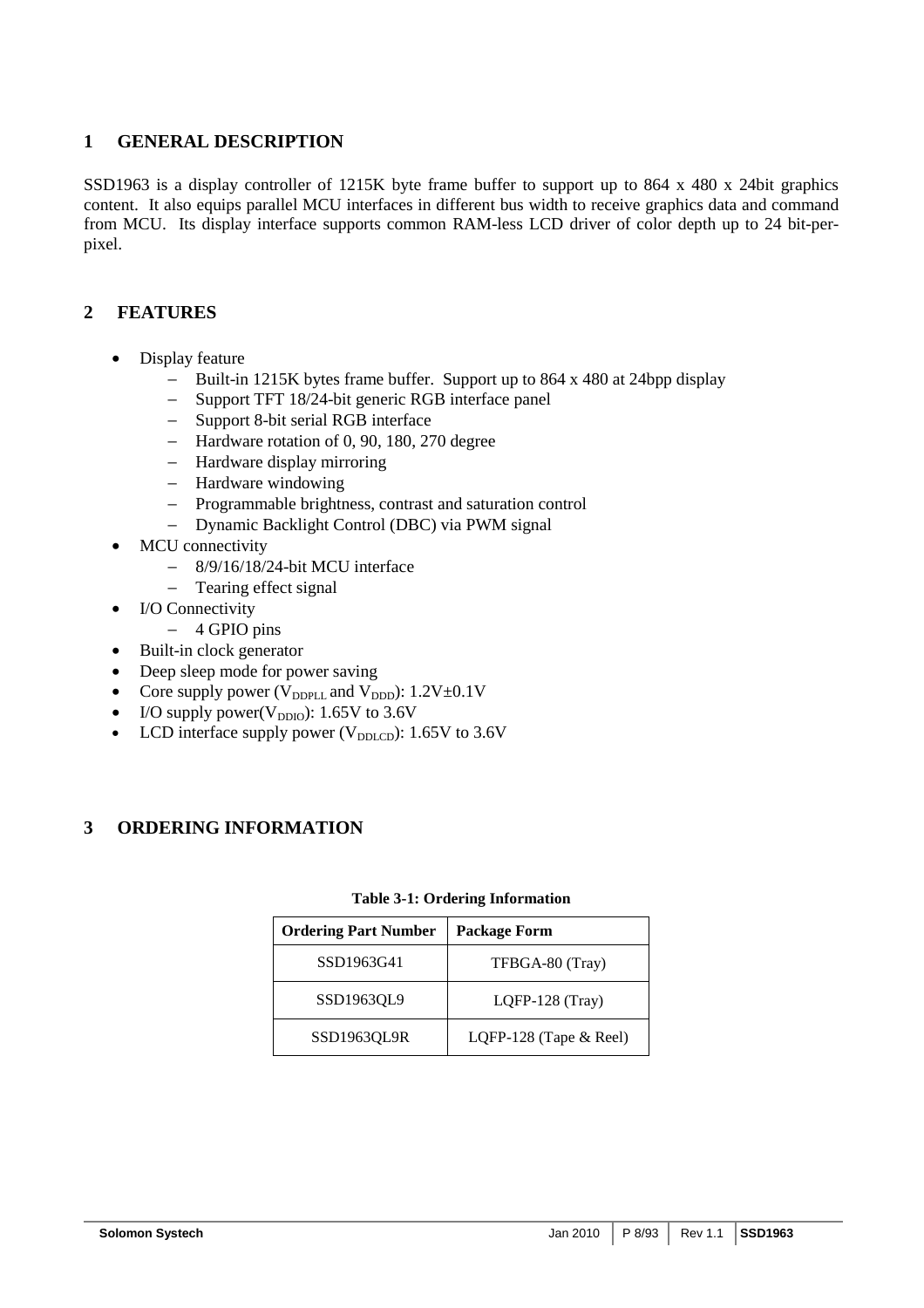## **4 BLOCK DIAGRAM**



**Figure 4-1: SSD1963 Block Diagram**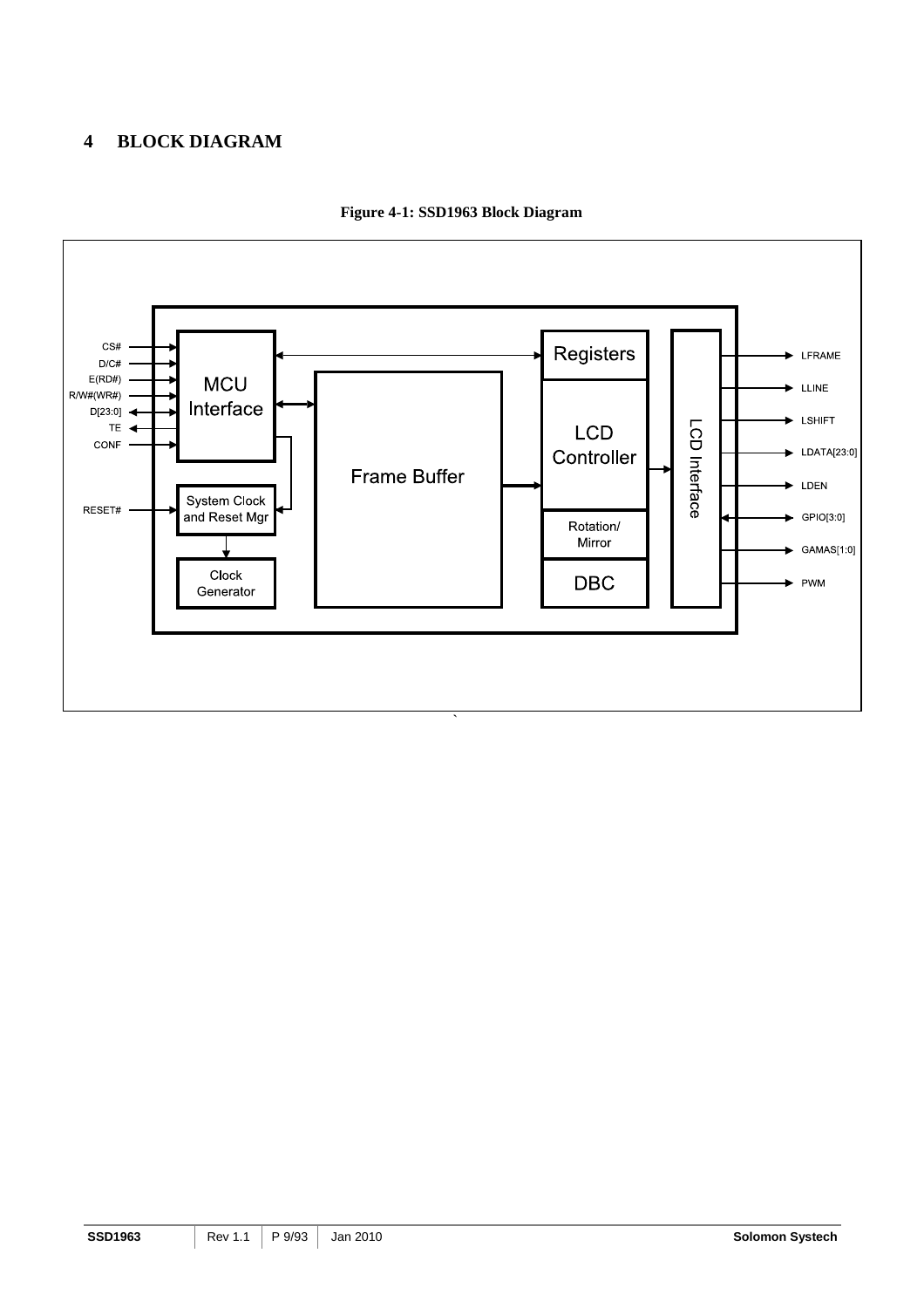## **5 PIN ARRANGEMENT**

## **5.1 80 balls TFBGA**

**Figure 5-1: Pinout Diagram –TFBGA (Topview)** 



#### **Table 5-1: TFBGA Pin Assignment Table**

| Pin#           | <b>Signal Name</b> | Pin#           | <b>Signal Name</b> | Pin#           | <b>Signal Name</b> | Pin#           | <b>Signal Name</b> | Pin#           | <b>Signal Name</b> |
|----------------|--------------------|----------------|--------------------|----------------|--------------------|----------------|--------------------|----------------|--------------------|
| A <sub>1</sub> |                    | C1             | <b>VDDLCD</b>      | E1             | LDATA4             | G1             | D[22]              | J <sub>1</sub> | D[20]              |
| A <sub>2</sub> | LDATA16            | C <sub>2</sub> | LDATA12            | E2             | LDATA3             | G <sub>2</sub> | D[23]              | J2             | D[16]              |
| A <sub>3</sub> | LDATA15            | C <sub>3</sub> | LDATA11            | E <sub>3</sub> | LDATA <sub>2</sub> | G <sub>3</sub> | D[18]              | J3             | D[14]              |
| A4             | GAMAS1             | C <sub>4</sub> | LDATA10            | E <sub>4</sub> | LDATA1             | G <sub>4</sub> | D[13]              | J <sub>4</sub> | D[11]              |
| A <sub>5</sub> | TE                 | C <sub>5</sub> | LDATA9             | E5             | <b>VSS</b>         | G5             | D[10]              | J5             | D[8]               |
| A6             | <b>LSHIFT</b>      | C <sub>6</sub> | <b>LDEN</b>        | E6             | <b>VDDD</b>        | G <sub>6</sub> | D[7]               | J6             | D[5]               |
| A7             | GPIO <sub>2</sub>  | C7             | LDATA17            | E7             | R/W# (WR#)         | G7             | D/C#               | J7             | RESET#             |
| A <sub>8</sub> | GPIO1              | C8             | LDATA21            | E8             | D[4]               | G8             | D[2]               | J8             | <b>VSS</b>         |
| A <sub>9</sub> | GPIO0              | C9             | XTAL_IN            | E <sub>9</sub> | <b>VDDPLL</b>      | G9             | D[1]               | <b>J9</b>      | <b>VDDIO</b>       |
| B1             | <b>VDDLCD</b>      | D1             | <b>VSS</b>         | F1             | LDATA18            | H1             | D[21]              |                |                    |
| B <sub>2</sub> | LDATA14            | D <sub>2</sub> | LDATA8             | F2             | LDATA19            | H2             | D[17]              |                |                    |
| B <sub>3</sub> | LDATA13            | D <sub>3</sub> | LDATA7             | F <sub>3</sub> | LDATA0             | H <sub>3</sub> | D[15]              |                |                    |
| <b>B4</b>      | GAMAS0             | D <sub>4</sub> | LDATA6             | F <sub>4</sub> | D[19]              | H <sub>4</sub> | D[12]              |                |                    |
| B <sub>5</sub> | <b>PWM</b>         | D <sub>5</sub> | LDATA5             | F <sub>5</sub> | <b>VSS</b>         | H <sub>5</sub> | D[9]               |                |                    |
| <b>B6</b>      | <b>LLINE</b>       | D <sub>6</sub> | <b>LFRAME</b>      | F <sub>6</sub> | <b>VDDD</b>        | H <sub>6</sub> | D[6]               |                |                    |
| B7             | GPIO <sub>3</sub>  | D7             | LDATA23            | F7             | E(RD#)             | H7             | CS#                |                |                    |
| B <sub>8</sub> | LDATA20            | D <sub>8</sub> | LDATA22            | F8             | D[3]               | H <sub>8</sub> | <b>CONF</b>        |                |                    |
| <b>B</b> 9     | XTAL OUT           | D <sup>9</sup> | <b>VSSPLL</b>      | F <sub>9</sub> | <b>CLK</b>         | H9             | D[0]               |                |                    |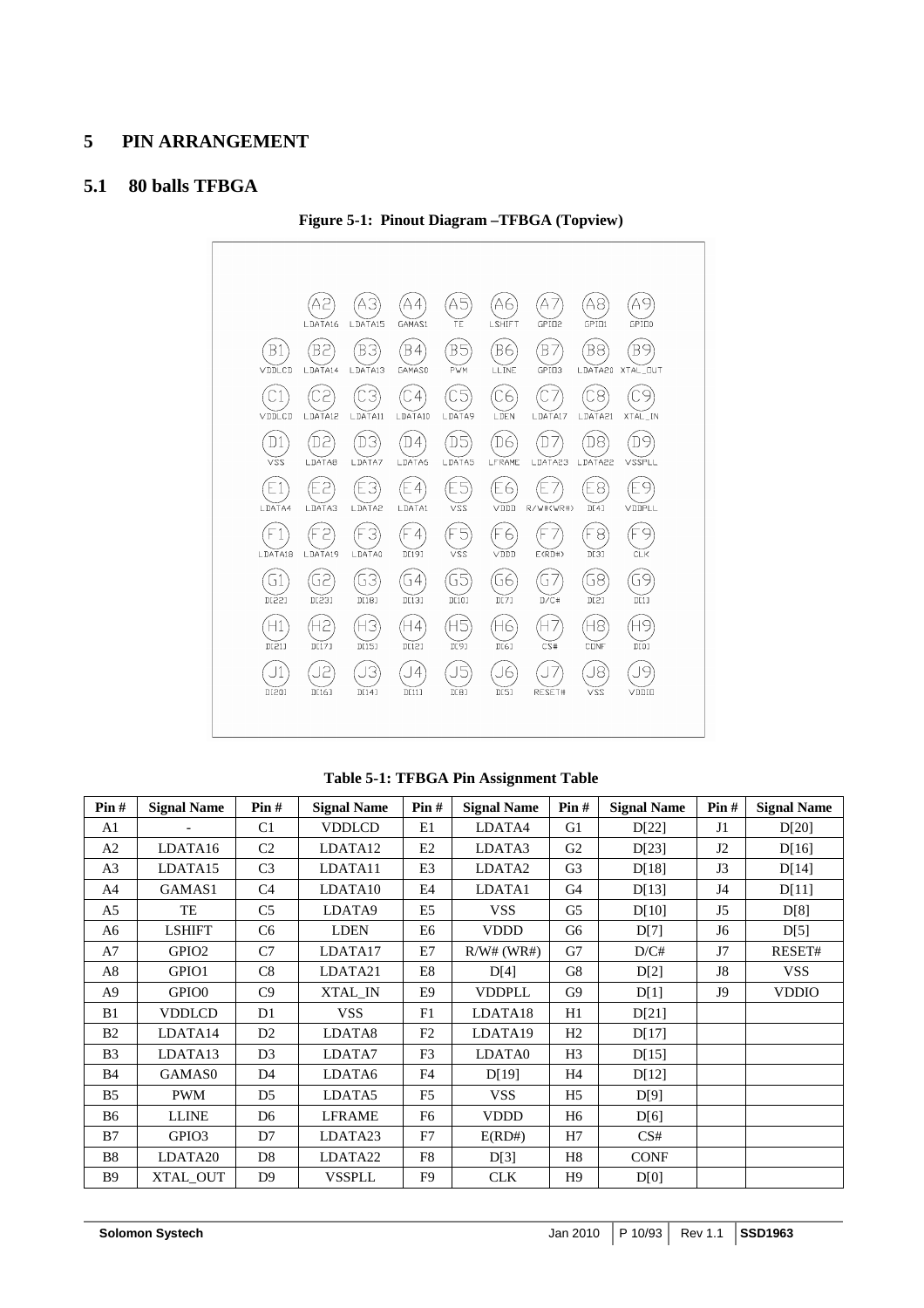## **5.2 128 pins LQFP**

**Figure 5-2 : Pinout Diagram – LQFP (Topview)** 

|                    |                  | CONF | RESET#       | qaav    | vss               | Olday           | CS#               | $D/C\#$           | E(RD#)        | R/W#(WR#)       | aaav           | vss    | Orach        | B5     | $\mathsf{S}$  | b7         | $\mathtt{d}$ | $\mathsf{B}^{\mathsf{S}}$ | D10                      | qao     | vss           | oracy         | $\overleftarrow{\text{D}}$ | D <sub>12</sub> | D <sub>13</sub> | D14             | D <sub>15</sub>         | qao     | vss                  | oad              | D <sub>16</sub> | <b>D17</b> | OIDDIO |          |                  |
|--------------------|------------------|------|--------------|---------|-------------------|-----------------|-------------------|-------------------|---------------|-----------------|----------------|--------|--------------|--------|---------------|------------|--------------|---------------------------|--------------------------|---------|---------------|---------------|----------------------------|-----------------|-----------------|-----------------|-------------------------|---------|----------------------|------------------|-----------------|------------|--------|----------|------------------|
|                    | O                | 128  | 127          | 126     | 125               | 124             | 123               | 122               | $\frac{5}{2}$ | $\overline{20}$ | 119            | $118$  | 117          | 116    | 115           | 14         | 113          | 12                        | $\widetilde{\mathbb{H}}$ | 110     | 109           | $\frac{8}{2}$ | 107                        | $\frac{8}{100}$ | $\frac{8}{3}$   | $\overline{a}$  | $\overline{\mathrm{g}}$ | 102     | $\tilde{\mathrm{e}}$ | $\overline{100}$ | 99              | 98         | 5      |          |                  |
| VDDD               | $\mathbf{1}$     |      |              |         |                   |                 |                   |                   |               |                 |                |        |              |        |               |            |              |                           |                          |         |               |               |                            |                 |                 |                 |                         |         |                      |                  |                 |            |        | 96       | <b>VSS</b>       |
| <b>VSS</b>         | $\boldsymbol{2}$ |      |              |         |                   |                 |                   |                   |               |                 |                |        |              |        |               |            |              |                           |                          |         |               |               |                            |                 |                 |                 |                         |         |                      |                  |                 |            |        | 95       | <b>VDDIO</b>     |
| <b>VSS</b>         | 3                |      |              |         |                   |                 |                   |                   |               |                 |                |        |              |        |               |            |              |                           |                          |         |               |               |                            |                 |                 |                 |                         |         |                      |                  |                 |            |        | 94       | <b>VSS</b>       |
| <b>VDDIO</b>       | 4                |      |              |         |                   |                 |                   |                   |               |                 |                |        |              |        |               |            |              |                           |                          |         |               |               |                            |                 |                 |                 |                         |         |                      |                  |                 |            |        | 93       | VDDD             |
| <b>VSS</b>         | $\mathbf 5$      |      |              |         |                   |                 |                   |                   |               |                 |                |        |              |        |               |            |              |                           |                          |         |               |               |                            |                 |                 |                 |                         |         |                      |                  |                 |            |        | 92       | D <sub>20</sub>  |
| VDDD               | 6                |      |              |         |                   |                 |                   |                   |               |                 |                |        |              |        |               |            |              |                           |                          |         |               |               |                            |                 |                 |                 |                         |         |                      |                  |                 |            |        | 91       | D21              |
| D <sub>0</sub>     | $\overline{7}$   |      |              |         |                   |                 |                   |                   |               |                 |                |        |              |        |               |            |              |                           |                          |         |               |               |                            |                 |                 |                 |                         |         |                      |                  |                 |            |        | 90       | D <sub>22</sub>  |
| D <sub>1</sub>     | 8                |      |              |         |                   |                 |                   |                   |               |                 |                |        |              |        |               |            |              |                           |                          |         |               |               |                            |                 |                 |                 |                         |         |                      |                  |                 |            |        | 89       | D <sub>23</sub>  |
| D <sub>2</sub>     | 9                |      |              |         |                   |                 |                   |                   |               |                 |                |        |              |        |               |            |              |                           |                          |         |               |               |                            |                 |                 |                 |                         |         |                      |                  |                 |            |        | 88       | D18              |
| D <sub>3</sub>     | 10               |      |              |         |                   |                 |                   |                   |               |                 |                |        |              |        |               |            |              |                           |                          |         |               |               |                            |                 |                 |                 |                         |         |                      |                  |                 |            |        | 87       | D19              |
| D <sub>4</sub>     | 11               |      |              |         |                   |                 |                   |                   |               |                 |                |        |              |        |               |            |              |                           |                          |         |               |               |                            |                 |                 |                 |                         |         |                      |                  |                 |            |        | 86       | LDATA18          |
| <b>VDDIO</b>       | 12               |      |              |         |                   |                 |                   |                   |               |                 |                |        |              |        |               |            |              |                           |                          |         |               |               |                            |                 |                 |                 |                         |         |                      |                  |                 |            |        | 85       | LDATA19          |
| <b>VSS</b>         | 13               |      |              |         |                   |                 |                   |                   |               |                 |                |        |              |        |               |            |              |                           |                          |         |               |               |                            |                 |                 |                 |                         |         |                      |                  |                 |            |        | 84       | VDDLCD           |
| VDDD               | 14               |      |              |         |                   |                 |                   |                   |               |                 |                |        |              |        |               |            |              |                           |                          |         |               |               |                            |                 |                 |                 |                         |         |                      |                  |                 |            |        | 83       | <b>VSS</b>       |
| CLK                | 15               |      |              |         |                   |                 |                   |                   |               |                 |                |        |              |        |               |            |              |                           |                          |         |               |               |                            |                 |                 |                 |                         |         |                      |                  |                 |            |        | 82       | VDDD             |
| <b>VDDIO</b>       | 16               |      |              |         |                   |                 |                   |                   |               |                 |                |        |              |        |               |            |              |                           |                          | SSD1963 |               |               |                            |                 |                 |                 |                         |         |                      |                  |                 |            |        | 81       | LDATA0           |
| <b>VSS</b>         | 17               |      |              |         |                   |                 |                   |                   |               |                 |                |        |              |        |               |            |              |                           |                          |         |               |               |                            |                 |                 |                 |                         |         |                      |                  |                 |            |        | 80       | LDATA1           |
| <b>VDDPLL</b>      | 18               |      |              |         |                   |                 |                   |                   |               |                 |                |        |              |        |               |            |              |                           |                          |         |               |               |                            |                 |                 |                 |                         |         |                      |                  |                 |            |        | 79       | LDATA2           |
| <b>VSSPLL</b>      | 19               |      |              |         |                   |                 |                   |                   |               |                 |                |        |              |        |               |            |              |                           |                          |         |               |               |                            |                 |                 |                 |                         |         |                      |                  |                 |            |        | 78       | LDATA3           |
| <b>VSS</b>         | 20               |      |              |         |                   |                 |                   |                   |               |                 |                |        |              |        |               |            |              |                           |                          |         |               |               |                            |                 |                 |                 |                         |         |                      |                  |                 |            |        | 77       | LDATA4           |
| VDDD               | 21               |      |              |         |                   |                 |                   |                   |               |                 |                |        |              |        |               |            |              |                           |                          |         |               |               |                            |                 |                 |                 |                         |         |                      |                  |                 |            |        | 76       | LDATA5           |
| XTAL_IN            | 22               |      |              |         |                   |                 |                   |                   |               |                 |                |        |              |        |               |            |              |                           |                          |         |               |               |                            |                 |                 |                 |                         |         |                      |                  |                 |            |        | 75       | VDDLCD           |
| <b>VSS</b>         | 23               |      |              |         |                   |                 |                   |                   |               |                 |                |        |              |        |               |            |              |                           |                          |         |               |               |                            |                 |                 |                 |                         |         |                      |                  |                 |            |        | 74       | <b>VSS</b>       |
| XTAL_OUT           | 24               |      |              |         |                   |                 |                   |                   |               |                 |                |        |              |        |               |            |              |                           |                          |         |               |               |                            |                 |                 |                 |                         |         |                      |                  |                 |            |        | 73       | VDDD             |
| VDDD<br><b>VSS</b> | 25               |      |              |         |                   |                 |                   |                   |               |                 |                |        |              |        |               |            |              |                           |                          |         |               |               |                            |                 |                 |                 |                         |         |                      |                  |                 |            |        | 72       | LDATA6           |
| VDDLCD             | 26               |      |              |         |                   |                 |                   |                   |               |                 |                |        |              |        |               |            |              |                           |                          |         |               |               |                            |                 |                 |                 |                         |         |                      |                  |                 |            |        | 71       | LDATA7           |
|                    | 27               |      |              |         |                   |                 |                   |                   |               |                 |                |        |              |        |               |            |              |                           |                          |         |               |               |                            |                 |                 |                 |                         |         |                      |                  |                 |            |        | 70       | LDATA8<br>LDATA9 |
| LDATA23            | 28               |      |              |         |                   |                 |                   |                   |               |                 |                |        |              |        |               |            |              |                           |                          |         |               |               |                            |                 |                 |                 |                         |         |                      |                  |                 |            |        | 69       | LDATA10          |
| LDATA22            | 29               |      |              |         |                   |                 |                   |                   |               |                 |                |        |              |        |               |            |              |                           |                          |         |               |               |                            |                 |                 |                 |                         |         |                      |                  |                 |            |        | 68       | LDATA11          |
| LDATA21            | 30               |      |              |         |                   |                 |                   |                   |               |                 |                |        |              |        |               |            |              |                           |                          |         |               |               |                            |                 |                 |                 |                         |         |                      |                  |                 |            |        | 67       | VDDLCD           |
| LDATA20<br>VDDD    | 31               |      |              |         |                   |                 |                   |                   |               |                 |                |        |              |        |               |            |              |                           |                          |         |               |               |                            |                 |                 |                 |                         |         |                      |                  |                 |            |        | 66<br>65 | <b>VSS</b>       |
|                    | 32               |      |              |         |                   |                 |                   |                   |               |                 |                |        |              |        |               |            |              |                           |                          |         |               |               |                            |                 |                 |                 |                         |         |                      |                  |                 |            |        |          |                  |
|                    |                  | 33   | $\mathbf{z}$ | 35      | 36                | $5\overline{6}$ | 38                | 39                | $\theta$      | $\frac{4}{5}$   | $\overline{4}$ | ₽      | $\ddot{a}$   | 45     | $\frac{6}{4}$ | $\ddot{4}$ | ₽            | e,                        | S.                       | 5       | 52            | S3            | 24                         | 55              | 8               | $5\overline{6}$ | 8                       | 59      | SO.                  | 67               | 82              | 83         | 24     |          |                  |
|                    |                  |      |              |         |                   |                 |                   |                   |               |                 |                |        |              |        |               |            |              |                           |                          |         |               |               |                            |                 |                 |                 |                         |         |                      |                  |                 |            |        |          |                  |
|                    |                  | vss  | VDDLCD       | LDATA17 | GPIO <sub>0</sub> | GPIO1           | GPIO <sub>2</sub> | GPIO <sub>3</sub> | qaav          | vss             | VDDLCD         | LFRAME | <b>LLINE</b> | LSHIFT | aaav          | vss        | VDDLCD       | LDEN                      | $\mathop{\uplus}\limits$ | PWM     | <b>GAMAS0</b> | GAMAS1        | VDDLCD                     | vss             | qaav            | vss             | VDDLCD                  | LDATA16 | LDATA15              | LDATA14          | LDATA13         | LDATA12    | voop   |          |                  |
|                    |                  |      |              |         |                   |                 |                   |                   |               |                 |                |        |              |        |               |            |              |                           |                          |         |               |               |                            |                 |                 |                 |                         |         |                      |                  |                 |            |        |          |                  |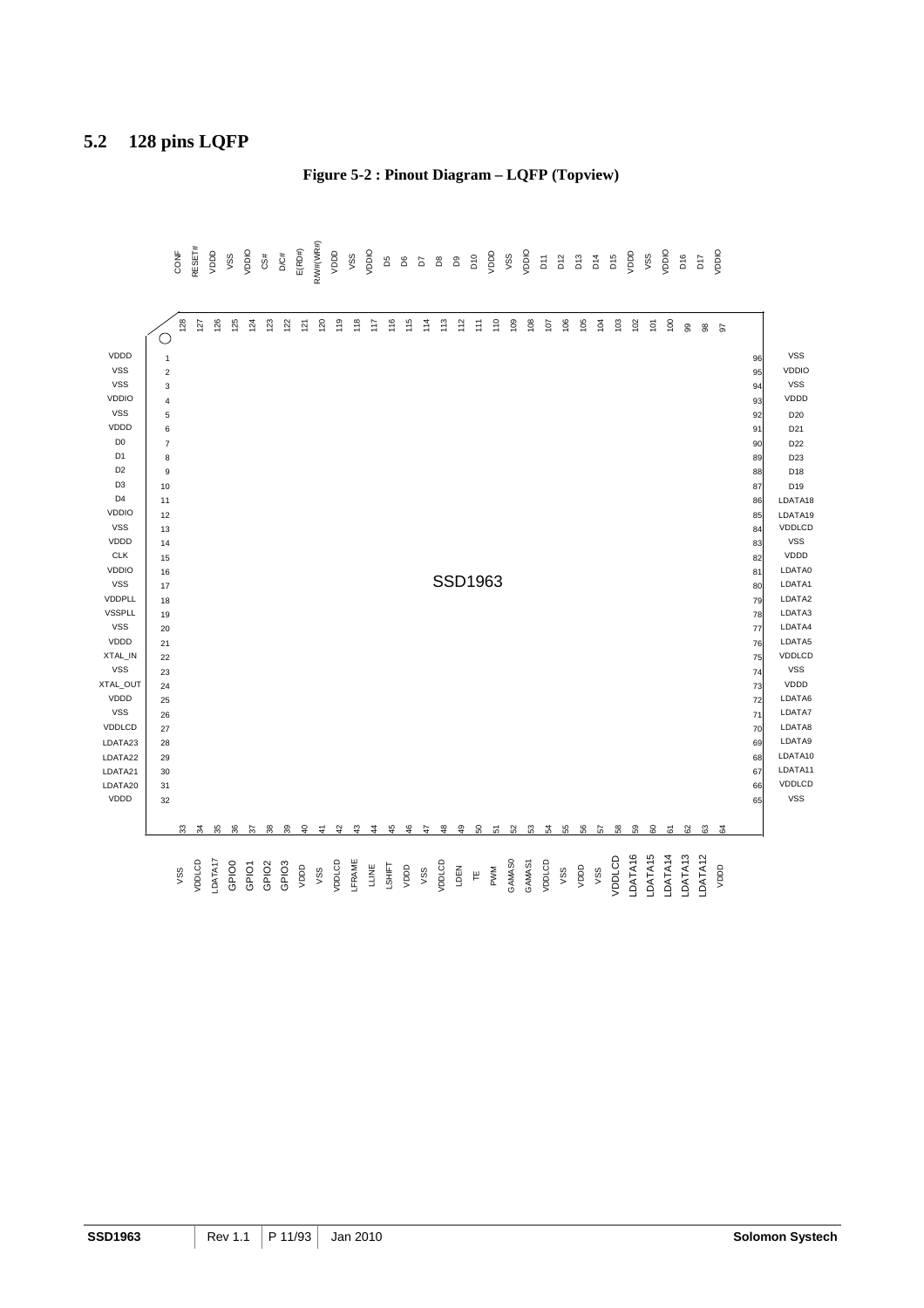| Pin#            | <b>Signal Name</b>      | Pin#            | <b>Signal Name</b> | Pin#            | <b>Signal Name</b> | Pin# | <b>Signal Name</b> |
|-----------------|-------------------------|-----------------|--------------------|-----------------|--------------------|------|--------------------|
| 1               | <b>VDDD</b>             | 33              | <b>VSS</b>         | 65              | <b>VSS</b>         | 97   | <b>VDDIO</b>       |
| $\overline{2}$  | <b>VSS</b>              | 34              | <b>VDDLCD</b>      | 66              | <b>VDDLCD</b>      | 98   | D17                |
| $\overline{3}$  | <b>VSS</b>              | 35              | LDATA17            | 67              | LDATA11            | 99   | D <sub>16</sub>    |
| $\overline{4}$  | <b>VDDIO</b>            | 36              | GPIO <sub>0</sub>  | 68              | LDATA10            | 100  | <b>VDDIO</b>       |
| $\overline{5}$  | <b>VSS</b>              | 37              | GPIO1              | 69              | LDATA9             | 101  | <b>VSS</b>         |
| $\overline{6}$  | <b>VDDD</b>             | 38              | GPIO <sub>2</sub>  | 70              | LDATA8             | 102  | <b>VDDD</b>        |
| $\overline{7}$  | D <sub>0</sub>          | 39              | GPIO3              | 71              | LDATA7             | 103  | D <sub>15</sub>    |
| $\overline{8}$  | D1                      | 40              | <b>VDDD</b>        | $\overline{72}$ | LDATA6             | 104  | D14                |
| $\overline{9}$  | D <sub>2</sub>          | 41              | $\overline{VSS}$   | $\overline{73}$ | <b>VDDD</b>        | 105  | D13                |
| 10              | D <sub>3</sub>          | 42              | <b>VDDLCD</b>      | 74              | <b>VSS</b>         | 106  | D12                |
| 11              | D <sub>4</sub>          | 43              | <b>LFRAME</b>      | 75              | <b>VDDLCD</b>      | 107  | D11                |
| $\overline{12}$ | <b>VDDIO</b>            | 44              | <b>LLINE</b>       | $\overline{76}$ | LDATA5             | 108  | <b>VDDIO</b>       |
| $\overline{13}$ | $\overline{\text{VSS}}$ | 45              | <b>LSHIFT</b>      | $\overline{77}$ | LDATA4             | 109  | <b>VSS</b>         |
| 14              | <b>VDDD</b>             | 46              | <b>VDDD</b>        | 78              | LDATA3             | 110  | <b>VDDD</b>        |
| 15              | <b>CLK</b>              | 47              | <b>VSS</b>         | 79              | LDATA2             | 111  | D10                |
| 16              | <b>VDDIO</b>            | 48              | <b>VDDLCD</b>      | 80              | LDATA1             | 112  | D <sub>9</sub>     |
| 17              | <b>VSS</b>              | 49              | <b>LDEN</b>        | 81              | LDATA0             | 113  | D <sub>8</sub>     |
| 18              | <b>VDDPLL</b>           | $\overline{50}$ | TE                 | 82              | <b>VDDD</b>        | 114  | D7                 |
| 19              | <b>VSSPLL</b>           | 51              | <b>PWM</b>         | 83              | <b>VSS</b>         | 115  | D <sub>6</sub>     |
| 20              | <b>VSS</b>              | 52              | GAMAS0             | 84              | <b>VDDLCD</b>      | 116  | D <sub>5</sub>     |
| 21              | <b>VDDD</b>             | $\overline{53}$ | GAMAS1             | 85              | LDATA19            | 117  | <b>VDDIO</b>       |
| 22              | XTAL IN                 | 54              | <b>VDDLCD</b>      | 86              | LDATA18            | 118  | <b>VSS</b>         |
| 23              | <b>VSS</b>              | 55              | <b>VSS</b>         | 87              | D19                | 119  | <b>VDDD</b>        |
| 24              | XTAL_OUT                | 56              | <b>VDDD</b>        | 88              | D18                | 120  | R/W#(WR#)          |
| 25              | <b>VDDD</b>             | 57              | <b>VSS</b>         | 89              | D23                | 121  | E(RD#)             |
| 26              | <b>VSS</b>              | 58              | <b>VDDLCD</b>      | 90              | D22                | 122  | D/C#               |
| 27              | <b>VDDLCD</b>           | 59              | LDATA16            | 91              | D21                | 123  | CS#                |
| 28              | LDATA23                 | 60              | LDATA15            | 92              | D <sub>20</sub>    | 124  | <b>VDDIO</b>       |
| 29              | LDATA22                 | 61              | LDATA14            | 93              | <b>VDDD</b>        | 125  | <b>VSS</b>         |
| 30              | LDATA21                 | 62              | LDATA13            | 94              | <b>VSS</b>         | 126  | <b>VDDD</b>        |
| 31              | LDATA20                 | 63              | LDATA12            | 95              | <b>VDDIO</b>       | 127  | RESET#             |
| 32              | <b>VDDD</b>             | 64              | <b>VDDD</b>        | 96              | <b>VSS</b>         | 128  | <b>CONF</b>        |

## **Table 5-2 : LQFP Pin Assignment Table**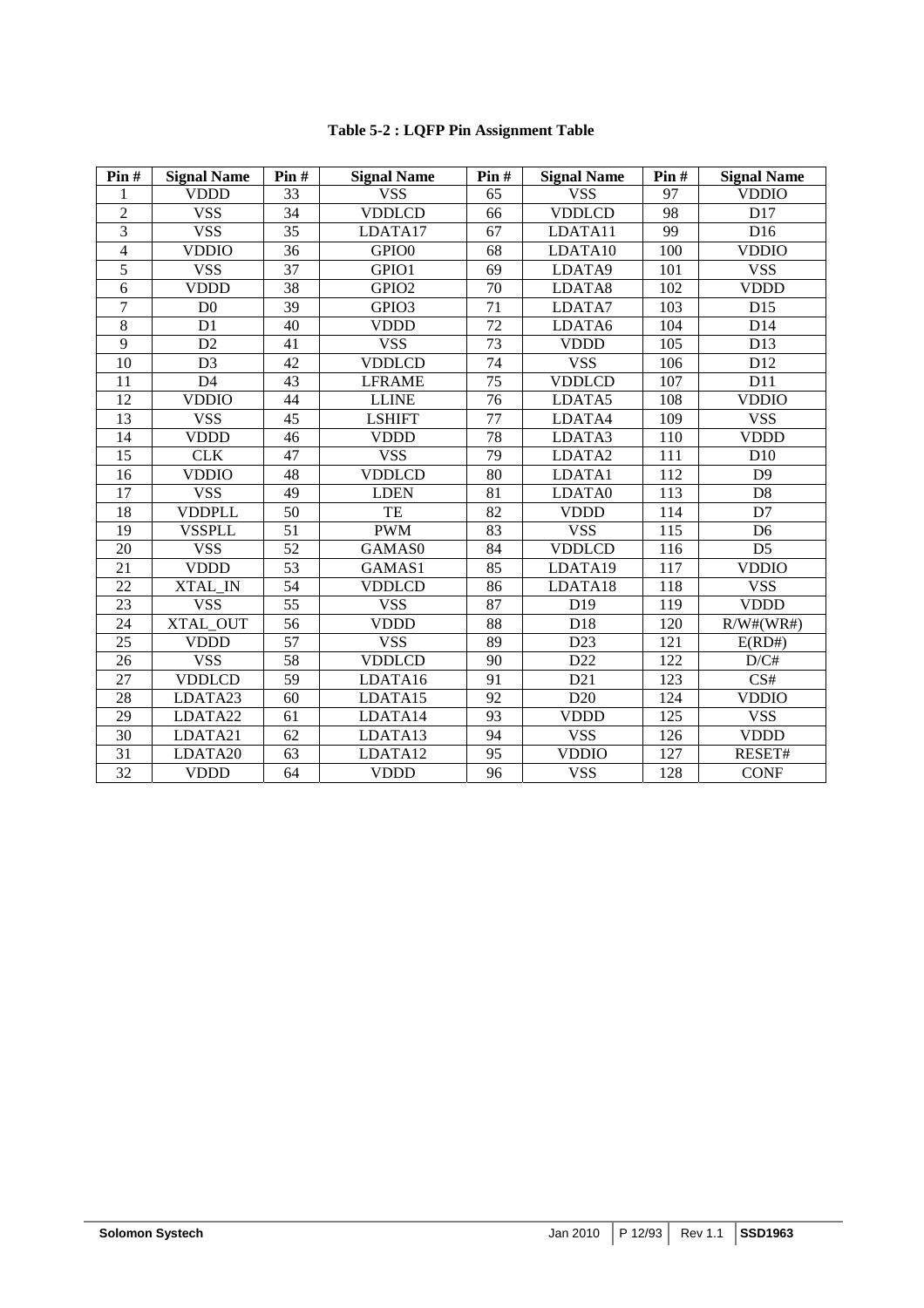## **6 PIN DESCRIPTIONS**

## **Key:**

 $I = Input$  $O = \dot{Output}$ IO = Bi-directional (input/output)  $P = Power$  pin  $Hi-Z = High impedance$ 

| <b>Pin Name</b> | <b>Type</b> | <b>Reference</b><br><b>Voltage</b><br>Level | <b>TFBGA</b><br>Pin#                                                                                                                                                                              | <b>LQFP</b><br>Pin#                                                                                                            | <b>Description</b>                                                                             |
|-----------------|-------------|---------------------------------------------|---------------------------------------------------------------------------------------------------------------------------------------------------------------------------------------------------|--------------------------------------------------------------------------------------------------------------------------------|------------------------------------------------------------------------------------------------|
| <b>CLK</b>      | $\bf{I}$    | <b>VDDIO</b>                                | F <sub>9</sub>                                                                                                                                                                                    | 15                                                                                                                             | TTL clock input. This pin should be tied to VSS if<br>TTL clock input is not used              |
| XTAL_IN         | I           |                                             | C9                                                                                                                                                                                                | 22                                                                                                                             | Crystal oscillator input. This pin should be tied to<br>VSS if not used                        |
| XTAL_OUT        | $\Omega$    |                                             | <b>B</b> 9                                                                                                                                                                                        | 24                                                                                                                             | Crystal oscillator output. This pin should be floating<br>if not used                          |
| CS#             | I           | <b>VDDIO</b>                                | H7                                                                                                                                                                                                | 123                                                                                                                            | Chip select                                                                                    |
| D/C#            | I           | <b>VDDIO</b>                                | G7                                                                                                                                                                                                | 122                                                                                                                            | Data/Command select                                                                            |
| E(RD#)          | I           | <b>VDDIO</b>                                | F7                                                                                                                                                                                                | 121                                                                                                                            | 6800 mode: E (enable signal)<br>8080 mode: RD# (read strobe signal)                            |
| R/W#(WR#)       | I           | <b>VDDIO</b>                                | E7                                                                                                                                                                                                | 120                                                                                                                            | $6800$ mode: $R/W#$<br>0: Write cycle<br>1: Read cycle<br>8080 mode: WR# (write strobe signal) |
| D[23:0]         | IO          | <b>VDDIO</b>                                | E8, F4, F8,<br>G1, G2, G3,<br>G4, G5, G6,<br>G8, G9, H1,<br>H <sub>2</sub> , H <sub>3</sub> , H <sub>4</sub> ,<br>H <sub>5</sub> , H <sub>6</sub> , H <sub>9</sub> ,<br>J1, J2, J3, J4,<br>J5, J6 | 7, 8, 9, 10,<br>11, 87, 88,<br>89, 90, 91,<br>92, 98, 99,<br>103, 104,<br>105, 106,<br>107, 111,<br>112, 113,<br>114, 115, 116 | Data bus. Pins not used should be floating                                                     |
| TE              | $\Omega$    | <b>VDDLCD</b>                               | A <sub>5</sub>                                                                                                                                                                                    | 50                                                                                                                             | Tearing effect                                                                                 |

**Table 6-1: MCU Interface Pin Mapping**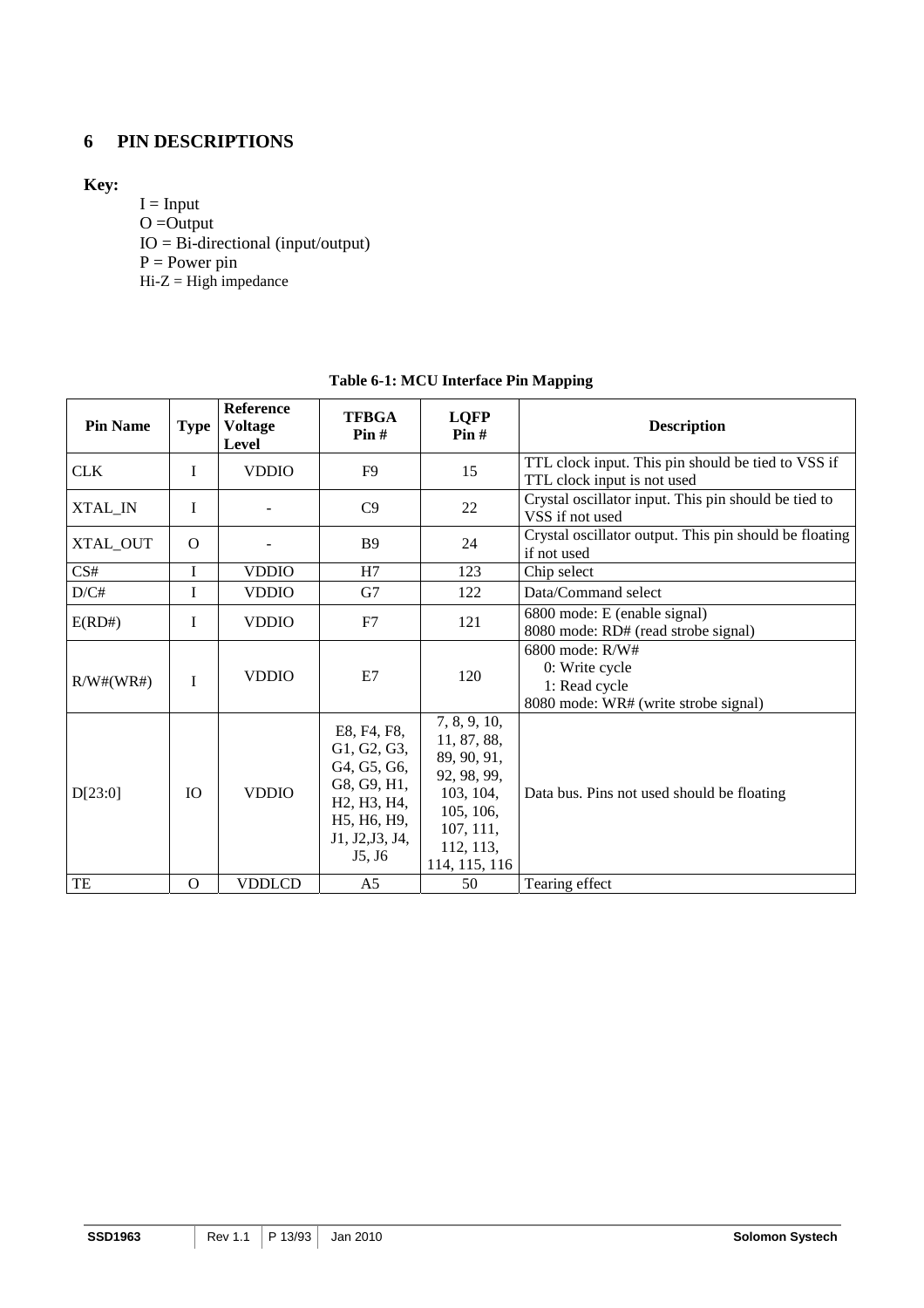| <b>Pin Name</b>    | <b>Type</b> | <b>Reference</b><br><b>Voltage</b><br><b>Level</b> | <b>TFBGA</b><br>$\textbf{Pin} \#$                                                                                                                                                                 | <b>LQFP</b><br>Pin#                                                                                                 | <b>Description</b>                                                                                               |  |  |  |  |
|--------------------|-------------|----------------------------------------------------|---------------------------------------------------------------------------------------------------------------------------------------------------------------------------------------------------|---------------------------------------------------------------------------------------------------------------------|------------------------------------------------------------------------------------------------------------------|--|--|--|--|
| <b>LFRAME</b>      | $\Omega$    | <b>VDDLCD</b>                                      | D6                                                                                                                                                                                                | 43                                                                                                                  | Vertical sync (Frame pulse)                                                                                      |  |  |  |  |
| <b>LLINE</b>       | $\Omega$    | <b>VDDLCD</b>                                      | <b>B6</b>                                                                                                                                                                                         | 44                                                                                                                  | Horizontal sync (Line pulse)                                                                                     |  |  |  |  |
| <b>LSHIFT</b>      | $\Omega$    | VDDLCD                                             | A6                                                                                                                                                                                                | 45                                                                                                                  | Pixel clock (Pixel shift signal)                                                                                 |  |  |  |  |
| <b>LDEN</b>        | $\Omega$    | <b>VDDLCD</b>                                      | C <sub>6</sub>                                                                                                                                                                                    | 49                                                                                                                  | Data valid                                                                                                       |  |  |  |  |
| LDATA[23:0]        | $\Omega$    | <b>VDDLCD</b>                                      | A2, A3, B2,<br>B3, B8, C2,<br>C <sub>3</sub> , C <sub>4</sub> , C <sub>5</sub> ,<br>C7, C8, D2,<br>D <sub>3</sub> , D <sub>4</sub> , D <sub>5</sub> ,<br>D7, D8, E1,<br>E2, E3, E4,<br>F1, F2, F3 | 28, 29, 30,<br>31, 35, 59,<br>60, 61, 62,<br>63, 67, 68,<br>69, 70, 71,<br>72, 76, 77,<br>78, 79, 80,<br>81, 85, 86 | RGB data                                                                                                         |  |  |  |  |
| GPIO[3:0]          | <b>IO</b>   | <b>VDDLCD</b>                                      | A7, A8, A9,<br>B7                                                                                                                                                                                 | 36, 37, 38, 39                                                                                                      | These pins can be configured for display<br>miscellaneous signals or as general purpose I/O.<br>Default as input |  |  |  |  |
| <b>GAMAS</b> [1:0] | $\Omega$    | <b>VDDLCD</b>                                      | A4, B4                                                                                                                                                                                            | 52, 53                                                                                                              | Gamma selection for panel                                                                                        |  |  |  |  |
| <b>PWM</b>         | $\Omega$    | VDDLCD                                             | <b>B5</b>                                                                                                                                                                                         | 51                                                                                                                  | PWM output for backlight driver                                                                                  |  |  |  |  |

## **Table 6-2: LCD Interface Pin Mapping**

## **Table 6-3: Control Signal Pin Mapping**

| <b>Pin Name</b> | <b>Type</b> | Reference<br><b>Voltage</b><br><b>Level</b> | <b>TFBGA</b><br>Pin# | <b>LQFP</b><br>Pin# | <b>Description</b>                                                    |
|-----------------|-------------|---------------------------------------------|----------------------|---------------------|-----------------------------------------------------------------------|
| RESET#          |             | VDDIO                                       | J7                   | 127                 | Master synchronize reset                                              |
| <b>CONF</b>     |             | VDDIO                                       | H <sub>8</sub>       | 128                 | MCU interface configuration<br>$0:6800$ Interface<br>1:8080 Interface |

## **Table 6-4: Power Pin Mapping**

| <b>Pin Name</b> | <b>Type</b> | <b>TFBGA</b><br>Pin# | <b>LQFP</b><br>Pin#                                                                              | <b>Description</b>                                              |  |  |
|-----------------|-------------|----------------------|--------------------------------------------------------------------------------------------------|-----------------------------------------------------------------|--|--|
| VDDD            | P           | E6, F6               | 1, 6, 14, 21, 25, 32,<br>40, 46, 56, 64, 73, 82,<br>93, 102, 110, 119, 126                       | Power supply for internal digital circuit                       |  |  |
| <b>VDDLCD</b>   | P           | <b>B1, C1</b>        | 27, 34, 42, 48, 54, 58,<br>66, 75, 84                                                            | Power supply for LCD interface related pads                     |  |  |
| <b>VDDPLL</b>   | P           | E <sub>9</sub>       | 18                                                                                               | Power supply for internal analog circuit and<br>analog I/O pads |  |  |
| <b>VDDIO</b>    | P           | J9                   | 4, 12, 16,<br>95, 97, 100, 108, 117,<br>124                                                      | Power supply for digital I/O pads                               |  |  |
| <b>VSS</b>      | P           | D1, E5, F5, J8       | 2, 3, 5, 13, 17, 20, 23,<br>26, 33, 41, 47, 55, 57,<br>65, 74, 83, 94, 96,<br>101, 109, 118, 125 | Ground for internal digital circuit                             |  |  |
| <b>VSSPLL</b>   | P           | D <sup>9</sup>       | 19                                                                                               | Ground for internal analog circuit and analog I/O<br>pads       |  |  |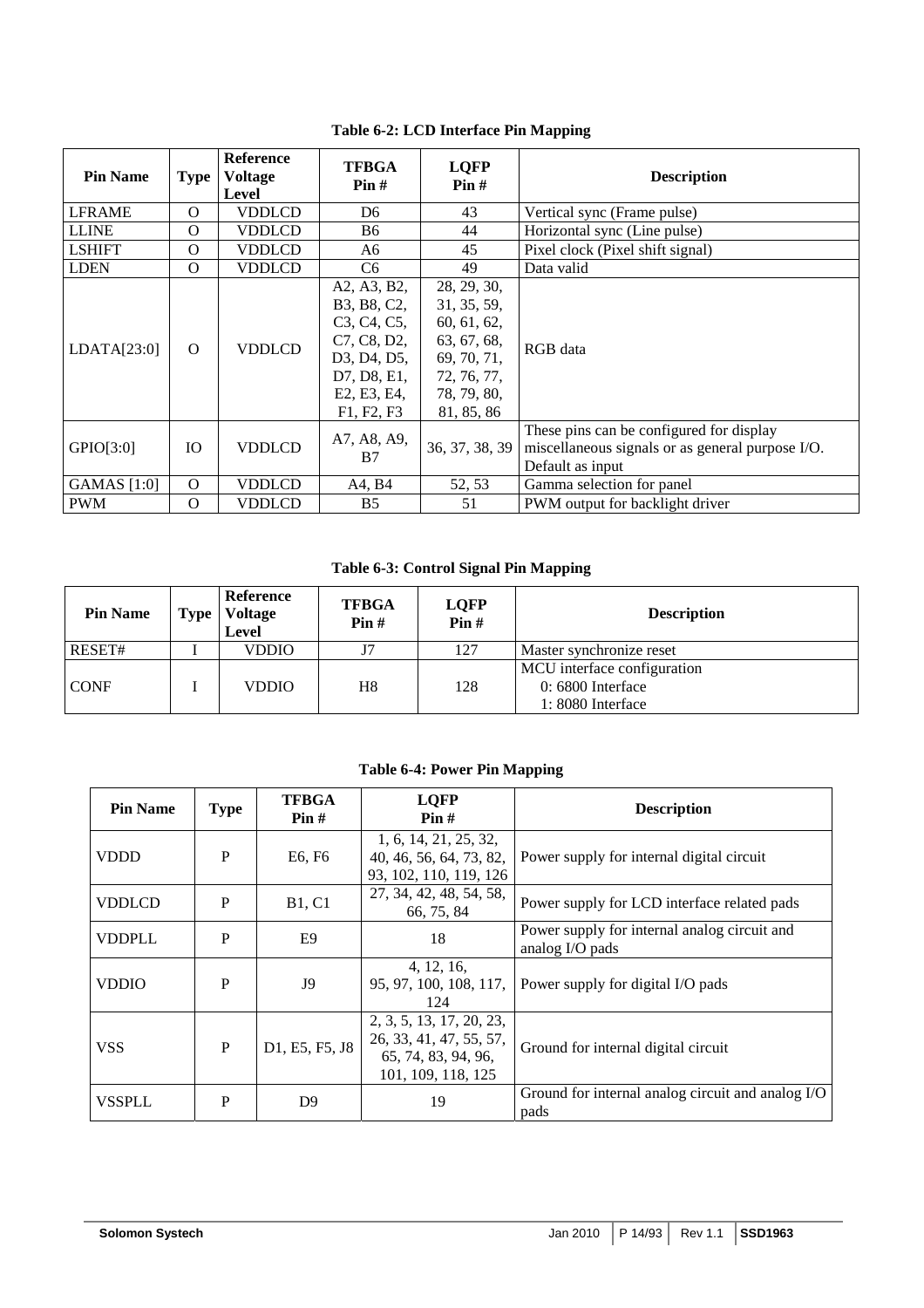| <b>Pin Names</b>   | $24$ -bit      | 18-bit         | 8-bit serial   |  |  |  |  |
|--------------------|----------------|----------------|----------------|--|--|--|--|
| <b>LFRAME</b>      | <b>FRAME</b>   |                |                |  |  |  |  |
| <b>LLINE</b>       | <b>LINE</b>    |                |                |  |  |  |  |
| <b>LSHIFT</b>      |                | <b>SHIFT</b>   |                |  |  |  |  |
| <b>LDEN</b>        |                | <b>DEN</b>     |                |  |  |  |  |
| LDATA23            | R7             | Drive 0        | Drive 0        |  |  |  |  |
| LDATA22            | R <sub>6</sub> | Drive 0        | Drive 0        |  |  |  |  |
| LDATA21            | R <sub>5</sub> | Drive 0        | Drive 0        |  |  |  |  |
| LDATA20            | R <sub>4</sub> | Drive 0        | Drive 0        |  |  |  |  |
| LDATA19            | R <sub>3</sub> | Drive 0        | Drive 0        |  |  |  |  |
| LDATA18            | R <sub>2</sub> | Drive 0        | Drive 0        |  |  |  |  |
| LDATA17            | R1             | R <sub>5</sub> | Drive 0        |  |  |  |  |
| LDATA16            | R <sub>0</sub> | R <sub>4</sub> | Drive 0        |  |  |  |  |
| LDATA15            | G7             | R <sub>3</sub> | Drive 0        |  |  |  |  |
| LDATA14            | G <sub>6</sub> | R <sub>2</sub> | Drive 0        |  |  |  |  |
| LDATA13            | G <sub>5</sub> | R1             | Drive 0        |  |  |  |  |
| LDATA12            | G4             | R <sub>0</sub> | Drive 0        |  |  |  |  |
| LDATA11            | G <sub>3</sub> | G5             | Drive 0        |  |  |  |  |
| LDATA10            | G2             | G4             | Drive 0        |  |  |  |  |
| LDATA9             | G1             | G3             | Drive 0        |  |  |  |  |
| LDATA8             | G <sub>0</sub> | G2             | Drive 0        |  |  |  |  |
| LDATA7             | B7             | G1             | D7             |  |  |  |  |
| LDATA6             | B6             | G <sub>0</sub> | D <sub>6</sub> |  |  |  |  |
| LDATA5             | B <sub>5</sub> | <b>B5</b>      | D <sub>5</sub> |  |  |  |  |
| LDATA4             | B <sub>4</sub> | B <sub>4</sub> | D <sub>4</sub> |  |  |  |  |
| LDATA3             | B <sub>3</sub> | B <sub>3</sub> | D <sub>3</sub> |  |  |  |  |
| LDATA <sub>2</sub> | B <sub>2</sub> | B <sub>2</sub> | D2             |  |  |  |  |
| LDATA1             | B1             | B1             | D <sub>1</sub> |  |  |  |  |
| LDATA0             | B <sub>0</sub> | B <sub>0</sub> | D <sub>0</sub> |  |  |  |  |

## **Table 6-5 : LCD Interface Pin Mapping**

### **Note**

(1) These pin mappings use signal names commonly used for each panel type, however signal names may differ between panel manufacturers.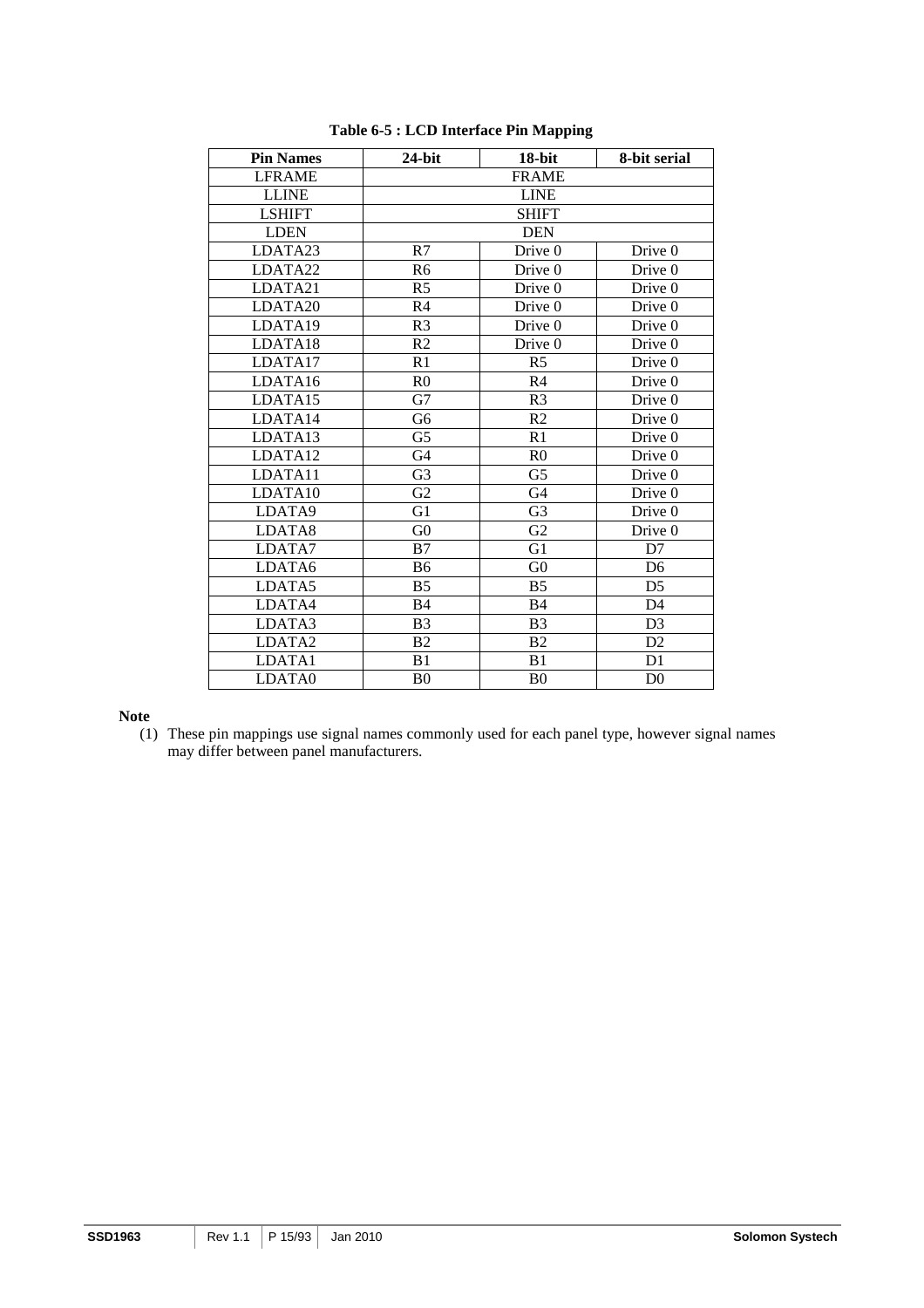## **7 FUNCTIONAL BLOCK DESCRIPTIONS**

## **7.1 MCU Interface**

The MCU interface connects the MCU and SSD1963 graphics controller. The MCU interface can be configured as 6800 mode and 8080 mode by the CONF pin. By pulling the CONF pin to VSSIO, the MCU interface will be configured as 6800 mode interface. If the CONF pin is connected to VDDIO, the MCU interface will be configure in 8080 mode.

## **7.1.1 6800 Mode**

The 6800 mode MCU interface consist of CS#, D/C#, E, R/W#, D[23:0], and TE signals (Please refer to Table 6-1 for pin multiplexed with 8080 mode). This interface supports both fixed E and clock E scheme to define a read/write cycle. If the E signal is kept high and used as enable signal, the CS# signal acts as a bus clock, the data or command will be latched into the system at the rising edge of CS#. If the user wants to use the E pin as the clock pin, the CS# pin then need to be fixed to logic 0 to select the chip. Then the falling edge of the E signal will latch the data or command. For details, please refer to the timing diagram in chapter 13.2.1.

## **7.1.2 8080 Mode**

The 8080 mode MCU interface consist of CS#, D/C#, RD#, WR#, D[23:0] and TE signals (Please refer to Table 6-1 for pin multiplexed with 6800 mode). This interface use WR# to define a write cycle and RD# for read cycle. If the WR# goes low when the CS# signal is low, the data or command will be latched into the system at the rising edge of WR#. Similarly, the read cycle will start when RD# goes low and end at the rising edge of RD#. The detailed timing will show in the chapter 13.2.2.

## **7.1.3 Register Pin Mapping**

When user access the registers via the parallel MCU interface, only D[7:0] will be used regardless the width of the pixel data is. Therefore, D[23:8] will only be used to address the display data only. This provided the possibility that the pixel data format as shown in Table 7-1 can be configured by command 0xF0.

## **7.1.4 Pixel Data Format**

Both 6800 and 8080 support 8-bit, 9-bit, 16-bit, 18-bit and 24-bit data bus. Depending on the width of the data bus, the display data are packed into the data bus in different ways.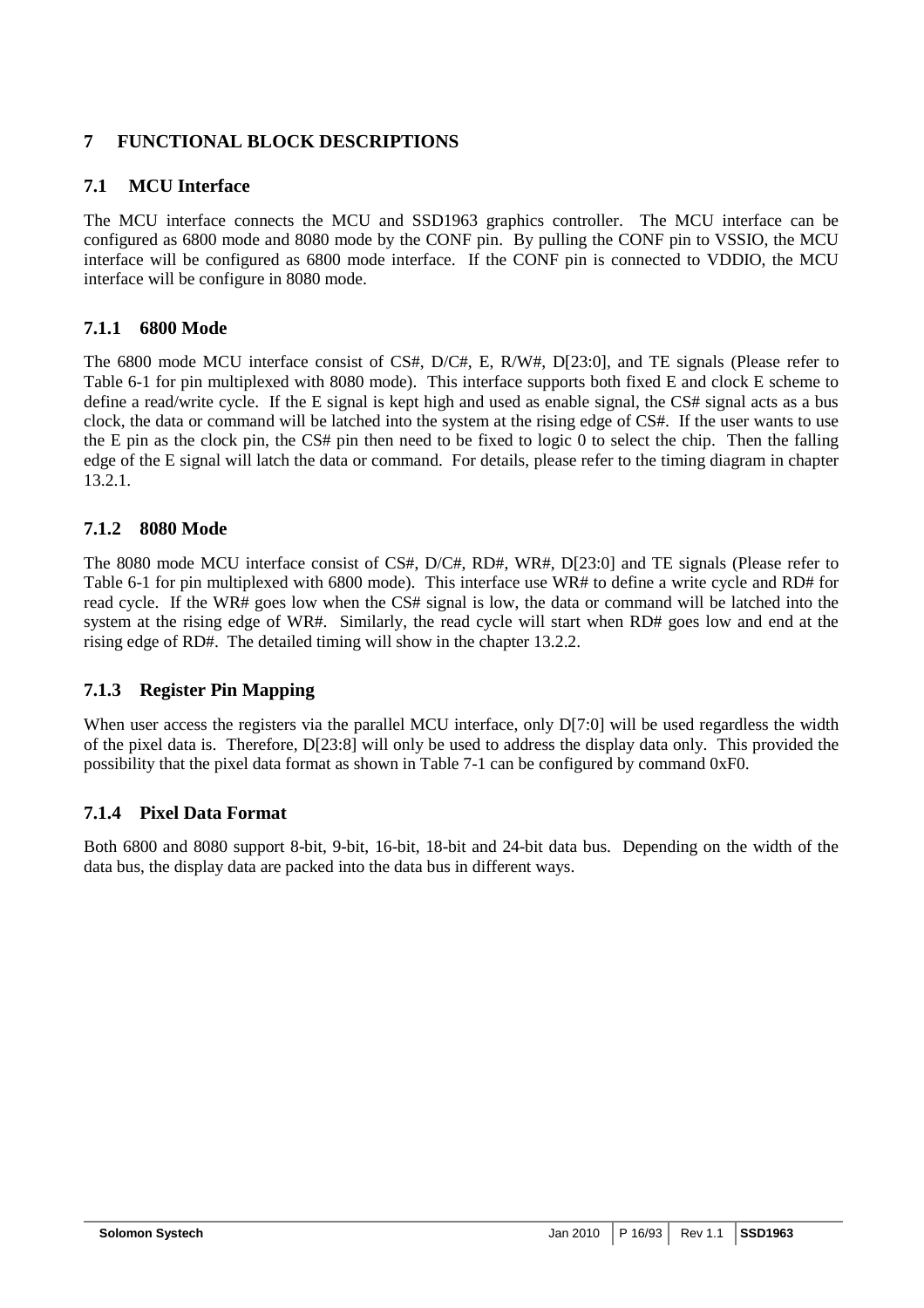#### **Table 7-1: Pixel Data Format**

| Interface            | Cycle D[23] D[22] D[21] D[20] D[19] D[18] D[17] D[16] D[15] D[14] D[13] D[12] D[11] D[10] D[9] D[8]   D[7]   D[6]   D[5]   D[4]   D[3]   D[2]   D[1]   D[0] |                |           |    |                |                |                |                |                |                |                |                |                |                |                |                |                |                |                |                |                |                |                |                |                |
|----------------------|-------------------------------------------------------------------------------------------------------------------------------------------------------------|----------------|-----------|----|----------------|----------------|----------------|----------------|----------------|----------------|----------------|----------------|----------------|----------------|----------------|----------------|----------------|----------------|----------------|----------------|----------------|----------------|----------------|----------------|----------------|
| 24 bits              | $\lambda$ st                                                                                                                                                | R <sub>7</sub> | <b>R6</b> | R5 | R <sub>4</sub> | R <sub>3</sub> | R <sub>2</sub> | R <sub>1</sub> | R <sub>0</sub> | G7             | G <sub>6</sub> | G <sub>5</sub> | G <sub>4</sub> | G <sub>3</sub> | G2             | G <sub>1</sub> | G <sub>0</sub> | <b>B7</b>      | <b>B6</b>      | <b>B5</b>      | <b>B4</b>      | B <sub>3</sub> | <b>B2</b>      | B <sub>1</sub> | B <sub>0</sub> |
| 18 bits              | $\lambda$ st                                                                                                                                                |                |           |    |                |                |                | R5             | R4             | R <sub>3</sub> | R <sub>2</sub> | R <sub>1</sub> | R <sub>0</sub> | G <sub>5</sub> | G <sub>4</sub> | G <sub>3</sub> | G2             | G <sub>1</sub> | G <sub>0</sub> | <b>B5</b>      | <b>B4</b>      | B <sub>3</sub> | <b>B2</b>      | B <sub>1</sub> | B <sub>0</sub> |
| 16 bits (565 format) | $\lambda$ st                                                                                                                                                |                |           |    |                |                |                |                |                | R <sub>5</sub> | R <sub>4</sub> | R <sub>3</sub> | R <sub>2</sub> | R <sub>1</sub> | G <sub>5</sub> | G <sub>4</sub> | G <sub>3</sub> | G <sub>2</sub> | G <sub>1</sub> | G <sub>0</sub> | <b>B5</b>      | <b>B4</b>      | B <sub>3</sub> | <b>B2</b>      | B <sub>1</sub> |
|                      | $\lambda$ st                                                                                                                                                |                |           |    |                |                |                |                |                | R <sub>7</sub> | <b>R6</b>      | <b>R5</b>      | R4             | R <sub>3</sub> | R <sub>2</sub> | R <sub>1</sub> | R <sub>0</sub> | G7             | G <sub>6</sub> | G <sub>5</sub> | G <sub>4</sub> | G <sub>3</sub> | G2             | G <sub>1</sub> | G <sub>0</sub> |
| 16 bits              | 2 <sup>nd</sup>                                                                                                                                             |                |           |    |                |                |                |                |                | <b>B7</b>      | <b>B6</b>      | <b>B5</b>      | <b>B4</b>      | B <sub>3</sub> | <b>B2</b>      | <b>B1</b>      | B <sub>0</sub> | R <sub>7</sub> | <b>R6</b>      | <b>R5</b>      | R4             | R <sub>3</sub> | R <sub>2</sub> | R <sub>1</sub> | R <sub>0</sub> |
|                      | 3 <sup>rd</sup>                                                                                                                                             |                |           |    |                |                |                |                |                | G7             | G <sub>6</sub> | G <sub>5</sub> | G <sub>4</sub> | G <sub>3</sub> | G2             | G <sub>1</sub> | G <sub>0</sub> | <b>B7</b>      | <b>B6</b>      | <b>B5</b>      | <b>B4</b>      | <b>B3</b>      | <b>B2</b>      | B <sub>1</sub> | B <sub>0</sub> |
| 12 bits              | 4 S t                                                                                                                                                       |                |           |    |                |                |                |                |                |                |                |                |                | R <sub>7</sub> | <b>R6</b>      | <b>R5</b>      | R4             | R <sub>3</sub> | R <sub>2</sub> | R <sub>1</sub> | R <sub>0</sub> | G7             | G <sub>6</sub> | G <sub>5</sub> | G <sub>4</sub> |
|                      | 2 <sup>nd</sup>                                                                                                                                             |                |           |    |                |                |                |                |                |                |                |                |                | G <sub>3</sub> | G2             | G <sub>1</sub> | G <sub>0</sub> | <b>B7</b>      | <b>B6</b>      | <b>B5</b>      | <b>B4</b>      | <b>B3</b>      | <b>B2</b>      | B <sub>1</sub> | B <sub>0</sub> |
| 9 bits               | $\lambda$ st                                                                                                                                                |                |           |    |                |                |                |                |                |                |                |                |                |                |                |                | R5             | R4             | R3             | R <sub>2</sub> | R <sub>1</sub> | R <sub>0</sub> | G <sub>5</sub> | G <sub>4</sub> | G <sub>3</sub> |
|                      | 2 <sub>n</sub>                                                                                                                                              |                |           |    |                |                |                |                |                |                |                |                |                |                |                |                | G2             | G <sub>1</sub> | G <sub>0</sub> | <b>B5</b>      | <b>B4</b>      | <b>B3</b>      | <b>B2</b>      | B <sub>1</sub> | B <sub>0</sub> |
|                      | $A$ st                                                                                                                                                      |                |           |    |                |                |                |                |                |                |                |                |                |                |                |                |                | R <sub>7</sub> | <b>R6</b>      | <b>R5</b>      | R4             | R3             | R <sub>2</sub> | R <sub>1</sub> | R <sub>0</sub> |
| 8 bits               | 2 <sup>nd</sup>                                                                                                                                             |                |           |    |                |                |                |                |                |                |                |                |                |                |                |                |                | G7             | G <sub>6</sub> | G <sub>5</sub> | G <sub>4</sub> | G <sub>3</sub> | G2             | G <sub>1</sub> | G <sub>0</sub> |
|                      | 3 <sup>rd</sup>                                                                                                                                             |                |           |    |                |                |                |                |                |                |                |                |                |                |                |                |                | <b>B7</b>      | <b>B6</b>      | <b>B5</b>      | <b>B4</b>      | B <sub>3</sub> | <b>B2</b>      | B <sub>1</sub> | B <sub>0</sub> |

## **7.1.5 Tearing Effect Signal (TE)**

The Tearing Effect Signal (TE) is a feedback signal from the LCD Controller to MCU. This signal reveals the display status of LCD controller. In the non-display period, the TE signal will go high. Therefore, this signal enables the MCU to send data by observing the non-display period to avoid tearing.

Figure 7-1 shows how the TE signal helps to avoid tearing. If the MCU writing speed is slower than the display speed, the display data should be updated after the LCD controller start to scan the frame buffer. Then the LCD controller will always display the old memory content until the next frame. However, if the MCU is faster than the LCD controller, it should start updating the display content in the vertical non-display period (VNDP) to enable the LCD controller will always get the newly updated data.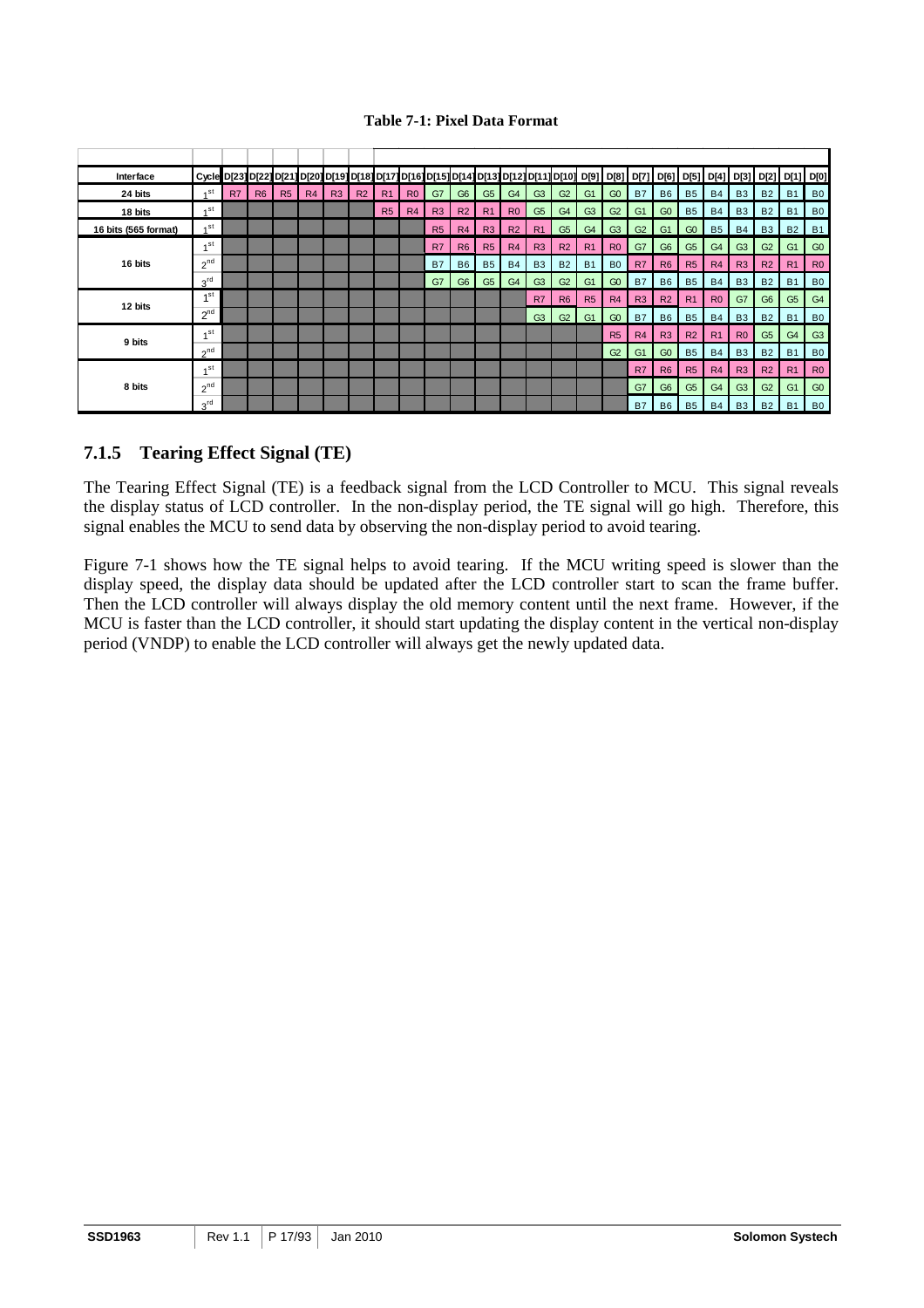



In SSD1963, users can configure the TE signal to reflect the vertical non-display period only or reflect both vertical and horizontal non-display period. With the additional horizontal non-display period information, the MCU can control the refresh action in more accurately by counting the horizontal line scanned by the LCD controller. Usually, a fast MCU will not need horizontal non-display period. But a slow MCU will need it to ensure the frame buffer update process always lags behind the LCD controller.

## **7.2 System Clock Generation**

The system clock of SSD1963 is generated by the built-in PLL. The reference clock of the PLL can come from either the CLK pin or the external crystal oscillator. Since the CLK pin and the output of the oscillator was connected to PLL with an "OR" gate, the unused clock must be tied to VSS.

Before the PLL output is configured as the system clock by the bit 1 of "set\_pll" command 0xE0, the system will be clocked by the reference clock. This enables the user to send the "set\_pll\_mn" command 0xE2 to the PLL for frequency configuration. When the PLL frequency is configured and the PLL was enabled with the bit 0 of "set\_pll" command 0xE0, the user should still wait for 100ms for the PLL to lock. Then the PLL is ready and can be configured as system clock with the bit 1 of "set\_pll" command 0xE0.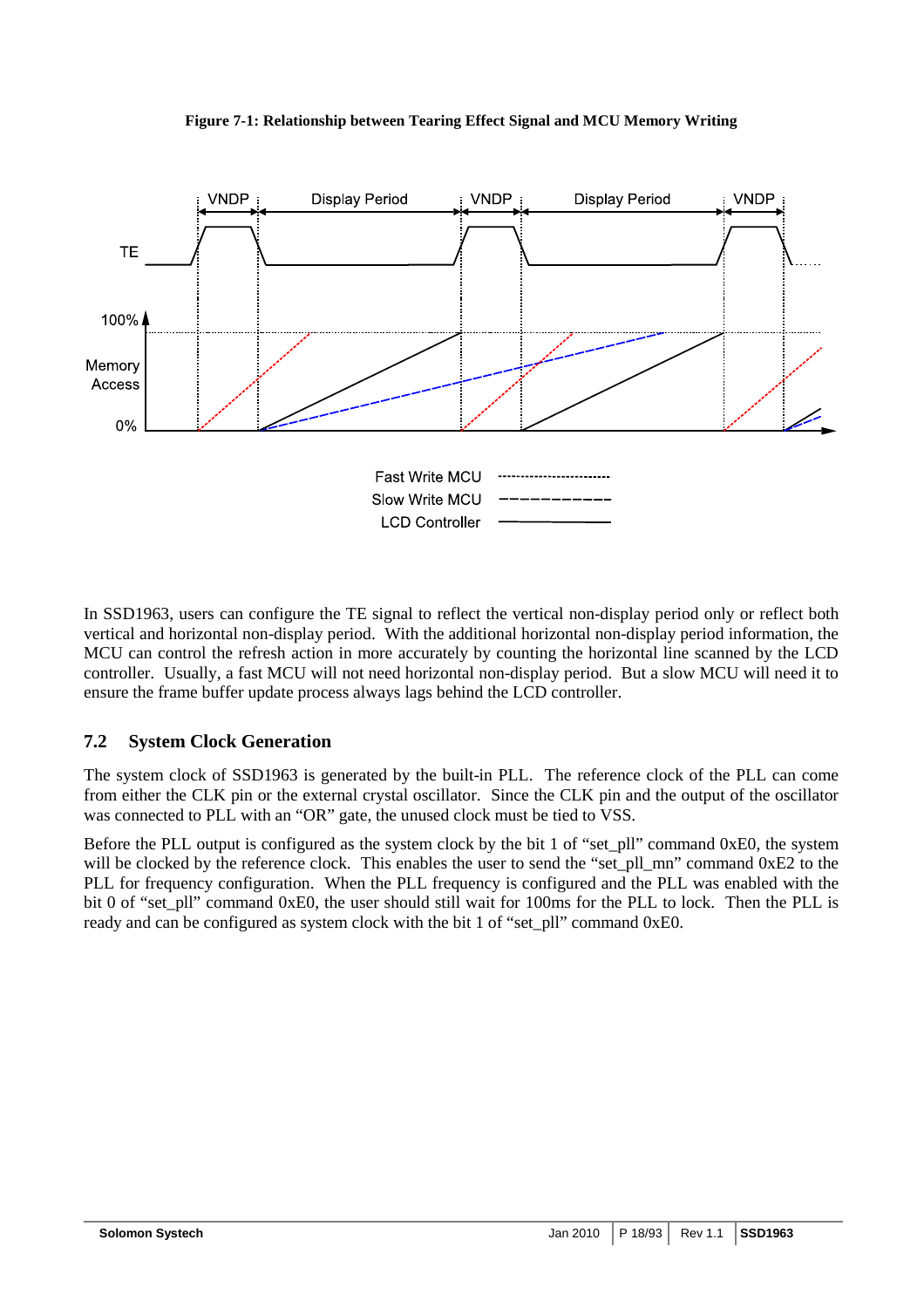#### **Figure 7-2: Clock Control Diagram**



## **7.3 Frame Buffer**

There are 1215K bytes built-in SRAM inside SSD1963 to use as frame buffer. When the frame buffer is written or read, the "address counter" will automatically increase by one or decrease by one depends on the frame buffer settings.



**Table 7-2: Frame Buffer Settings regarding to set\_address\_mode command 0x36** 

## **7.4 System Clock and Reset Manager**

The "System Clock and Reset Manager" distributes the reset signal and clock signal to the entire system. It controls the Clock Generator and contains clock gating circuitry to turn on and off the clock of each functional module. Also, it divides the root clock from Clock Generator to operation clocks for different module. The System Clock and Reset Manager also manage the reset signals to ensure all the module are reset to appropriate status when the system are in reset state, deep sleep state, sleep state and display state. Figure 7-3 shows a state diagram of four operation states of SSD1963.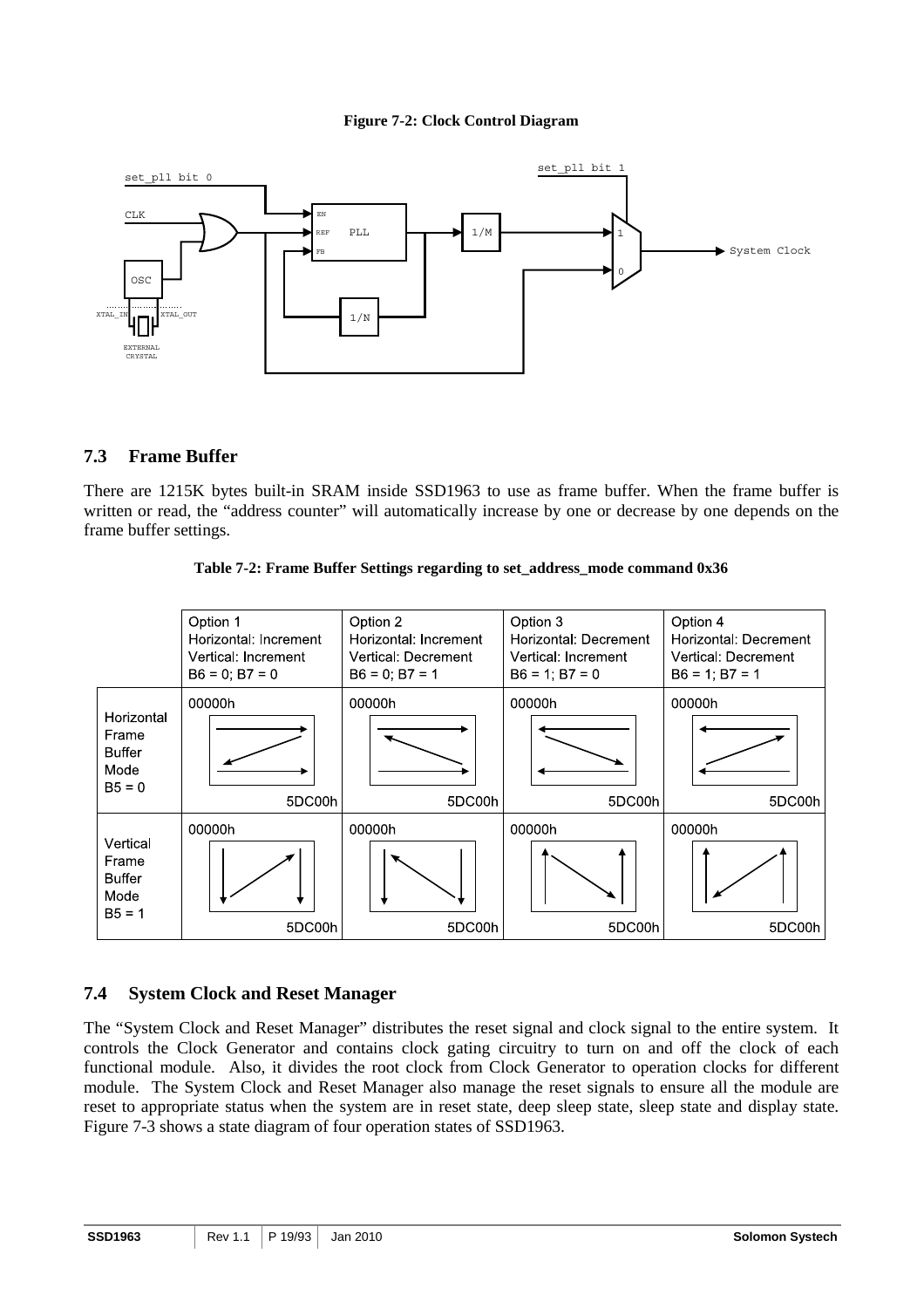



## **7.5 LCD Controller**

## **7.5.1 Display Format**

The LCD controller reads the frame buffer and generates display signals according to the selected display panel format. SSD1963 supports common RAM-less TFT driver using generic RGB data format.

## **7.5.2 General Purpose Input/Output (GPIO)**

The GPIO pins can operate in 2 modes, GPIO mode and miscellaneous display signal mode. When the pins are configured as GPIOs, these pins can be controlled directly by MCU. Therefore, user can use these pins to emulate other interface such as SPI or I2C. If these pins are configured as display signals, they will toggle with display periodically according to the signal settings. They can be set to toggle once a frame, once a line or in arbitrary period. Therefore they can be configured as some common signal needed for different panels such as STH or LP.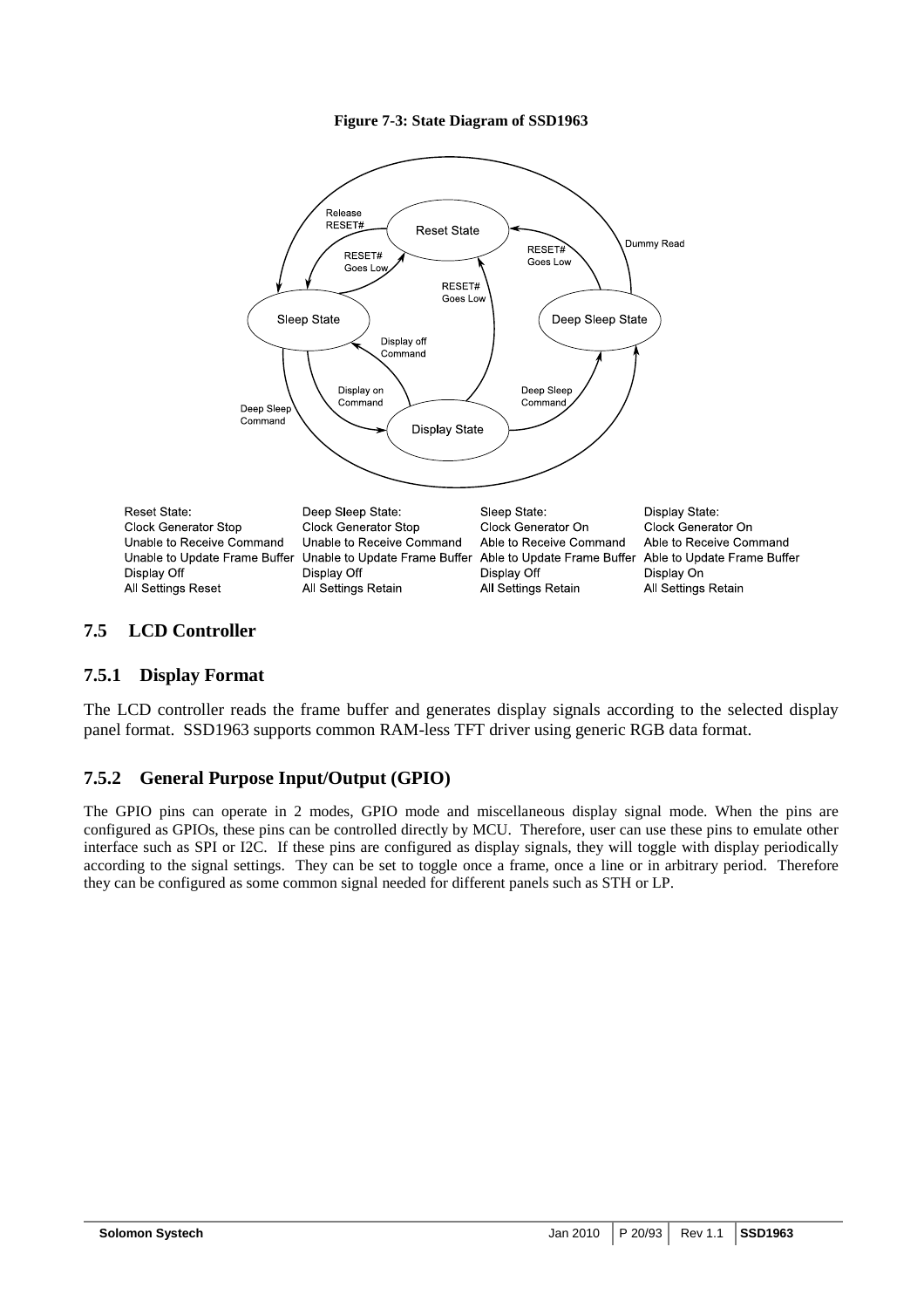## **8 COMMAND TABLE**

| <b>Hex Code</b> | Command                | <b>Description</b>                                                                                                                                                                             |
|-----------------|------------------------|------------------------------------------------------------------------------------------------------------------------------------------------------------------------------------------------|
| 0x00            | nop                    | No operation                                                                                                                                                                                   |
| 0x01            | soft_reset             | <b>Software Reset</b>                                                                                                                                                                          |
| 0x0A            | get_power_mode         | Get the current power mode                                                                                                                                                                     |
| 0x0B            | get_address_mode       | Get the frame buffer to the display panel read order                                                                                                                                           |
| 0x0C            | Reserved               | Reserved                                                                                                                                                                                       |
| 0x0D            | get_display_mode       | The SSD1963 returns the Display Image Mode.                                                                                                                                                    |
| 0x0E            | get_tear_effect_status | Get the Tear Effect status                                                                                                                                                                     |
| 0x0F            | Reserved               | Reserved                                                                                                                                                                                       |
| 0x10            | enter_sleep_mode       | Turn off the panel. This command will pull low the GPIO0.<br>If GPIO0 is configured as normal GPIO or LCD<br>miscellaneous signal with command set_gpio_conf, this<br>command will be ignored. |
| 0x11            | exit_sleep_mode        | Turn on the panel. This command will pull high the GPIO0.<br>If GPIO0 is configured as normal GPIO or LCD<br>miscellaneous signal with command set_gpio_conf, this<br>command will be ignored. |
| 0x12            | enter_partial_mode     | Part of the display area is used for image display.                                                                                                                                            |
| 0x13            | enter_normal_mode      | The whole display area is used for image display.                                                                                                                                              |
| 0x20            | exit_invert_mode       | Displayed image colors are not inverted.                                                                                                                                                       |
| 0x21            | enter_invert_mode      | Displayed image colors are inverted.                                                                                                                                                           |
| 0x26            | set_gamma_curve        | Selects the gamma curve used by the display panel.                                                                                                                                             |
| 0x28            | set_display_off        | Blanks the display panel                                                                                                                                                                       |
| 0x29            | set_display_on         | Show the image on the display panel                                                                                                                                                            |
| 0x2A            | set column address     | Set the column address                                                                                                                                                                         |
| 0x2B            | set_page_address       | Set the page address                                                                                                                                                                           |
| 0x2C            | write_memory_start     | Transfer image information from the host processor interface<br>to the SSD1963 starting at the location provided by<br>set_column_address and set_page_address                                 |
| 0x2E            | read_memory_start      | Transfer image data from the SSD1963 to the host processor<br>interface starting at the location provided by<br>set_column_address and set_page_address                                        |
| 0x30            | set_partial_area       | Defines the partial display area on the display panel                                                                                                                                          |
| 0x33            | set_scroll_area        | Defines the vertical scrolling and fixed area on display area                                                                                                                                  |
| 0x34            | set_tear_off           | Synchronization information is not sent from the SSD1963 to<br>the host processor                                                                                                              |
| 0x35            | set_tear_on            | Synchronization information is sent from the SSD1963 to the<br>host processor at the start of VFP                                                                                              |
| 0x36            | set_address_mode       | Set the read order from frame buffer to the display panel                                                                                                                                      |
| 0x37            | set_scroll_start       | Defines the vertical scrolling starting point                                                                                                                                                  |
| 0x38            | exit_idle_mode         | Full color depth is used for the display panel                                                                                                                                                 |
| 0x39            | enter_idle_mode        | Reduce color depth is used on the display panel.                                                                                                                                               |
| 0x3A            | Reserved               | Reserved                                                                                                                                                                                       |
| 0x3C            | write_memory_continue  | Transfer image information from the host processor interface<br>to the SSD1963 from the last written location                                                                                  |
| 0x3E            | read_memory_continue   | Read image data from the SSD1963 continuing after the last<br>read_memory_continue or read_memory_start                                                                                        |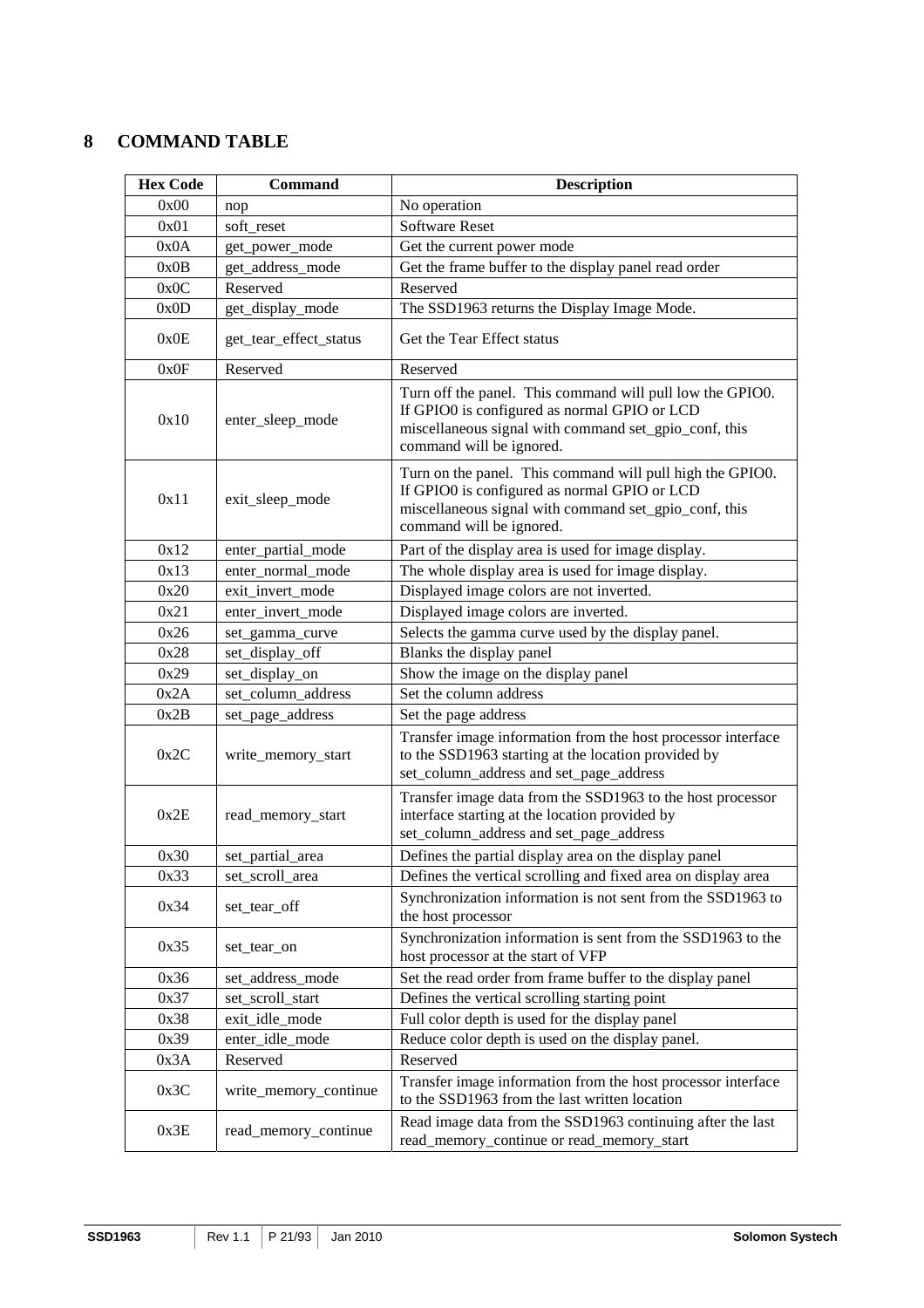| <b>Hex Code</b> | <b>Command</b>    | <b>Description</b>                                                                                                                                                       |
|-----------------|-------------------|--------------------------------------------------------------------------------------------------------------------------------------------------------------------------|
| 0x44            | set_tear_scanline | Synchronization information is sent from the SSD1963 to the<br>host processor when the display panel refresh reaches the<br>provided scanline                            |
| 0x45            | get_scanline      | Get the current scan line                                                                                                                                                |
| 0xA1            | read_ddb          | Read the DDB from the provided location                                                                                                                                  |
| 0xA8            | Reserved          | Reserved                                                                                                                                                                 |
| 0xB0            | set_lcd_mode_     | Set the LCD panel mode and resolution                                                                                                                                    |
| 0xB1            | get_lcd_mode      | Get the current LCD panel mode, pad strength and resolution                                                                                                              |
| 0xB4            | set_hori_period   | Set front porch                                                                                                                                                          |
| 0xB5            | get_hori_period   | Get current front porch settings                                                                                                                                         |
| 0xB6            | set_vert_period   | Set the vertical blanking interval between last scan line and<br>next LFRAME pulse                                                                                       |
| 0xB7            | get_vert_period   | Set the vertical blanking interval between last scan line and<br>next LFRAME pulse                                                                                       |
| 0xB8            | set_gpio_conf     | Set the GPIO configuration. If the GPIO is not used for LCD,<br>set the direction. Otherwise, they are toggled with LCD<br>signals.                                      |
| 0xB9            | get_gpio_conf     | Get the current GPIO configuration                                                                                                                                       |
| 0xBA            | set_gpio_value    | Set GPIO value for GPIO configured as output                                                                                                                             |
| 0xBB            | get_gpio_status   | Read current GPIO status. If the individual GPIO was<br>configured as input, the value is the status of the<br>corresponding pin. Otherwise, it is the programmed value. |
| 0xBC            | set_post_proc     | Set the image post processor                                                                                                                                             |
| 0xBD            | get_post_proc     | Set the image post processor                                                                                                                                             |
| 0xBE            | set_pwm_conf      | Set the image post processor                                                                                                                                             |
| 0xBF            | get_pwm_conf      | Set the image post processor                                                                                                                                             |
| 0xC0            | set_lcd_gen0      | Set the rise, fall, period and toggling properties of LCD signal<br>generator 0                                                                                          |
| 0xC1            | get_lcd_gen0      | Get the current settings of LCD signal generator 0                                                                                                                       |
| 0xC2            | set_lcd_gen1      | Set the rise, fall, period and toggling properties of LCD signal<br>generator 1                                                                                          |
| 0xC3            | get_lcd_gen1      | Get the current settings of LCD signal generator 1                                                                                                                       |
| 0xC4            | set_lcd_gen2      | Set the rise, fall, period and toggling properties of LCD signal<br>generator 2                                                                                          |
| 0xC5            | get_lcd_gen2      | Get the current settings of LCD signal generator 2                                                                                                                       |
| 0xC6            | set_lcd_gen3      | Set the rise, fall, period and toggling properties of LCD signal<br>generator 3                                                                                          |
| 0xC7            | get_lcd_gen3      | Get the current settings of LCD signal generator 3                                                                                                                       |
| 0xC8            | set_gpio0_rop     | Set the GPIO0 with respect to the LCD signal generators<br>using ROP operation. No effect if the GPIO0 is configured as<br>general GPIO.                                 |
| 0xC9            | get_gpio0_rop     | Get the GPIO0 properties with respect to the LCD signal<br>generators.                                                                                                   |
| 0xCA            | set_gpio1_rop     | Set the GPIO1 with respect to the LCD signal generators<br>using ROP operation. No effect if the GPIO1 is configured as<br>general GPIO.                                 |
| 0xCB            | get_gpio1_rop     | Get the GPIO1 properties with respect to the LCD signal<br>generators.                                                                                                   |
| 0xCC            | set_gpio2_rop     | Set the GPIO2 with respect to the LCD signal generators<br>using ROP operation. No effect if the GPIO2 is configured as<br>general GPIO.                                 |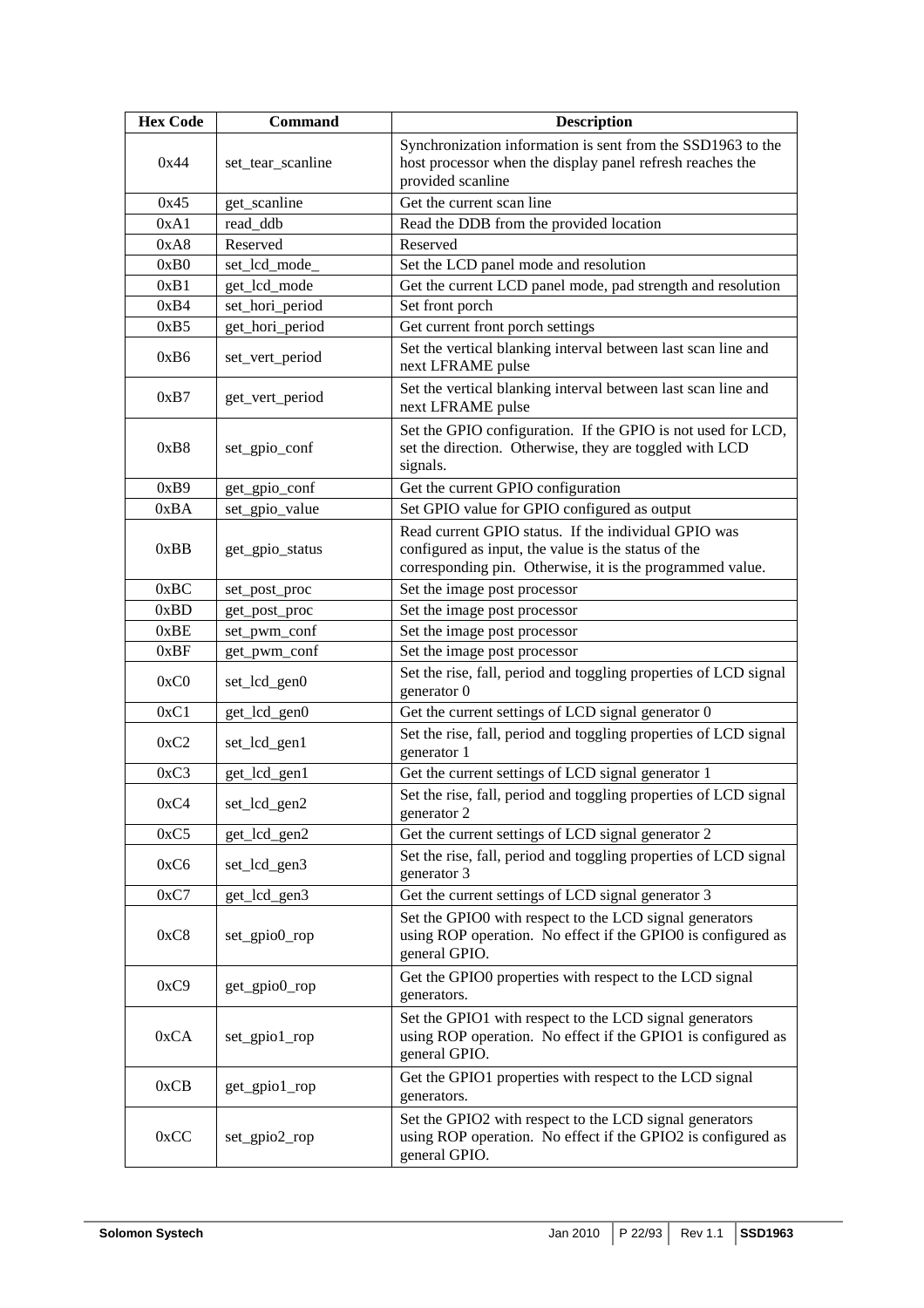| <b>Hex Code</b> | <b>Command</b>           | <b>Description</b>                                                                                                                       |
|-----------------|--------------------------|------------------------------------------------------------------------------------------------------------------------------------------|
| 0xCD            | get_gpio2_rop            | Get the GPIO2 properties with respect to the LCD signal<br>generators.                                                                   |
| 0xCE            | set_gpio3_rop            | Set the GPIO3 with respect to the LCD signal generators<br>using ROP operation. No effect if the GPIO3 is configured as<br>general GPIO. |
| 0xCF            | get_gpio3_rop            | Get the GPIO3 properties with respect to the LCD signal<br>generators.                                                                   |
| 0xD0            | set_dbc_conf             | Set the dynamic back light configuration                                                                                                 |
| 0xD1            | get_dbc_conf             | Get the current dynamic back light configuration                                                                                         |
| 0xD4            | set dbc th               | Set the threshold for each level of power saving                                                                                         |
| 0xD5            | get_dbc_th               | Get the threshold for each level of power saving                                                                                         |
| 0xE0            | set_pll                  | Start the PLL. Before the start, the system was operated with<br>the crystal oscillator or clock input                                   |
| 0xE2            | set_pll_mn               | Set the PLL                                                                                                                              |
| 0xE3            | get_pll_mn               | Get the PLL settings                                                                                                                     |
| 0xE4            | get_pll_status           | Get the current PLL status                                                                                                               |
| 0xE5            | set_deep_sleep           | Set deep sleep mode                                                                                                                      |
| 0xE6            | set_lshift_freq          | Set the LSHIFT (pixel clock) frequency                                                                                                   |
| 0xE7            | get_lshift_freq          | Get current LSHIFT (pixel clock) frequency setting                                                                                       |
| 0xE8            | Reserved                 | Reserved                                                                                                                                 |
| 0xE9            | Reserved                 | Reserved                                                                                                                                 |
| 0xF0            | set_pixel_data_interface | Set the pixel data format of the parallel host processor<br>interface                                                                    |
| 0xF1            | get_pixel_data_interface | Get the current pixel data format settings                                                                                               |
| 0xFF            | Reserved                 | Reserved                                                                                                                                 |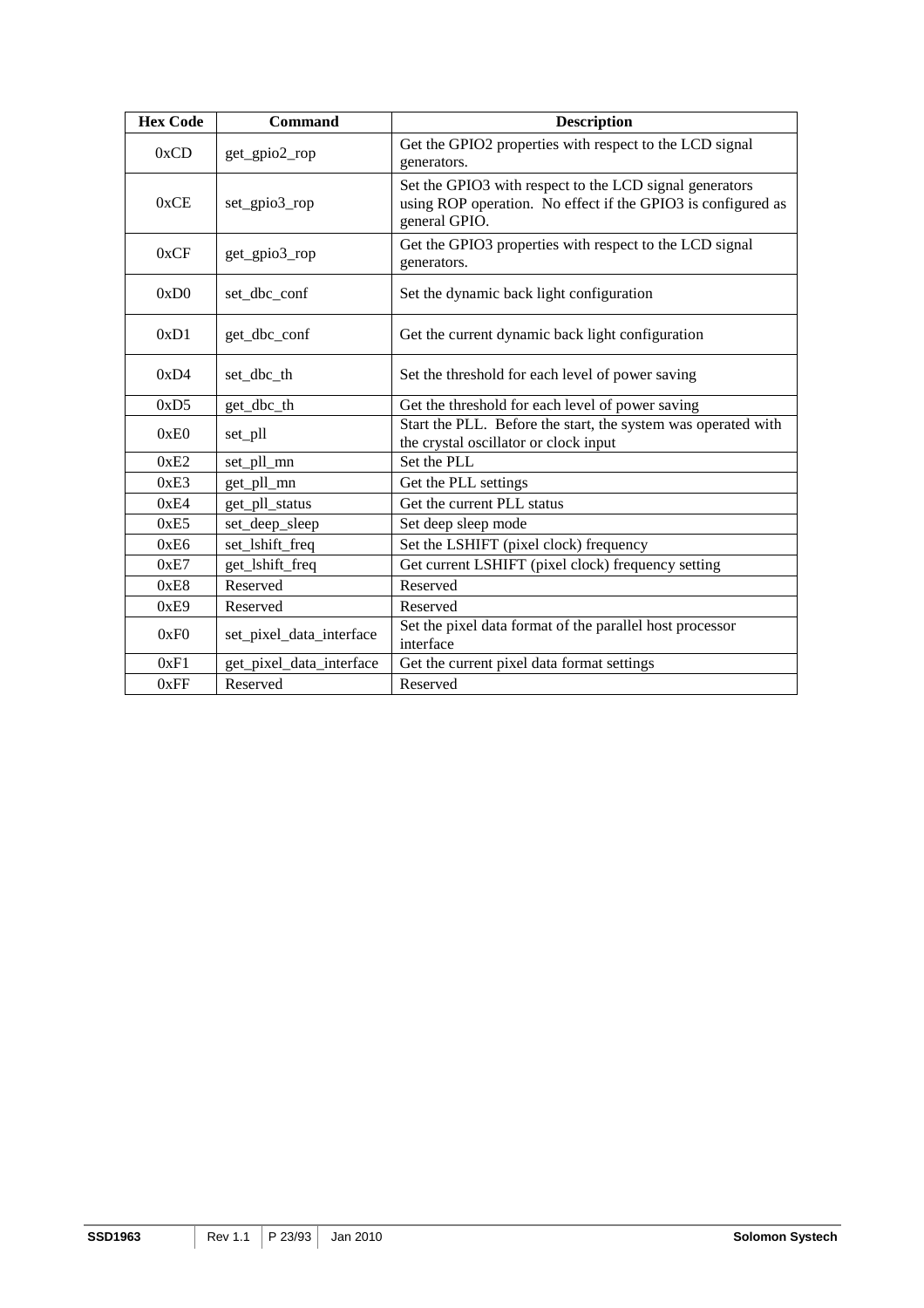## **9 COMMAND DESCRIPTIONS**

## **9.1 nop**

| Command           | 0x00 |
|-------------------|------|
| <b>Parameters</b> | None |

|        | D/C | D.<br>~<br>$ -$ | m.<br>D <sub>0</sub> | DE. | $\blacksquare$ | $\mathbf{v}_2$<br>-יע<br>$\sim$ | D <sub>2</sub> | $\mathbf{r}$ | D <sub>0</sub> | $\mathbf{r}$<br>Hex |
|--------|-----|-----------------|----------------------|-----|----------------|---------------------------------|----------------|--------------|----------------|---------------------|
| ommano |     |                 |                      |     |                |                                 |                |              |                | $\sim$<br>vv        |

#### **Description**

No operation.

## **9.2 soft\_reset**

| Command           | 0x01 |
|-------------------|------|
| <b>Parameters</b> | None |

|                                     | D/C | <b>DE</b> | D6 | DE.<br>IJJ | D4 | $\mathbf{A}$<br>υ.<br>$\sim$ | $\mathbf{a}$<br>IJΖ | $\sim$ | D <sub>0</sub><br>__ | $-$<br>Hex |
|-------------------------------------|-----|-----------|----|------------|----|------------------------------|---------------------|--------|----------------------|------------|
| $\overline{\phantom{a}}$<br>`ommand |     |           |    |            |    |                              |                     |        |                      | vι         |

#### **Description**

The SSD1963 performs a software reset. All the configuration register will be reset except command 0xE0 to 0xE5.

Note :

The host processor must wait 5ms before sending any new commands to a SSD1963 following this command.

## **9.3 get\_power\_mode**

| Command           | 0x0A |
|-------------------|------|
| <b>Parameters</b> |      |

|           | D/C | פת<br>, , | D <sub>6</sub> | D <sub>5</sub> | D <sub>4</sub> | D3<br>__       | D٥<br>IJΖ      | D. | D <sub>0</sub> | <b>Hex</b>         |
|-----------|-----|-----------|----------------|----------------|----------------|----------------|----------------|----|----------------|--------------------|
| ommand    |     |           |                |                |                |                |                |    |                | 0A                 |
| Parameter |     |           | $n_6$          | л.             | 1 M            | $\mathbf{L}^2$ | H <sub>2</sub> |    |                | $\mathbf{v}$<br>AΛ |

#### **Description**

Get the current power mode

 $A[6]$ : Idle mode on/off (POR = 0)

- 0 Idle mode off<br>1 Idle mode on
- Idle mode on

 $A[5]$ : Partial mode on/off (POR = 0)

- 0 Partial mode off
- 1 Partial mode on

 $A[4]$ : Sleep mode on/off (POR = 0)

- 0 Sleep mode on
- 1 Sleep mode off

 $A[3]$ : Display normal mode on/off (POR = 1)

0 Display normal mode off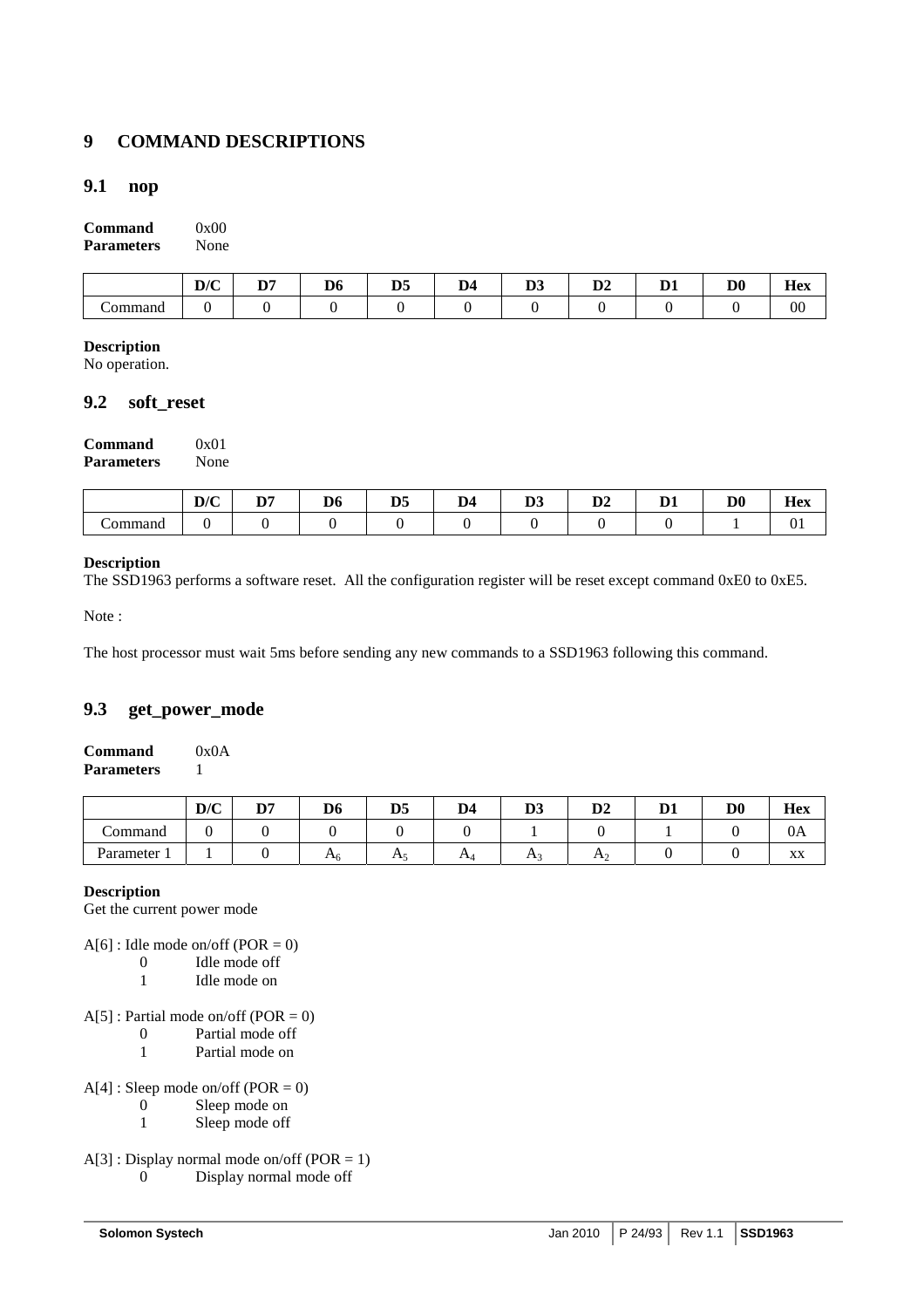1 Display normal mode on (partial mode and vertical scroll off)

|  |  |  | $A[2]$ : Display on/off (POR = 0) |
|--|--|--|-----------------------------------|
|--|--|--|-----------------------------------|

- 0 Display is off
- 1 Display is on

## **9.4 get\_address\_mode**

| Command           | 0x0B |
|-------------------|------|
| <b>Parameters</b> |      |

|              | D/C | D7 | D6             | D <sub>5</sub> | D <sub>4</sub>     | n1<br>IJJ | D <sub>2</sub> | D. | $\mathbf{D}\mathbf{0}$ | Hex                          |
|--------------|-----|----|----------------|----------------|--------------------|-----------|----------------|----|------------------------|------------------------------|
| ∼<br>Command |     |    |                |                |                    |           |                |    |                        | 0Β                           |
| Parameter    |     | Л. | $\mathbf{A}_6$ | TΥ             | $\Gamma$ $\Lambda$ | Л.        | $\mathbf{r}_2$ |    |                        | $\mathbf{v}\mathbf{v}$<br>AΛ |

#### **Description**

Get the frame buffer to the display panel read order

 $A[7]$ : Page address order (POR = 0)

- 0 Top to bottom
- 1 Bottom to top
- $A[6]$ : Column address order (POR = 0)
	- 0 Left to right<br>1 Right to left
	- Right to left
- $A[5]$ : Page / Column order (POR = 0)
	- 0 Normal mode
	- 1 Reverse mode
- $A[4]$ : Line address order (POR = 0)
	- 0 LCD refresh top to bottom
	- 1 LCD refresh bottom to top
- $A[3]$ : RGB / BGR order (POR = 0)
	- 0 RGB<br>1 BGR
	- 1 BGR
- $A[2]$ : Display data latch data (POR = 0)
	- 0 LCD refresh left to right
	- 1 LCD refresh right to left

## **9.5 get\_display\_mode**

| Command           | 0x0D |
|-------------------|------|
| <b>Parameters</b> |      |

|              | D/C | פת<br>D. | D6 | D <sub>5</sub> | D <sub>4</sub> | D3 | D <sub>2</sub> | D.       | $\mathbf{D}\mathbf{0}$ | <b>Hex</b>    |
|--------------|-----|----------|----|----------------|----------------|----|----------------|----------|------------------------|---------------|
| ∼<br>Command | ◡   |          |    |                |                |    |                |          |                        | $0\mathrm{D}$ |
| Parameter    |     | H.       |    | H.             |                |    | H <sub>2</sub> | $\Gamma$ | H <sub>0</sub>         | XX            |

#### **Description**

Get the Display Image Mode status.

A[7] : Vertical scrolling on/off (POR  $= 0$ ) 0 Vertical scrolling is off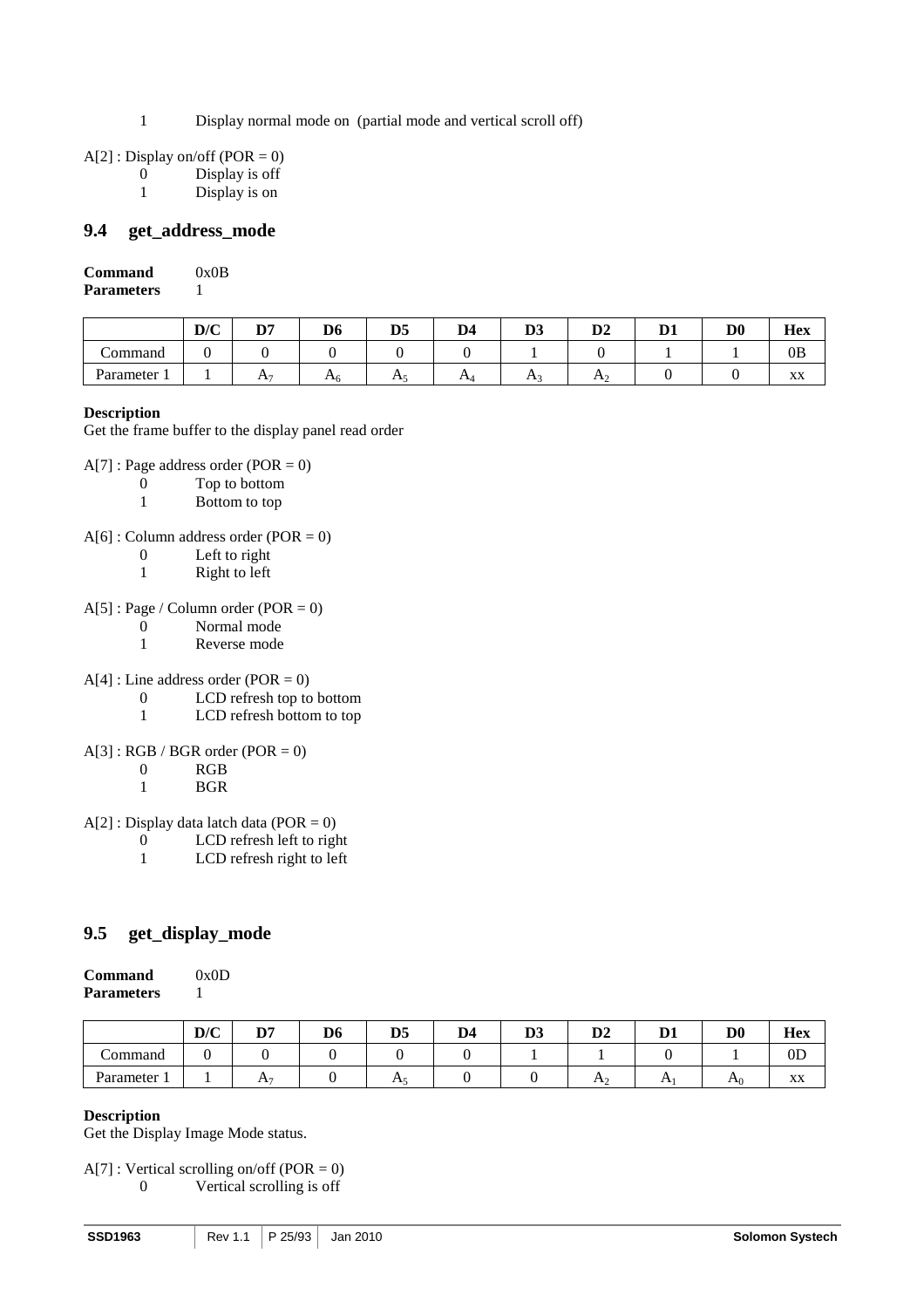- 1 Vertical scrolling is on
- $A[5]$ : Invert mode on/off (POR = 0)
	- 0 Inversion is off
	- 1 Inversion is on

A[2:0] : Gamma curve selection (POR = 011)

- 000 Gamma curve 0<br>001 Gamma curve 1
- 001 Gamma curve 1<br>010 Gamma curve 2
- 010 Gamma curve 2<br>011 Gamma curve 3
- Gamma curve 3
- 100 Reserved
- 101 Reserved
- 110 Reserved
- 111 Reserved

## **9.6 get\_tear\_effect\_status**

| Command           | 0x0E |
|-------------------|------|
| <b>Parameters</b> |      |

|                  | D/C | n,<br>י ע | D6 | D <sub>5</sub> | D <sub>4</sub> | D <sub>3</sub> | $\mathbf{D}2$ | $\mathbf{r}$ | $\mathbf{D}\mathbf{0}$ | <b>Hex</b> |
|------------------|-----|-----------|----|----------------|----------------|----------------|---------------|--------------|------------------------|------------|
| command          |     |           |    |                |                |                |               |              |                        | 0E         |
| Parameter<br>. . |     | $A^{\pi}$ |    |                |                |                |               |              |                        | XX         |

#### **Description**

Get the current Tear Effect mode from the SSD1963

A[7] : Tearing effect line mode (POR = 0)

- 0 Tearing effect off
- 1 Tearing effect on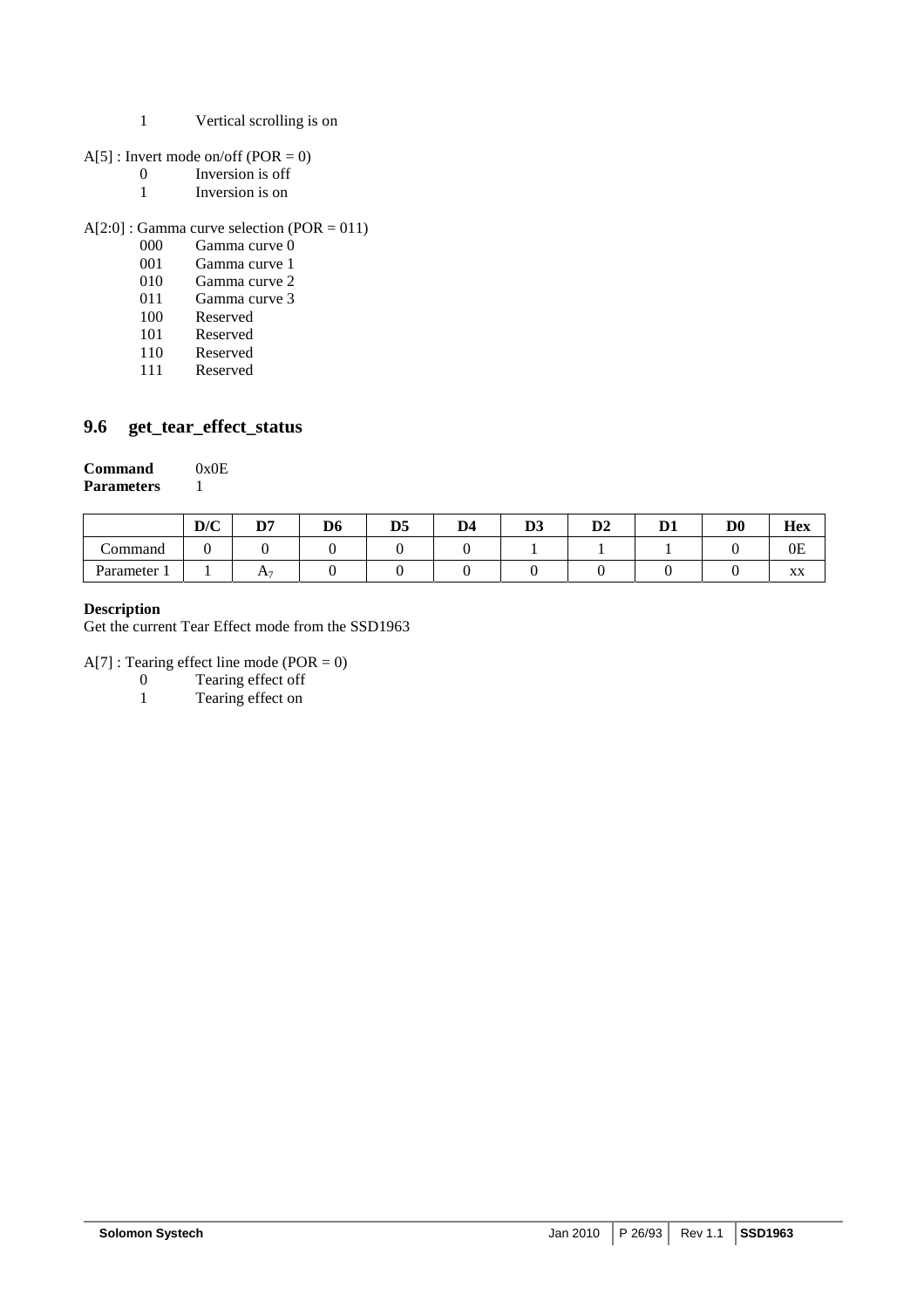## **9.7 enter\_sleep\_mode**

| Command           | 0x10 |
|-------------------|------|
| <b>Parameters</b> | None |

|              | D/C | <b>DD</b> | D <sub>6</sub><br>$\sim$ $\sim$ | D.<br>υJ<br>____ | $\mathbf{r}$<br>້ | $\sim$ | $\mathbf{A}$ | $\sim$ | D <sub>0</sub><br>$-$ | $-$<br><b>Hev</b><br>**∿∆ |
|--------------|-----|-----------|---------------------------------|------------------|-------------------|--------|--------------|--------|-----------------------|---------------------------|
| <b>omman</b> |     |           |                                 |                  |                   |        |              |        |                       | $\sim$<br>1 V             |

#### **Description**

Turn off the panel. This command causes the SSD1963 to enter sleep mode and pull low the GPIO[0] if set\_gpio\_conf  $(0xB8)$  B $0 = 0$ 

If GPIO[0] is configured as normal GPIO or LCD miscellaneous signal with command set\_gpio\_conf (0xB8), this command will not affect the GPIO[0].

Note :

The host processor must wait 5ms before sending any new commands to a SSD1963 following this command.

## **9.8 exit\_sleep\_mode**

| Command           | 0x11 |
|-------------------|------|
| <b>Parameters</b> | None |

|         | D/C | D. | D <sub>6</sub><br>$\sim$ | D <sub>5</sub> | D <sub>4</sub><br>יע | D <sub>1</sub><br><b>J.</b><br>$\sim$ | D.A<br>IJΖ | $\mathbf{r}$ | D <sub>0</sub> | $-$<br>Hov.<br>пex |
|---------|-----|----|--------------------------|----------------|----------------------|---------------------------------------|------------|--------------|----------------|--------------------|
| `ommand |     |    |                          |                |                      |                                       |            |              |                |                    |

#### **Description**

Turn on the panel. This command causes the SSD1963 to exit sleep mode and will pull high the GPIO[0] if set gpio conf  $(0xB8)$  B0 = 0.

If GPIO[0] is configured as normal GPIO or LCD miscellaneous signal with command set\_gpio\_conf (0xB8), this command will not affect the GPIO[0].

Note :

The host processor must wait 5ms after sending this command before sending another command. \*\*This command will automatic trigger set\_display\_on (0x29)

### **9.9 enter\_partial\_mode**

| Command           | 0x12 |
|-------------------|------|
| <b>Parameters</b> | None |

|        | $\mathbf{D}/\mathbf{C}$<br>$\bm{\nu}$ / | D.<br>~ | $\sim$ $\sim$<br>D0 | $\blacksquare$<br>້ື້ | $\sim$<br>∼ | D <sub>1</sub><br>" | D.A<br>94 | D.<br>,,, | D <sub>0</sub> | $-$<br>Hex |
|--------|-----------------------------------------|---------|---------------------|-----------------------|-------------|---------------------|-----------|-----------|----------------|------------|
| ommand |                                         |         |                     |                       |             |                     |           |           |                |            |

#### **Description**

Once enter\_partial\_mode is triggered, the Partial Display Mode window is described by the set\_partial\_area (0x30). Once enter\_normal\_mode (0x13) is triggered, partial display mode will end.

#### **9.10 enter\_normal\_mode**

| Command    | 0x13 |
|------------|------|
| Parameters | None |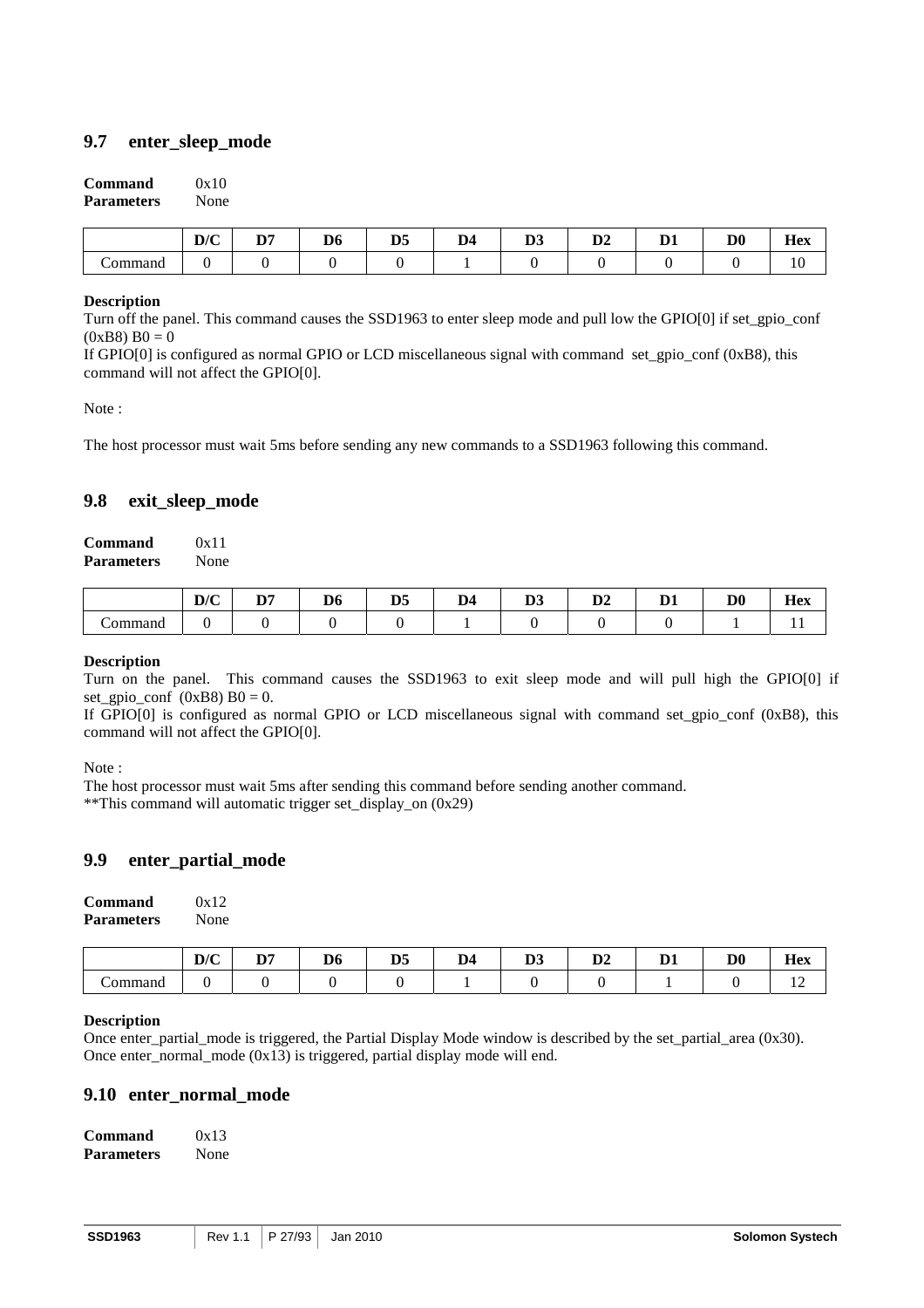|                    | $\mathbf{v}$<br>$\boldsymbol{\nu}$ / | n,<br>. . | D <sub>6</sub> | $\mathbf{r}$<br>ມພ | $\mathbf{r}$<br>- D4 | υ. | D.A<br>ע. | D. | D <sub>0</sub> | $-$<br>Hex     |
|--------------------|--------------------------------------|-----------|----------------|--------------------|----------------------|----|-----------|----|----------------|----------------|
| ommand<br>$\cdots$ |                                      |           |                |                    |                      |    |           |    |                | . . <i>. .</i> |

#### **Description**

This command causes the SSD1963 to enter the normal mode. Normal mode is defined as partial display and vertical scroll mode are off. That means the whole display area is used for image display.

## **9.11 exit\_invert\_mode**

| Command           | 0x20 |
|-------------------|------|
| <b>Parameters</b> | None |

|        | $\mathbf{D}$<br><b>D</b> | <b>DE</b> | D <sub>6</sub><br>__ | DE.<br>JJ. | D4 | $\sim$ $\sim$<br>ມມ<br>$\sim$ | D <sub>2</sub> | D.<br>"' | D <sub>0</sub> | $-$<br>Hex<br>______ |
|--------|--------------------------|-----------|----------------------|------------|----|-------------------------------|----------------|----------|----------------|----------------------|
| ommand |                          |           |                      |            |    |                               |                |          |                | ⌒⌒<br>ZU             |

#### **Description**

This command causes the SSD1963 to stop inverting the image data on the display panel. The frame buffer contents remain unchanged.

#### **Figure 9-1: Exit Invert mode example**



## **9.12 enter\_invert\_mode**

| Command           | 0x21 |
|-------------------|------|
| <b>Parameters</b> | None |

|         | $\mathbf{D}/\mathbf{C}$<br>$\boldsymbol{\nu}$ | D. | D <sub>6</sub><br>___ | DE<br>" | D.A<br>້ | $\mathbf{r}$<br>v.<br>$\sim$ | $\mathbf{R}$<br>JJ 4 | D. | D <sub>0</sub><br>__ | Hex<br>_____ |
|---------|-----------------------------------------------|----|-----------------------|---------|----------|------------------------------|----------------------|----|----------------------|--------------|
| `ommand |                                               |    |                       |         |          |                              |                      |    |                      | --           |

#### **Description**

This command causes the SSD1963 to invert the image data only on the display panel. The frame buffer contents remain unchanged.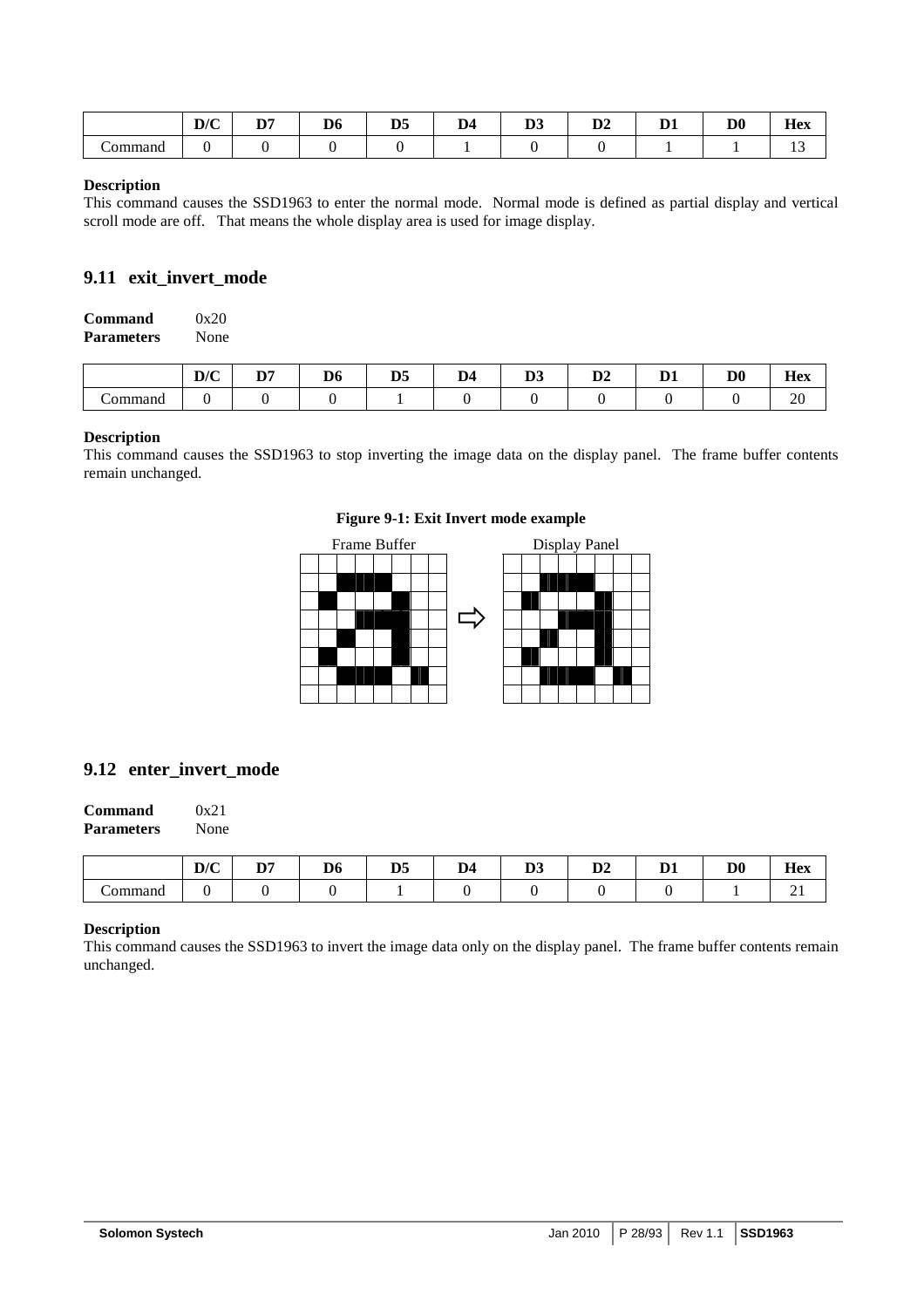#### **Figure 9-2: Enter Invert mode example**



## **9.13 set\_gamma\_curve**

| Command           | 0x26 |
|-------------------|------|
| <b>Parameters</b> |      |

|           | D/C | פת<br><u>ו ע</u> | D6 | D5 | D <sub>4</sub> | D.A<br>IJJ | D2    | D.<br>. .    | D0    | Hex                |
|-----------|-----|------------------|----|----|----------------|------------|-------|--------------|-------|--------------------|
| Command   |     |                  |    |    |                |            |       |              |       | $\sim$<br>ΖO       |
| Parameter |     |                  |    |    |                | TX 2       | $n_2$ | $\mathbf{L}$ | $A_0$ | $\mathbf{v}$<br>AΛ |

#### **Description**

Selects the gamma curve used by the display panel.

| A[3:0] | Gamma curve selection $(POR = 1000)$    | GAMAS[1] | GAMAS[0] |
|--------|-----------------------------------------|----------|----------|
| 0000   | No gamma curve selected (Same as 0001b) |          |          |
| 0001   | Gamma curve 0                           |          |          |
| 0010   | Gamma curve 1                           |          |          |
| 0100   | Gamma curve 2                           |          |          |
| 1000   | Gamma curve 3                           |          |          |
| Others | Reserved                                |          |          |

## **9.14 set\_display\_off**

| Command           | 0x28 |
|-------------------|------|
| <b>Parameters</b> | None |

|        | D/C | $\mathbf{r}$ | DC.<br>$\sim$ | D.<br>vJ | D <sub>4</sub> | $\mathbf{A}$<br>υ.<br>$\sim$ | <b>DA</b><br>IJΖ<br><u>—</u> | $\sim$ | D <sub>0</sub><br>— <b>—</b> | $-$<br>Hex          |
|--------|-----|--------------|---------------|----------|----------------|------------------------------|------------------------------|--------|------------------------------|---------------------|
| ommand |     |              |               |          |                |                              |                              |        |                              | $\sim$ $\sim$<br>∠∪ |

## **Description**

Blanks the display panel. The frame buffer contents remain unchanged.

## **9.15 set\_display\_on**

| Command           | 0x29 |
|-------------------|------|
| <b>Parameters</b> | None |

|         | D/C | $\mathbf{P}$ | $\mathbf{R}$<br>$\sim$ | $\mathbf{L}$<br>v. | $\blacksquare$ | $\sim$ $\sim$ | D <sub>1</sub><br>IJZ<br>-- | D. | D <sub>0</sub> | $-$<br>Hex   |
|---------|-----|--------------|------------------------|--------------------|----------------|---------------|-----------------------------|----|----------------|--------------|
| `ommano |     |              |                        |                    |                |               |                             |    |                | $\sim$<br>-- |

#### **Description**

Show the image on the display panel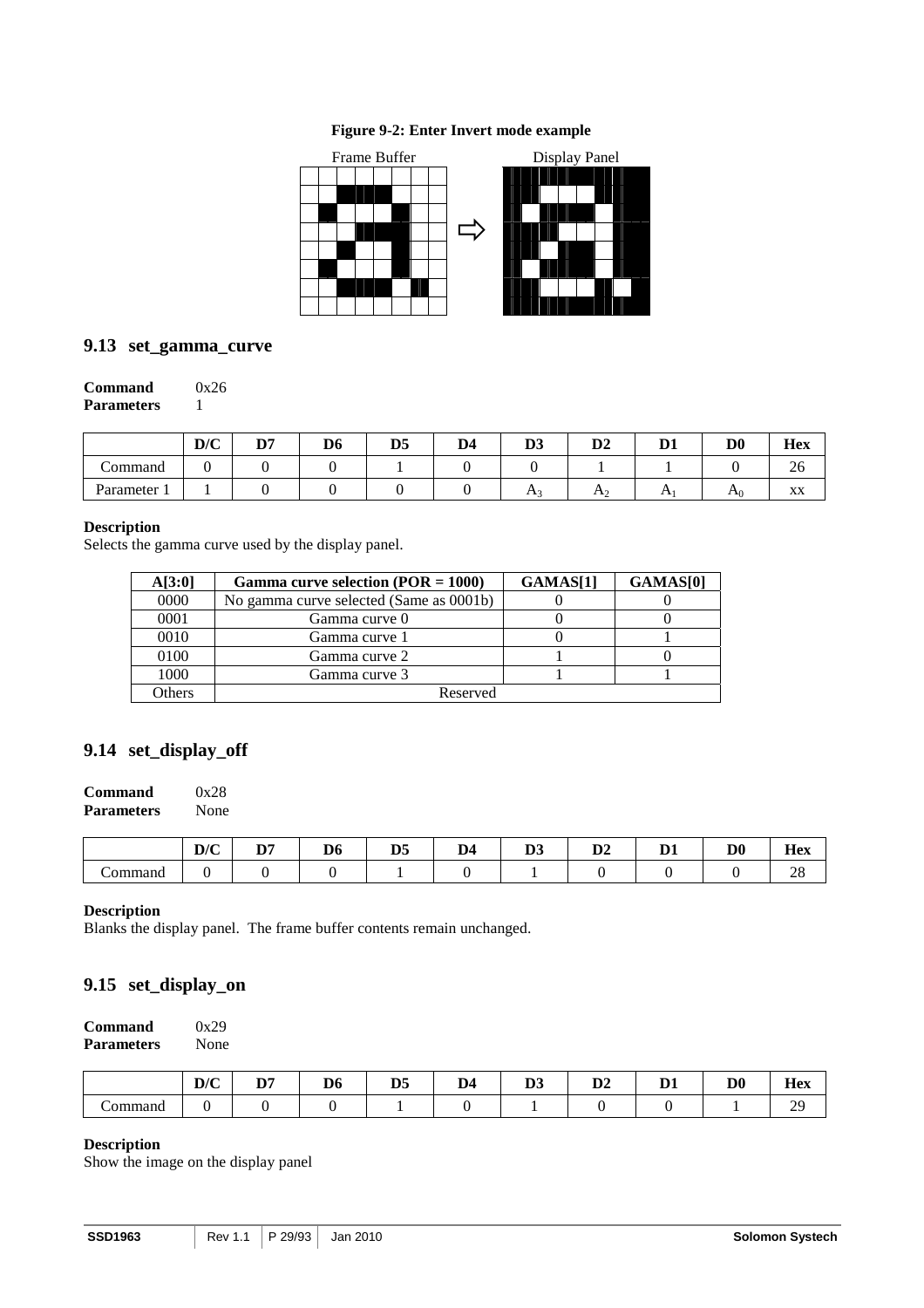## **9.16 set\_column\_address**

#### **Command** 0x2A **Parameters** 4

|             | D/C            | D7               | D6               | D5               | D4              | D3              | $\mathbf{D}2$   | D1              | $\mathbf{D} \mathbf{0}$ | <b>Hex</b> |
|-------------|----------------|------------------|------------------|------------------|-----------------|-----------------|-----------------|-----------------|-------------------------|------------|
| Command     | $\overline{0}$ |                  |                  |                  |                 |                 |                 |                 |                         | 2A         |
| Parameter 1 |                | SC <sub>15</sub> | SC <sub>14</sub> | SC <sub>13</sub> | $SC_{12}$       | $SC_{11}$       | $SC_{10}$       | SC <sub>9</sub> | $SC_8$                  | XX         |
| Parameter 2 |                | SC <sub>7</sub>  | SC <sub>6</sub>  | SC <sub>5</sub>  | $SC_4$          | SC <sub>3</sub> | SC <sub>2</sub> | SC <sub>1</sub> | SC <sub>0</sub>         | XX         |
| Parameter 3 |                | $EC_{15}$        | $EC_{14}$        | $EC_{13}$        | $EC_{12}$       | $EC_{11}$       | $EC_{10}$       | EC <sub>9</sub> | $EC_8$                  | XX         |
| Parameter 4 |                | EC <sub>7</sub>  | EC <sub>6</sub>  | EC <sub>5</sub>  | EC <sub>4</sub> | EC <sub>3</sub> | EC <sub>2</sub> | $EC_1$          | EC <sub>0</sub>         | XX         |

#### **Description**

Set the column address of frame buffer accessed by the host processor with the read\_memory\_continue (0x3E) and write memorty continue  $(0x3C)$ ...

SC[15:8] : Start column number high byte (POR = 00000000) SC[7:0] : Start column number low byte (POR = 00000000)  $EC[15:8]$ : End column number high byte (POR = 00000000)  $EC[7:0]$ : End column number low byte (POR = 00000000)

Note : SC[15:0] must always be equal to or less than EC[15:0]

## **Figure 9-3: Set Column Address example**



## **9.17 set\_page\_address**

| Command           | 0x2B |
|-------------------|------|
| <b>Parameters</b> | 4    |

|             | D/C | D7               | D6               | D <sub>5</sub>   | D4               | D3               | $\mathbf{D}2$   | D1              | D0              | <b>Hex</b> |
|-------------|-----|------------------|------------------|------------------|------------------|------------------|-----------------|-----------------|-----------------|------------|
| Command     | 0   |                  |                  |                  | 0                |                  |                 |                 |                 | 2B         |
| Parameter 1 |     | SP <sub>15</sub> | SP <sub>14</sub> | SP <sub>13</sub> | SP <sub>12</sub> | SP <sub>11</sub> | $SP_{10}$       | SP <sub>9</sub> | SP <sub>8</sub> | XX         |
| Parameter 2 |     | SP <sub>7</sub>  | SP <sub>6</sub>  | SP <sub>5</sub>  | SP <sub>4</sub>  | SP <sub>3</sub>  | SP <sub>2</sub> | SP              | SP <sub>0</sub> | XX         |
| Parameter 3 |     | $EP_{15}$        | $EP_{14}$        | $EP_{13}$        | $EP_{12}$        | $EP_{11}$        | $EP_{10}$       | EP <sub>0</sub> | $EP_8$          | XX         |
| Parameter 4 |     | EP <sub>7</sub>  | EP <sub>6</sub>  | EP <sub>5</sub>  | $EP_4$           | EP،              | EP <sub>2</sub> | EP.             | $EP_0$          | XX         |

#### **Description**

Set the page address of the frame buffer accessed by the host processor with the read\_memory\_start ( $0x2C$ ), write\_memory\_start (0x2E), read\_memory\_continue (0x3E) and write\_memory\_continue (0x3C)..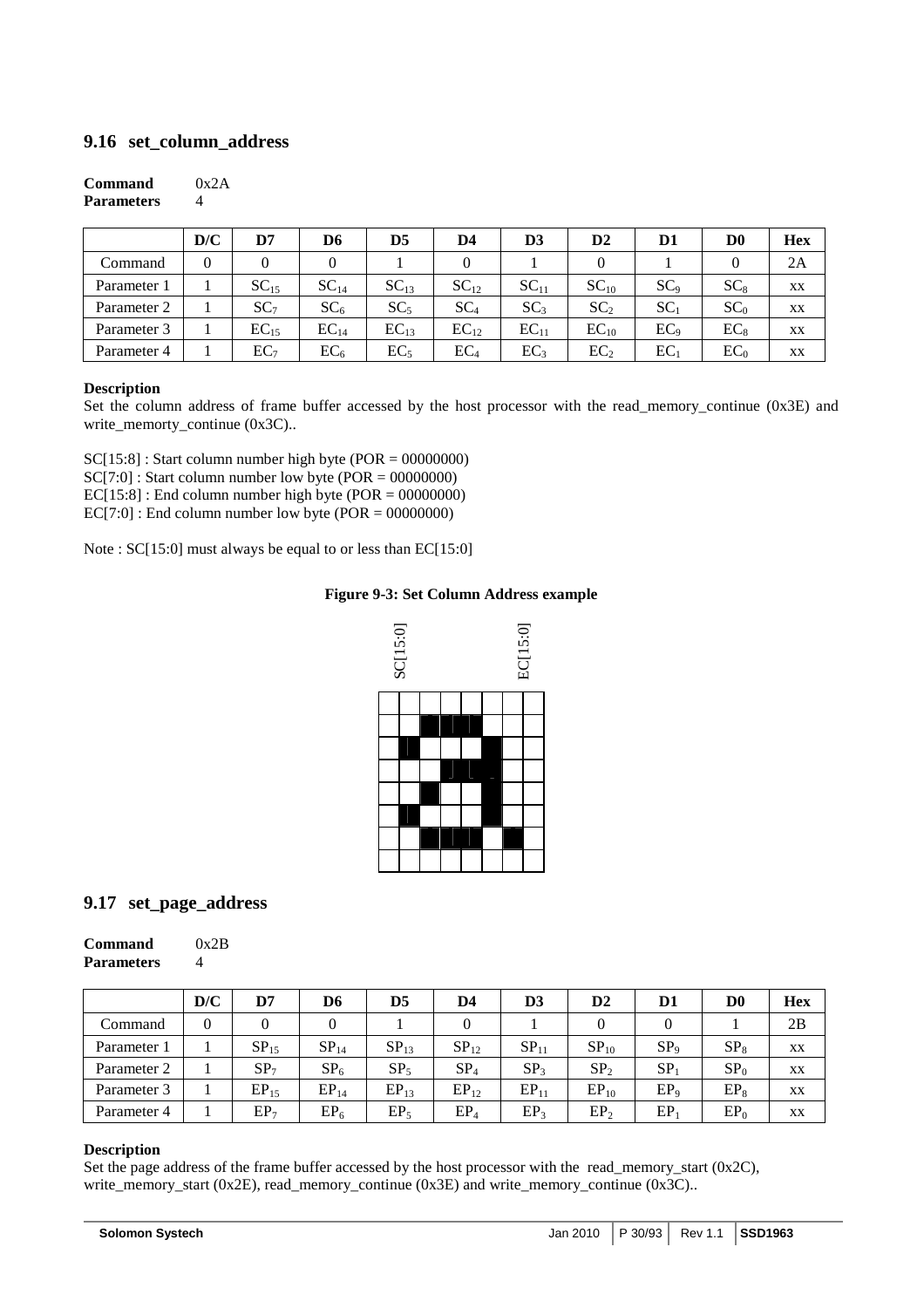$SP[15:8]$ : Start page (row) number high byte (POR = 00000000)  $SP[7:0]$ : Start page (row) number low byte (POR = 00000000)  $EP[15:8]$ : End page (row) number high byte (POR = 00000000)  $EP[7:0]$ : End page (row) number low byte (POR = 00000000)

Note : SP[15:0] must always be equal to or less than EP[15:0]



**Figure 9-4: Set Page Address example**

#### **9.18 write\_memory\_start**

| <b>Command</b><br><b>Parameters</b> | 0x2C<br>None |  |  |  |
|-------------------------------------|--------------|--|--|--|
|                                     |              |  |  |  |

|         | $\bf{D}$<br>וע<br>ີ | D.S<br>-- | D <sub>6</sub><br>__ | DE.<br>v.<br>$\sim$ | $\sim$ | $\mathcal{L}$<br>$\sim$ | $\mathbf{a}$<br>10 L | $\sim$ | D <sub>0</sub> | <b>Hex</b>  |
|---------|---------------------|-----------|----------------------|---------------------|--------|-------------------------|----------------------|--------|----------------|-------------|
| `ommand |                     |           |                      |                     |        |                         |                      |        |                | $\sim$<br>∼ |

#### **Description**

Transfer image information from the host processor interface to the SSD1963 starting at the location provided by set\_column \_address (0x2A) and set \_page\_address (0x2B).

If set\_address\_mdoe (0x36)  $A[5] = 0$ :

The column and page address are reset to the Start Column (SC) and Start Page (SP), respectively.

Pixel Data 1 is stored in frame buffer at (SC, SP). The column address is then incremented and pixels are written to the frame buffer until the column address equals the End Column (EC) value. The column address is then reset to SC and the page address is incremented. Pixels are written to the frame buffer until the page address equals the End Page (EP) value and the column address equals the EC value, or the host processor sends another command. If the number of pixels exceeds  $(EC - SC + 1) * (EP - SP + 1)$  the extra pixels are ignored.

If set\_address\_mode  $(0x36)$  A[5] = 1:

The column and page address are reset to the Start Column (SC) and Start Page (SP), respectively.

Pixel Data 1 is stored in frame buffer at (SC, SP). The page address is then incremented and pixels are written to the frame buffer until the page address equals the End Page (EP) value. The page address is then reset to SP and the column address is incremented. Pixels are written to the frame buffer until the column address equals the End column (EC) value and the page address equals the EP value, or the host processor sends another command. If the number of pixels exceeds  $(EC - SC + 1) * (EP - SP + 1)$  the extra pixels are ignored.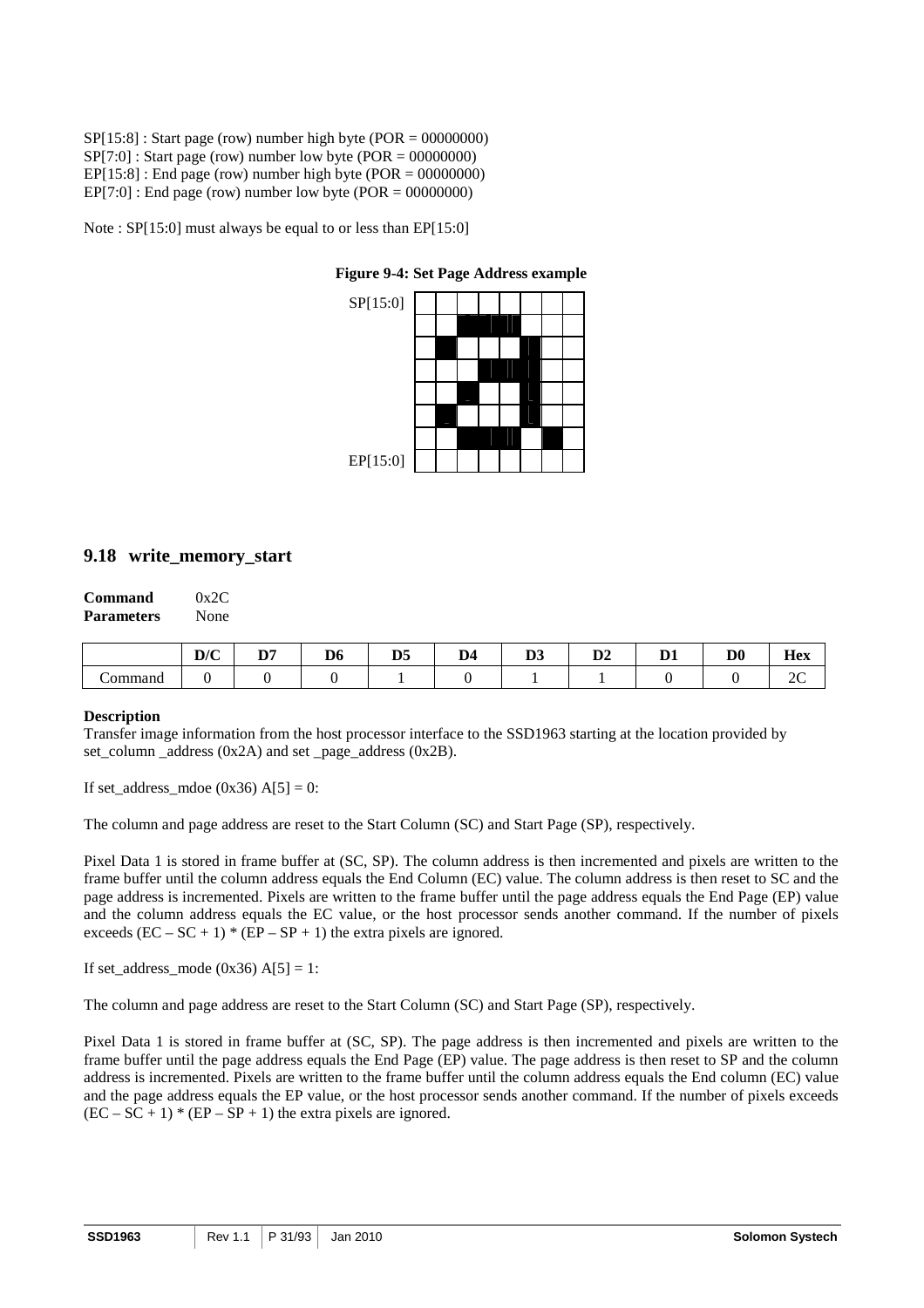## **9.19 read\_memory\_start**

| Command           | 0x2E |
|-------------------|------|
| <b>Parameters</b> | None |

|              | $\mathbf{D}/\mathbf{C}$<br>$\bm{\nu}$ | D. | D <sub>6</sub><br>__ | D.<br>υ. | $\mathbf{r}$ | $\mathbf{A}$<br>,,<br>$\sim$ | D2 | ∍. | D <sub>0</sub> | $\mathbf{H}_{\mathbf{A}\mathbf{v}}$<br>TTCV |
|--------------|---------------------------------------|----|----------------------|----------|--------------|------------------------------|----|----|----------------|---------------------------------------------|
| -<br>`ommand |                                       |    |                      |          |              |                              |    |    |                | $\sim$ $\sim$<br>--                         |

#### **Description**

Transfer image data from the SSD1963 to the host processor interface starting at the location provided by set column address (0x2A) and set page address (0x2B).

If set address mode  $A[5] = 0$ :

The column and page address are reset to the Start Column (SC) and Start Page (SP), respectively.

Pixels Data 1 are read from frame buffer at (SC, SP). The column address is then incremented and pixels read from the frame buffer until the column address equals the End Column (EC) value. The column address is then reset to SC and the page address is incremented. Pixels are read from the frame buffer until the page address equals the End Page (EP) value and the column address equals the EC value, or the host processor sends another command.

If set address mode (0x36)  $A[5] = 1$ :

The column and page address are reset to the Start Column (SC) and Start Page (SP), respectively.

Pixels Data 1 are read from frame buffer at (SC, SP). The page address is then incremented and pixels read from the frame buffer until the page address equals the End Page (EP) value. The page address is then reset to SP and the column address is incremented. Pixels are read from the frame buffer until the column address equals the End Column (EC) value and the page address equals the EP value, or the host processor sends another command.

#### **9.20 set\_partial\_area**

**Command** 0x30 **Parameters** 4

|             | D/C            | D7              | D6              | D <sub>5</sub>   | D4              | D3               | D <sub>2</sub>  | D <sub>1</sub>  | $\mathbf{D} \mathbf{0}$ | <b>Hex</b> |
|-------------|----------------|-----------------|-----------------|------------------|-----------------|------------------|-----------------|-----------------|-------------------------|------------|
| Command     | $\overline{0}$ | 0               |                 |                  |                 |                  |                 |                 | 0                       | 30         |
| Parameter 1 |                | $SR_{15}$       | $SR_{14}$       | SR <sub>13</sub> | $SR_{12}$       | SR <sub>11</sub> | $SR_{10}$       | SR <sub>9</sub> | $SR_8$                  | XX         |
| Parameter 2 |                | SR <sub>7</sub> | SR <sub>6</sub> | SR <sub>5</sub>  | SR <sub>4</sub> | SR <sub>3</sub>  | SR <sub>2</sub> | SR <sub>1</sub> | SR <sub>0</sub>         | XX         |
| Parameter 3 |                | $ER_{15}$       | $ER_{14}$       | $ER_{13}$        | $ER_{12}$       | $ER_{11}$        | $ER_{10}$       | ER <sub>9</sub> | $ER_8$                  | XX         |
| Parameter 4 |                | ER <sub>7</sub> | $ER_6$          | ER <sub>5</sub>  | $ER_4$          | ER <sub>3</sub>  | ER <sub>2</sub> | ER,             | ER <sub>0</sub>         | XX         |

#### **Description**

This command defines the Partial Display mode's display area. There are two parameters associated with this command, the first defines the Start Row (SR) and the second the End Row (ER). SR and ER refer to the Frame Buffer Line Pointer.

 $SR[15:8]$ : Start display row number high byte (POR = 00000000)  $SR[7:0]$ : Start display row number low byte (POR = 00000000)  $ER[15:8]$ : End display row number high byte (POR = 00000000) ER[7:0] : End display row number low byte (POR = 00000000) Note : SR[15:0] and ER[15:0] cannot be 0000h nor exceed the last vertical line number.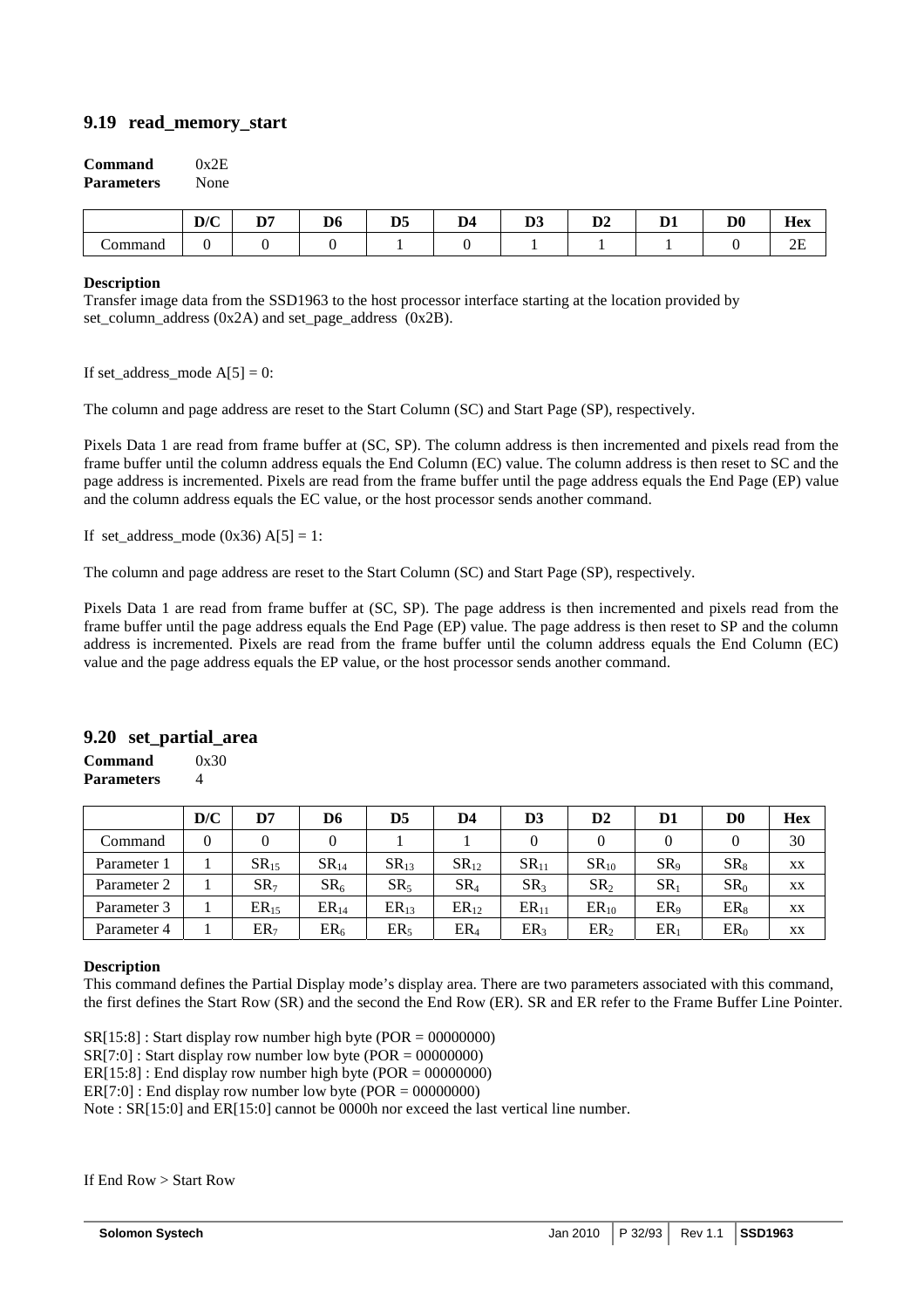

**Figure 9-5: Set Partial Area with set\_address\_mode (0x36) A[4] = 0 when End Row > Start Row**





If Start Row > End Row



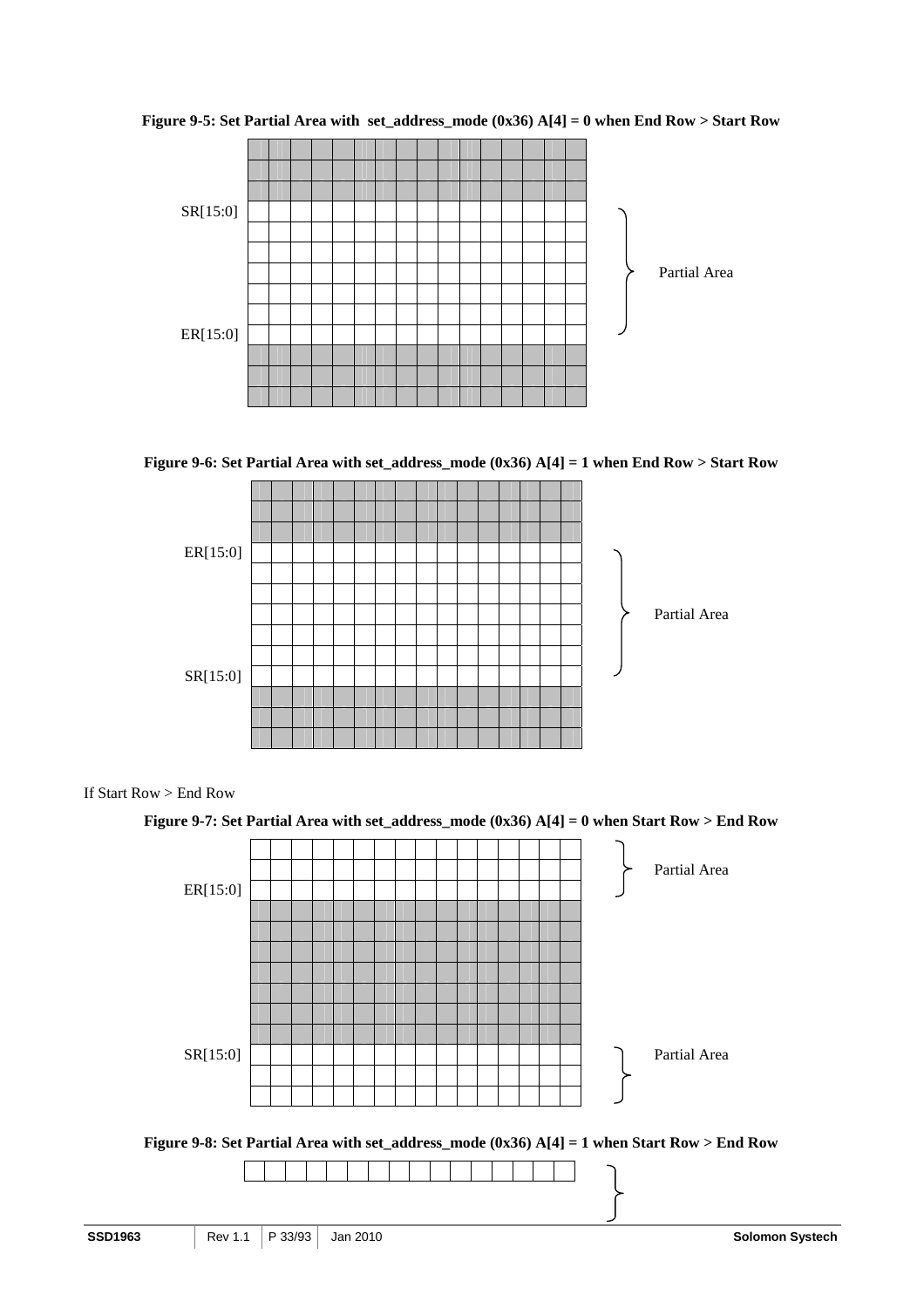

## **9.21 set\_scroll\_area**

| Command           | 0x33 |
|-------------------|------|
| <b>Parameters</b> | 6    |

|             | D/C      | D7                        | D6               | D <sub>5</sub>     | D4                | D <sub>3</sub>   | D <sub>2</sub>   | D1               | D <sub>0</sub>   | <b>Hex</b> |
|-------------|----------|---------------------------|------------------|--------------------|-------------------|------------------|------------------|------------------|------------------|------------|
| Command     | $\Omega$ | $\overline{0}$            | 0                |                    |                   | $\Omega$         | $\theta$         |                  |                  | 33         |
| Parameter 1 |          | $TFA_{15}$                | $TFA_{14}$       | $TFA_{13}$         | $TFA_{12}$        | $TFA_{11}$       | $TFA_{10}$       | TFA <sub>9</sub> | $TFA_8$          | XX         |
| Parameter 2 |          | TFA <sub>7</sub>          | TFA <sub>6</sub> | TFA5               | TFA <sub>4</sub>  | TFA3             | TFA <sub>2</sub> | TFA <sub>1</sub> | $TFA_0$          | XX         |
| Parameter 3 |          | $\nabla$ SA <sub>15</sub> | $VSA_{14}$       | $\nabla SA_{13}\n$ | VSA <sub>12</sub> | $VSA_{11}$       | $VSA_{10}$       | VSA <sub>9</sub> | $VSA_8$          | XX         |
| Parameter 4 |          | VSA <sub>7</sub>          | VSA <sub>6</sub> | VSA <sub>5</sub>   | VSA <sub>4</sub>  | VSA <sub>3</sub> | VSA <sub>2</sub> | VSA <sub>1</sub> | VSA <sub>0</sub> | XX         |
| Parameter 5 |          | $BFA_{15}$                | $BFA_{14}$       | $BFA_{13}$         | $BFA_{12}$        | $BFA_{11}$       | $BFA_{10}$       | BFA <sub>9</sub> | $BFA_8$          | XX         |
| Parameter 6 |          | BFA <sub>7</sub>          | BFA <sub>6</sub> | BFA <sub>5</sub>   | BFA <sub>4</sub>  | BFA <sub>3</sub> | BFA <sub>2</sub> | $BFA_1$          | BFA <sub>0</sub> | XX         |

#### **Description**

Defines the vertical scrolling and fixed area on display area

TFA $[15:8]$ : High byte of Top Fixed Area number in lines from the top of the frame buffer (POR = 00000000) TFA[7:0] : Low byte of Top Fixed Area number in lines from the top of the frame buffer (POR = 00000000)

VSA[15:8] : High byte of Vertical scrolling area in number of lines of the frame buffer (POR = 00000000) VSA[7:0] : Low byte of Vertical scrolling area in number of lines of the frame buffer (POR = 00000000)

BFA[15:8] : High byte of Bottom Fixed Area in number of lines from the bottom of the frame buffer (POR = 00000000) BFA[7:0] : Low byte of Bottom Fixed Area in number of lines from the bottom of the frame buffer (POR = 00000000)

If set\_address\_mode  $(0x36)$  A[4] = 0 :

The TFA[15:0] describes the Top Fixed Area in number of lines from the top of the frame buffer. The top of the frame buffer and top of the display panel are aligned.

The VSA[15:0] describes the height of the Vertical Scrolling Area in number of lines of frame buffer from the Vertical Scrolling Start Address. The first line of the Vertical Scrolling Area starts immediately after the bottom most line of the Top Fixed Area. The last line of the Vertical Scrolling Area ends immediately before the top most line of the Bottom Fixed Area.

The BFA[15:0] describes the Bottom Fixed Area in number of lines from the bottom of the frame buffer. The bottom of the frame buffer and bottom of the display panel are aligned.

TFA, VSA and BFA refer to the Frame Buffer Line Pointer.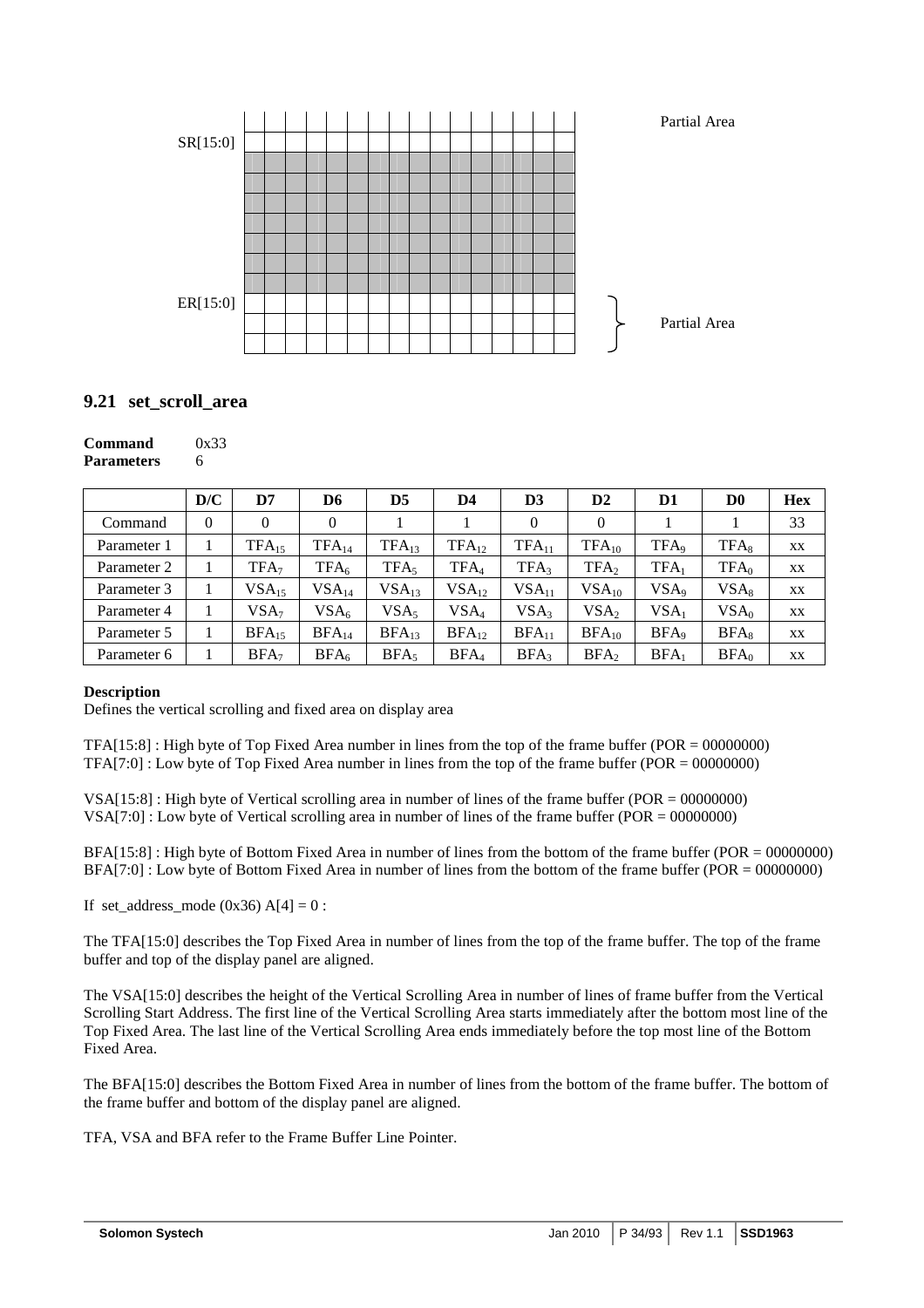

**Figure 9-9: Set Scroll Area with set\_address\_mode**  $(0x36)$  **A[4] = 0** 

If set\_address\_mode  $(0x36)$  A[4] = 1 :

The TFA[15:0], describes the Top Fixed Area in number of lines from the bottom of the frame buffer. The bottom of the frame buffer and bottom of the display panel are aligned.

The VSA[15:0] describes the height of the Vertical Scrolling Area in number of lines of frame buffer from the Vertical Scrolling Start Address. The first line of the Vertical Scrolling Area starts immediately after the top most line of the Top Fixed Area. The last line of the Vertical Scrolling Area ends immediately before the bottom most line of the Bottom Fixed Area.

The BFA[15:0] describes the Bottom Fixed Area in number of lines from the top of the frame buffer. The top of the frame buffer and top of the display panel are aligned.

TFA, VSA and BFA refer to the Frame Buffer Line Pointer.





Note :

The sum of TFA, VSA and BFA must equal the number of the display panel's horizontal lines (pages), otherwise Scrolling mode is undefined.

In Vertical Scroll Mode, set\_address\_mode (0x36) A[5] should be set to '0' – this only affects the Frame Buffer Write.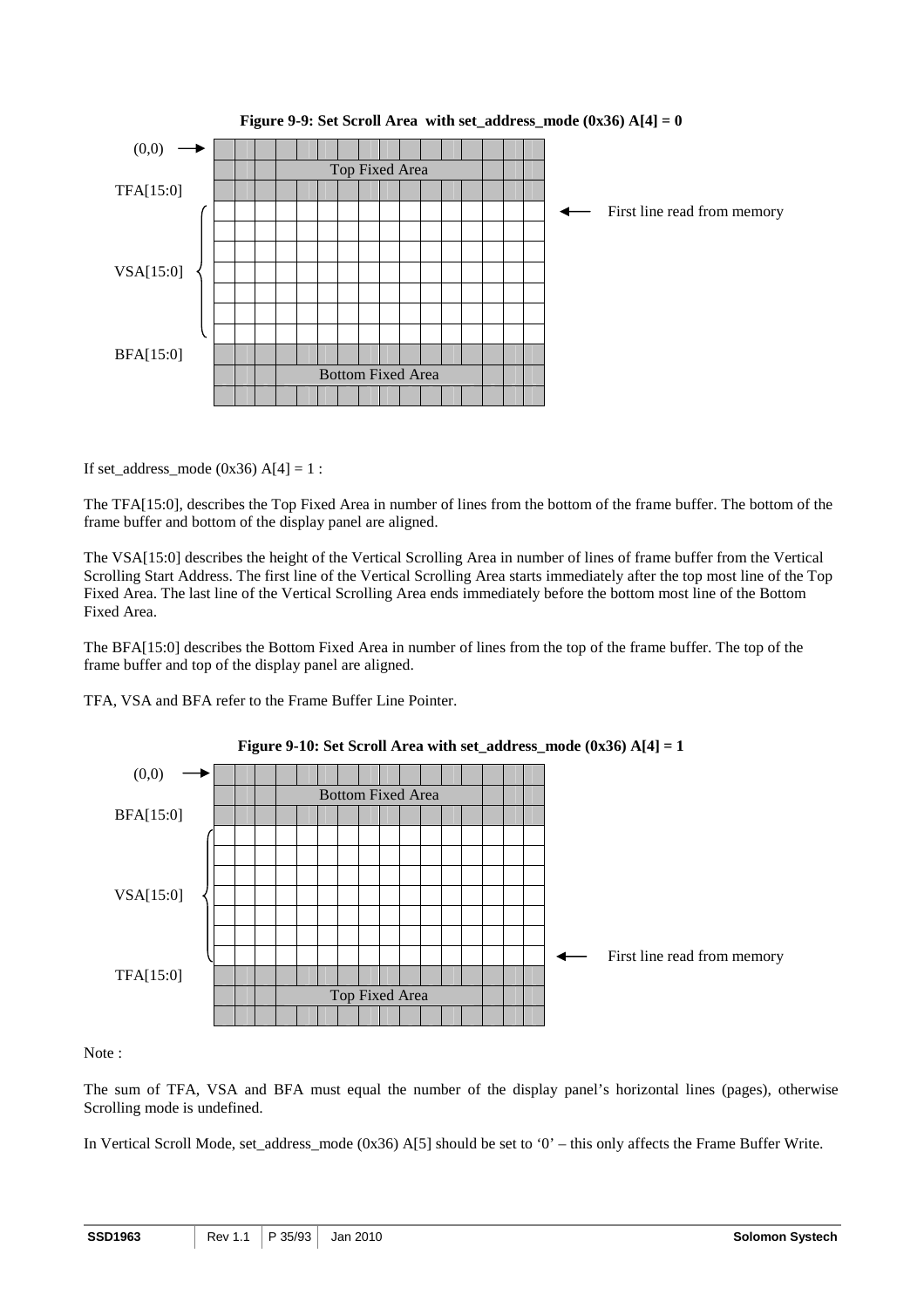## **9.22 set\_tear\_off**

| Command           | 0x34 |
|-------------------|------|
| <b>Parameters</b> | None |

|                     | $\mathbf{D}$<br>$\boldsymbol{\nu}$ / | $\mathbf{D}^{\mu}$ | D <sub>6</sub><br>$\sim$ | <b>DE</b><br>vJ | D4 | D. 1<br>$\sim$ | D.A<br>ij ∠ | D. | D <sub>0</sub> | $\mathbf{r}$<br>Hex |
|---------------------|--------------------------------------|--------------------|--------------------------|-----------------|----|----------------|-------------|----|----------------|---------------------|
| `ommand<br>$\cdots$ |                                      |                    |                          |                 |    |                |             |    |                | ັ                   |

#### **Description**

TE signal is not sent from the SSD1963 to the host processor.

#### **9.23 set\_tear\_on**

## **Command** 0x35

**Parameters** 1

|              | D/C | לת<br>יש | D <sub>6</sub> | D <sub>5</sub> | D4 | D.A<br>IJJ | $\mathbf{D}2$ | D. | D <sub>0</sub> | <b>Hex</b>   |
|--------------|-----|----------|----------------|----------------|----|------------|---------------|----|----------------|--------------|
| ∼<br>Command |     |          |                |                |    |            |               |    |                | $\sim$<br>ັບ |
| Parameter    |     |          |                |                |    |            |               |    | A <sub>0</sub> | XX           |

#### **Description**

TE signal is sent from the SSD1963 to the host processor at the start of VFP.

 $A[0]$ : Tearing effect line mode (POR = 0)

- 0 The tearing effect output line consists of V-blanking information only.
- 1 The tearing effect output line consists of both V-blanking and H-blanking information by set\_tear\_scanline (0x44).

The TE signal shall be active low when the display panel is in Sleep mode.

## **9.24 set\_address\_mode**

| Command           | 0x36 |
|-------------------|------|
| <b>Parameters</b> |      |

|                       | D/C | פת<br><u>ш</u> . | D6    | D <sub>5</sub>        | D4 | m.<br>IJJ | D <sub>2</sub> | n.<br>,, | D <sub>0</sub> | <b>Hex</b>   |
|-----------------------|-----|------------------|-------|-----------------------|----|-----------|----------------|----------|----------------|--------------|
| ~<br><b>Command</b>   |     |                  |       |                       |    |           |                |          |                | $\sim$<br>36 |
| $P$ arameter $\lceil$ |     | TY.              | $n_6$ | $\mathbf{L}^{\prime}$ | TМ | TX 3      | ĦΩ<br>-        | $\Gamma$ | $\mathbf{u}$   | XX           |

#### **Description**

Set the read order from host processor to frame buffer by A[7:5] and A[3] and from frame buffer to the display panel by A[2:0] and A[4].

 $A[7]$ : Page address order (POR = 0)

This bit controls the order that pages of data are transferred from the host processor to the SSD1963's frame buffer.

- 0 Top to bottom, pages transferred from SP (Start Page) to EP (End Page).
- 1 Bottom to top, pages transferred from EP (End Page) to SP (Start Page).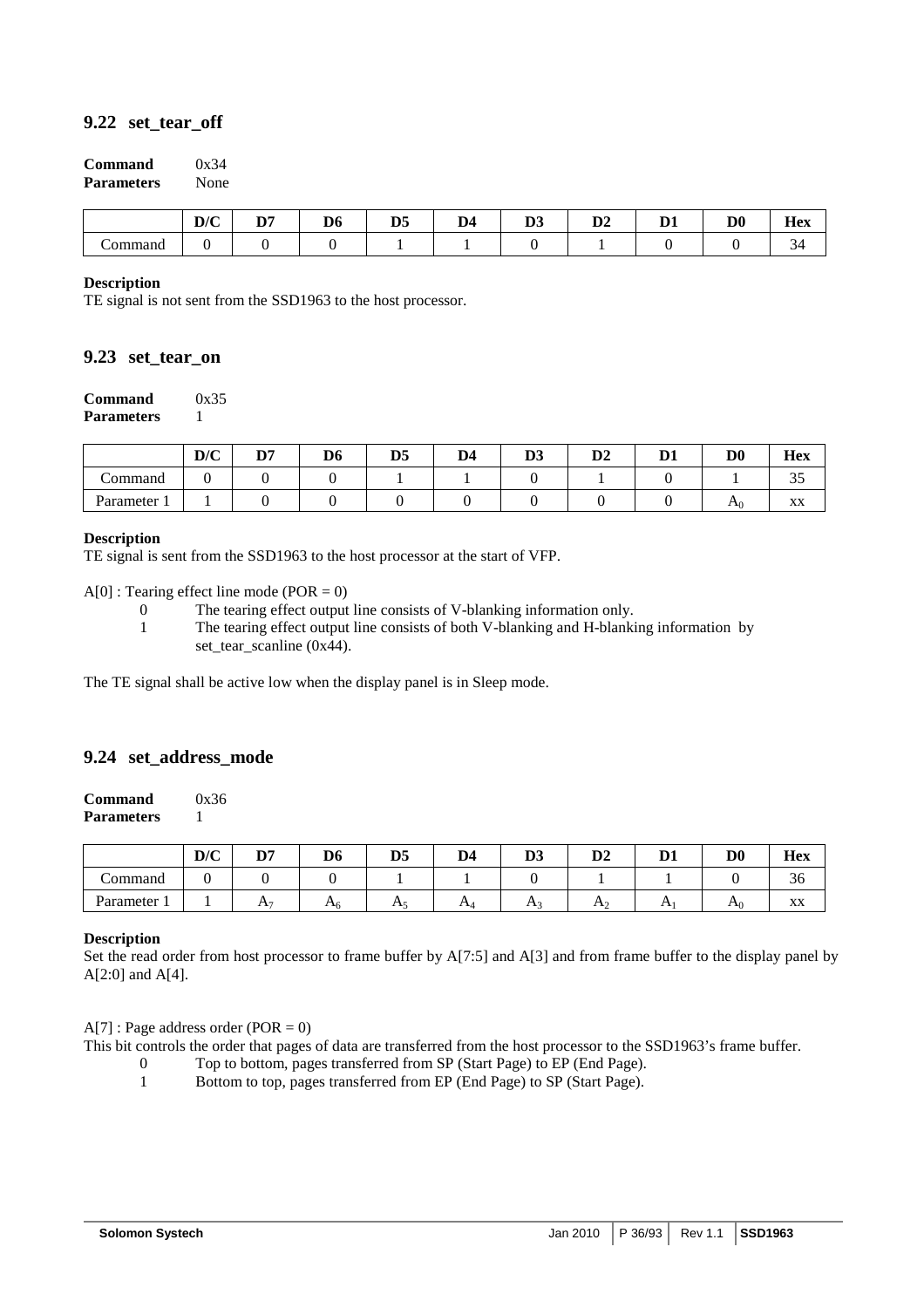### **Figure 9-11: A[7] Page Address Order**



 $A[6]$ : Column address order (POR = 0)

This bit controls the order that columns of data are transferred from the host processor to the SSD1963's frame buffer.

0 Left to right, columns transferred from SC (Start Column) to EC (End Column).<br>1 Right to left. columns transferred from EC (End Column) to SC (Start Column).

Right to left, columns transferred from EC (End Column) to SC (Start Column).





 $A[5]$ : Page / Column order (POR = 0)

This bit controls the order that columns of data are transferred from the host processor to the SSD1963's frame buffer.

0 Normal mode

1 Reverse mode



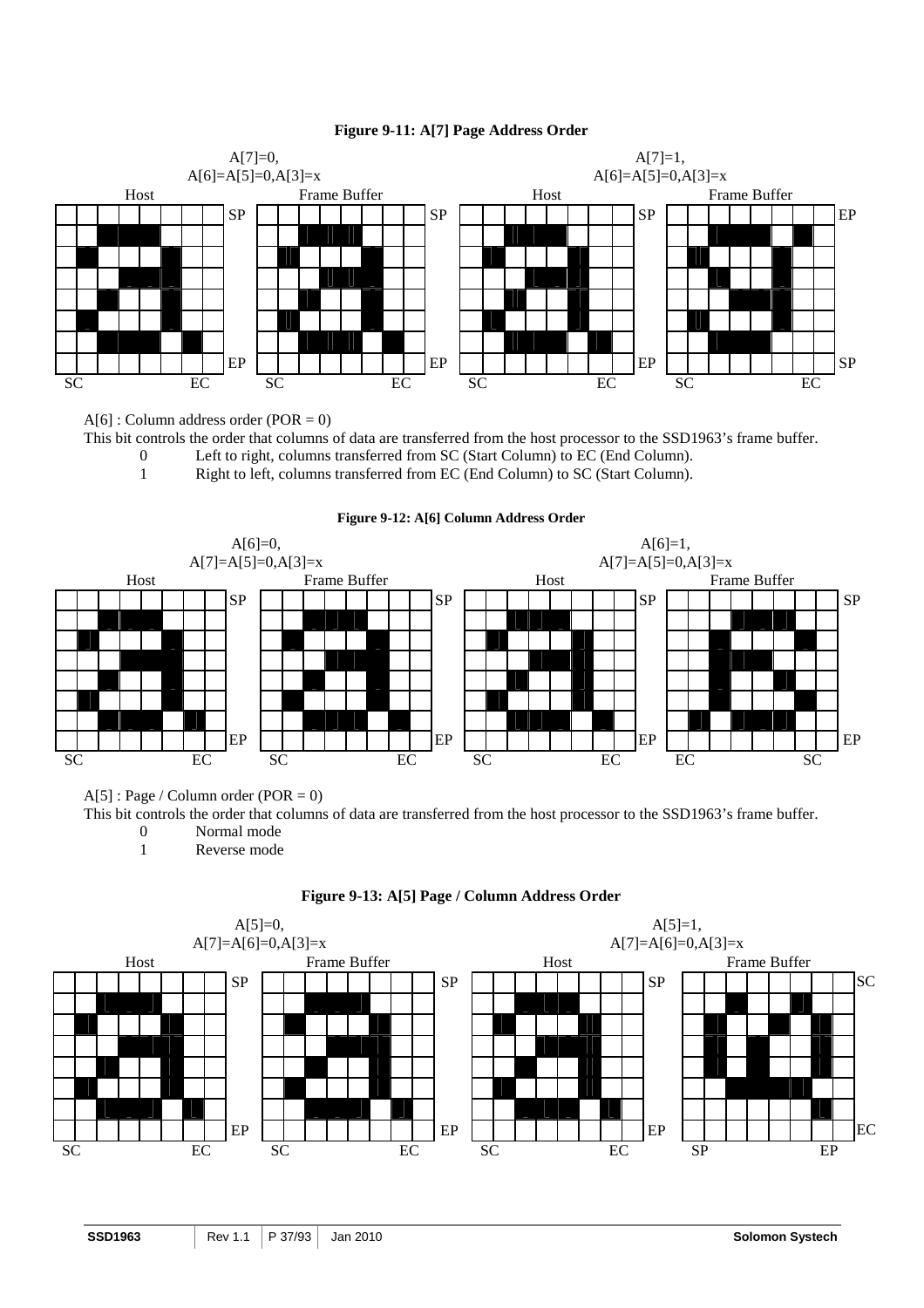#### $A[4]$ : Line address order (POR = 0)

This bit controls the display panel's horizontal line refresh order. The image shown on the display panel is unaffected, regardless of the bit setting.

- 0 LCD refresh from top line to bottom line.
- 1 LCD refresh from bottom line to top line.

### $A[3]$ : RGB / BGR order (POR = 0)

This bit controls the RGB data order transferred from the SSD1963's frame buffer to the display panel.

- $\begin{array}{ccc} 0 & & \text{RGB} \\ 1 & & \text{BGR} \end{array}$
- 1 BGR

#### **Figure 9-14: A[3] RGB Order**



 $A[2]$ : Display data latch data (POR = 0)

This bit controls the display panel's vertical line data latch order. The image shown on the display panel is unaffected, regardless of the bit setting.

- 0 LCD refresh from left side to right side
- 1 LCD refresh from right side to left side

# $A[1]$ : Flip Horizontal (POR = 0)

This bit flips the image shown on the display panel left to right. No change is made to the frame buffer.

- 0 Normal<br>1 Flipped
	- **Flipped**



#### **Figure 9-15: A[1] Flip Horizontal**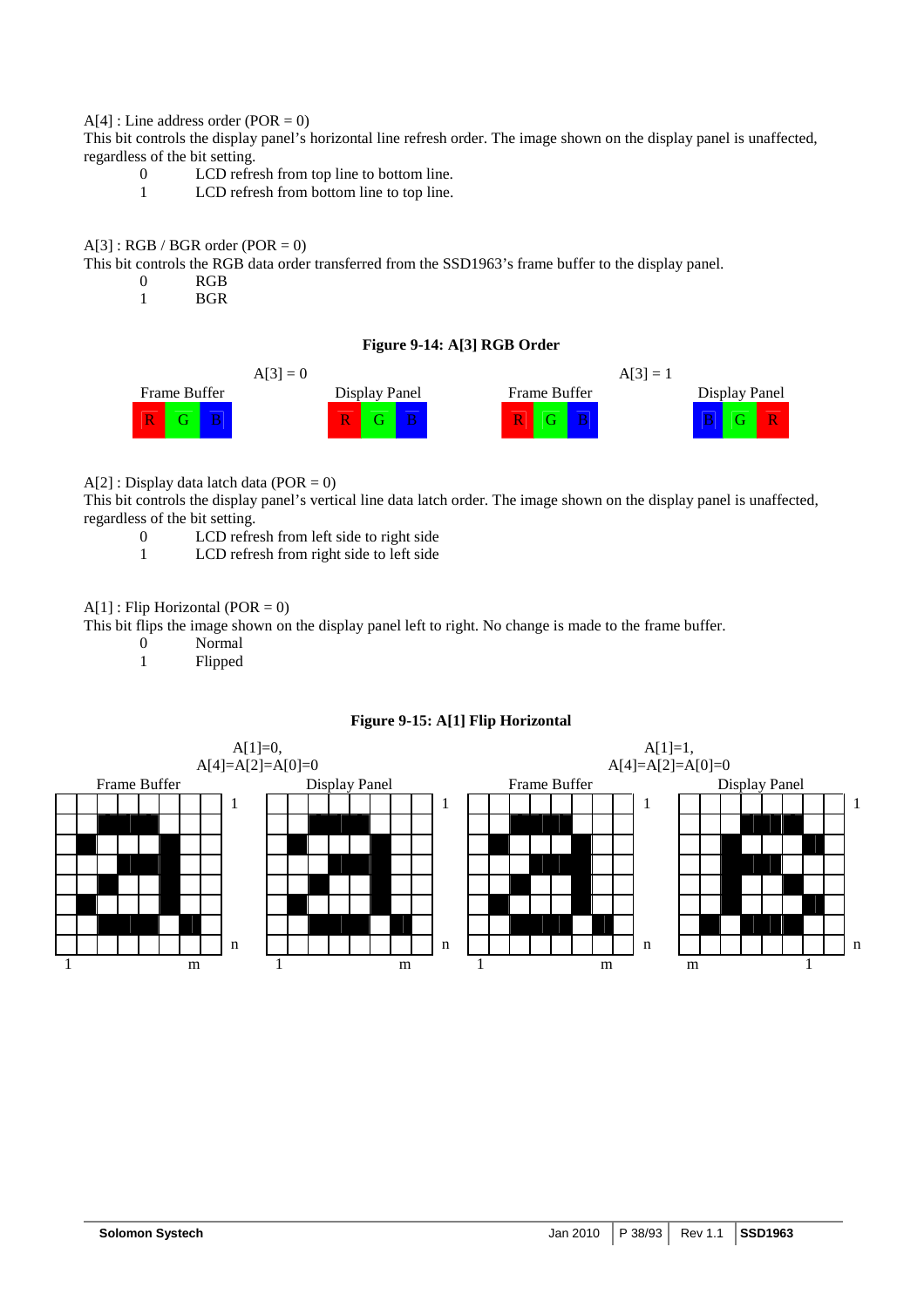#### $A[0]$ : Flip Vertical (POR = 0)

This bit flips the image shown on the display panel top to bottom. No change is made to the frame buffer.

0 Normal

1 Flipped



### **Figure 9-16: A[0] Flip Vertical**

# **9.25 set\_scroll\_start**

| Command           | 0x37 |
|-------------------|------|
| <b>Parameters</b> |      |

|             | D/C | D7               | D6         | D <sub>5</sub>   | D4                | D3                | $\mathbf{D2}$       | D1               | D0               | <b>Hex</b>   |
|-------------|-----|------------------|------------|------------------|-------------------|-------------------|---------------------|------------------|------------------|--------------|
| Command     |     |                  |            |                  |                   |                   |                     |                  |                  | $\sim$<br>J. |
| Parameter 1 |     | $VSP_{15}$       | $VSP_{14}$ | $VSP_{13}$       | VSP <sub>12</sub> | VSP <sub>11</sub> | $\mathsf{VSP}_{10}$ | VSP <sub>9</sub> | $VSP_8$          | XX           |
| Parameter 2 |     | VSP <sub>7</sub> | $VSP_6$    | VSP <sub>5</sub> | VSP <sub>4</sub>  | VSP <sub>3</sub>  | VSP <sub>2</sub>    | VSP              | VSP <sub>0</sub> | XX           |

#### **Description**

This command sets the start of the vertical scrolling area in the frame buffer. The vertical scrolling area is fully defined when this command is used with the set scroll area  $(0x33)$ .

VSP[15:8] : High byte of the line number in frame buffer that is written to the display as the first line of the vertical scrolling area  $(POR = 00000000)$ 

VSP[7:0] : Low byte of the line number in frame buffer that is written to the display as the first line of the vertical scrolling area  $(POR = 00000000)$ 

If set address mode (0x36) A[4] = 0: Example:

When Top Fixed Area = Bottom Fixed Area = 0, Vertical Scrolling Area =  $YY$  and  $VSP = 3$ .



# **Figure 9-17: Set Scroll Start with set\_address\_mode (0x36) A[4] = 0**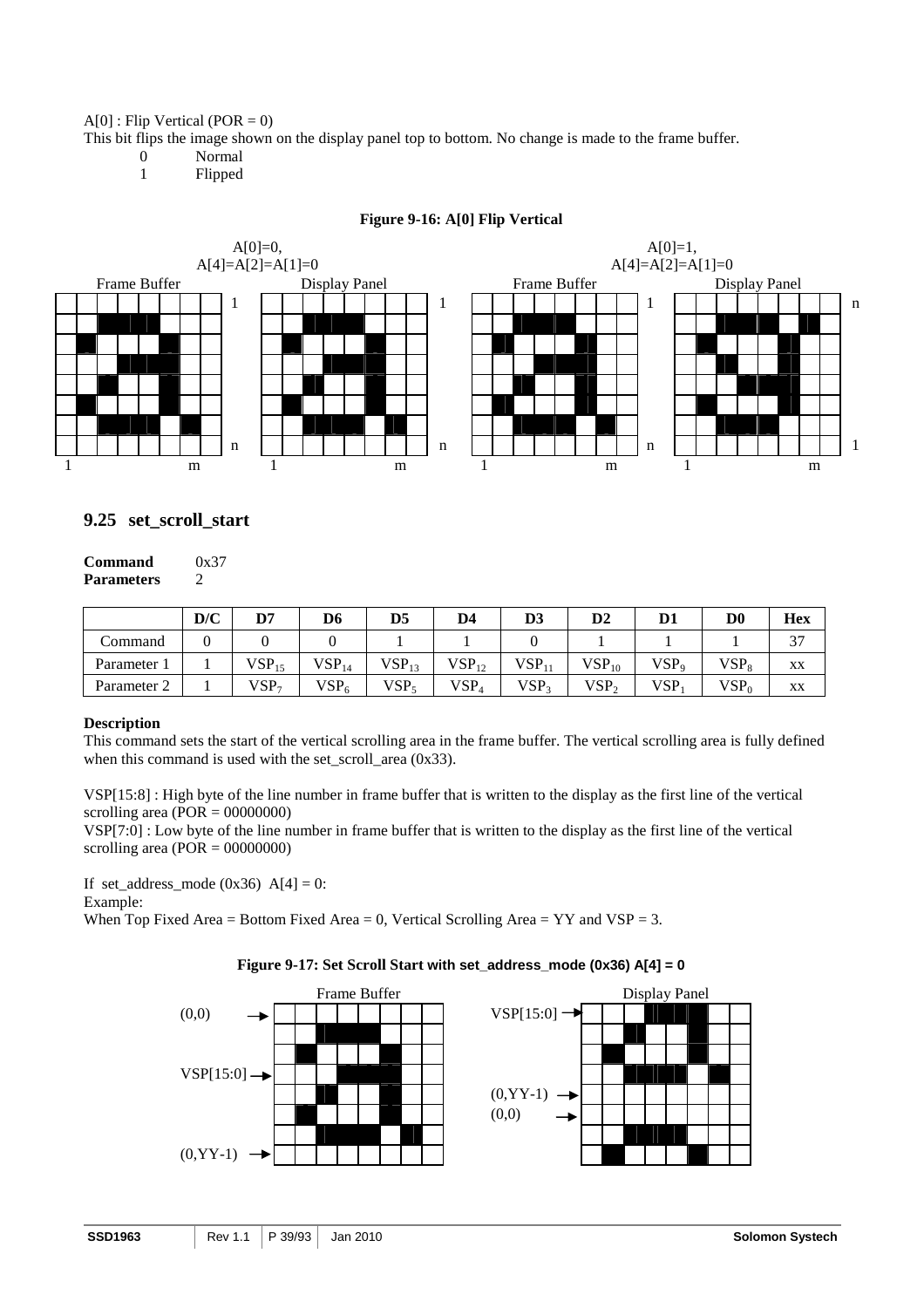If set address mode (0x36) A[4] = 1: Example: When Top Fixed Area = Bottom Fixed Area = 0, Vertical Scrolling Area =  $YY$  and  $VSP = 3$ .



**Figure 9-18: Set Scroll Start with set\_address\_mode (0x36) A[4] = 1**

Note :

If set\_address\_mode,  $(0x36)$  A[4] = 0, TFA[15:0] - 1< VSP[15:0] < # of lines in frame buffer - BFA[15:0] If set\_address\_mode,  $(0x36)$  A[4] = 1, BFA[15:0] - 1 < VSP[15:0] < # of lines in frame buffer - TFA[15:0]

# **9.26 exit\_idle\_mode**

| Command           | 0x38 |
|-------------------|------|
| <b>Parameters</b> | None |

|        | $\mathbf{D}$<br>ע<br>· ⊾ | DE.<br>∼ | D <sub>6</sub> | D£<br>בע | D <sub>4</sub> | $\sim$ $\sim$<br>" | D <sub>1</sub><br><i>טנ</i> | m. | D <sub>0</sub> | $-$<br>Hex    |
|--------|--------------------------|----------|----------------|----------|----------------|--------------------|-----------------------------|----|----------------|---------------|
| ommanc |                          |          |                |          |                |                    |                             |    |                | $\sim$<br>IJΟ |

#### **Description**

This command causes the SSD1963 to exit Idle Mode. Full color depth is used for the display panel.

### **9.27 enter\_idle\_mode**

| Command           | 0x39 |
|-------------------|------|
| <b>Parameters</b> | None |

|         | D/C | D.S | DC. | $\mathbf{r}$<br>v. | $\blacksquare$ | $\sim$ $\sim$<br>້<br>$\sim$ | D.3<br>IJΖ<br>-- | m. | D <sub>0</sub><br>__ | $-$<br>Hex<br>---- |
|---------|-----|-----|-----|--------------------|----------------|------------------------------|------------------|----|----------------------|--------------------|
| `ommano |     |     |     |                    |                |                              |                  |    |                      | $\sim$             |

#### **Description**

This command causes the SSD1963 to enter Idle Mode.

In Idle Mode, color depth is reduced. Colors are shown on the display panel using the MSB of each of the R, G and B color components in the frame buffer.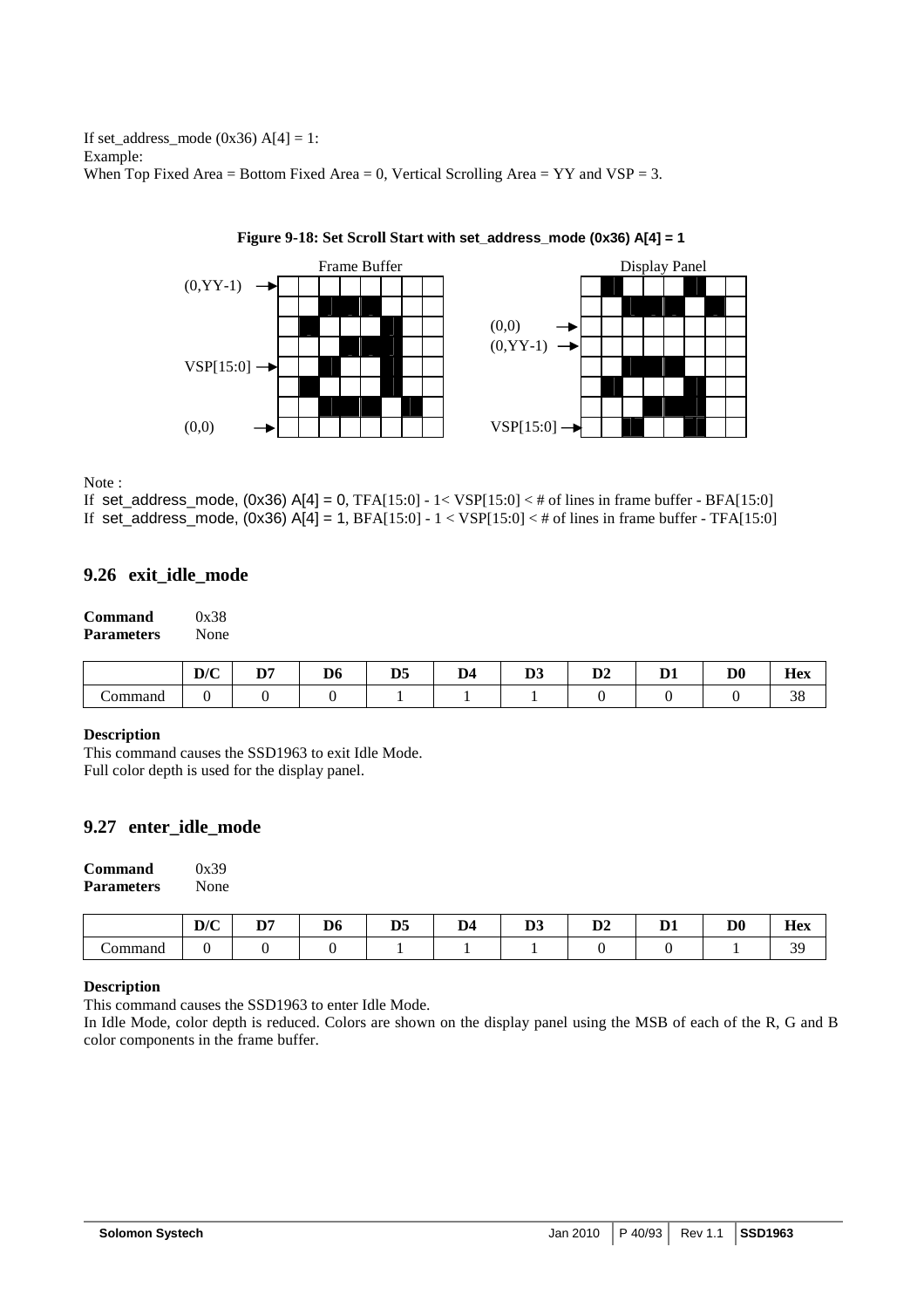| Color        | $R_7 R_6 R_5 R_4 R_3 R_2 R_1 R_0$ | $G_7 G_6 G_5 G_4 G_3 G_2 G_1 G_0$ | $B_7 B_6 B_5 B_4 B_3 B_2 B_1 B_0$ |
|--------------|-----------------------------------|-----------------------------------|-----------------------------------|
|              |                                   |                                   |                                   |
| <b>Black</b> | <b>OXXXXXXX</b>                   | <b>OXXXXXXX</b>                   | <b>OXXXXXXX</b>                   |
| Blue         | <b>OXXXXXXX</b>                   | <b>OXXXXXXX</b>                   | 1XXXXXXX                          |
| Red          | 1XXXXXXX                          | <b>OXXXXXXX</b>                   | <b>OXXXXXXX</b>                   |
| Magenta      | 1XXXXXXX                          | <b>OXXXXXXX</b>                   | 1XXXXXXX                          |
| Green        | <b>OXXXXXXX</b>                   | 1XXXXXXX                          | <b>OXXXXXXX</b>                   |
| Cyan         | <b>OXXXXXXX</b>                   | 1XXXXXXX                          | 1XXXXXXX                          |
| Yellow       | 1XXXXXXX                          | 1XXXXXXX                          | <b>OXXXXXXX</b>                   |
| White        | 1XXXXXXX                          | 1XXXXXXX                          | 1XXXXXXX                          |

**Table 9-1 Enter Idle Mode memory content vs display color** 

### **9.28 write\_memory\_continue**

| Command           | 0x3C |
|-------------------|------|
| <b>Parameters</b> | None |

|         | $\mathbf{D}/\mathbf{C}$<br>$\mathbf{D}/\mathbf{C}$ | <b>DE</b> | $\mathbf{R}$<br>$\sim$ | $\mathbf{r}$ | $\mathbf{r}$ | $\sim$ $\sim$<br>"<br>$\sim$ | D.3<br>IJΖ | m. | D <sub>0</sub><br>$\sim$ | $-$<br>Hex    |
|---------|----------------------------------------------------|-----------|------------------------|--------------|--------------|------------------------------|------------|----|--------------------------|---------------|
| `ommand |                                                    |           |                        |              |              |                              |            |    |                          | $\sim$<br>J V |

#### **Description**

Transfer image information from the host processor interface to the SSD1963 from the last write memory continue  $(0x3C)$  or write memory start  $(0x2C)$ .

If set\_address\_mode  $(0x36)$  A[5] = 0:

Data is written continuing from the pixel location after the write range of the previous write memory start  $(0x2C)$  or write memory continue ( $0x3C$ ). The column address is then incremented and pixels are written to the frame buffer until the column address equals the End Column (EC) value. The column address is then reset to SC and the page address is incremented. Pixels are written to the frame buffer until the page address equals the End Page (EP) value and the column address equals the EC value, or the host processor sends another command. If the number of pixels exceeds (EC –  $SC +$ 1) \*  $(EP - SP + 1)$  the extra pixels are ignored.

If set address mode  $(0x36)$  A[5] = 1:

Data is written continuing from the pixel location after the write range of the previous write memory start  $(0x2C)$  or write memory continue ( $0x3C$ ). The page address is then incremented and pixels are written to the frame buffer until the page address equals the End Page (EP) value. The page address is then reset to SP and the column address is incremented. Pixels are written to the frame buffer until the column register equals the End column (EC) value and the page address equals the EP value, or the host processor sends another command. If the number of pixels exceeds (EC –  $SC + 1$ <sup>\*</sup> ( $EP - SP + 1$ ) the extra pixels are ignored.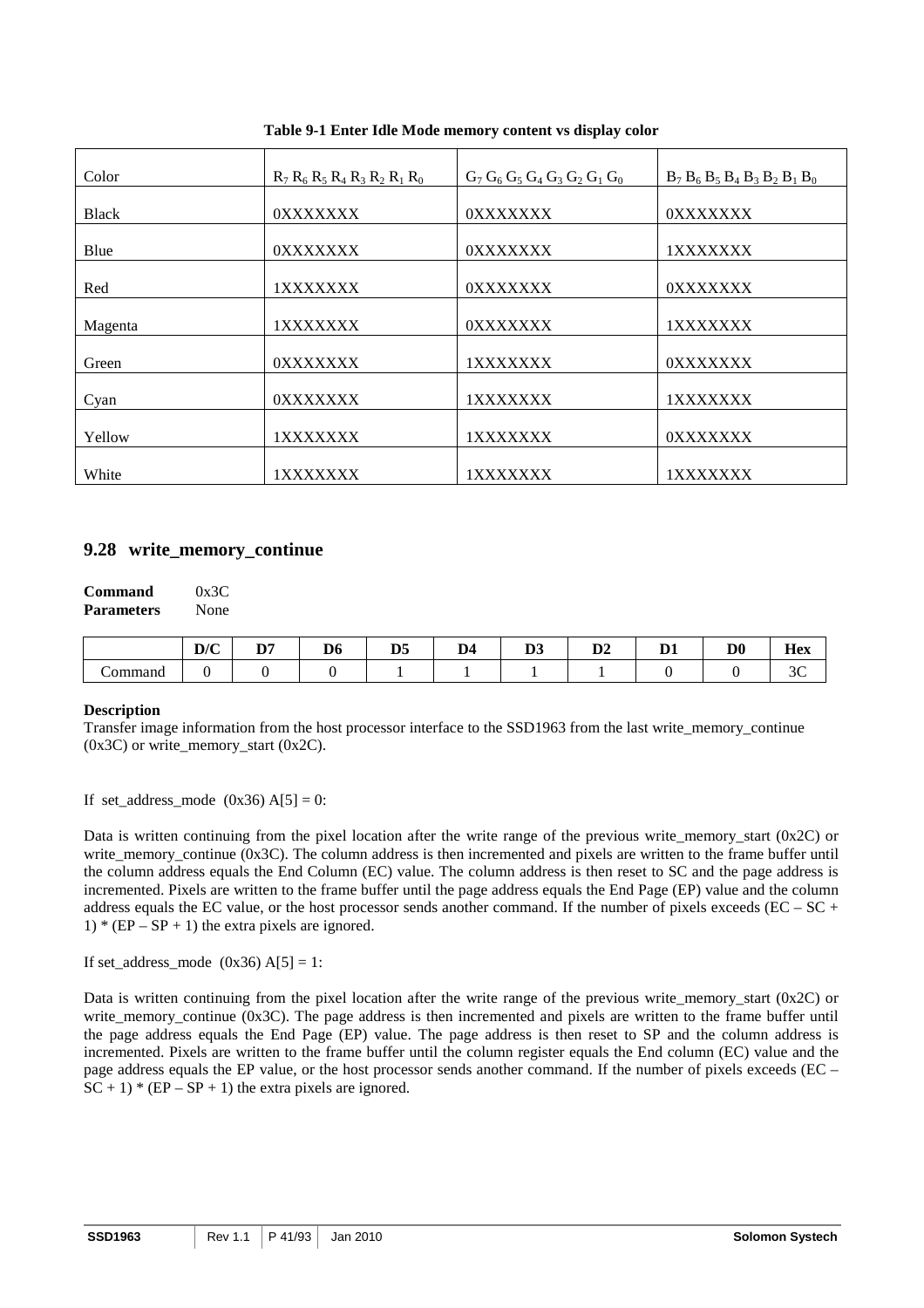# **9.29 read\_memory\_continue**

| <b>Command</b>    | 0x3E |
|-------------------|------|
| <b>Parameters</b> | None |

|        | D/C | D.S | D <sub>6</sub> | $\blacksquare$<br>ມພ | $\mathbf{r}$ | $\mathbf{r}$<br>້<br>$\sim$ | $\mathbf{m}$<br>υ4 | D.<br>. . | $\mathbf{r}$<br>DU.<br>__ | $\mathbf{r}$<br>Hov<br>LLCA |
|--------|-----|-----|----------------|----------------------|--------------|-----------------------------|--------------------|-----------|---------------------------|-----------------------------|
| ommano |     |     |                |                      |              |                             |                    |           |                           | $-$                         |

#### **Description**

Read image data from the SSD1963 to host processor continuing after the last read memory continue (0x3E) or read\_memory\_start (0x2E).

If set address mode (0x36) A[5] = 0:

Pixels are read continuing from the pixel location after the read range of the previous read\_memory\_start (0x2E) or read\_memory\_continue (0x3E). The column address is then incremented and pixels are read from the frame buffer until the column address equals the End Column (EC) value. The column address is then reset to SC and the page address is incremented. Pixels are read from the frame buffer until the page address equals the End Page (EP) value and the column address equals the EC value, or the host processor sends another command.

If set address\_mode (0x36)  $A[5] = 1$ :

Pixels are read continuing from the pixel location after the read range of the previous read memory start (0x2E) or read memory continue (0x3E). The page address is then incremented and pixels are read from the frame buffer until the page address equals the End Page (EP) value. The page address is then reset to SP and the column address is incremented. Pixels are read from the frame buffer until the column address equals the End Column (EC) value and the page address equals the EP value, or the host processor sends another command.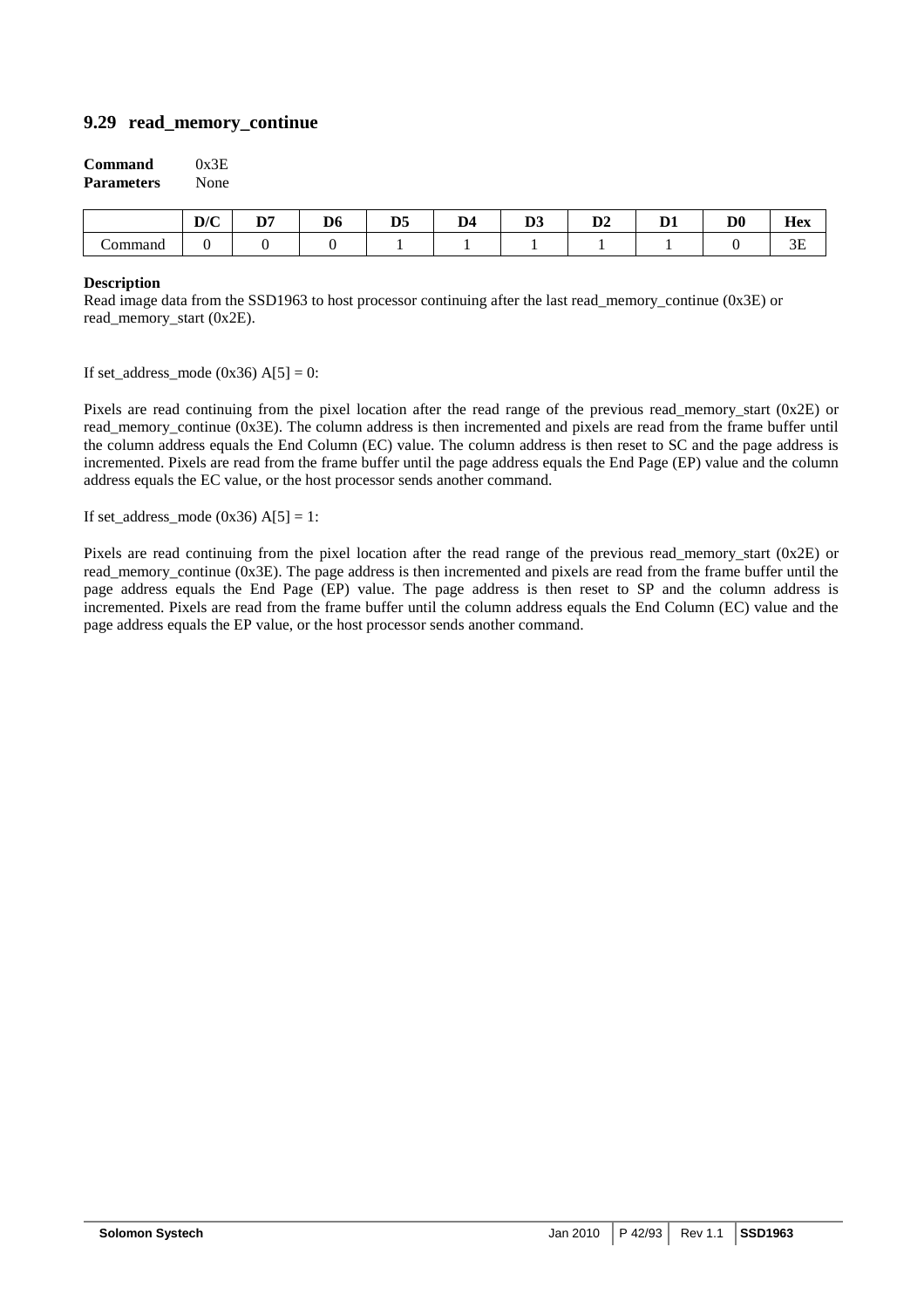### **9.30 set\_tear\_scanline**

#### **Command** 0x44 **Parameters** 2

|             | D/C | D7      | D6       | D <sub>5</sub> | D <sub>4</sub> | D <sub>3</sub> | D <sub>2</sub>           | D1   | $\mathbf{D} \mathbf{0}$ | <b>Hex</b> |
|-------------|-----|---------|----------|----------------|----------------|----------------|--------------------------|------|-------------------------|------------|
| Command     |     |         |          |                |                |                |                          |      |                         | 44         |
| Parameter   |     | 1915    | $N_{14}$ | $N_{13}$       | $N_{12}$       | $N_{1}$        | $\mathbf{v}$<br>$N_{10}$ | 1N c | $N_8$                   | XX         |
| Parameter 2 |     | $N_{7}$ | 196      | $N_{s}$        | $N_{4}$        | $N_{\hat{z}}$  | $\mathbf{v}$<br>$N_{2}$  | `N.  | $N_0$                   | XX         |

#### **Description**

TE signal is sent from the SSD1963 to the host processor when the display panel refresh reaches the provided scanline, N.

 $N[15:8]$ : High byte of the scanline (POR = 00000000)  $N[7:0]$ : Low byte of the scanline (POR = 00000000)

Note :

Set Tear Scanline with  $N = 0$  is equivalent to set\_tear\_on (0x35) A[0] = 0.

This command takes affect on the frame following the current frame. Therefore, if the Tear Effect (TE) signal is already ON, the TE output shall continue to operate as programmed by the previous set\_tear\_on  $(0x35)$  or set\_tear\_scanline (0x44) until the end of the frame.

# **9.31 get\_scanline**

**Command** 0x45 **Parameters** 2

|             | D/C | D7    | D6       | D <sub>5</sub> | D4       | D <sub>3</sub> | $\mathbf{D2}$                     | $\mathbf{D}$ | $\mathbf{D} \mathbf{0}$ | Hex |
|-------------|-----|-------|----------|----------------|----------|----------------|-----------------------------------|--------------|-------------------------|-----|
| Command     |     |       |          |                |          |                |                                   |              |                         | -45 |
| Parameter 1 |     | 1915  | $N_{14}$ | $N_{13}$       | $N_{12}$ | $N_1$<br>. .   | $\mathbf{v}$<br>$\mathsf{N}_{10}$ | 1Ne          | $1\sqrt{8}$             | XX  |
| Parameter 2 |     | $N_7$ | 136      | N,             |          | N <sub>2</sub> | $\mathbf{v}$<br>$N_{2}$           | ΔN           | ⊥N∩                     | XX  |

#### **Description**

Get the current scan line, N.

 $N[15:8]$ : High byte of the current scanline (POR = 00000000)  $N[7:0]$ : Low byte of the current scanline (POR = 00000000)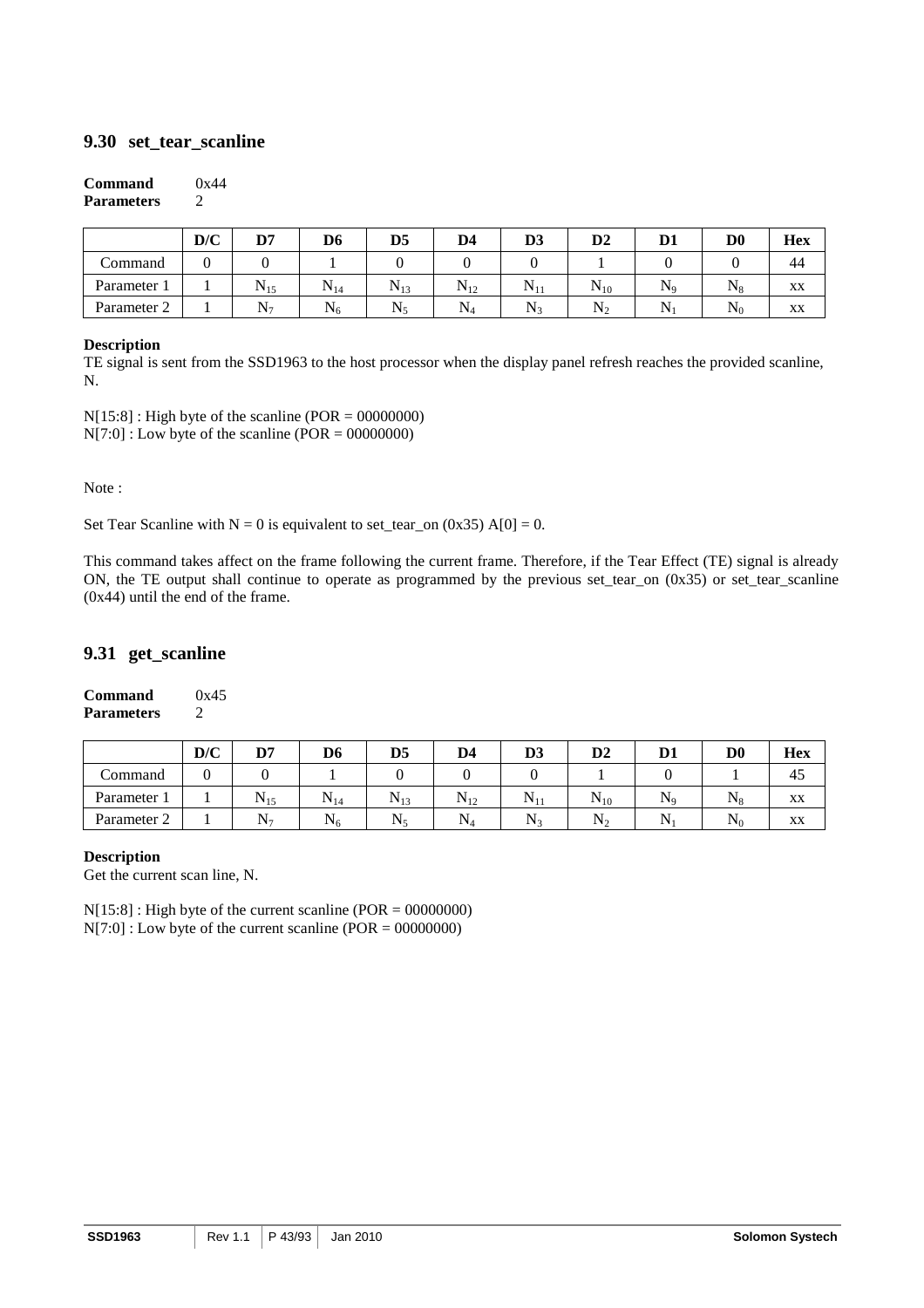# **9.32 read\_ddb**

#### **Command** 0xA1 **Parameters** 5

|             | D/C      | D7                | D6                | D5                | D4                | D3                | D <sub>2</sub>    | D1                | D <sub>0</sub>    | <b>Hex</b> |
|-------------|----------|-------------------|-------------------|-------------------|-------------------|-------------------|-------------------|-------------------|-------------------|------------|
| Command     | $\theta$ |                   |                   |                   |                   |                   | 0                 |                   |                   | A1         |
| Parameter 1 |          | SSL <sub>15</sub> | SSL <sub>14</sub> | SSL <sub>13</sub> | SSL <sub>12</sub> | SSL <sub>11</sub> | SSL <sub>10</sub> | SSL <sub>9</sub>  | SSL <sub>8</sub>  | XX         |
| Parameter 2 |          | SSL <sub>7</sub>  | SSL <sub>6</sub>  | SSL <sub>5</sub>  | SSL <sub>4</sub>  | SSL <sub>3</sub>  | SSL <sub>2</sub>  | $SSL_1$           | SSL <sub>0</sub>  | XX         |
| Parameter 3 |          | PROD <sub>7</sub> | PROD <sub>6</sub> | PROD <sub>5</sub> | PROD <sub>4</sub> | PROD <sub>3</sub> | PROD <sub>2</sub> | PROD <sub>1</sub> | PROD <sub>0</sub> | XX         |
| Parameter 4 |          | 0                 | 0                 |                   |                   |                   | REV <sub>2</sub>  | REV <sub>1</sub>  | $REV_0$           | XX         |
| Parameter 5 |          |                   |                   |                   |                   |                   |                   |                   |                   | FF         |

#### **Description**

Read the DDB (Device Descriptor Block) information of SSD1963.

SSL[15:8] : Supplier ID of Solomon Systech Limited high byte, always 01h (POR = 00000001) SSL[7:0] : Supplier ID of Solomon Systech Limited low byte, always 57h (POR = 010101110) PROD[7:0] : Product ID, always 61h (POR = 01100001) REV[2:0] : Revision code, always 01h (POR = 001) Exit code, always FFh  $(POR = 11111111)$ 

# **9.33 set\_lcd\_mode**

| Command           | 0xB0 |
|-------------------|------|
| <b>Parameters</b> | 7    |

|             | D/C      | D7               | D6               | D <sub>5</sub>   | D4               | D <sub>3</sub>   | $\mathbf{D2}$    | D1               | D <sub>0</sub> | <b>Hex</b>     |
|-------------|----------|------------------|------------------|------------------|------------------|------------------|------------------|------------------|----------------|----------------|
| Command     | $\Omega$ |                  | 0                |                  |                  | $\Omega$         | $\mathbf{0}$     | $\Omega$         | $\overline{0}$ | B <sub>0</sub> |
| Parameter 1 |          | $\Omega$         | 0                | $A_5$            | $A_4$            | $A_3$            | $A_2$            | $A_1$            | $A_0$          | XX             |
| Parameter 2 |          | $\theta$         | $B_6$            | $B_5$            | $\theta$         | $\Omega$         | $\Omega$         | $\Omega$         | $\Omega$       | XX             |
| Parameter 3 |          | $\Omega$         | 0                | $\Omega$         | 0                | $\theta$         | $HDP_{10}$       | HDP <sub>9</sub> | $HDP_8$        | XX             |
| Parameter 4 |          | HDP <sub>7</sub> | HDP <sub>6</sub> | HDP <sub>5</sub> | HDP <sub>4</sub> | HDP <sub>3</sub> | HDP <sub>2</sub> | HDP <sub>1</sub> | $HDP_0$        | XX             |
| Parameter 5 |          | $\Omega$         | 0                | $\Omega$         | $\theta$         | $\theta$         | $VDP_{10}$       | VDP <sub>9</sub> | $VDP_8$        | XX             |
| Parameter 6 |          | VDP <sub>7</sub> | VDP <sub>6</sub> | VDP <sub>5</sub> | VDP <sub>4</sub> | VDP <sub>3</sub> | VDP <sub>2</sub> | $VDP_1$          | $VDP_0$        | XX             |
| Parameter 7 |          | $\Omega$         | 0                | $G_5$            | $G_4$            | $G_3$            | G <sub>2</sub>   | $G_1$            | $G_0$          | XX             |

#### **Description**

Set the LCD panel mode and resolution

 $A[5]$ : TFT panel data width (POR = 0)

0 18-bit

1 24-bit

A[4] : TFT color depth enhancement enable (POR = 0)

- 0 Disable FRC or dithering
- 1 Enable FRC or dithering for color depth enhancement

If the panel data width was set to 24-bit, FRC and dithering feature will be disabled automatic regardless the value of this register.

 $A[3]$ : TFT FRC enable (POR = 0)

- 0 TFT dithering enable
	- 1 TFT FRC enable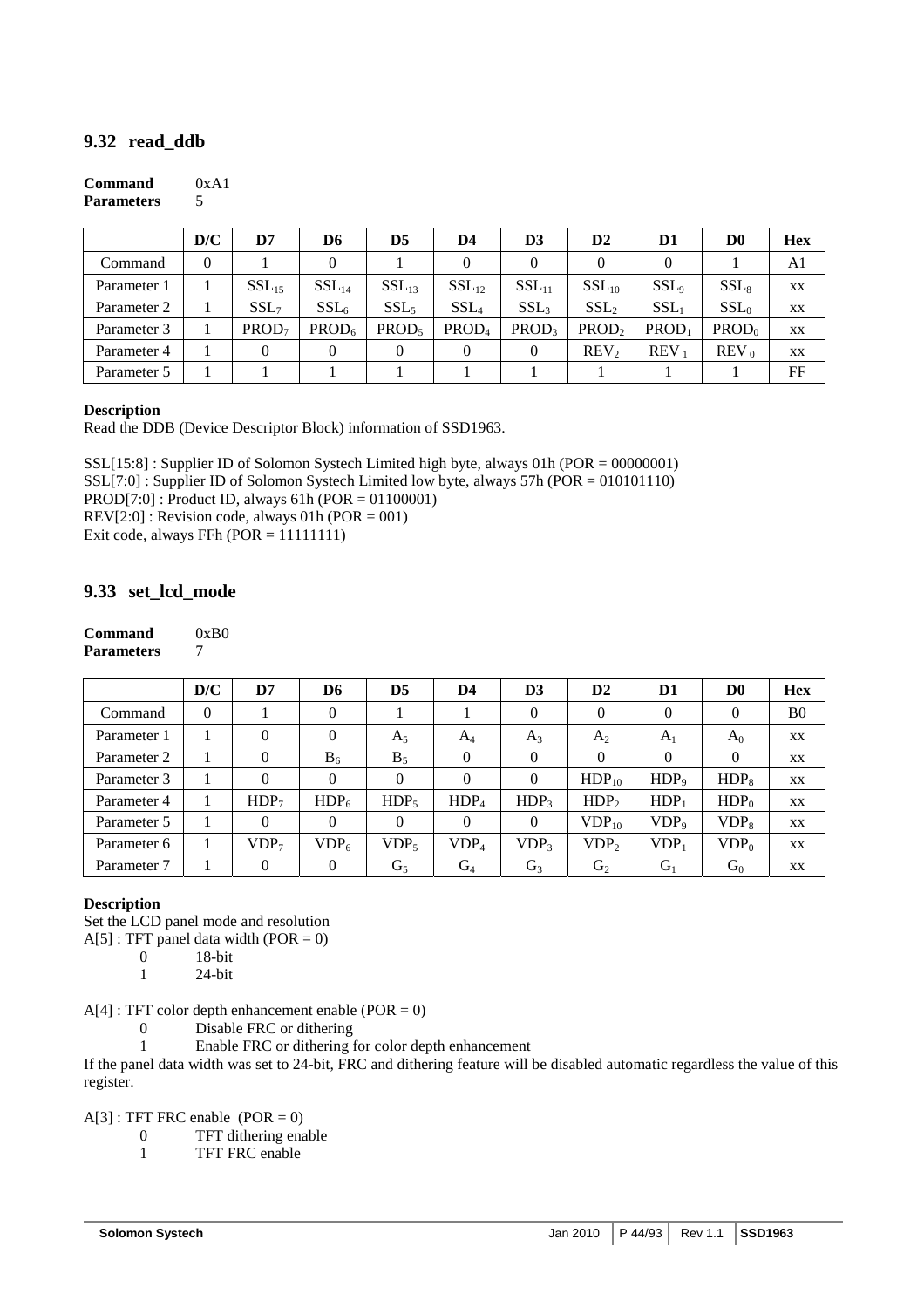| A[5] | A[4 | <b>TFT FRC</b> | TFT dithering |
|------|-----|----------------|---------------|
|      |     | Disable        | Disable       |
|      |     | Disable        | Enable        |
|      |     | Enable         | Disable       |
|      |     | Disable        | Disable       |

 $A[2]$ : LSHIFT polarity (POR = 0)

Set the dot clock pulse polarity.

- 0 Data latch in falling edge<br>1 Data latch in rising edge
- Data latch in rising edge
- $A[1]$ : LLINE polarity (POR = 0)
- Set the horizontal sync pulse polarity.
	- 0 Active low
	- 1 Active high

 $A[0]$ : LFRAME polarity (POR = 0)

- Set the vertical sync pulse polarity.
	- 0 Active low
	- 1 Active high

 $B[6:5]$ : TFT type (POR = 01)

- 00, 01 TFT mode
- 10 Serial RGB mode
- 11 Serial RGB+dummy mode

HDP  $[10:8]$ : High byte of the horizontal panel size (POR = 010)

- HDP  $[7:0]$ : Low byte of the horizontal panel size (POR = 01111111) Horizontal panel size =  $(HDP + 1)$  pixels
- VDP  $[10:8]$ : High byte of the vertical panel size  $(POR = 001)$
- VDP  $[7:0]$ : Low byte of the vertical panel size (POR = 11011111) Vertical panel size  $=$  (VDP + 1) lines

#### $G[5:3]$ : Even line RGB sequence for serial TFT interface (POR = 000)

- 000 RGB
- 001 RBG
- 010 GRB
- 011 GBR
- 100 BRG
- 101 BGR
- 11x Reserved

 $G[2:0]$ : Odd line RGB sequence for serial TFT interface (POR = 000)

- 000 RGB
- 001 RBG
- 010 GRB
- 011 GBR
- 100 BRG<br>101 BGR
- $RGR$
- 11x Reserved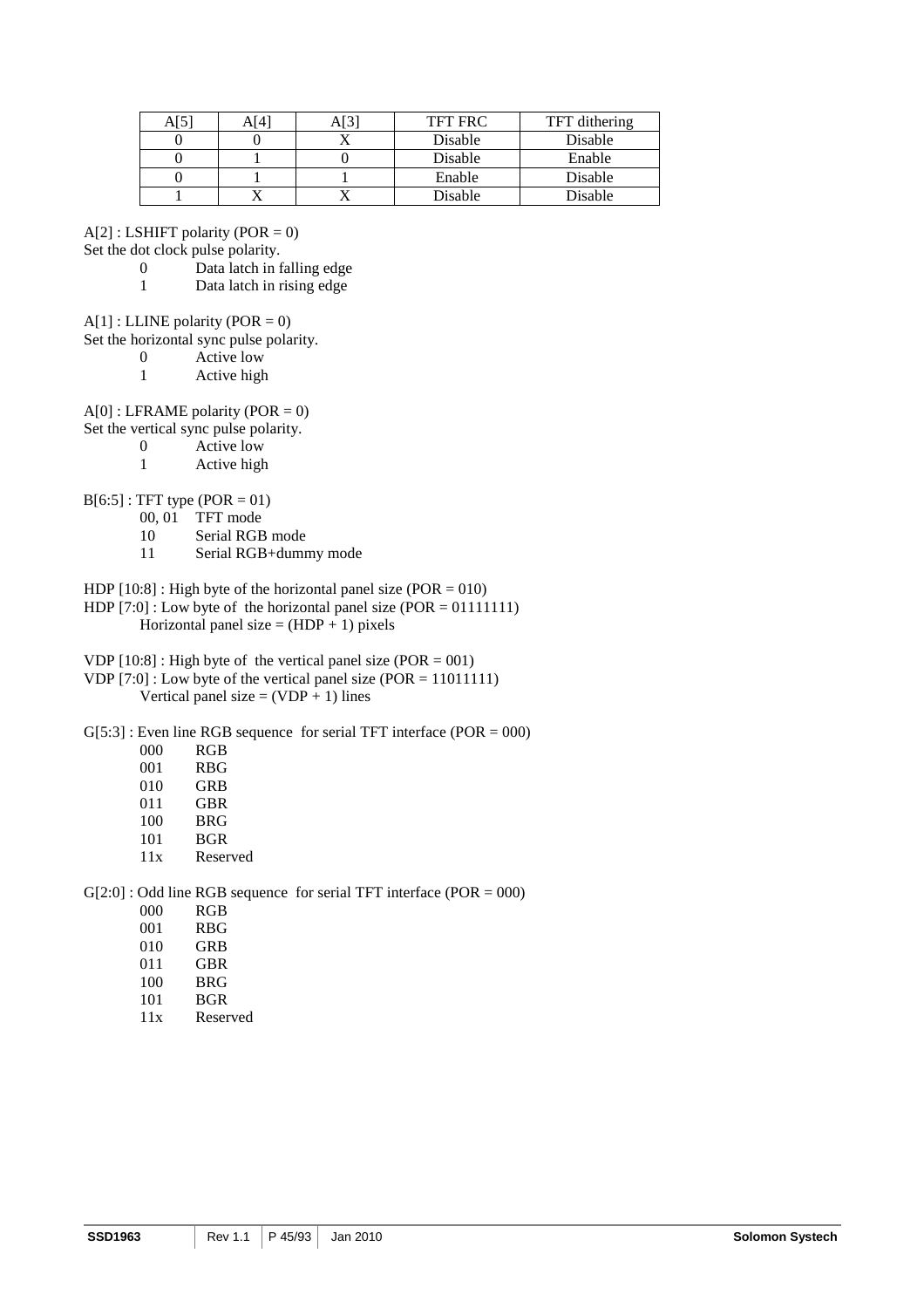# **9.34 get\_lcd\_mode**

#### **Command** 0xB1 **Parameters** 7

|             | D/C          | D7               | D6               | D <sub>5</sub>   | D <sub>4</sub>   | D <sub>3</sub>   | $\mathbf{D2}$    | D1               | D <sub>0</sub> | <b>Hex</b>     |
|-------------|--------------|------------------|------------------|------------------|------------------|------------------|------------------|------------------|----------------|----------------|
| Command     | $\mathbf{0}$ |                  | 0                |                  |                  | $\theta$         | $\theta$         | $\theta$         |                | B <sub>1</sub> |
| Parameter 1 |              | 0                | $\overline{0}$   | $A_5$            | $A_4$            | $A_3$            | A <sub>2</sub>   | A <sub>1</sub>   | $A_0$          | XX             |
| Parameter 2 |              | $\theta$         | $B_6$            | $B_5$            | 0                | $\Omega$         | $\theta$         | $\theta$         | $\theta$       | XX             |
| Parameter 3 |              | 0                | $\Omega$         | $\Omega$         | 0                | $\Omega$         | $HDP_{10}$       | HDP <sub>9</sub> | $HDP_8$        | XX             |
| Parameter 4 |              | HDP <sub>7</sub> | HDP <sub>6</sub> | HDP <sub>5</sub> | HDP <sub>4</sub> | HDP <sub>3</sub> | HDP <sub>2</sub> | HDP <sub>1</sub> | $HDP_0$        | XX             |
| Parameter 5 |              | $\Omega$         | $\Omega$         | $\Omega$         | $\theta$         | $\Omega$         | $VDP_{10}$       | VDP <sub>9</sub> | $VDP_8$        | XX             |
| Parameter 6 |              | VDP <sub>7</sub> | VDP <sub>6</sub> | VDP <sub>5</sub> | VDP <sub>4</sub> | VDP <sub>3</sub> | VDP <sub>2</sub> | $VDP_1$          | $VDP_0$        | XX             |
| Parameter 7 |              | 0                | $\theta$         | G <sub>5</sub>   | $G_4$            | $G_3$            | G <sub>2</sub>   | $G_1$            | $G_0$          | XX             |

#### **Description**

Get the current LCD panel mode and resolution

 $A[5]$ : TFT panel data width(POR = 0)

0 18-bit

1 24-bit

 $A[4]$ : TFT color depth enhancement enable(POR = 0)

- 0 Disable FRC or dithering
- 1 Enable FRC or dithering for color depth enhancement

If the panel data width was set to 24-bit, FRC and dithering feature will be disabled automatic regardless the value of this register.

 $A[3]$ : TFT FRC enable (POR = 0)

- 0 TFT dithering enable<br>1 TFT FRC enable
- TFT FRC enable

A[2] : LSHIFT polarity (POR = 0)

The dot clock pulse polarity.

- 0 Data latch in falling edge
- 1 Data latch in rising edge

 $A[1]$ : LLINE polarity (POR = 0)

The horizontal sync pulse polarity.

- 0 Active low<br>1 Active high
	- Active high

 $A[0]$ : LFRAME polarity (POR = 0)

- The vertical sync pulse polarity.
	- 0 Active low
	- 1 Active high

 $B[6:5]$ : TFT type(POR = 01)

- 00, 01 TFT mode<br>10 Serial RGE
	- Serial RGB mode
	- 11 Serial RGB+dummy mode

 $HDP[10:8]$ : High byte of the horizontal panel size (POR = 010) HDP[7:0] : Low byte of the horizontal panel size (POR = 01111111)

 $VDP[10:8]$ : High byte of the vertical panel size (POR = 001)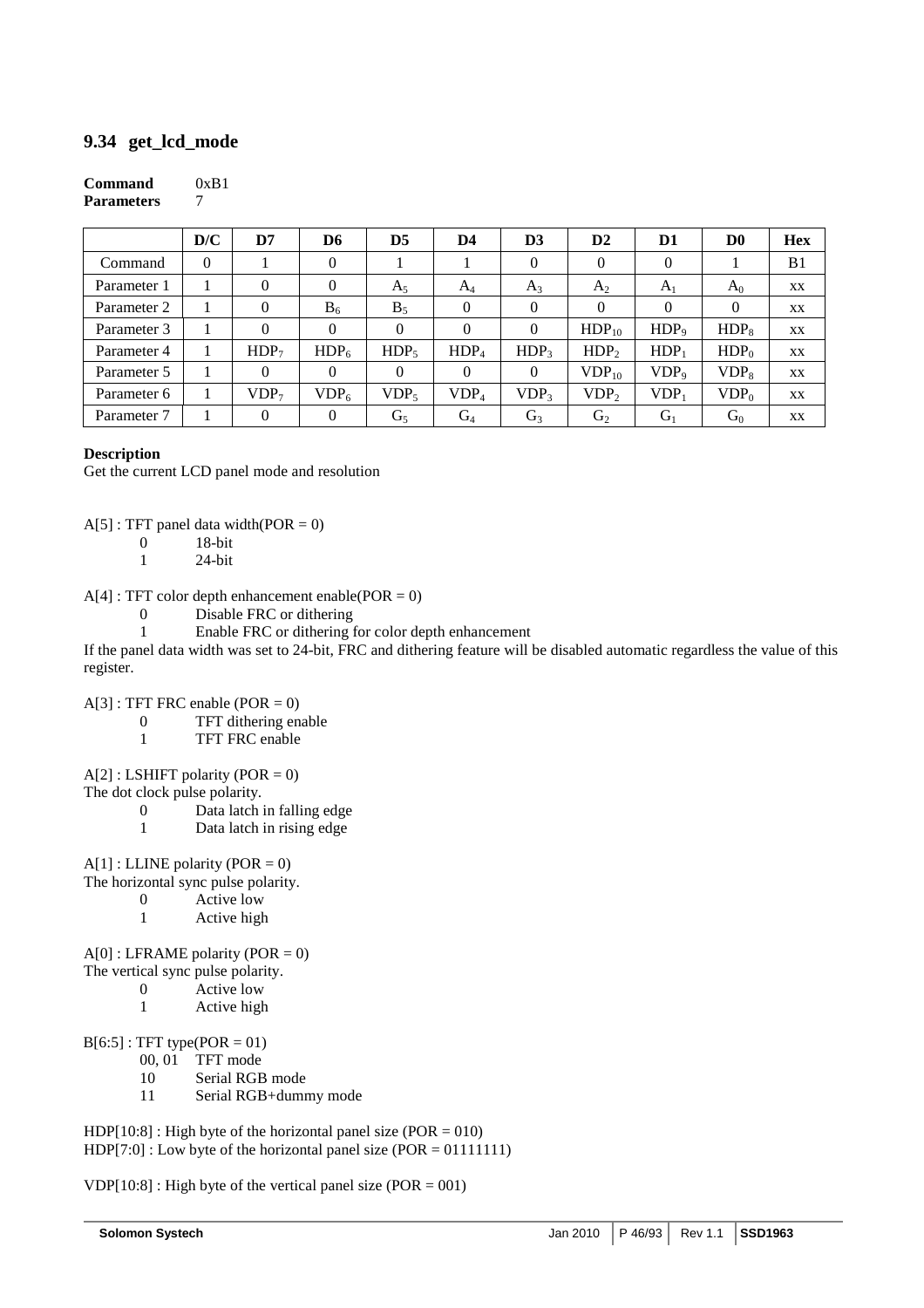VDP[7:0] : Low byte of the vertical panel size (POR = 11011111)

 $G[5:3]$ : Even line RGB sequence (POR = 000)

- 000 RGB 001 RBG 010 GRB 011 GBR
- 100 BRG
- 
- 101 BGR
- 11x Reserved

 $G[2:0]$ : Odd line RGB sequence (POR = 000)

- 000 RGB
- 001 RBG
- 010 GRB
- 011 GBR
- 100 BRG
- 101 BGR
- 11x Reserved

### **9.35 set\_hori\_period**

| Command           | 0xB4 |
|-------------------|------|
| <b>Parameters</b> | 8    |

|             | D/C      | D7               | D6               | D <sub>5</sub>   | D4               | D <sub>3</sub>   | D2               | D <sub>1</sub>   | D0        | <b>Hex</b> |
|-------------|----------|------------------|------------------|------------------|------------------|------------------|------------------|------------------|-----------|------------|
| Command     | $\Omega$ |                  | 0                |                  |                  | $\mathbf{0}$     |                  | $\mathbf{0}$     | $\Omega$  | <b>B4</b>  |
| Parameter 1 |          | 0                | 0                | $\Omega$         | $\theta$         | $\mathbf{0}$     | $HT_{10}$        | $HT_{9}$         | $HT_8$    | XX         |
| Parameter 2 |          | HT <sub>7</sub>  | $HT_6$           | HT <sub>5</sub>  | HT <sub>4</sub>  | HT <sub>3</sub>  | HT <sub>2</sub>  | $HT_1$           | $HT_0$    | XX.        |
| Parameter 3 |          | $\mathbf{0}$     | 0                | $\Omega$         | $\theta$         | $\Omega$         | $HPS_{10}$       | HPS <sub>9</sub> | $HPS_8$   | XX         |
| Parameter 4 |          | HPS <sub>7</sub> | HPS <sub>6</sub> | HPS <sub>5</sub> | HPS <sub>4</sub> | HPS <sub>3</sub> | HPS <sub>2</sub> | $HPS_1$          | $HPS_0$   | XX         |
| Parameter 5 |          | $\theta$         | $HPW_6$          | $HPW_5$          | $HPW_4$          | $HPW_3$          | HPW <sub>2</sub> | $HPW_1$          | $HPW_0$   | XX.        |
| Parameter 6 |          | $\mathbf{0}$     | 0                | $\Omega$         | $\theta$         | $\Omega$         | $LPS_{10}$       | $LPS_9$          | $LPS_8$   | XX         |
| Parameter 7 |          | LPS <sub>7</sub> | $LPS_6$          | LPS <sub>5</sub> | LPS <sub>4</sub> | LPS <sub>3</sub> | LPS <sub>2</sub> | $LPS_1$          | $LPS_0$   | XX         |
| Parameter 8 |          | $\theta$         | 0                | $\Omega$         | 0                | $\Omega$         | $\Omega$         | $LPSPP_1$        | $LPSPP_0$ | XX         |

#### **Description**

Set front porch and back porch

 $HT[10:8]$ : High byte of horizontal total period (display + non-display) in pixel clock (POR = 010)  $HT[7:0]$ : Low byte of the horizontal total period (display + non-display) in pixel clock (POR = 10101111) Horizontal total period =  $(HT + 1)$  pixels

- HPS[10:8]: High byte of the non-display period between the start of the horizontal sync (LLINE) signal and the first display data.  $(POR = 000)$
- HPS[7:0] : Low byte of the non-display period between the start of the horizontal sync (LLINE) signal and the first display data. (POR  $= 00100000$ ) For TFT : Horizontal Sync Pulse Start Position = HPS pixels For Serial TFT : Horizontal Sync Pulse Start Position = HPS pixels + LPSPP subpixels
- $HPW[6:0]$ : Set the horizontal sync pulse width (LLINE) in pixel clock. (POR = 0000111) Horizontal Sync Pulse Width =  $(HPW + 1)$  pixels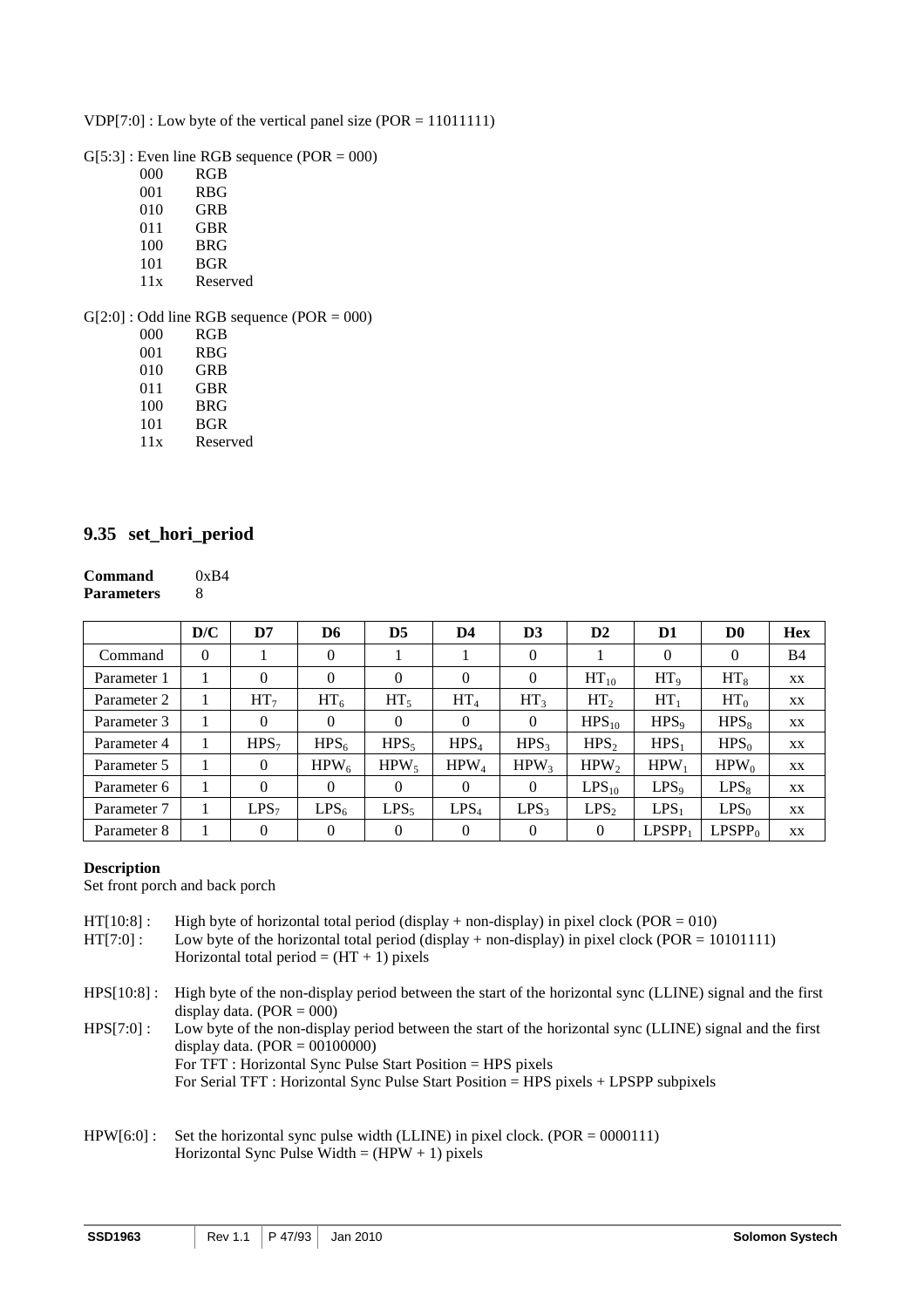LPS $[10:8]$ : Set the horizontal sync pulse (LLINE) start location in pixel clock. (POR = 000)

LPS $[7:0]$ : Set the horizontal sync pulse width (LLINE) in start. (POR = 00000000)

Horizontal Display Period Start Position = LPS pixels

LPSPP[1:0] : Set the horizontal sync pulse subpixel start position for serial TFT interface (POR =  $00$ )

Timing refer to Figure 13-5.

# **9.36 get\_hori\_period**

| Command           | 0xB5 |
|-------------------|------|
| <b>Parameters</b> | 8    |

|             | D/C      | D7               | D6       | D <sub>5</sub>   | D4               | D <sub>3</sub>   | $\mathbf{D2}$    | D1               | D <sub>0</sub>     | <b>Hex</b>     |
|-------------|----------|------------------|----------|------------------|------------------|------------------|------------------|------------------|--------------------|----------------|
| Command     | $\Omega$ |                  | $\Omega$ |                  |                  | $\theta$         |                  | $\Omega$         |                    | B <sub>5</sub> |
| Parameter 1 |          | 0                | $\Omega$ | $\theta$         | $\theta$         | $\theta$         | $HT_{10}$        | $HT_{9}$         | $HT_8$             | XX             |
| Parameter 2 | 1        | HT <sub>7</sub>  | $HT_{6}$ | HT <sub>5</sub>  | HT <sub>4</sub>  | HT <sub>3</sub>  | HT <sub>2</sub>  | $HT_1$           | $HT_0$             | XX             |
| Parameter 3 |          | 0                | $\Omega$ | $\overline{0}$   | $\theta$         | $\theta$         | $HPS_{10}$       | HPS <sub>9</sub> | $HPS_8$            | XX             |
| Parameter 4 | 1        | HPS <sub>7</sub> | $HPS_6$  | HPS <sub>5</sub> | HPS <sub>4</sub> | HPS <sub>3</sub> | HPS <sub>2</sub> | $HPS_1$          | $HPS_0$            | XX             |
| Parameter 5 | 1        | $\theta$         | $HPW_6$  | $HPW_5$          | $HPW_4$          | $HPW_3$          | HPW <sub>2</sub> | $HPW_1$          | $HPW_0$            | <b>XX</b>      |
| Parameter 6 |          | $\theta$         | $\Omega$ | $\overline{0}$   | $\theta$         | $\theta$         | $LPS_{10}$       | $LPS_9$          | $LPS_8$            | XX             |
| Parameter 7 | 1        | LPS <sub>7</sub> | $LPS_6$  | $LPS_5$          | LPS <sub>4</sub> | LPS <sub>3</sub> | LPS <sub>2</sub> | $LPS_1$          | $LPS_0$            | XX             |
| Parameter 8 | 1        | 0                | $\Omega$ | $\Omega$         | $\theta$         | $\theta$         | $\mathbf{0}$     | $LPSPP_1$        | LPSPP <sub>0</sub> | XX             |

### **Description**

Get current front porch and back porch settings

- HT[10:8] : High byte of the horizontal total period (display + non-display) in pixel clock (POR = 010)
- $HT[7:0]$ : Low byte of the horizontal total period (display + non-display) in pixel clock (POR = 10101111)
- HPS[10:8] : High byte of the non-display period between the start of the horizontal sync (LLINE) signal and the first display data. (POR  $= 000$ )
- HPS[7:0] : Low byte of the non-display period between the start of the horizontal sync (LLINE) signal and the first display data. (POR  $= 00100000$ )
- $HPW[6:0]$ : The horizontal sync pulse width (LLINE) in pixel clock. (POR = 0000111)
- LPS $[10:8]$ : High byte of the horizontal sync pulse (LLINE) start location in pixel clock. (POR = 000)
- LPS[7:0] : Low byte of the horizontal sync pulse width (LLINE) in start.  $(POR = 00000000)$

LPSPP $[1:0]$ : The horizontal sync pulse subpixel start position (POR = 00)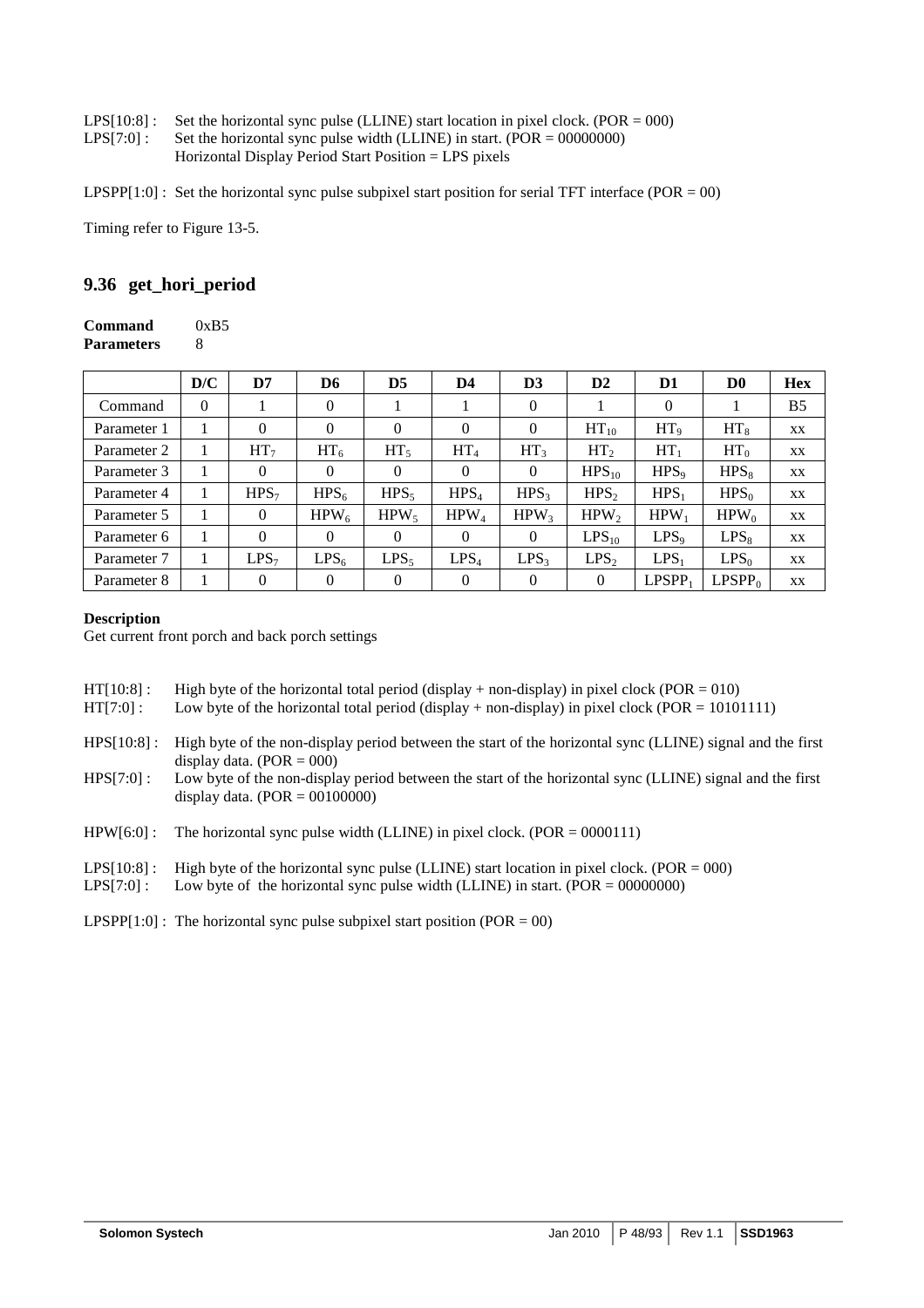# **9.37 set\_vert\_period**

#### **Command** 0xB6 **Parameters** 7

|             | D/C      | D7               | D6      | D <sub>5</sub>   | D4               | D3               | $\mathbf{D}2$    | D1               | D <sub>0</sub> | <b>Hex</b> |
|-------------|----------|------------------|---------|------------------|------------------|------------------|------------------|------------------|----------------|------------|
| Command     | $\theta$ |                  | 0       |                  |                  | $\theta$         |                  |                  | $\Omega$       | <b>B6</b>  |
| Parameter 1 |          | $\theta$         | 0       | $\Omega$         | $\theta$         | $\theta$         | $VT_{10}$        | $VT_9$           | $VT_8$         | XX         |
| Parameter 2 |          | VT <sub>7</sub>  | $VT_6$  | $VT_5$           | $\rm{VT}_4$      | $VT_3$           | $VT_2$           | $VT_1$           | $VT_0$         | XX         |
| Parameter 3 |          | 0                | 0       | $\Omega$         | $\theta$         | $\Omega$         | $VPS_{10}$       | $VPS_9$          | $VPS_8$        | XX         |
| Parameter 4 |          | VPS <sub>7</sub> | $VPS_6$ | $VPS_5$          | VPS <sub>4</sub> | VPS <sub>3</sub> | VPS <sub>2</sub> | $VPS_1$          | $VPS_0$        | XX         |
| Parameter 5 |          | $\theta$         | $VPW_6$ | $VPW_5$          | $\mathrm{VPW}_4$ | $VPW_3$          | VPW <sub>2</sub> | $VPW_1$          | $VPW_0$        | XX         |
| Parameter 6 |          | 0                | 0       | $\Omega$         | $\theta$         | $\Omega$         | $FPS_{10}$       | FPS <sub>9</sub> | $FPS_8$        | XX         |
| Parameter 7 |          | FPS <sub>7</sub> | $FPS_6$ | FPS <sub>5</sub> | FPS <sub>4</sub> | FPS <sub>3</sub> | FPS <sub>2</sub> | $FPS_1$          | $FPS_0$        | XX         |

### **Description**

Set the vertical blanking interval between last scan line and next LFRAME pulse

| $VT[10:8]$ :<br>$VT[7:0]$ :   | High byte of the vertical total (display + non-display) period in lines ( $POR = 001$ )<br>Low byte of the vertical total (display + non-display) period in lines (POR = $11101111$ )<br>Vertical Total = $(VT + 1)$ lines               |
|-------------------------------|------------------------------------------------------------------------------------------------------------------------------------------------------------------------------------------------------------------------------------------|
| $VPS[10:8]$ :                 | High byte the non-display period in lines between the start of the frame and the first display data in line.<br>$(POR = 000)$                                                                                                            |
| VPS[7:0]:                     | The non-display period in lines between the start of the frame and the first display data in line. (POR $=$<br>00000100)<br>Vertical Sync Pulse Start Position = VPS lines                                                               |
| $VPW[6:0]$ :                  | Set the vertical sync pulse width (LFRAME) in lines. $(POR = 000001)$<br>Vertical Sync Pulse Width = $(VPW + 1)$ lines                                                                                                                   |
| $FPS[10:8]$ :<br>$FPS[7:0]$ : | High byte of the vertical sync pulse (LFRAME) start location in lines. (POR $= 000$ )<br>Low byte of the vertical sync pulse (LFRAME) start location in lines. (POR = $00000000$ )<br>Vertical Display Period Start Position = FPS lines |

Timing refer to Figure 13-5.

# **9.38 get\_vert\_period**

| Command           | 0xB7 |
|-------------------|------|
| <b>Parameters</b> | 7    |

|             | D/C      | D7               | D6      | D <sub>5</sub>   | D <sub>4</sub>   | D3               | D <sub>2</sub>   | D <sub>1</sub>   | D <sub>0</sub> | <b>Hex</b> |
|-------------|----------|------------------|---------|------------------|------------------|------------------|------------------|------------------|----------------|------------|
| Command     | $\theta$ |                  | 0       |                  |                  | $\theta$         |                  |                  |                | B7         |
| Parameter 1 |          | 0                | 0       | 0                | $\theta$         | $\theta$         | $VT_{10}$        | $VT_9$           | $VT_8$         | XX         |
| Parameter 2 |          | $VT_7$           | $VT_6$  | $VT_5$           | $\rm{VT}_4$      | $VT_3$           | $VT_2$           | $VT_1$           | $VT_0$         | XX         |
| Parameter 3 |          | 0                | 0       | 0                | $\theta$         | $\Omega$         | $VPS_{10}$       | $VPS_9$          | $VPS_8$        | XX.        |
| Parameter 4 |          | VPS <sub>7</sub> | $VPS_6$ | $VPS_5$          | VPS <sub>4</sub> | VPS <sub>3</sub> | VPS <sub>2</sub> | $VPS_1$          | $VPS_0$        | XX         |
| Parameter 5 |          | 0                | $VPW_6$ | $VPW_5$          | $\mathrm{VPW}_4$ | $VPW_3$          | $VPW_2$          | $VPW_1$          | $VPW_0$        | XX         |
| Parameter 6 |          | 0                | 0       | $\Omega$         | $\Omega$         | $\Omega$         | $FPS_{10}$       | FPS <sub>9</sub> | $FPS_8$        | XX         |
| Parameter 7 |          | FPS <sub>7</sub> | $FPS_6$ | FPS <sub>5</sub> | FPS <sub>4</sub> | FPS <sub>3</sub> | FPS <sub>2</sub> | $FPS_1$          | $FPS_0$        | XX         |

#### **Description**

Get the vertical blanking interval between last scan line and next LFRAME pulse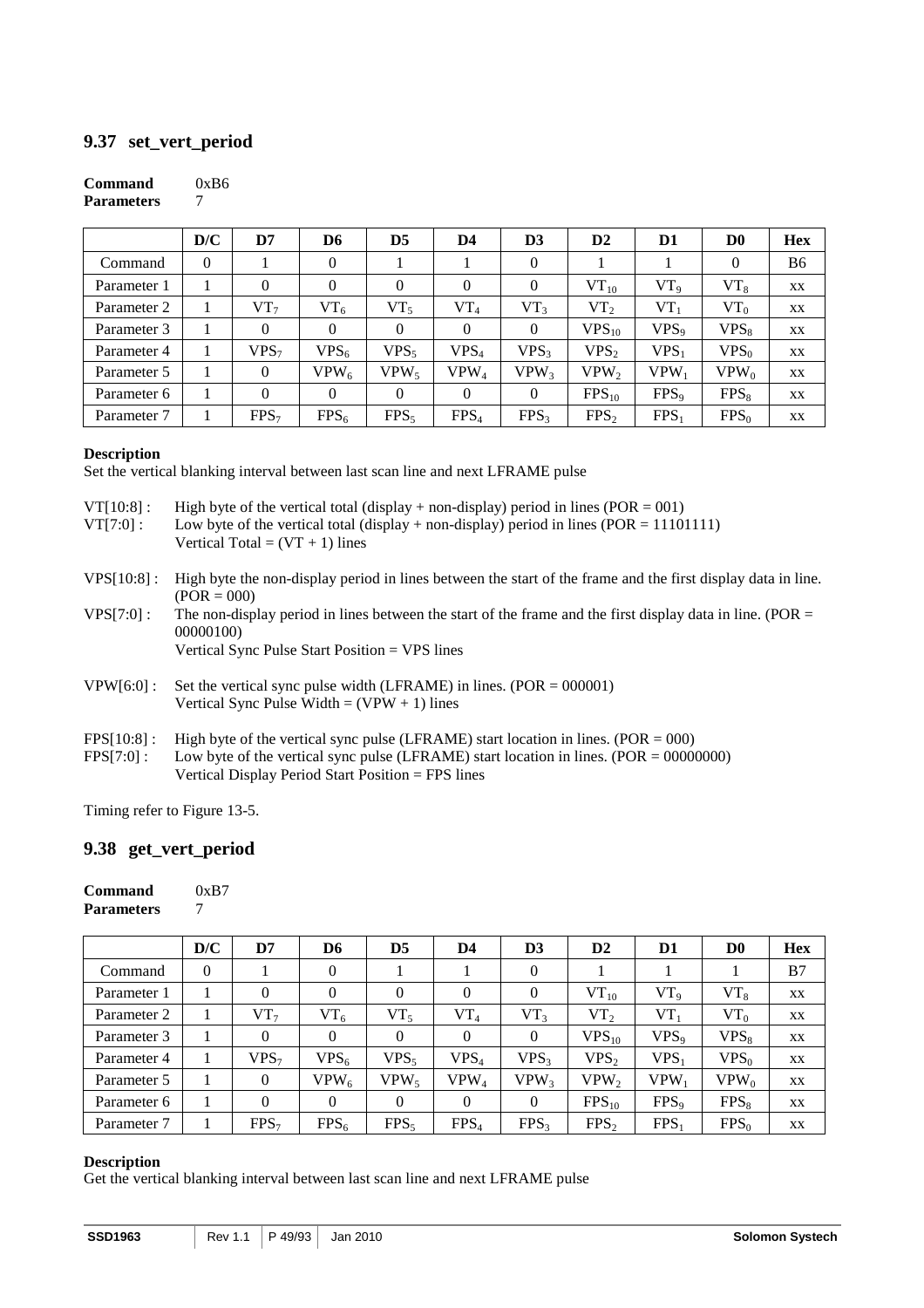- VT[10:8] : High byte of the vertical total (display + non-display) period in lines (POR = 001)
- $VT[7:0]$ : Low byte of the vertical total (display + non-display) period in lines (POR = 01111111)
- VPS[10:8] : High byte of the non-display period in lines between the start of the frame and the first display data in line.  $(POR = 000)$
- VPS[7:0] : Low byte of the non-display period in lines between the start of the frame and the first display data in line.  $(POR = 00000100)$
- $VPW[6:0]$ : The vertical sync pulse width (LFRAME) in lines. (POR = 000001)
- $FPS[10:8]$ : High byte of the vertical sync pulse (LFRAME) start location in lines. (POR = 000)
- FPS[7:0] : Low byte of the vertical sync pulse (LFRAME) start location in lines. (POR = 00000000)

### **9.39 set\_gpio\_conf**

| Command           | 0xB8 |
|-------------------|------|
| <b>Parameters</b> |      |

|             | D/C | D7 | D6             | D <sub>5</sub> | D4       | D <sub>3</sub> | $\mathbf{D2}$  | D <sub>1</sub> | $\mathbf{D} \mathbf{0}$ | <b>Hex</b>     |
|-------------|-----|----|----------------|----------------|----------|----------------|----------------|----------------|-------------------------|----------------|
| Command     | U   |    |                |                |          |                |                |                |                         | B <sub>8</sub> |
| Parameter   |     | n. | $\mathbf{A}_6$ | Л5             | $\Gamma$ | $\mathbf{A}$   | H <sub>2</sub> | $\mathbf{L}$   | $A_0$                   | XX             |
| Parameter 2 |     |    |                |                |          |                |                |                | $\mathbf{D}_0$          | XX             |

#### **Description**

Set the GPIOs configuration. If the GPIOs are not used for LCD, set the direction. Otherwise, they are toggled with LCD signals by  $0xC0 - 0xCF$ .

 $A[7]$ : GPIO3 configuration (POR = 0)

- 0 GPIO3 is controlled by host
- 1 GPIO3 is controlled by LCDC
- $A[6]$ : GPIO2 configuration (POR = 0)
	- 0 GPIO2 is controlled by host
	- 1 GPIO2 is controlled by LCDC
- $A[5]$ : GPIO1 configuration (POR = 0)
	- 0 GPIO1 is controlled by host
		- 1 GPIO1 is controlled by LCDC
- $A[4]$ : GPIO0 configuration (POR = 0)
	- 0 GPIO0 is controlled by host
	- 1 GPIO0 is controlled by LCDC
- $A[3]$ : GPIO3 direction (POR = 0)
	- 0 GPIO3 is input
	- 1 GPIO3 is output
- $A[2]$ : GPIO3 direction (POR = 0)
	- 0 GPIO2 is input
		- 1 GPIO2 is output
- $A[1]$ : GPIO1 direction (POR = 0)
	- 0 GPIO1 is input 1 GPIO1 is output
- $A[0]$ : GPIO0 direction (POR = 0)
	- 0 GPIO0 is input
		- 1 GPIO0 is output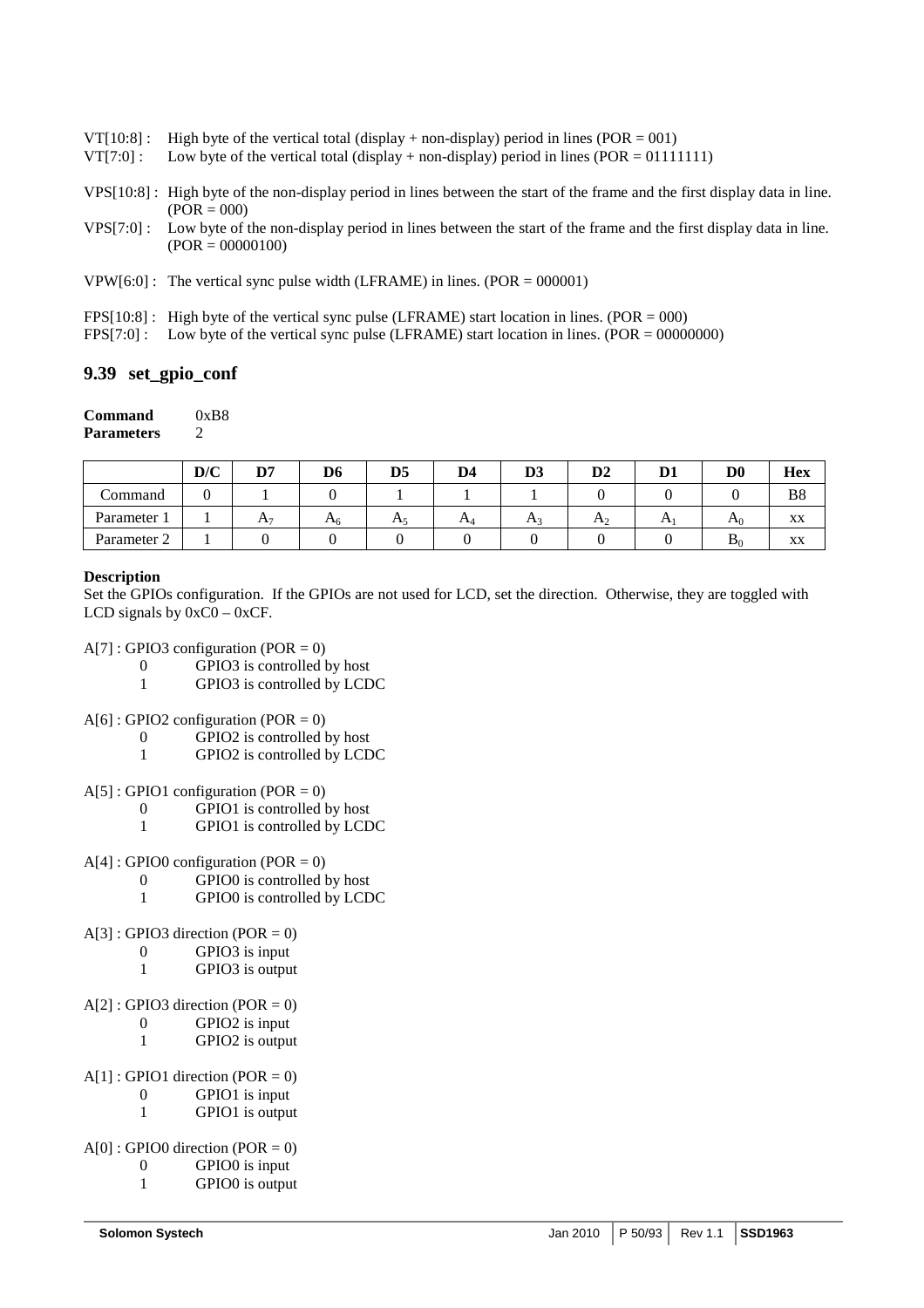#### $B[0]$ : GPIO0 direction (POR = 0)

- 0 GPIO0 is used to control the panel power with enter\_sleep\_mode  $(0x10)$  or exit\_sleep\_mode  $(0x11)$ .
	- 1 GPIO0 is used as normal GPIO

# **9.40 get\_gpio\_conf**

| <b>Command</b>    | 0xB9           |
|-------------------|----------------|
| <b>Parameters</b> | $\mathfrak{D}$ |

|             | D/C | D7        | D6             | D5 | D4    | D3    | $\mathbf{D}2$  |    | $\mathbf{D} \mathbf{0}$   | <b>Hex</b> |
|-------------|-----|-----------|----------------|----|-------|-------|----------------|----|---------------------------|------------|
| Command     | υ   |           |                |    |       |       |                |    |                           | <b>B</b> 9 |
| Parameter 1 |     | $A^{\pi}$ | A <sub>6</sub> | A5 | $A_4$ | $A_3$ | A <sub>2</sub> | H. | $\mathbf{A}$ <sup>0</sup> | XX         |
| Parameter 2 |     |           |                |    |       |       |                |    | $\mathbf{D}_0$            | XХ         |

#### **Description**

Get the current GPIOs configuration

- $A[7]$ : GPIO3 configuration (POR = 0)
	- 0 GPIO3 is controlled by host
	- 1 GPIO3 is controlled by LCDC
- $A[6]$ : GPIO2 configuration (POR = 0)
	- 0 GPIO2 is controlled by host
	- 1 GPIO2 is controlled by LCDC
- $A[5]$ : GPIO1 configuration (POR = 0)
	- 0 GPIO1 is controlled by host
	- 1 GPIO1 is controlled by LCDC
- $A[4]$ : GPIO0 configuration (POR = 0)
	- 0 GPIO0 is controlled by host
	- 1 GPIO0 is controlled by LCDC
- $A[3]$ : GPIO3 direction (POR = 0)
	- 0 GPIO3 is input
		- 1 GPIO3 is output
- $A[2]$ : GPIO3 direction (POR = 0)
	- 0 GPIO2 is input
	- 1 GPIO2 is output
- $A[1]$ : GPIO1 direction (POR = 0)
	- 0 GPIO1 is input
		- 1 GPIO1 is output
- $A[0]$ : GPIO0 direction (POR = 0)
	- 0 GPIO0 is input
	- 1 GPIO0 is output
- $B[0]$ : GPIO0 direction (POR = 0)
	- 0 GPIO0 is used to control the panel power with enter sleep mode  $(0x10)$  or exit sleep mode  $(0x11)$
	- 1 GPIO0 is used as normal GPIO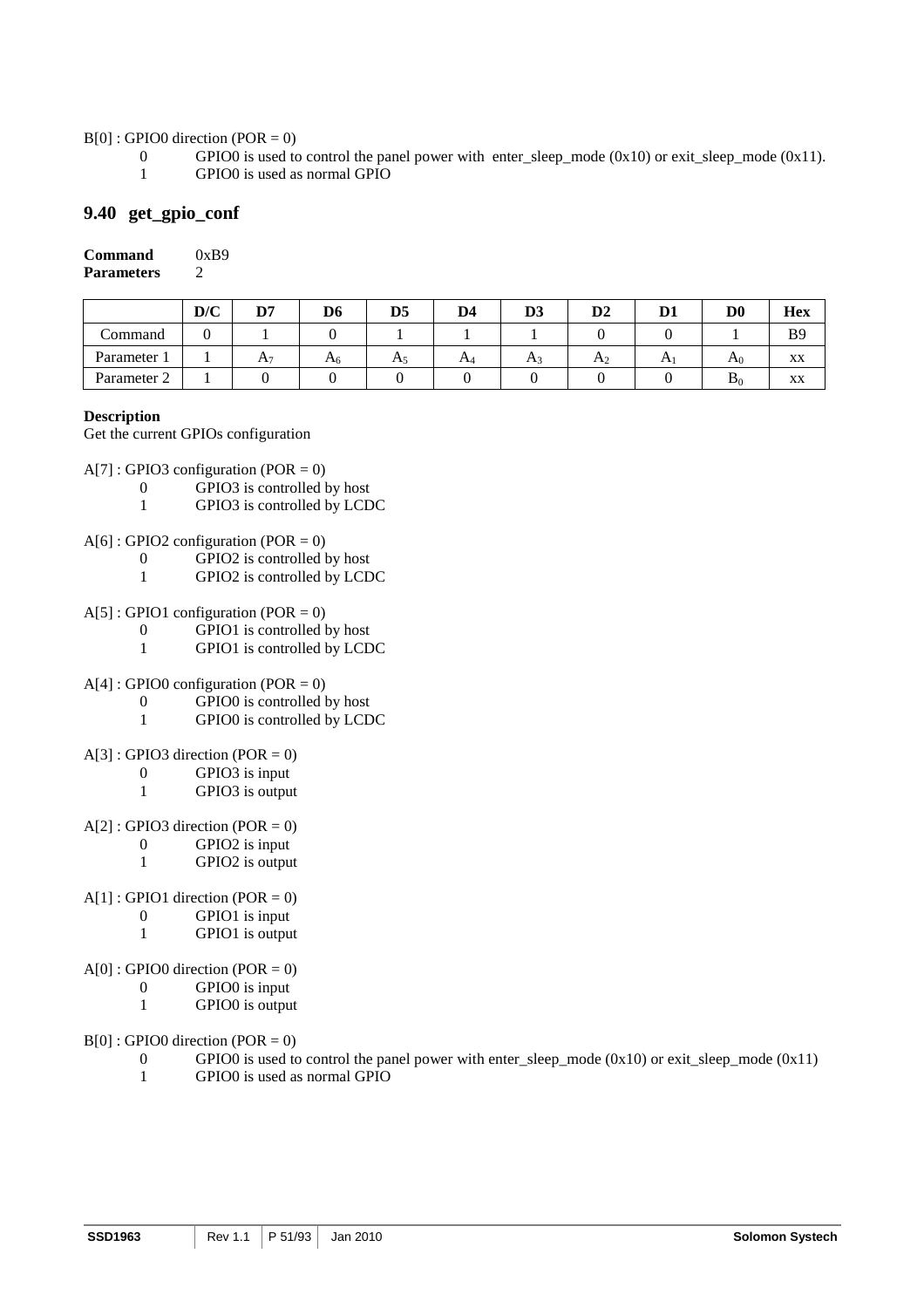# **9.41 set\_gpio\_value**

#### **Command** 0xBA **Parameters** 1

|              | D/C | D7 | D <sub>6</sub> | D5 | D4 | D.A<br>IJJ | D <sub>2</sub> | D.       | D <sub>0</sub> | <b>Hex</b> |
|--------------|-----|----|----------------|----|----|------------|----------------|----------|----------------|------------|
| ∼<br>Command |     |    |                |    |    |            |                |          |                | ΒA         |
| Parameter    |     |    |                |    |    | <b>A</b>   | H              | $\Gamma$ | A <sub>0</sub> | XX         |

#### **Description**

Set GPIO value for GPIO configured as output

 $A[3]$ : GPIO3 value (POR = 0)

- 0 GPIO3 outputs 0
- 1 GPIO3 outputs 1
- $A[2]$ : GPIO2 value (POR = 0)
	- 0 GPIO2 outputs 0
	- 1 GPIO2 outputs 1
- $A[1]$ : GPIO1 value (POR = 0)
	- 0 GPIO1 outputs 0
		- 1 GPIO1 outputs 1
- $A[0]$ : GPIO0 value (POR = 0)
	- 0 GPIO0 outputs 0
	- 1 GPIO0 outputs 1

### **9.42 get\_gpio\_status**

| Command           | 0xBB |
|-------------------|------|
| <b>Parameters</b> |      |

|           | D/C | פת<br>υ, | D6 | D <sub>5</sub> | D <sub>4</sub> | D.<br>D3       | n.<br>IJΔ | D.         | $\mathbf{D} \mathbf{0}$ | Hex                |
|-----------|-----|----------|----|----------------|----------------|----------------|-----------|------------|-------------------------|--------------------|
| Command   | ъ.  |          |    |                |                |                |           |            |                         | BB                 |
| Parameter |     |          |    |                |                | $\mathbf{L}^2$ | A.        | $\sqrt{ }$ | H <sub>0</sub>          | $\mathbf{v}$<br>AΛ |

#### **Description**

Read current GPIO status. If the individual GPIO was configured as input, the value is the status of the corresponding pin. Otherwise, it is the programmed value.

- A[3] : GPIO3 value (POR : depends on pad value)
	- 0 GPIO3 is pulled low
	- 1 GPIO3 is pulled high
- A[2] : GPIO2 value (POR : depends on pad value)
	- 0 GPIO2 is pulled low
	- 1 GPIO2 is pulled high
- A[1] : GPIO1 value (POR : depends on pad value)
	- 0 GPIO1 is pulled low
	- 1 GPIO1 is pulled high
- A[0] : GPIO0 value (POR : depends on pad value)
	- 0 GPIO0 is pulled low
	- 1 GPIO0 is pulled high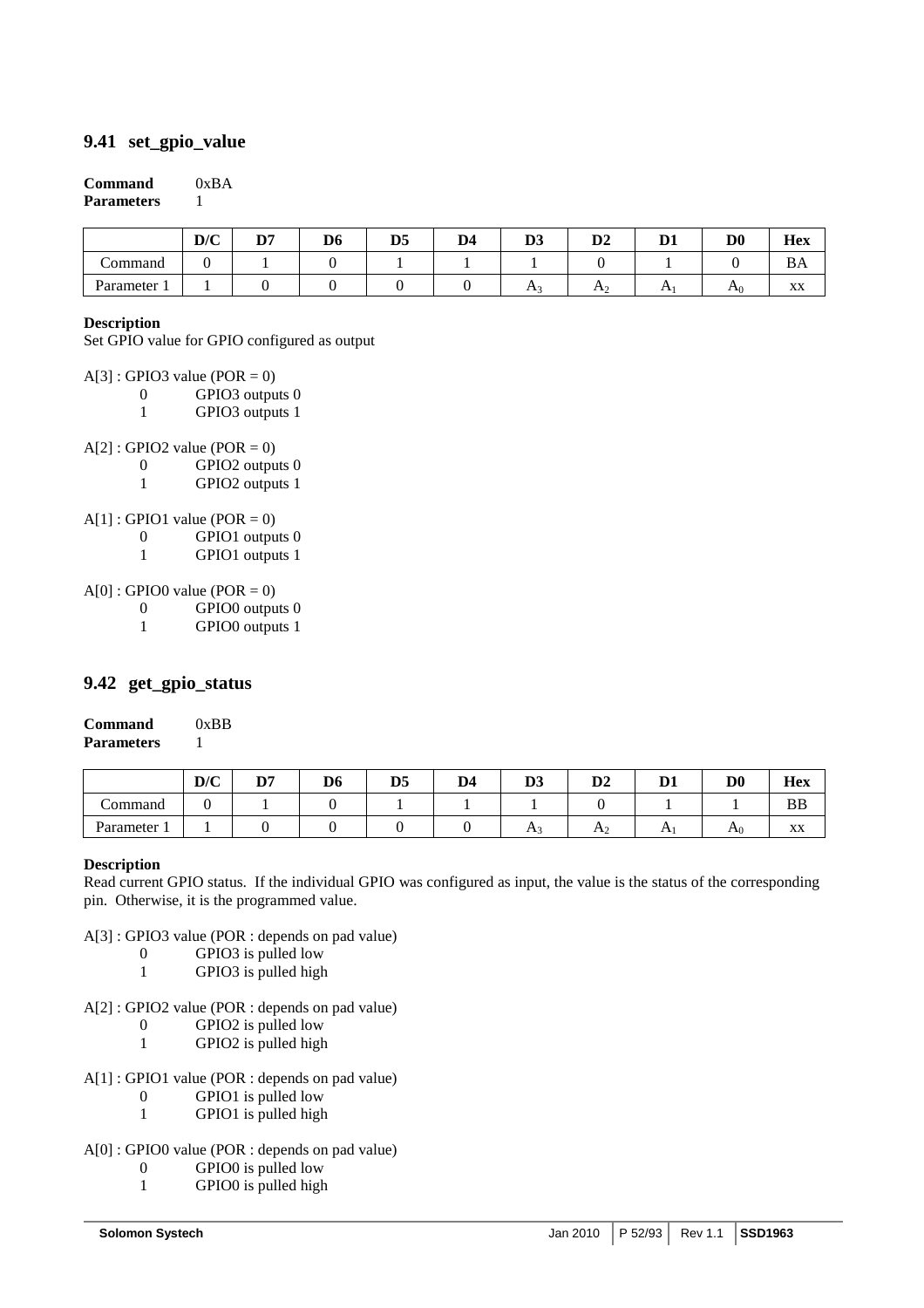### **9.43 set\_post\_proc**

| Command           | 0xBC           |
|-------------------|----------------|
| <b>Parameters</b> | $\overline{4}$ |

|             | D/C | D7             | D6    | D5    | D4    | D3    | $\mathbf{D}2$  | D1             | $\mathbf{D} \mathbf{0}$ | <b>Hex</b> |
|-------------|-----|----------------|-------|-------|-------|-------|----------------|----------------|-------------------------|------------|
| Command     | 0   |                |       |       |       |       |                |                |                         | ВC         |
| Parameter 1 |     | A <sub>7</sub> | $A_6$ | $A_5$ | $A_4$ | $A_3$ | A <sub>2</sub> | A <sub>1</sub> | $A_0$                   | XX         |
| Parameter 2 |     | $B_7$          | $B_6$ | $B_5$ | $B_4$ | $B_3$ | B <sub>2</sub> | B              | $B_0$                   | XX         |
| Parameter 3 |     | C7             | ╰ん    | ⊵5    | C4    | しっ    | $\mathsf{C}_2$ |                | ◡օ                      | XX         |
| Parameter 4 |     |                |       |       |       |       |                |                | $D_0$                   | XX         |

#### **Description**

Set the image post processor

 $A[7:0]$ : Set the contrast value (POR = 01000000)

B[7:0] : Set the brightness value (POR = 10000000)

 $C[7:0]$ : Set the saturation value (POR = 01000000)

D[0] : Post Processor Enable (POR = 0)

- 0 Disable the postprocessor<br>1 Enable the postprocessor
- Enable the postprocessor

# **9.44 get\_post\_proc**

| Command           | 0xBD |
|-------------------|------|
| <b>Parameters</b> | 4    |

|             | D/C | D7             | D6    | D5    | D4    | D3             | D <sub>2</sub> | D1 | $\mathbf{D} \mathbf{0}$ | <b>Hex</b> |
|-------------|-----|----------------|-------|-------|-------|----------------|----------------|----|-------------------------|------------|
| Command     | 0   |                |       |       |       |                |                |    |                         | BD         |
| Parameter 1 |     | A <sub>7</sub> | $A_6$ | $A_5$ | $A_4$ | A <sub>3</sub> | A <sub>2</sub> | A  | $A_0$                   | XX         |
| Parameter 2 |     | $B_7$          | $B_6$ | $B_5$ | $B_4$ | $B_3$          | B <sub>2</sub> | B  | $B_0$                   | XX         |
| Parameter 3 |     | رب             |       |       |       |                | $\sim$         |    | $\mathsf{C}^0$          | XX         |
| Parameter 4 |     |                |       |       |       |                |                |    | $D_0$                   | XX         |

### **Description**

Get the image post processor

 $A[7:0]$ : Get the contrast value (POR = 01000000)

B[7:0] : Get the brightness value (POR = 10000000)

 $C[7:0]$ : Get the saturation value (POR = 01000000)

D[0] : Post Processor Enable (POR = 0)

- 0 Disable the postprocessor<br>1 Enable the postprocessor
- Enable the postprocessor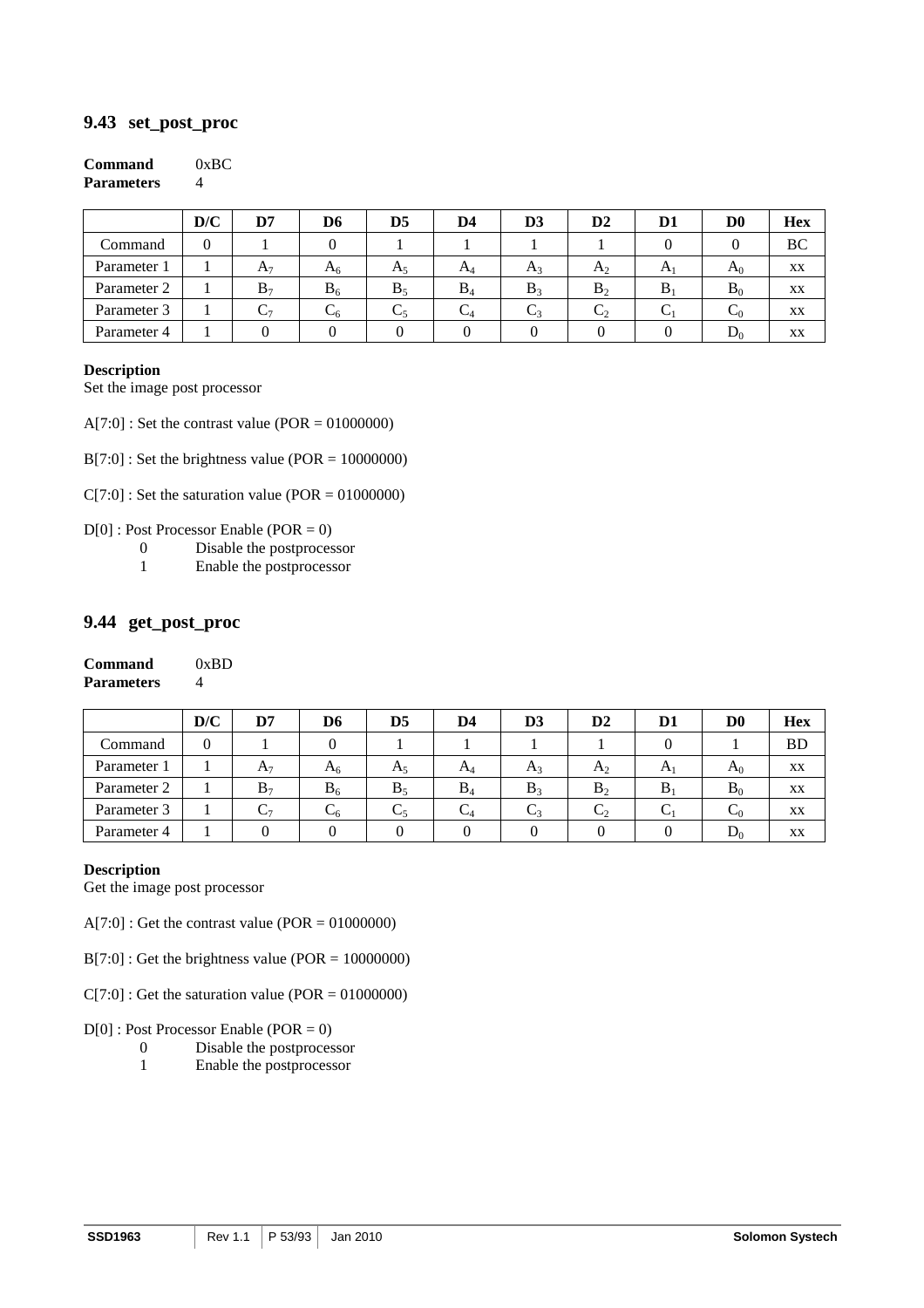# **9.45 set\_pwm\_conf**

#### **Command** 0xBE Parameters 6

|             | D/C | D7                | D <sub>6</sub>    | D5                | D4               | D <sub>3</sub>    | $\mathbf{D}2$     | D1       | D0             | <b>Hex</b> |
|-------------|-----|-------------------|-------------------|-------------------|------------------|-------------------|-------------------|----------|----------------|------------|
| Command     | 0   |                   | 0                 |                   |                  |                   |                   |          | 0              | BE         |
| Parameter 1 |     | PWMF <sub>7</sub> | PWMF <sub>6</sub> | PWMF <sub>5</sub> | $PWMF_4$         | PWMF <sub>3</sub> | PWMF <sub>2</sub> | $PWMF_1$ | $PWMF_0$       | XX         |
| Parameter 2 |     | PWM <sub>7</sub>  | $PWM_{6}$         | $PWM_5$           | PWM <sub>4</sub> | PWM <sub>3</sub>  | PWM <sub>2</sub>  | $PWM_1$  | $PWM_0$        | XX         |
| Parameter 3 |     | 0                 | 0                 | $\theta$          | $\Omega$         | $C_3$             | 0                 | 0        | $C_0$          | XX         |
| Parameter 4 |     | $D_7$             | $D_6$             | $D_5$             | $D_4$            | $D_3$             | $D_2$             | $D_1$    | $D_0$          | XX         |
| Parameter 5 |     | E7                | $E_6$             | $E_5$             | $E_4$            | $E_3$             | E <sub>2</sub>    | $E_1$    | $E_0$          | XX         |
| Parameter 6 |     | 0                 | 0                 | $\Omega$          | $\Omega$         | $F_3$             | F <sub>2</sub>    | $F_1$    | F <sub>0</sub> | XX         |

#### **Description**

Set the PWM configuration

PWMF[7:0] : Set the PWM frequency in system clock (POR = 00000000) PWM signal frequency = PLL clock /  $(256 * PWHF[7:0]) / 256$ 

 $PWM[7:0]$ : Set the PWM duty cycle (POR = 00000000)

PWM duty cycle =  $\text{PWM}[7:0] / 256$  for DBC disable (0xD0] A0 = 0 If DBC enable  $(0xD0)$  A0 = 1, these parameter will be ignored Note : PWM always 0 if  $PWM[7:0] = 00h$ 

#### **Figure 9-19: PWM signal**



 $C[3]$ : PWM configuration (POR = 0)

0 PWM controlled by host

1 PWM controlled by DBC

#### $C[0]$ : PWM enable (POR = 0)

- 0 PWM disable
- 1 PWM enable

 $D[7:0]$ : DBC manual brightness (POR = 00000000)

Set the manual brightness level. When Manual Brightness Mode (0xD0) A[6] is enabled, the final DBC duty cycle output will be multiplied by this value / 255.

- PWM duty cycle = DBC output  $*$  D[7:0] / 255
- 00 Dimmest
- FF brightest

 $E[7:0]$ : DBC minimum brightness (POR = 00000000)

Set the minimum brightness level. WhenManual Brightness Mode (0xD0) A[6] is enabled, DBC duty cycle output will be limited by this value. This will prevent from backlight being too dark or off.

- 00 Dimmest<br>FF Brightest
- **Brightest**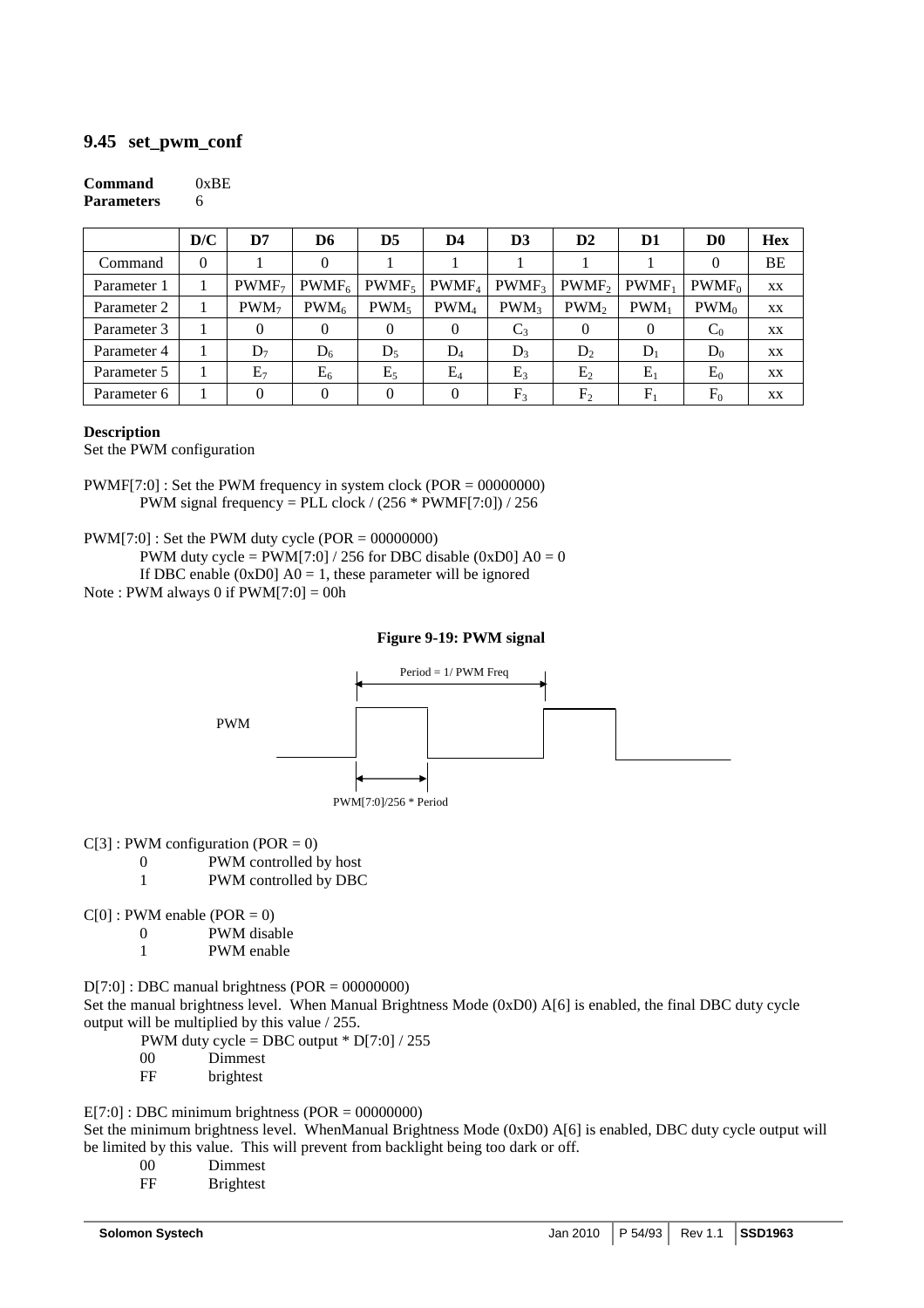F[3:0] : Brightness prescaler (POR = 0000)

Set the brightness prescaler to control how gradually the manual brightness is changed between different levels. There is a filter will undergo a number of iterations before the manual brightness saturated. This parameter is valid when Transition Effect enable (0xD0)  $A5 = 1$ 

The iteration ration = system frequency / Divcode /  $32768$ 

|        | 5,000   |
|--------|---------|
| F[3:0] | Divcode |
| 0000   | off     |
| 0001   | 1       |
| 0010   | 2       |
| 0011   | 3       |
| 0100   | 4       |
| 0101   | 6       |
| 0110   | 8       |
| 0111   | 12      |
| 1000   | 16      |
| 1001   | 24      |
| 1010   | 32      |
| 1011   | 48      |
| 1100   | 64      |
| 1101   | 96      |
| 1110   | 128     |
| 1111   | 192     |

### **9.46 get\_pwm\_conf**

| Command           | 0xBF |
|-------------------|------|
| <b>Parameters</b> | 7    |

|             | D/C      | D7                | D6                | D <sub>5</sub>    | D <sub>4</sub>   | D <sub>3</sub>    | $\mathbf{D2}$     | D1       | D0             | <b>Hex</b> |
|-------------|----------|-------------------|-------------------|-------------------|------------------|-------------------|-------------------|----------|----------------|------------|
| Command     | $\Omega$ |                   | 0                 |                   |                  |                   |                   |          |                | <b>BF</b>  |
| Parameter 1 |          | PWMF <sub>7</sub> | PWMF <sub>6</sub> | PWMF <sub>5</sub> | $PWMF_4$         | PWMF <sub>3</sub> | PWMF <sub>2</sub> | $PWMF_1$ | $PWMF_0$       | XX.        |
| Parameter 2 |          | $PWM_7$           | $PWM_{6}$         | $PWM_5$           | PWM <sub>4</sub> | PWM <sub>3</sub>  | PWM <sub>2</sub>  | $PWM_1$  | $PWM_0$        | XX         |
| Parameter 3 |          | $\theta$          | 0                 | $\Omega$          | $\theta$         | $C_3$             | $\theta$          | 0        | $C_0$          | XX         |
| Parameter 4 |          | $D_7$             | $D_6$             | $D_5$             | $D_4$            | $D_3$             | $D_2$             | $D_1$    | $D_0$          | XX         |
| Parameter 5 |          | $E_7$             | $E_6$             | $E_5$             | $E_4$            | $E_3$             | E <sub>2</sub>    | $E_1$    | $E_0$          | XX         |
| Parameter 6 |          | $\Omega$          | 0                 | $\Omega$          | $\theta$         | $F_3$             | F <sub>2</sub>    | $F_1$    | F <sub>0</sub> | XX         |
| Parameter 7 |          | $G_7$             | $G_6$             | G <sub>5</sub>    | $G_4$            | $G_3$             | G <sub>2</sub>    | $G_1$    | $G_0$          | XX         |

### **Description**

Get the PWM configuration

PWMF[7:0] : Get the PWM frequency in system clock (POR = 00000000)

PWM[7:0] : Get the PWM duty cycle (POR = 00000000)

 $C[3]$ : PWM configuration (POR = 0)

- 0 PWM controlled by host
- 1 PWM controlled by DBC

 $C[0]$ : PWM enable (POR = 0)

- 0 PWM disable<br>1 PWM enable
- PWM enable

 $D[7:0]$ : DBC manual brightness (POR = 00000000)

Get the brightness level<br> $\begin{array}{cc} 00 & \text{Dim} \end{array}$ 

- 00 Dimmest<br>FF brightest
- brightest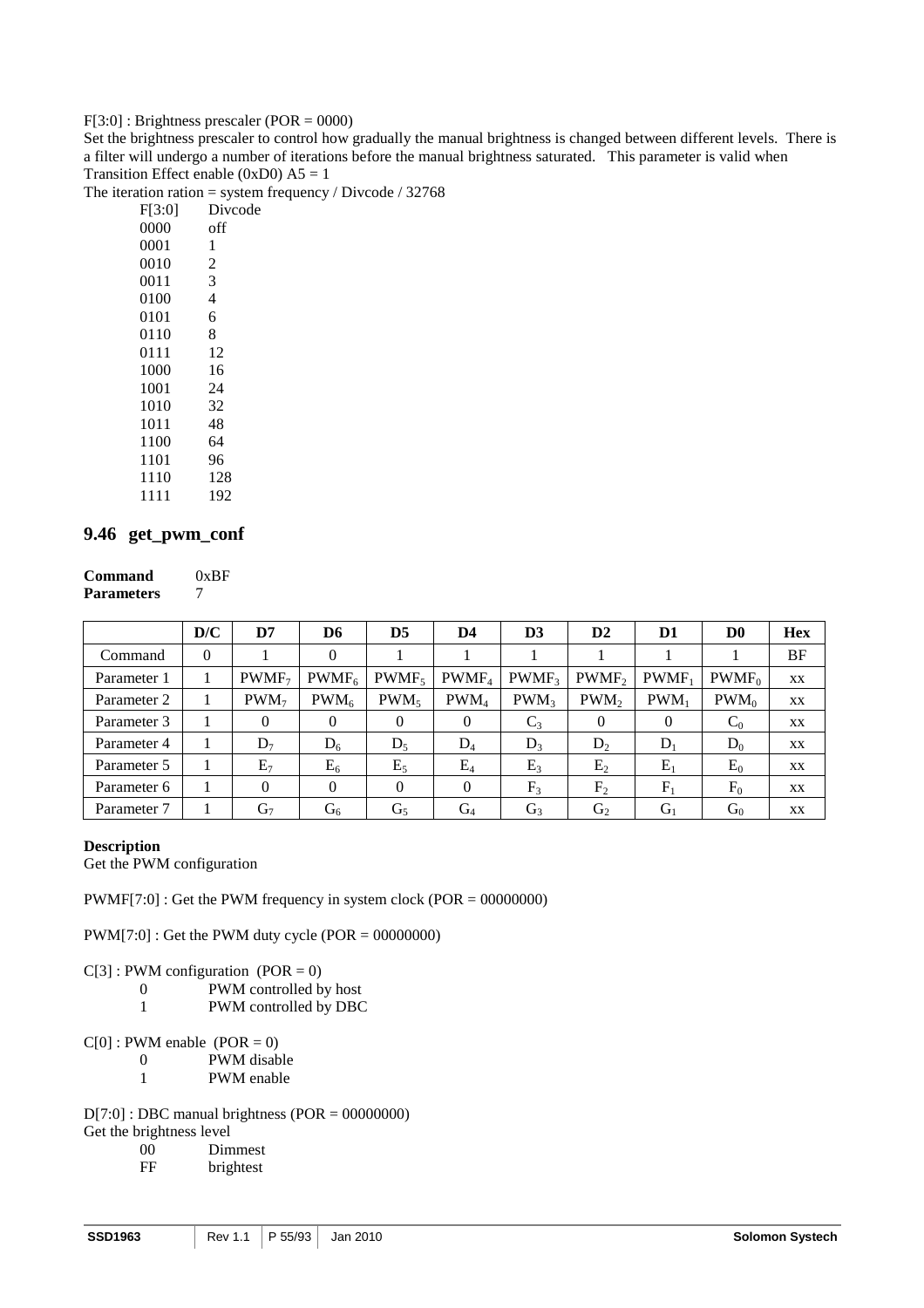$E[7:0]$ : DBC minimum brightness (POR = 00000000) Get the minimum brightness level. 00 Dimmest<br>FF Brightest **Brightest** 

F[3:0] : Brightness prescaler (POR = 0000) Get the brightness prescaler

G[7:0] : Dynamic backlight duty cycle : Get the current PWM duty cycle controlled by PWM (POR = 00000000)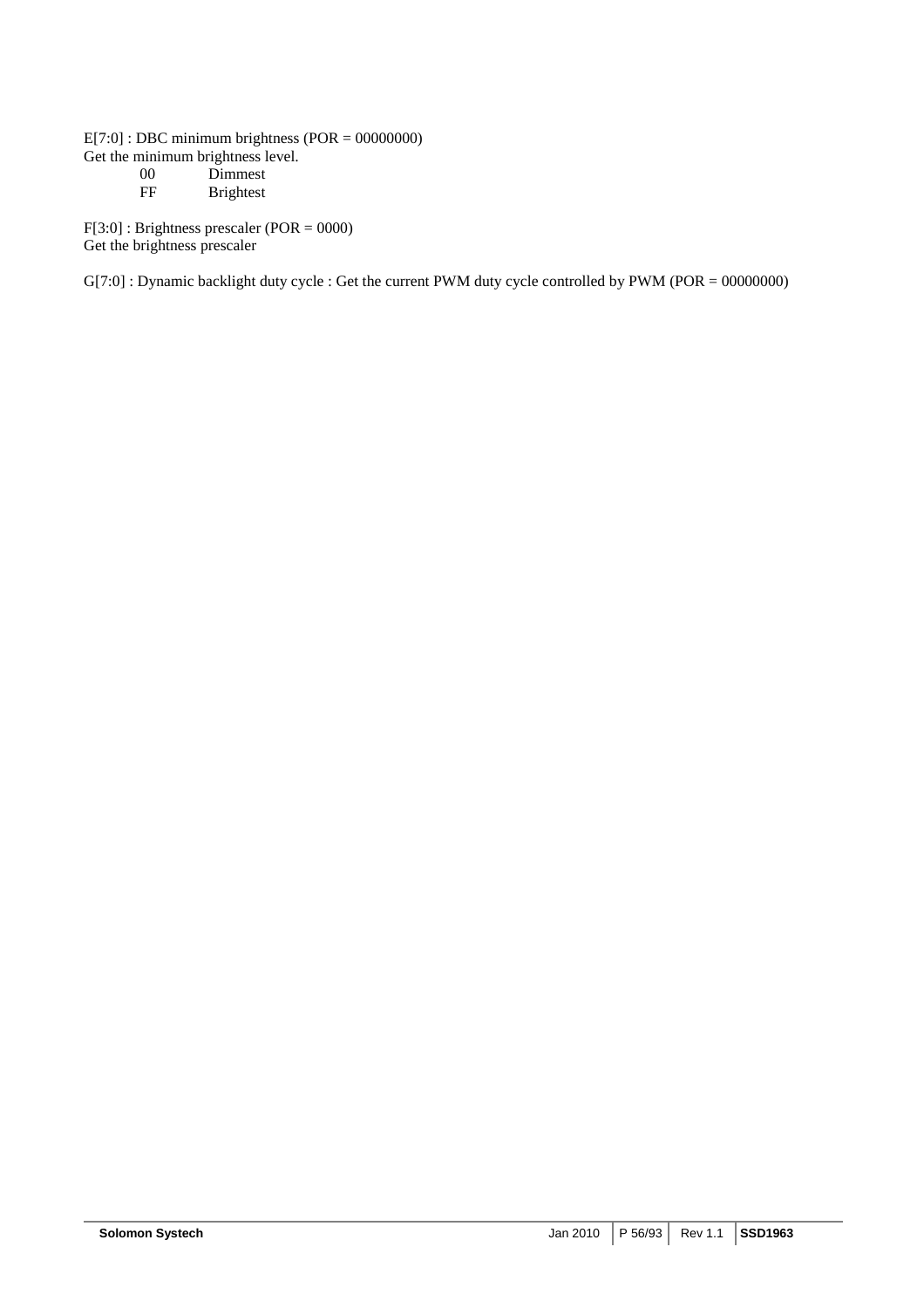# **9.47 set\_lcd\_gen0**

#### **Command** 0xC0 **Parameters** 7

|             | D/C      | D7               | D6               | D <sub>5</sub>   | D4               | D <sub>3</sub>   | D2                | D1               | D0               | <b>Hex</b>     |
|-------------|----------|------------------|------------------|------------------|------------------|------------------|-------------------|------------------|------------------|----------------|
| Command     | $\theta$ |                  |                  | $\Omega$         | $\overline{0}$   | $\Omega$         | $\theta$          | $\Omega$         | $\Omega$         | C <sub>0</sub> |
| Parameter 1 |          | A <sub>7</sub>   | 0                | $\Omega$         | $\overline{0}$   | $\Omega$         | $\Omega$          | $\theta$         | $\Omega$         | XX             |
| Parameter 2 |          | 0                | $\Omega$         | $\Omega$         | $\overline{0}$   | $\Omega$         | $GF0_{10}$        | GF0 <sub>9</sub> | GF0 <sub>8</sub> | XX             |
| Parameter 3 |          | GF0 <sub>7</sub> | GF0 <sub>6</sub> | GF0 <sub>5</sub> | GF0 <sub>4</sub> | GF0 <sub>3</sub> | GF0 <sub>2</sub>  | GF0 <sub>1</sub> | GFO <sub>0</sub> | XX             |
| Parameter 4 |          | $\theta$         | $\Omega$         | $\Omega$         | $\theta$         | $\Omega$         | GRO <sub>10</sub> | GRO <sub>9</sub> | GR0 <sub>8</sub> | XX             |
| Parameter 5 |          | GR0 <sub>7</sub> | GR0 <sub>6</sub> | GR0 <sub>5</sub> | GR0 <sub>4</sub> | GRO <sub>3</sub> | GR0 <sub>2</sub>  | GR0 <sub>1</sub> | GRO <sub>0</sub> | XX             |
| Parameter 6 |          | F <sub>7</sub>   | $F_6$            | $F_5$            | $F_4$            | $F_{3}$          | GPO <sub>10</sub> | GPO <sub>9</sub> | $GPO_8$          | XX             |
| Parameter 7 |          | GPO <sub>7</sub> | GPO <sub>6</sub> | GPO <sub>5</sub> | GPO <sub>4</sub> | GPO <sub>3</sub> | GPO <sub>2</sub>  | GPO <sub>1</sub> | GPO <sub>0</sub> | XX             |

#### **Description**

Set the rise, fall, period and toggling properties of LCD signal generator 0

A[7] : Reset LCD generator 0 at every frame start

- 0 The generator 0 will not reset in the starting point of a frame<br>  $\frac{1}{1}$  The generator 0 will reset in the starting point of a frame
- The generator  $0$  will reset in the starting point of a frame

 $GF0[10:8]$ : The highest 3 bits of the generator 0 falling position (POR = 000)  $GF0[7:0]$ : The lower byte of the generator 0 falling position (POR = 00000001)

 $GR0[10:8]$ : The highest 3 bits of the generator 0 rising position (POR = 000)  $GR0[7:0]$ : The lower byte of the generator 0 rising position (POR = 00000000)

- F[7] : Force the generator 0 output to 0 in non-display period
	- 0 generator 0 is normal
	- 1 generator 0 output is forced to 0 in non-display period
- F[6:5] : Force the generator 0 output to 0 in odd or even lines
	- 00 generator 0 is normal in both odd and even lines
		- 01 generator 0 output is force to 0 in odd lines
		- 10 generator 0 output is force to 0 in even lines
		- 11 generator 0 is normal in both odd and even line

#### F[4:3] : Generator 0 toggle mode

- 00 Disable
- 01 Toggle by pixel clock (LSHIFT)
- 10 Toggle by Line (LLINE)
- 11 Toggle by Frame (LFRAME)

 $GP0[10:8]$ : The highest 3 bits of the generator 0 period (POR = 100)  $GPO[7:0]$ : The lower byte of the generator 0 period (POR = 00000000)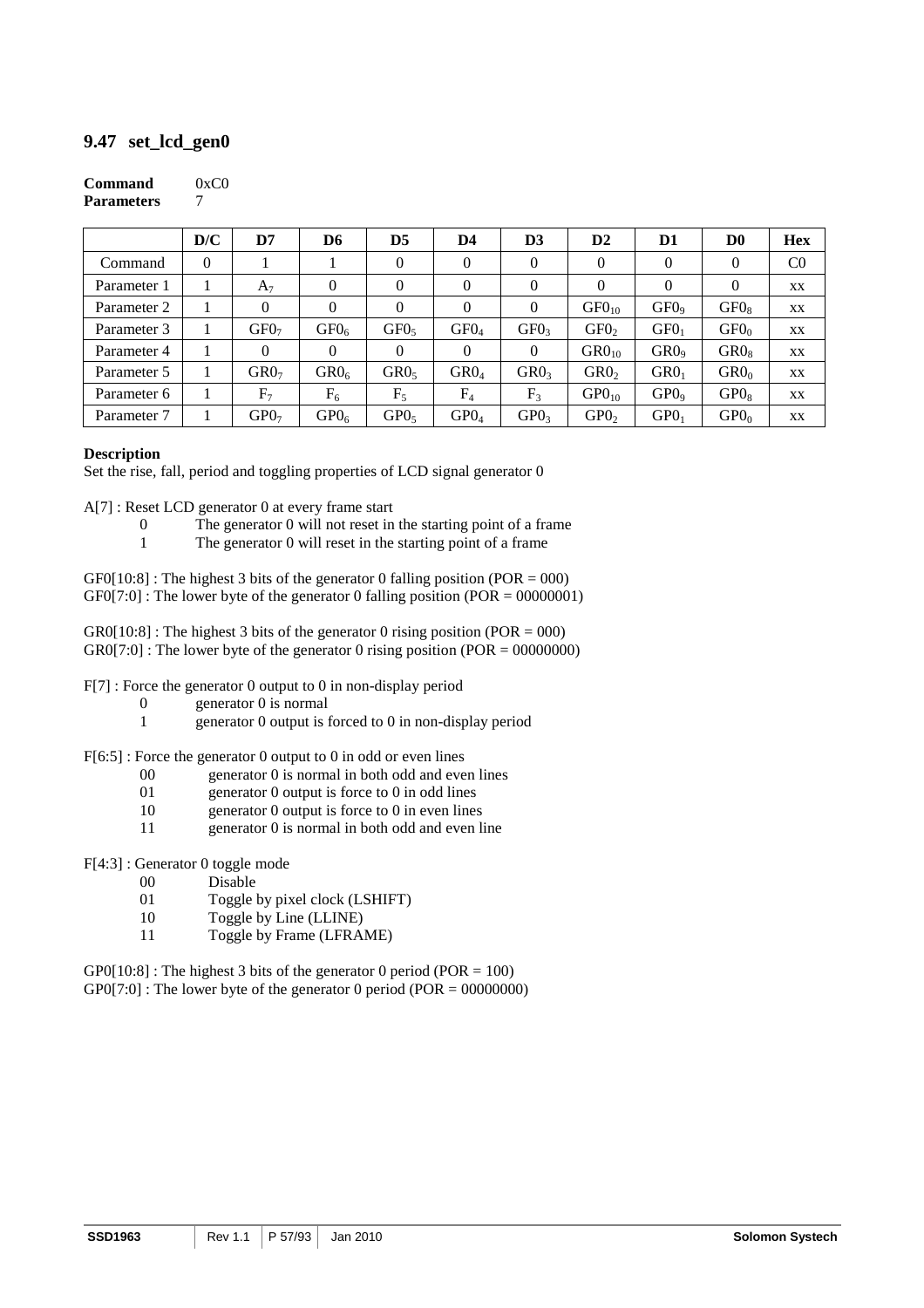# **9.48 get\_lcd\_gen0**

#### **Command** 0xC1 **Parameters** 7

|             | D/C | D7               | D6               | D <sub>5</sub>   | D4               | D <sub>3</sub>   | D <sub>2</sub>    | D1               | D0               | <b>Hex</b>     |
|-------------|-----|------------------|------------------|------------------|------------------|------------------|-------------------|------------------|------------------|----------------|
| Command     | 0   |                  |                  | $\Omega$         | 0                | $\Omega$         | $\theta$          | $\theta$         |                  | C <sub>1</sub> |
| Parameter 1 |     | $A_7$            | 0                | $\Omega$         | $\theta$         | $\theta$         | $\mathbf{0}$      | $\theta$         | $\theta$         | XX             |
| Parameter 2 |     | $\theta$         | $\Omega$         | $\Omega$         | $\theta$         | $\theta$         | $GF0_{10}$        | GF0 <sub>9</sub> | GF0 <sub>8</sub> | XX             |
| Parameter 3 |     | GF0 <sub>7</sub> | GF0 <sub>6</sub> | GF0 <sub>5</sub> | GF0 <sub>4</sub> | GF0 <sub>3</sub> | GF0 <sub>2</sub>  | GF0 <sub>1</sub> | GFO <sub>0</sub> | XX             |
| Parameter 4 |     | 0                | $\Omega$         | $\Omega$         | $\overline{0}$   | $\theta$         | GR0 <sub>10</sub> | GRO <sub>9</sub> | GR0 <sub>8</sub> | XX             |
| Parameter 5 |     | GR0 <sub>7</sub> | GR0 <sub>6</sub> | GR0 <sub>5</sub> | GR0 <sub>4</sub> | GRO <sub>3</sub> | GR0 <sub>2</sub>  | GR0 <sub>1</sub> | GRO <sub>0</sub> | XX             |
| Parameter 6 |     | F <sub>7</sub>   | $F_6$            | $F_5$            | $F_4$            | F <sub>3</sub>   | GPO <sub>10</sub> | GPO <sub>9</sub> | $GPO_8$          | XX             |
| Parameter 7 |     | GPO <sub>7</sub> | GPO <sub>6</sub> | GPO <sub>5</sub> | GPO <sub>4</sub> | GPO <sub>3</sub> | GPO <sub>2</sub>  | GPO <sub>1</sub> | GPO <sub>0</sub> | XX             |

#### **Description**

Get the rise, fall, period and toggling properties of LCD signal generator 0

A[7] : Reset LCD generator 0 at every frame start

- 0 The generator 0 will not reset in the starting point of a frame<br>  $\frac{1}{1}$  The generator 0 will reset in the starting point of a frame
- The generator  $0$  will reset in the starting point of a frame

 $GF0[10:8]$ : The highest 3 bits of the generator 0 falling position (POR = 000)  $GF0[7:0]$ : The lower byte of the generator 0 falling position (POR = 00000001)

 $GR0[10:8]$ : The highest 3 bits of the generator 0 rising position (POR = 000)  $GR0[7:0]$ : The lower byte of the generator 0 rising position (POR = 00000000)

- F[7] : Force the generator 0 output to 0 in non-display period
	- 0 generator 0 is normal
	- 1 generator 0 output is forced to 0 in non-display period
- F[6:5] : Force the generator 0 output to 0 in odd or even lines
	- 00 generator 0 is normal in both odd and even lines
		- 01 generator 0 output is force to 0 in odd lines
		- 10 generator 0 output is force to 0 in even lines
		- 11 generator 0 is normal in both odd and even line
- F[4:3] : Generator 0 toggle mode
	- 00 Disable
	- 01 Toggle by pixel clock (LSHIFT)
	- 10 Toggle by Line (LLINE)
	- 11 Toggle by Frame (LFRAME)

 $GPO[10:8]$ : The highest 3 bits of the generator 0 period (POR = 100)  $GPO[7:0]$ : The lower byte of the generator 0 period (POR = 00000000)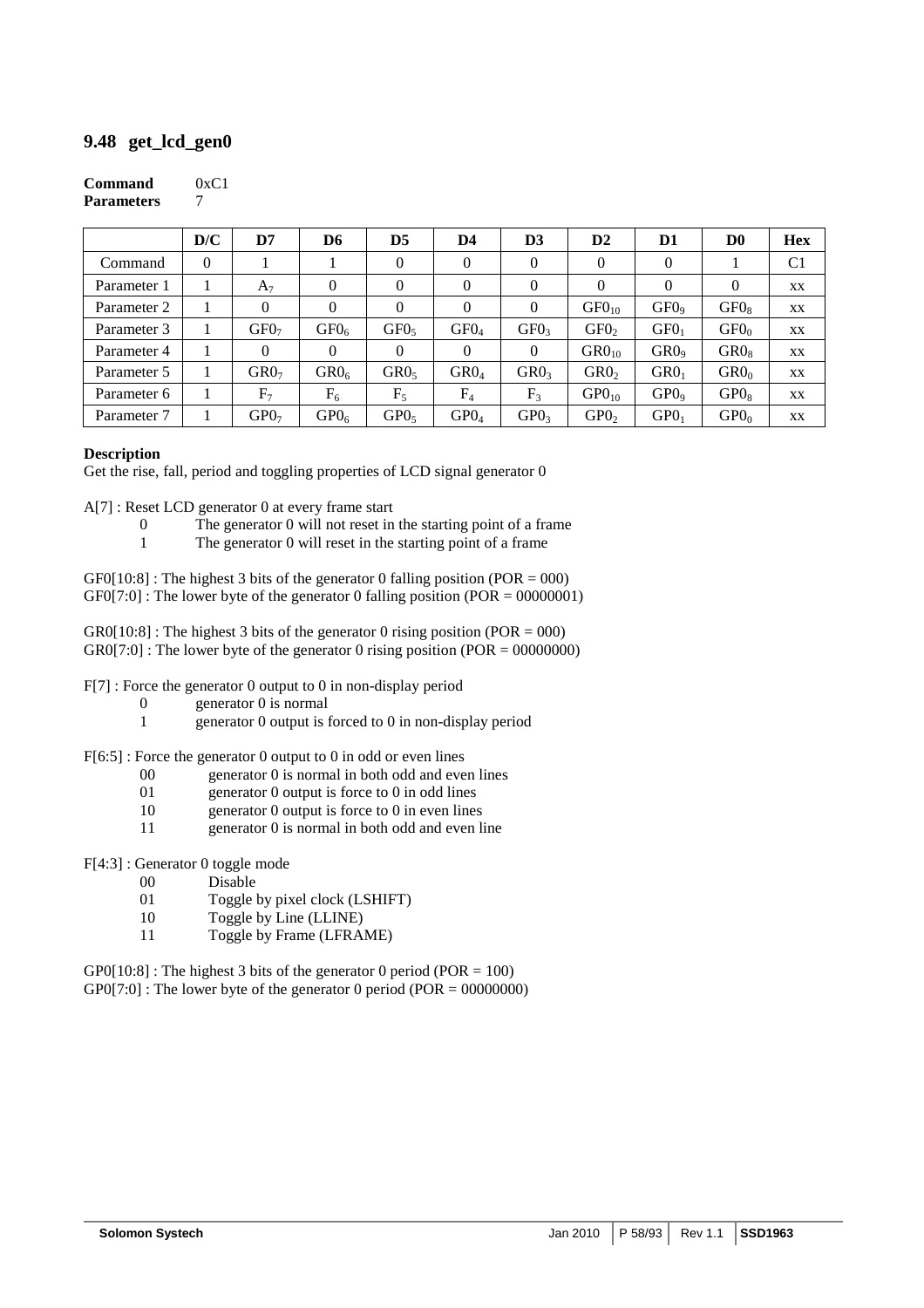# **9.49 set\_lcd\_gen1**

#### **Command** 0xC2 **Parameters** 7

|             | D/C      | D7               | D6               | D <sub>5</sub>   | D4               | D <sub>3</sub>   | D2               | D1               | D0               | <b>Hex</b>     |
|-------------|----------|------------------|------------------|------------------|------------------|------------------|------------------|------------------|------------------|----------------|
| Command     | $\theta$ |                  |                  | $\Omega$         | $\theta$         | $\Omega$         | $\theta$         |                  | $\theta$         | C <sub>2</sub> |
| Parameter 1 |          | A <sub>7</sub>   | 0                | $\Omega$         | $\Omega$         | $\Omega$         | $\Omega$         | $\Omega$         | $\Omega$         | XX.            |
| Parameter 2 |          | $\theta$         | $\Omega$         | $\Omega$         | $\theta$         | $\Omega$         | $GF1_{10}$       | GF1 <sub>9</sub> | GF1 <sub>8</sub> | XX             |
| Parameter 3 |          | GF1 <sub>7</sub> | GF1 <sub>6</sub> | GF1 <sub>5</sub> | GF1 <sub>4</sub> | GF1 <sub>3</sub> | GF1 <sub>2</sub> | GF1 <sub>1</sub> | $GF1_0$          | XX             |
| Parameter 4 |          | $\mathbf{0}$     | $\Omega$         | $\Omega$         | $\theta$         | $\Omega$         | $GR1_{10}$       | GR1 <sub>9</sub> | GR1 <sub>8</sub> | XX             |
| Parameter 5 |          | GR1 <sub>7</sub> | GR1 <sub>6</sub> | GR1 <sub>5</sub> | GR1 <sub>4</sub> | GR1 <sub>3</sub> | GR1 <sub>2</sub> | $GR1_1$          | $GR1_0$          | XX             |
| Parameter 6 |          | F <sub>7</sub>   | $F_6$            | $F_5$            | $F_4$            | $F_{3}$          | $GP1_{10}$       | GP1 <sub>9</sub> | $GP1_8$          | XX             |
| Parameter 7 |          | GP1 <sub>7</sub> | GPI <sub>6</sub> | GP1 <sub>5</sub> | GPI <sub>4</sub> | GP1 <sub>3</sub> | GPI <sub>2</sub> | GPI <sub>1</sub> | $GP1_0$          | XX             |

#### **Description**

Set the rise, fall, period and toggling properties of LCD signal generator 1

A[7] : Reset LCD generator 1 at every frame start

- 0 The generator 1 will not reset in the starting point of a frame<br>  $\frac{1}{1}$  The generator 1 will reset in the starting point of a frame
- The generator 1 will reset in the starting point of a frame

 $GF1[10:8]$ : The highest 3 bits of the generator 1 falling position (POR = 000)  $GF1[7:0]$ : The lower byte of the generator 1 falling position (POR = 00000001)

 $GR1[10:8]$ : The highest 3 bits of the generator 1 rising position (POR = 000)  $GR1[7:0]$ : The lower byte of the generator 1 rising position (POR = 00000000)

- F[7] : Force the generator 1 output to 0 in non-display period
	- 0 generator 1 is normal
	- 1 generator 1 output is forced to 0 in non-display period
- F[6:5] : Force the generator 1 output to 0 in odd or even lines
	- 00 generator 1 is normal in both odd and even lines
		- 01 generator 1 output is force to 0 in odd lines
		- 10 generator 1 output is force to 0 in even lines
		- 11 generator 1 is normal in both odd and even line
- F[4:3] : Generator 1 toggle mode
	- 00 Disable
	- 01 Toggle by pixel clock (LSHIFT)
	- 10 Toggle by Line (LLINE)
	- 11 Toggle by Frame (LFRAME)

 $GP1[10:8]$ : The highest 3 bits of the generator 1 period (POR = 100)  $GP1[7:0]$ : The lower byte of the generator 1 period (POR = 00000000)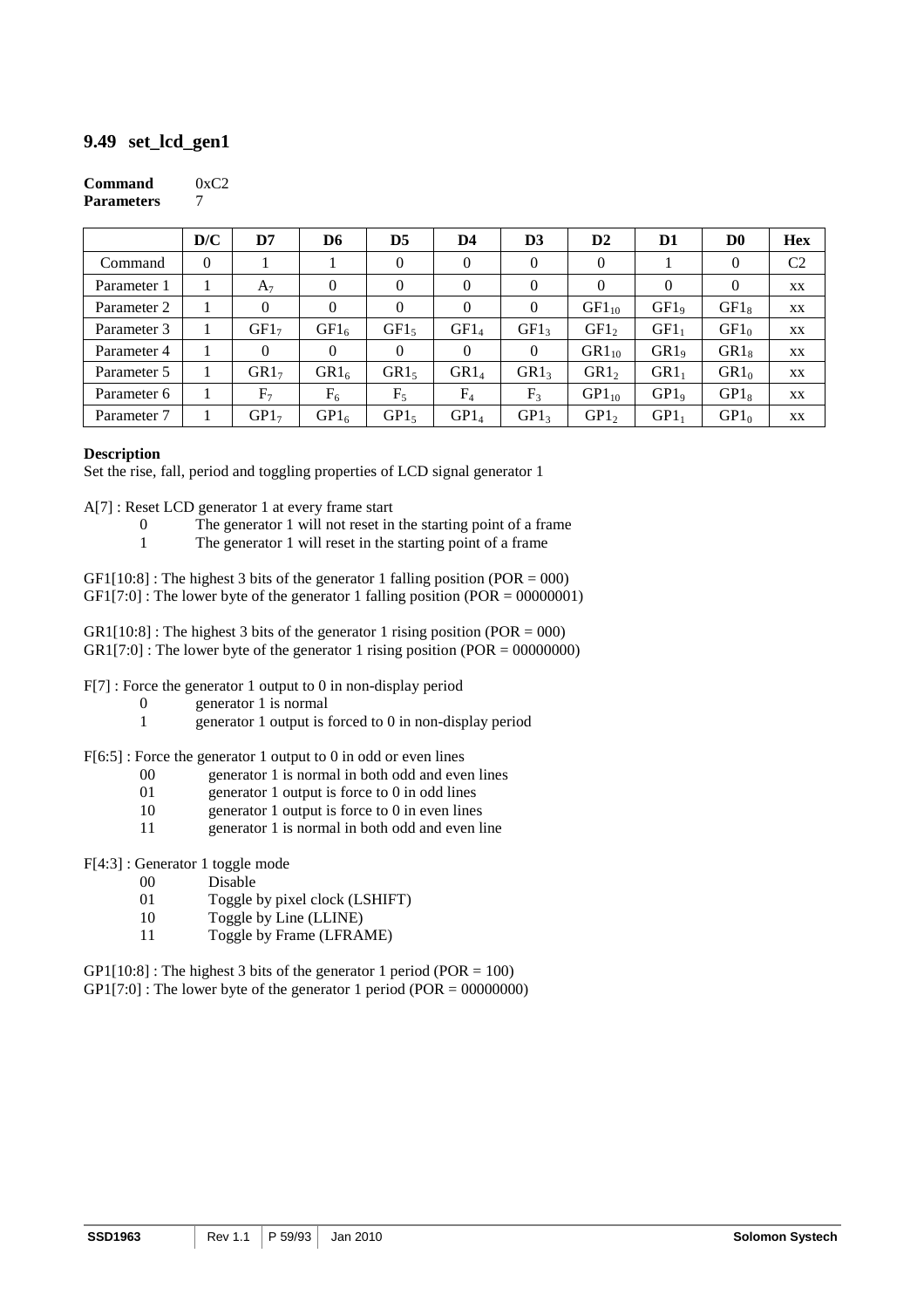# **9.50 get\_lcd\_gen1**

#### **Command** 0xC3 **Parameters** 7

|             | D/C      | D7               | D6               | D <sub>5</sub>   | D4               | D <sub>3</sub>   | D2               | D1               | D0               | <b>Hex</b>     |
|-------------|----------|------------------|------------------|------------------|------------------|------------------|------------------|------------------|------------------|----------------|
| Command     | $\theta$ |                  |                  | $\Omega$         | $\theta$         | $\Omega$         | $\theta$         |                  |                  | C <sub>3</sub> |
| Parameter 1 |          | A <sub>7</sub>   | 0                | $\Omega$         | $\Omega$         | $\Omega$         | $\Omega$         | $\Omega$         | $\Omega$         | XX.            |
| Parameter 2 |          | $\theta$         | $\Omega$         | $\Omega$         | $\theta$         | $\Omega$         | $GF1_{10}$       | GF1 <sub>9</sub> | GF1 <sub>8</sub> | XX             |
| Parameter 3 |          | GF1 <sub>7</sub> | GF1 <sub>6</sub> | GF1 <sub>5</sub> | GF1 <sub>4</sub> | GF1 <sub>3</sub> | GF1 <sub>2</sub> | GF1 <sub>1</sub> | $GF1_0$          | XX             |
| Parameter 4 |          | $\mathbf{0}$     | $\Omega$         | $\Omega$         | $\theta$         | $\Omega$         | $GR1_{10}$       | GR1 <sub>9</sub> | GR1 <sub>8</sub> | XX             |
| Parameter 5 |          | GR1 <sub>7</sub> | GR1 <sub>6</sub> | GR1 <sub>5</sub> | GR1 <sub>4</sub> | GR1 <sub>3</sub> | GR1 <sub>2</sub> | $GR1_1$          | $GR1_0$          | XX             |
| Parameter 6 |          | F <sub>7</sub>   | $F_6$            | $F_5$            | $F_4$            | $F_{3}$          | $GP1_{10}$       | GP1 <sub>9</sub> | $GP1_8$          | XX             |
| Parameter 7 |          | GP1 <sub>7</sub> | GPI <sub>6</sub> | GP1 <sub>5</sub> | GPI <sub>4</sub> | GP1 <sub>3</sub> | GPI <sub>2</sub> | GPI <sub>1</sub> | $GP1_0$          | XX             |

#### **Description**

Get the rise, fall, period and toggling properties of LCD signal generator 1

A[7] : Reset LCD generator 1 at every frame start

- 0 The generator 1 will not reset in the starting point of a frame<br>  $\frac{1}{1}$  The generator 1 will reset in the starting point of a frame
- The generator 1 will reset in the starting point of a frame

 $GF1[10:8]$ : The highest 3 bits of the generator 1 falling position (POR = 000)  $GF1[7:0]$ : The lower byte of the generator 1 falling position (POR = 00000001)

 $GR1[10:8]$ : The highest 3 bits of the generator 1 rising position (POR = 000)  $GR1[7:0]$ : The lower byte of the generator 1 rising position (POR = 00000000)

- F[7] : Force the generator 1 output to 0 in non-display period
	- 0 generator 1 is normal
	- 1 generator 1 output is forced to 0 in non-display period
- F[6:5] : Force the generator 1 output to 0 in odd or even lines
	- 00 generator 1 is normal in both odd and even lines
		- 01 generator 1 output is force to 0 in odd lines
		- 10 generator 1 output is force to 0 in even lines
		- 11 generator 1 is normal in both odd and even line
- F[4:3] : Generator 1 toggle mode
	- 00 Disable
	- 01 Toggle by pixel clock (LSHIFT)
	- 10 Toggle by Line (LLINE)
	- 11 Toggle by Frame (LFRAME)

 $GP1[10:8]$ : The highest 3 bits of the generator 1 period (POR = 100)  $GP1[7:0]$ : The lower byte of the generator 1 period (POR = 00000000)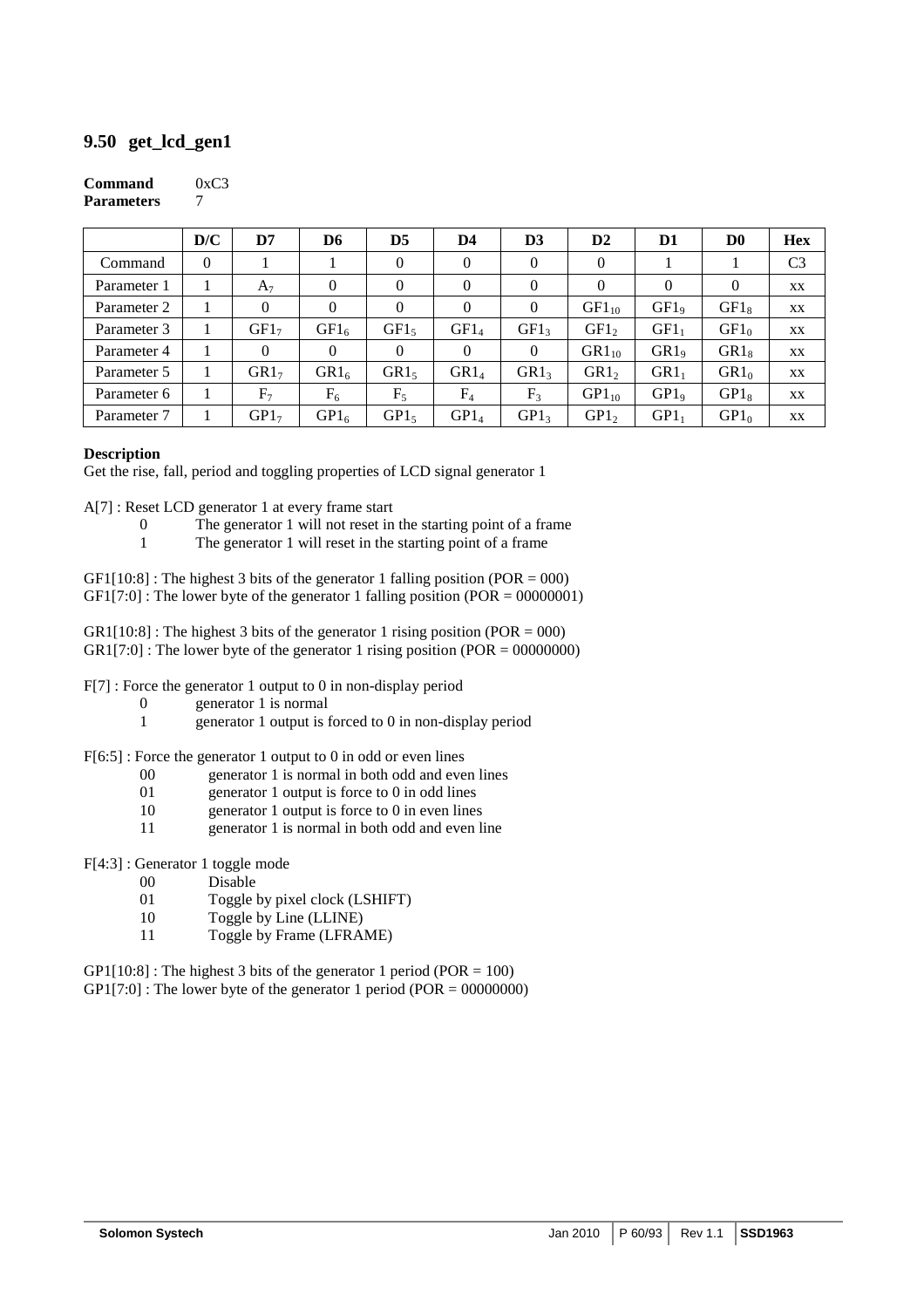# **9.51 set\_lcd\_gen2**

#### **Command** 0xC4 **Parameters** 7

|             | D/C      | D7               | D6               | D <sub>5</sub>   | D4               | D <sub>3</sub>   | D <sub>2</sub>   | D1               | D <sub>0</sub>   | <b>Hex</b>     |
|-------------|----------|------------------|------------------|------------------|------------------|------------------|------------------|------------------|------------------|----------------|
| Command     | $\theta$ |                  |                  | $\Omega$         | $\overline{0}$   | $\overline{0}$   |                  | $\theta$         | 0                | C <sub>4</sub> |
| Parameter 1 |          | $A_7$            | $\Omega$         | $\Omega$         | $\theta$         | $\theta$         | $\mathbf{0}$     | $\theta$         | $\Omega$         | XX             |
| Parameter 2 |          | $\theta$         | $\Omega$         | $\Omega$         | $\overline{0}$   | $\Omega$         | $GF2_{10}$       | GF2 <sub>9</sub> | GF2 <sub>8</sub> | XX             |
| Parameter 3 |          | GF2 <sub>7</sub> | GF2 <sub>6</sub> | GF2 <sub>5</sub> | GF2 <sub>4</sub> | GF2 <sub>3</sub> | GF2 <sub>2</sub> | GF2 <sub>1</sub> | GF2 <sub>0</sub> | XX             |
| Parameter 4 |          | 0                | $\Omega$         | $\Omega$         | $\theta$         | $\theta$         | $GR2_{10}$       | GR2 <sub>9</sub> | GR2 <sub>8</sub> | XX             |
| Parameter 5 |          | GR2 <sub>7</sub> | GR2 <sub>6</sub> | GR2 <sub>5</sub> | GR2 <sub>4</sub> | GR2 <sub>3</sub> | GR2 <sub>2</sub> | GR2 <sub>1</sub> | GR2 <sub>0</sub> | XX             |
| Parameter 6 |          | F <sub>7</sub>   | $F_6$            | $F_5$            | $F_4$            | F <sub>3</sub>   | $GP2_{10}$       | GP2 <sub>9</sub> | $GP2_8$          | XX             |
| Parameter 7 |          | GP2 <sub>7</sub> | GP2 <sub>6</sub> | GP2 <sub>5</sub> | GP2 <sub>4</sub> | GP2 <sub>3</sub> | GP2 <sub>2</sub> | GP2 <sub>1</sub> | GP2 <sub>0</sub> | XX             |

#### **Description**

Set the rise, fall, period and toggling properties of LCD signal generator 2

A[7] : Reset LCD generator 2 at every frame start

- 0 The generator 2 will not reset in the starting point of a frame<br>  $\frac{1}{1}$  The generator 2 will reset in the starting point of a frame
- The generator 2 will reset in the starting point of a frame

 $GF2[10:8]$ : The highest 3 bits of the generator 2 falling position (POR = 000)  $GF2[7:0]$ : The lower byte of the generator 2 falling position (POR = 00000001)

 $GR2[10:8]$ : The highest 3 bits of the generator 2 rising position (POR = 000)  $GR2[7:0]$ : The lower byte of the generator 2 rising position (POR = 00000000)

- F[7] : Force the generator 2 output to 0 in non-display period
	- 0 generator 2 is normal
	- 1 generator 2 output is forced to 0 in non-display period
- F[6:5] : Force the generator 2 output to 0 in odd or even lines
	- 00 generator 2 is normal in both odd and even lines
		- 01 generator 2 output is force to 0 in odd lines
		- 10 generator 2 output is force to 0 in even lines
		- 11 generator 2 is normal in both odd and even line
- F[4:3] : Generator 2 toggle mode
	- 00 Disable
	- 01 Toggle by pixel clock (LSHIFT)
	- 10 Toggle by Line (LLINE)
	- 11 Toggle by Frame (LFRAME)

 $GP2[10:8]$ : The highest 3 bits of the generator 2 period (POR = 100) GP2[7:0] : The lower byte of the generator 2 period (POR = 00000000)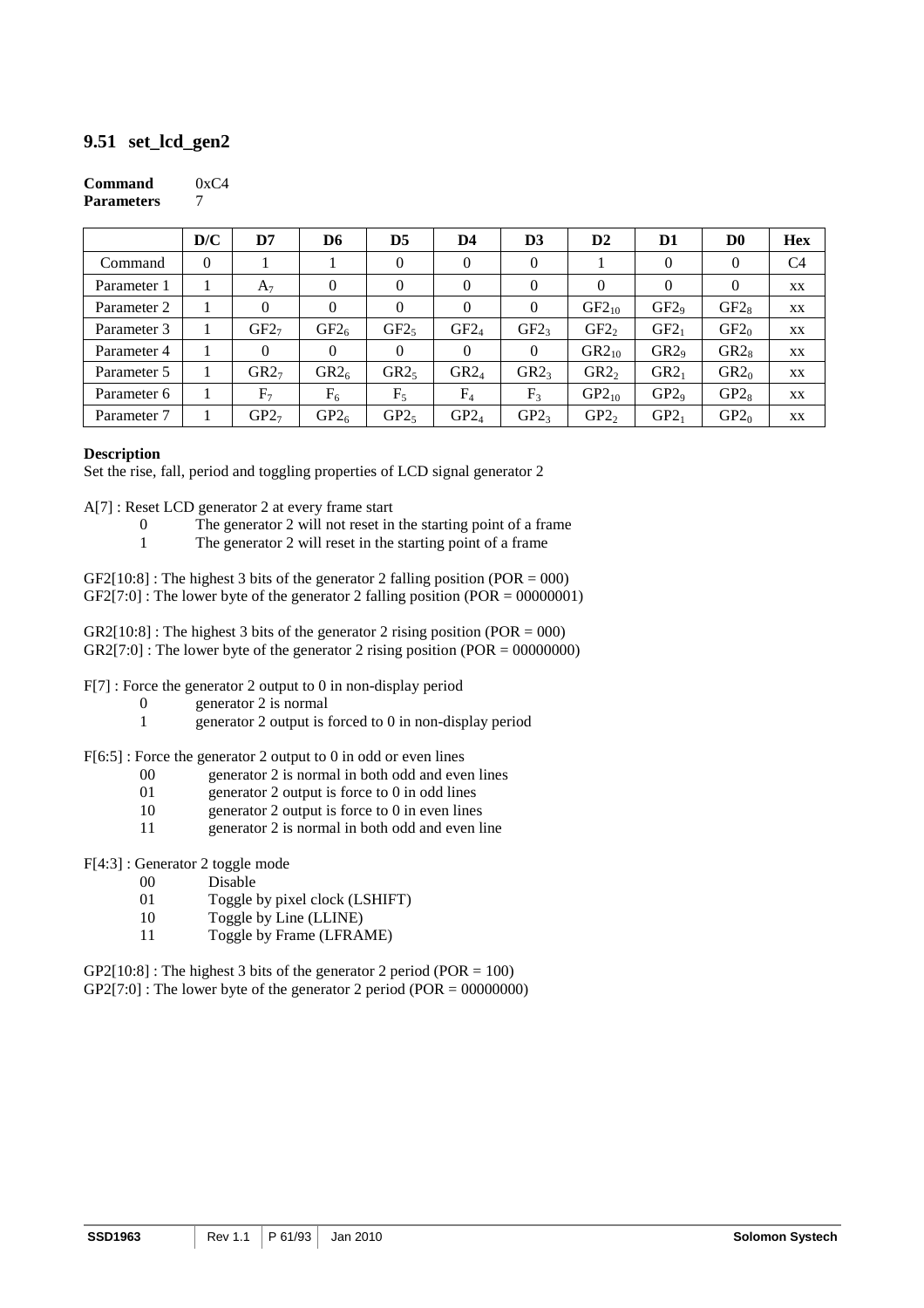# **9.52 get\_lcd\_gen2**

#### **Command** 0xC5 **Parameters** 7

|             | D/C      | D7               | D6               | D <sub>5</sub>   | D4               | D <sub>3</sub>   | D <sub>2</sub>   | D1               | D <sub>0</sub>   | <b>Hex</b>     |
|-------------|----------|------------------|------------------|------------------|------------------|------------------|------------------|------------------|------------------|----------------|
| Command     | $\theta$ |                  |                  | $\Omega$         | $\overline{0}$   | $\overline{0}$   |                  | $\theta$         |                  | C <sub>5</sub> |
| Parameter 1 |          | $A_7$            | $\Omega$         | $\Omega$         | $\theta$         | $\Omega$         | $\mathbf{0}$     | $\theta$         | $\Omega$         | XX             |
| Parameter 2 |          | $\theta$         | $\Omega$         | $\Omega$         | $\overline{0}$   | $\Omega$         | $GF2_{10}$       | GF2 <sub>9</sub> | GF2 <sub>8</sub> | XX             |
| Parameter 3 |          | GF2 <sub>7</sub> | GF2 <sub>6</sub> | GF2 <sub>5</sub> | GF2 <sub>4</sub> | GF2 <sub>3</sub> | GF2 <sub>2</sub> | GF2 <sub>1</sub> | GF2 <sub>0</sub> | XX             |
| Parameter 4 |          | 0                | $\Omega$         | $\Omega$         | $\theta$         | $\theta$         | $GR2_{10}$       | GR2 <sub>9</sub> | GR2 <sub>8</sub> | XX             |
| Parameter 5 |          | GR2 <sub>7</sub> | GR2 <sub>6</sub> | GR2 <sub>5</sub> | GR2 <sub>4</sub> | GR2 <sub>3</sub> | GR2 <sub>2</sub> | GR2 <sub>1</sub> | GR2 <sub>0</sub> | XX             |
| Parameter 6 |          | F <sub>7</sub>   | $F_6$            | $F_5$            | $F_4$            | F <sub>3</sub>   | $GP2_{10}$       | GP2 <sub>9</sub> | $GP2_8$          | XX             |
| Parameter 7 |          | GP2 <sub>7</sub> | GP2 <sub>6</sub> | GP2 <sub>5</sub> | GP2 <sub>4</sub> | GP2 <sub>3</sub> | GP2 <sub>2</sub> | GP2 <sub>1</sub> | GP2 <sub>0</sub> | XX             |

#### **Description**

Get the rise, fall, period and toggling properties of LCD signal generator 2

A[7] : Reset LCD generator 2 at every frame start

- 0 The generator 2 will not reset in the starting point of a frame<br>  $\frac{1}{1}$  The generator 2 will reset in the starting point of a frame
- The generator 2 will reset in the starting point of a frame

 $GF2[10:8]$ : The highest 3 bits of the generator 2 falling position (POR = 000)  $GF2[7:0]$ : The lower byte of the generator 2 falling position (POR = 00000001)

 $GR2[10:8]$ : The highest 3 bits of the generator 2 rising position (POR = 000)  $GR2[7:0]$ : The lower byte of the generator 2 rising position (POR = 00000000)

- F[7] : Force the generator 2 output to 0 in non-display period
	- 0 generator 2 is normal
	- 1 generator 2 output is forced to 0 in non-display period
- F[6:5] : Force the generator 2 output to 0 in odd or even lines
	- 00 generator 2 is normal in both odd and even lines
		- 01 generator 2 output is force to 0 in odd lines
		- 10 generator 2 output is force to 0 in even lines
		- 11 generator 2 is normal in both odd and even line
- F[4:3] : Generator 2 toggle mode
	- 00 Disable
	- 01 Toggle by pixel clock (LSHIFT)
	- 10 Toggle by Line (LLINE)
	- 11 Toggle by Frame (LFRAME)

 $GP2[10:8]$ : The highest 3 bits of the generator 2 period (POR = 100) GP2[7:0] : The lower byte of the generator 2 period (POR = 00000000)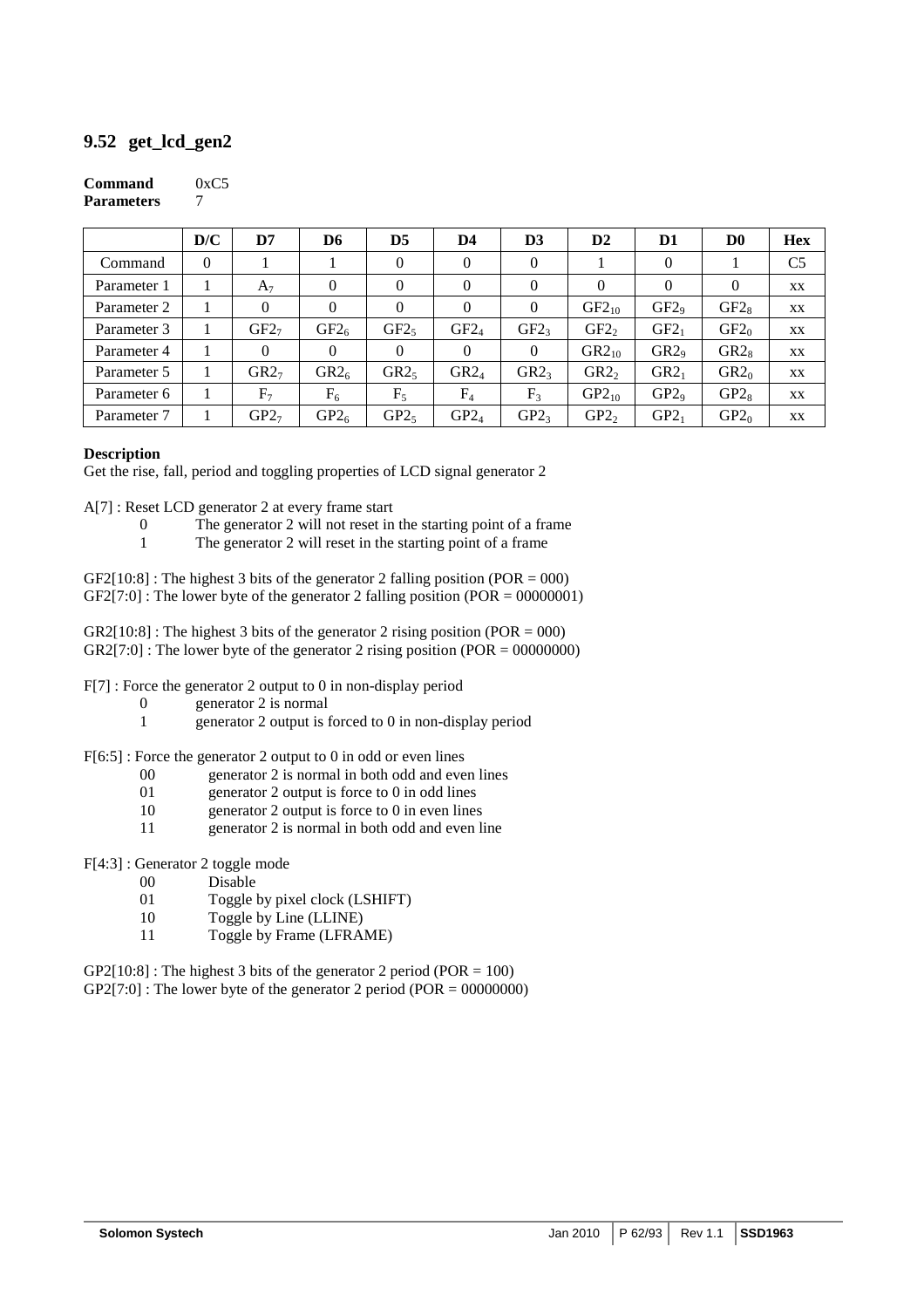# **9.53 set\_lcd\_gen3**

#### **Command** 0xC6 **Parameters** 7

|             | D/C      | D7               | D6               | D <sub>5</sub>   | D4               | D <sub>3</sub>   | D <sub>2</sub>   | D1               | D <sub>0</sub>   | <b>Hex</b>     |
|-------------|----------|------------------|------------------|------------------|------------------|------------------|------------------|------------------|------------------|----------------|
| Command     | $\theta$ |                  |                  | $\Omega$         | 0                | $\theta$         |                  |                  | 0                | C <sub>6</sub> |
| Parameter 1 |          | $A_7$            | $\Omega$         | $\Omega$         | $\theta$         | $\Omega$         | $\Omega$         | $\theta$         | $\Omega$         | XX             |
| Parameter 2 |          | $\theta$         | $\Omega$         | $\Omega$         | $\theta$         | $\Omega$         | $GF3_{10}$       | GF3 <sub>9</sub> | $GF3_8$          | XX             |
| Parameter 3 |          | GF3 <sub>7</sub> | GF3 <sub>6</sub> | GF3 <sub>5</sub> | GF3 <sub>4</sub> | GF3 <sub>3</sub> | GF3 <sub>2</sub> | GF3 <sub>1</sub> | GF3 <sub>0</sub> | XX             |
| Parameter 4 |          | 0                | $\Omega$         | $\Omega$         | $\theta$         | $\theta$         | $GR3_{10}$       | GR3 <sub>9</sub> | GR3 <sub>8</sub> | XX             |
| Parameter 5 |          | GR3 <sub>7</sub> | GR3 <sub>6</sub> | GR3 <sub>5</sub> | GR3 <sub>4</sub> | GR3 <sub>3</sub> | GR3 <sub>2</sub> | GR3 <sub>1</sub> | GR3 <sub>0</sub> | XX             |
| Parameter 6 |          | F <sub>7</sub>   | $F_6$            | $F_5$            | $F_4$            | F <sub>3</sub>   | $GP3_{10}$       | GP3 <sub>9</sub> | $GP3_8$          | XX             |
| Parameter 7 |          | GP3 <sub>7</sub> | GP3 <sub>6</sub> | GP3 <sub>5</sub> | GP3 <sub>4</sub> | GP3 <sub>3</sub> | GP3 <sub>2</sub> | GP3 <sub>1</sub> | $GP3_0$          | XX             |

#### **Description**

Set the rise, fall, period and toggling properties of LCD signal generator 3

A[7] : Reset LCD generator 3 at every frame start

- 0 The generator 3 will not reset in the starting point of a frame<br>
The generator 3 will reset in the starting point of a frame
- The generator 3 will reset in the starting point of a frame

 $GF3[10:8]$ : The highest 3 bits of the generator 3 falling position (POR = 000)  $GF3[7:0]$ : The lower byte of the generator 3 falling position (POR = 00000001)

GR3[10:8] : The highest 3 bits of the generator 3 rising position (POR =  $000$ )  $GR3[7:0]$ : The lower byte of the generator 3 rising position (POR = 00000000)

- F[7] : Force the generator 3 output to 0 in non-display period
	- 0 generator 3 is normal
	- 1 generator 3 output is forced to 0 in non-display period
- F[6:5] : Force the generator 3 output to 0 in odd or even lines
	- 00 generator 3 is normal in both odd and even lines
		- 01 generator 3 output is force to 0 in odd lines
		- 10 generator 3 output is force to 0 in even lines
		- 11 generator 3 is normal in both odd and even line
- F[4:3] : Generator 3 toggle mode
	- 00 Disable
	- 01 Toggle by pixel clock (LSHIFT)
	- 10 Toggle by Line (LLINE)
	- 11 Toggle by Frame (LFRAME)

 $GP3[10:8]$ : The highest 3 bits of the generator 3 period (POR = 100) GP3[7:0] : The lower byte of the generator 3 period (POR = 00000000)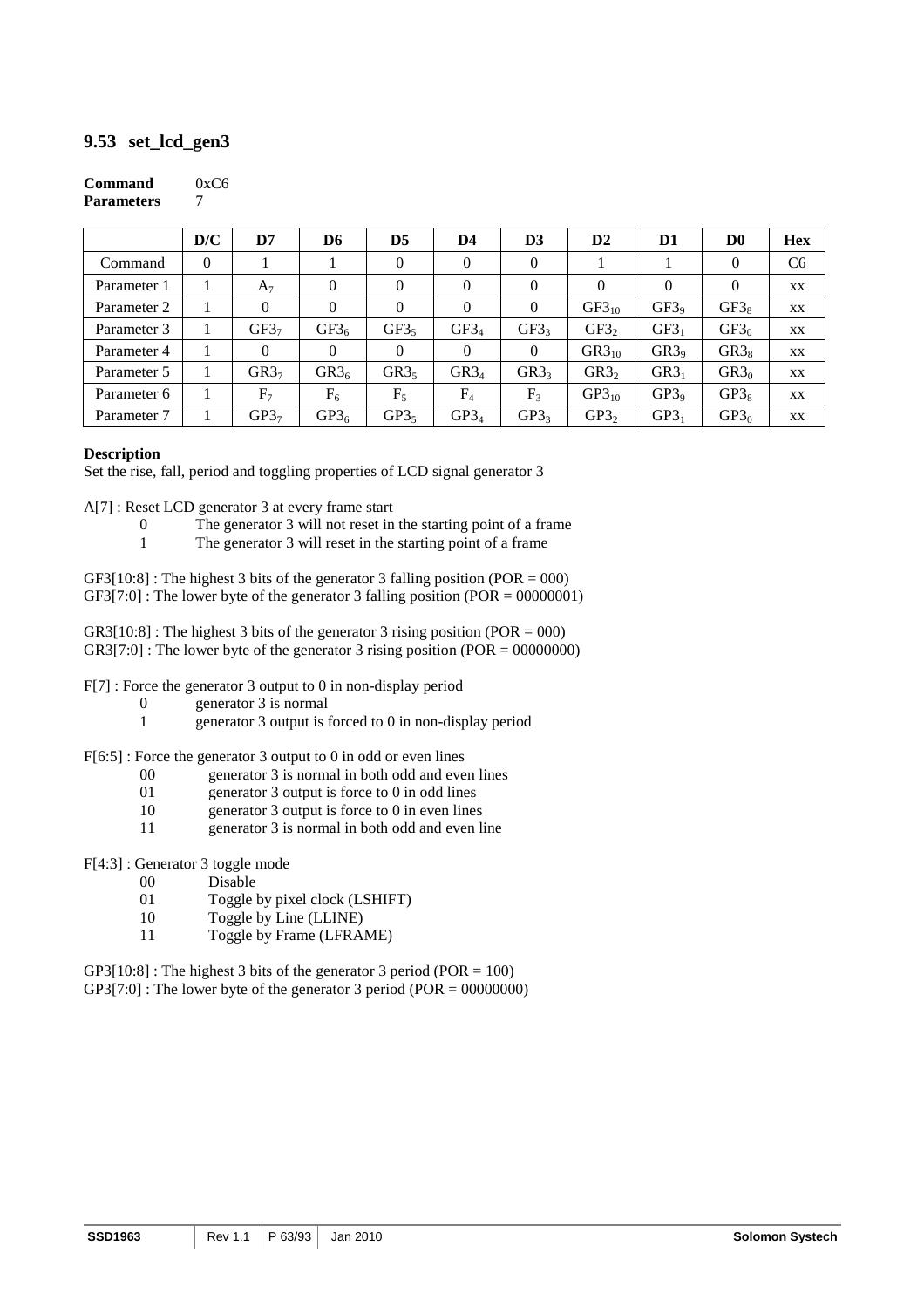# **9.54 get\_lcd\_gen3**

#### **Command** 0xC7 **Parameters** 7

|             | D/C          | D7               | D6               | D <sub>5</sub>   | D4               | D <sub>3</sub>   | D2               | D1               | D0               | <b>Hex</b> |
|-------------|--------------|------------------|------------------|------------------|------------------|------------------|------------------|------------------|------------------|------------|
| Command     | $\mathbf{0}$ |                  |                  | $\Omega$         | $\theta$         | $\Omega$         |                  |                  |                  | C7         |
| Parameter 1 |              | A <sub>7</sub>   | 0                | $\Omega$         | $\theta$         | $\theta$         | $\theta$         | $\Omega$         | $\Omega$         | XX         |
| Parameter 2 |              | $\theta$         | $\Omega$         | $\Omega$         | $\theta$         | $\Omega$         | $GF3_{10}$       | GF3 <sub>9</sub> | $GF3_8$          | XX         |
| Parameter 3 |              | GF3 <sub>7</sub> | GF3 <sub>6</sub> | GF3 <sub>5</sub> | GF3 <sub>4</sub> | GF3 <sub>3</sub> | GF3 <sub>2</sub> | GF3 <sub>1</sub> | GF3 <sub>0</sub> | XX         |
| Parameter 4 |              | $\theta$         | $\Omega$         | $\Omega$         | $\theta$         | $\theta$         | $GR3_{10}$       | GR3 <sub>9</sub> | GR3 <sub>8</sub> | XX         |
| Parameter 5 |              | GR3 <sub>7</sub> | GR3 <sub>6</sub> | GR3 <sub>5</sub> | GR3 <sub>4</sub> | GR3 <sub>3</sub> | GR3 <sub>2</sub> | GR3 <sub>1</sub> | GR3 <sub>0</sub> | XX         |
| Parameter 6 |              | F <sub>7</sub>   | $F_6$            | $F_5$            | $F_4$            | F <sub>3</sub>   | $GP3_{10}$       | GP3 <sub>9</sub> | $GP3_8$          | XX         |
| Parameter 7 |              | GP3 <sub>7</sub> | GP3 <sub>6</sub> | GP3 <sub>5</sub> | GP3 <sub>4</sub> | GP3 <sub>3</sub> | GP3 <sub>2</sub> | GP3 <sub>1</sub> | $GP3_0$          | XX         |

#### **Description**

Get the rise, fall, period and toggling properties of LCD signal generator 3

A[7] : Reset LCD generator 3 at every frame start

- 0 The generator 3 will not reset in the starting point of a frame<br>
The generator 3 will reset in the starting point of a frame
- The generator 3 will reset in the starting point of a frame

 $GF3[10:8]$ : The highest 3 bits of the generator 3 falling position (POR = 000)  $GF3[7:0]$ : The lower byte of the generator 3 falling position (POR = 00000001)

 $GR3[10:8]$ : The highest 3 bits of the generator 3 rising position (POR = 000)  $GR3[7:0]$ : The lower byte of the generator 3 rising position (POR = 00000000)

- F[7] : Force the generator 3 output to 0 in non-display period
	- 0 generator 3 is normal
	- 1 generator 3 output is forced to 0 in non-display period
- F[6:5] : Force the generator 3 output to 0 in odd or even lines
	- 00 generator 3 is normal in both odd and even lines
		- 01 generator 3 output is force to 0 in odd lines
		- 10 generator 3 output is force to 0 in even lines
		- 11 generator 3 is normal in both odd and even line
- F[4:3] : Generator 3 toggle mode
	- 00 Disable
	- 01 Toggle by pixel clock (LSHIFT)
	- 10 Toggle by Line (LLINE)
	- 11 Toggle by Frame (LFRAME)

 $GP3[10:8]$ : The highest 3 bits of the generator 3 period (POR = 100) GP3[7:0] : The lower byte of the generator 3 period (POR = 00000000)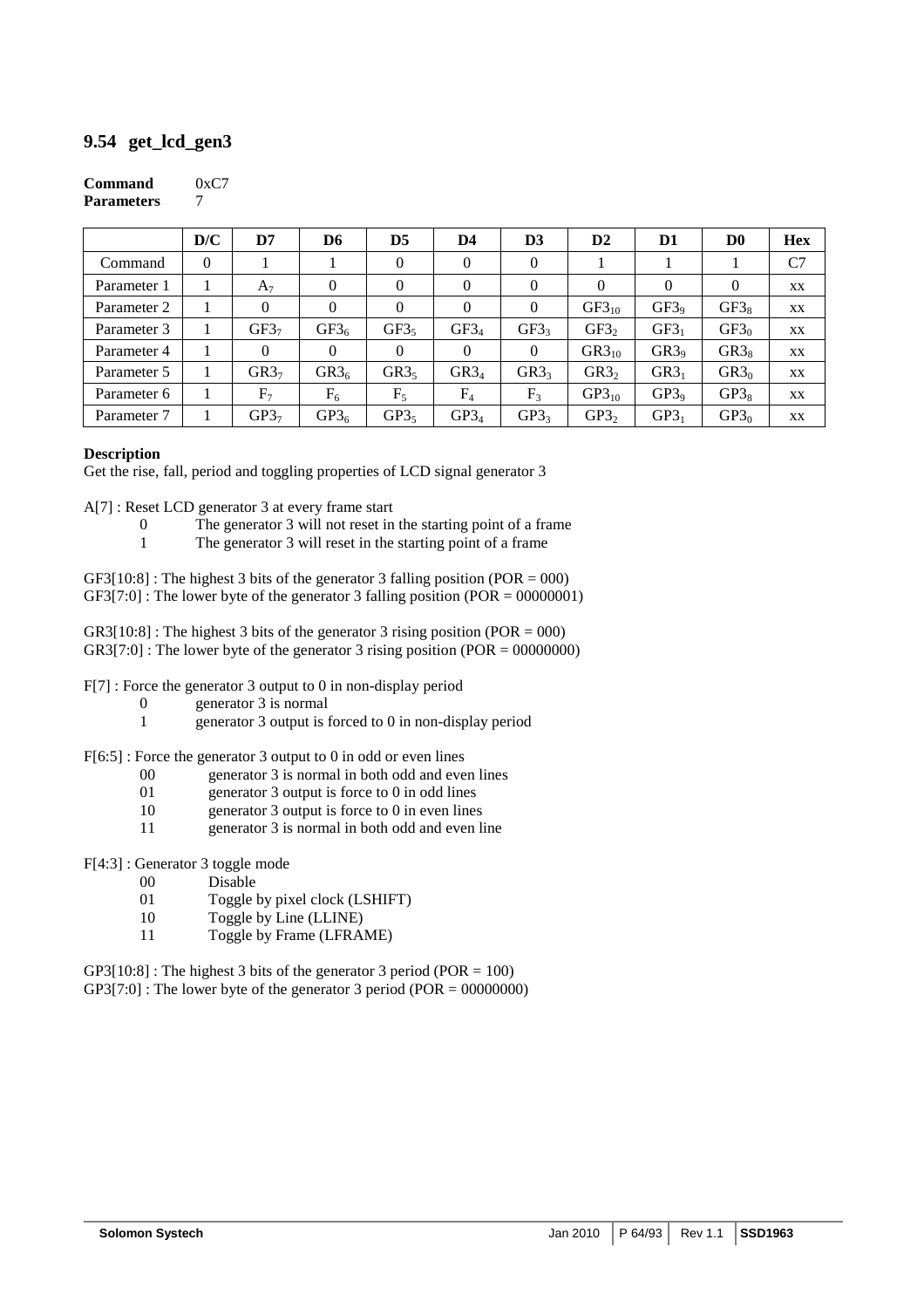# **9.55 set\_gpio0\_rop**

#### **Command** 0xC8 **Parameters** 2

|             | D/C | D7 | D6             | D <sub>5</sub> | D4             | D.<br>D3 | D2             | D1 | $\mathbf{D} \mathbf{0}$ | <b>Hex</b> |
|-------------|-----|----|----------------|----------------|----------------|----------|----------------|----|-------------------------|------------|
| Command     |     |    |                |                |                |          |                |    |                         | C8         |
| Parameter   |     |    | A <sub>6</sub> | A5             |                | $A_3$    | $A_2$          | A  | $A\rho$                 | XX         |
| Parameter 2 |     | ാ- | Dσ             | D٠             | $\mathbf{D}_4$ | υ        | Dγ<br><b>L</b> | D  | $\mathbf{D}_0$          | XX         |

#### **Description**

Set the GPIO0 with respect to the LCD signal generators using ROP operation. No effect if the GPIO0 is configured as general GPIO.

A[6:5] : Source 1 for GPIO0 when controlled by LCDC (POR = 00)

- 00 Generator 0<br>01 Generator 1
- Generator 1
- 10 Generator 2
- 11 Generator 3

#### A[3:2] : Source 2 for GPIO0 when controlled by LCDC (POR = 00)

- 00 Generator 0
- 01 Generator 1
- 10 Generator 2
- 11 Generator 3

#### A[1:0] : Source 3 for GPIO0 when controlled by LCDC (POR = 00)

- 00 Generator 0
- 01 Generator 1
- 10 Generator 2
- 11 Generator 3
- B[7:0] : ROP operation to mux the source 1, 2 and 3 for GPIO0 (POR = 00000000) Please refer to the Application note for the ROP operation

# **9.56 get\_gpio0\_rop**

| Command           | 0xC9 |
|-------------------|------|
| <b>Parameters</b> | 2    |

|             | D/C | פת             | D6             | D <sub>5</sub> | D4 | D3           | D2             | D1 | $\mathbf{D} \mathbf{0}$ | <b>Hex</b> |
|-------------|-----|----------------|----------------|----------------|----|--------------|----------------|----|-------------------------|------------|
| Command     |     |                |                |                |    |              |                |    |                         | C9         |
| Parameter   |     |                | $\mathbf{A}_6$ | $\pi$          |    | $\mathbf{A}$ | $\mathbf{r}_2$ | A  | $\mathbf{A}_0$          | XX         |
| Parameter 2 |     | B <sub>7</sub> | $\mathbf{D}_6$ | D-             | ь, | D.           | D.             | ⊥  | Dr                      | XX         |

#### **Description**

Get the GPIO0 properties with respect to the LCD signal generators.

 $A[6:5]$ : Source 1 for GPIO0 when controlled by LCDC (POR = 00)

- 00 Generator 0<br>01 Generator 1
- Generator 1
- 10 Generator 2
- 11 Generator 3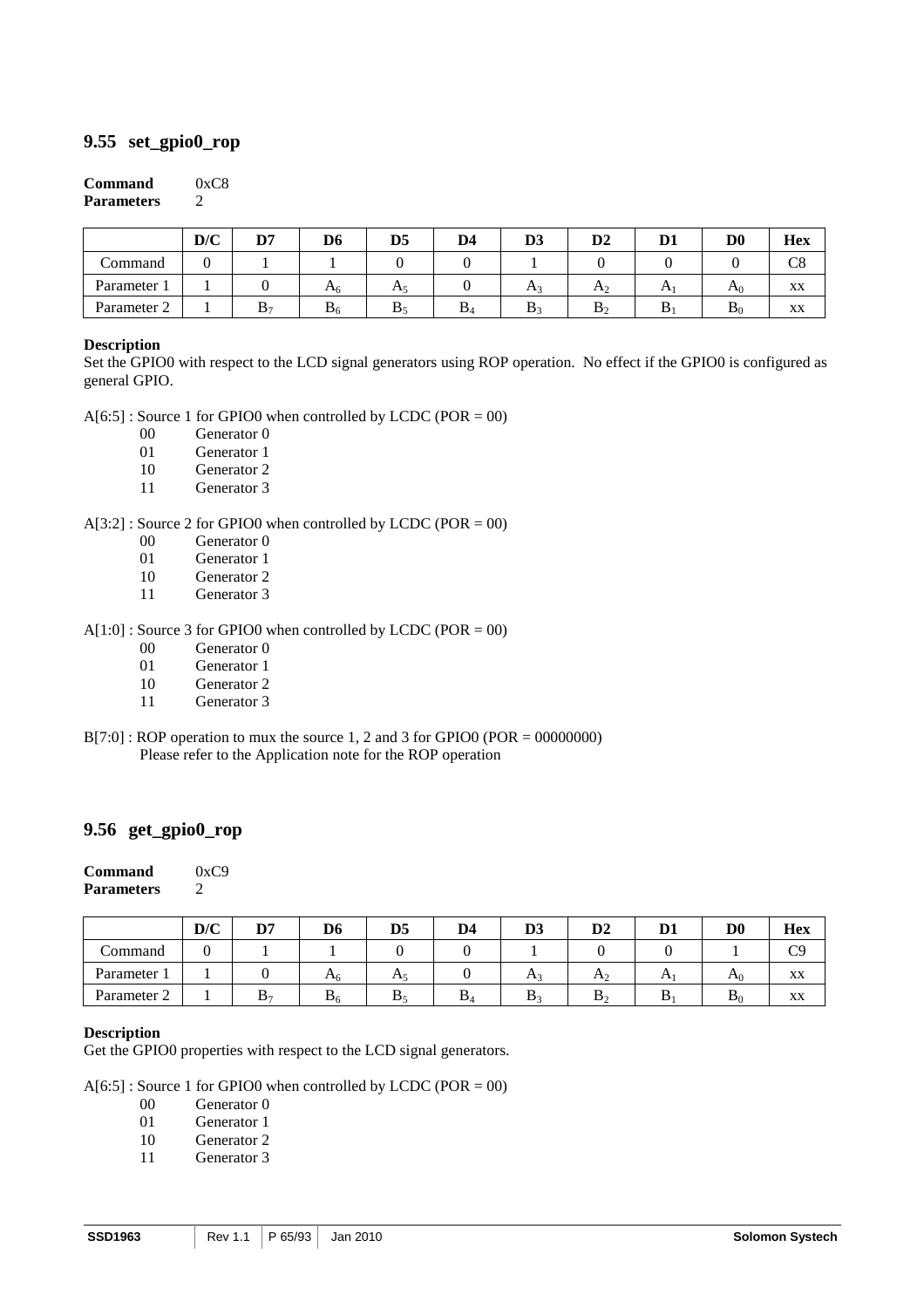A[3:2] : Source 2 for GPIO0 when controlled by LCDC (POR = 00)

- 00 Generator 0
- 01 Generator 1
- 10 Generator 2
- 11 Generator 3

A[1:0] : Source 3 for GPIO0 when controlled by LCDC (POR = 00)

- 00 Generator 0
- 01 Generator 1<br>10 Generator 2
- Generator 2
- 11 Generator 3

 $B[7:0]$ : ROP operation to mux the source 1, 2 and 3 for GPIO0 (POR = 00000000) Please refer to the Application note for ROP operation

# **9.57 set\_gpio1\_rop**

| Command           | 0xCA                        |
|-------------------|-----------------------------|
| <b>Parameters</b> | $\mathcal{D}_{\mathcal{L}}$ |

|             | D/C | D7 | D6             | D5             | D4 | D <sub>3</sub> | $\mathbf{D2}$     | D <sub>1</sub> | D0             | <b>Hex</b> |
|-------------|-----|----|----------------|----------------|----|----------------|-------------------|----------------|----------------|------------|
| Command     |     |    |                |                |    |                |                   |                |                | UΑ         |
| Parameter   |     |    | A <sub>6</sub> | A <sub>5</sub> |    | $A_3$          | A <sub>2</sub>    | $\mathbf{A}$   | A <sub>0</sub> | XX         |
| Parameter 2 |     | D7 | D6             | $\mathbf{p}_5$ | ⊿ט | ∂ (∟           | $\mathbf{D} \tau$ | D.             | $\mathbf{D}_0$ | XX         |

#### **Description**

Set the GPIO1 with respect to the LCD signal generators using ROP operation. No effect if the GPIO1 is configured as general GPIO.

- A[6:5] : Source 1 for GPIO1 when controlled by LCDC (POR = 00)
	- 00 Generator 0
	- 01 Generator 1
	- 10 Generator 2
	- 11 Generator 3

### A[3:2] : Source 2 for GPIO1 when controlled by LCDC (POR = 00)

- 00 Generator 0<br>01 Generator 1
- 01 Generator 1<br>10 Generator 2
- Generator 2
- 11 Generator 3

#### $A[1:0]$ : Source 3 for GPIO1 when controlled by LCDC (POR = 00)

- 00 Generator 0
- 01 Generator 1
- 10 Generator 2
- 11 Generator 3
- $B[7:0]$ : ROP operation to mux the source 1, 2 and 3 for GPIO1 (POR = 00000000) Please refer to the Application note for the ROP operation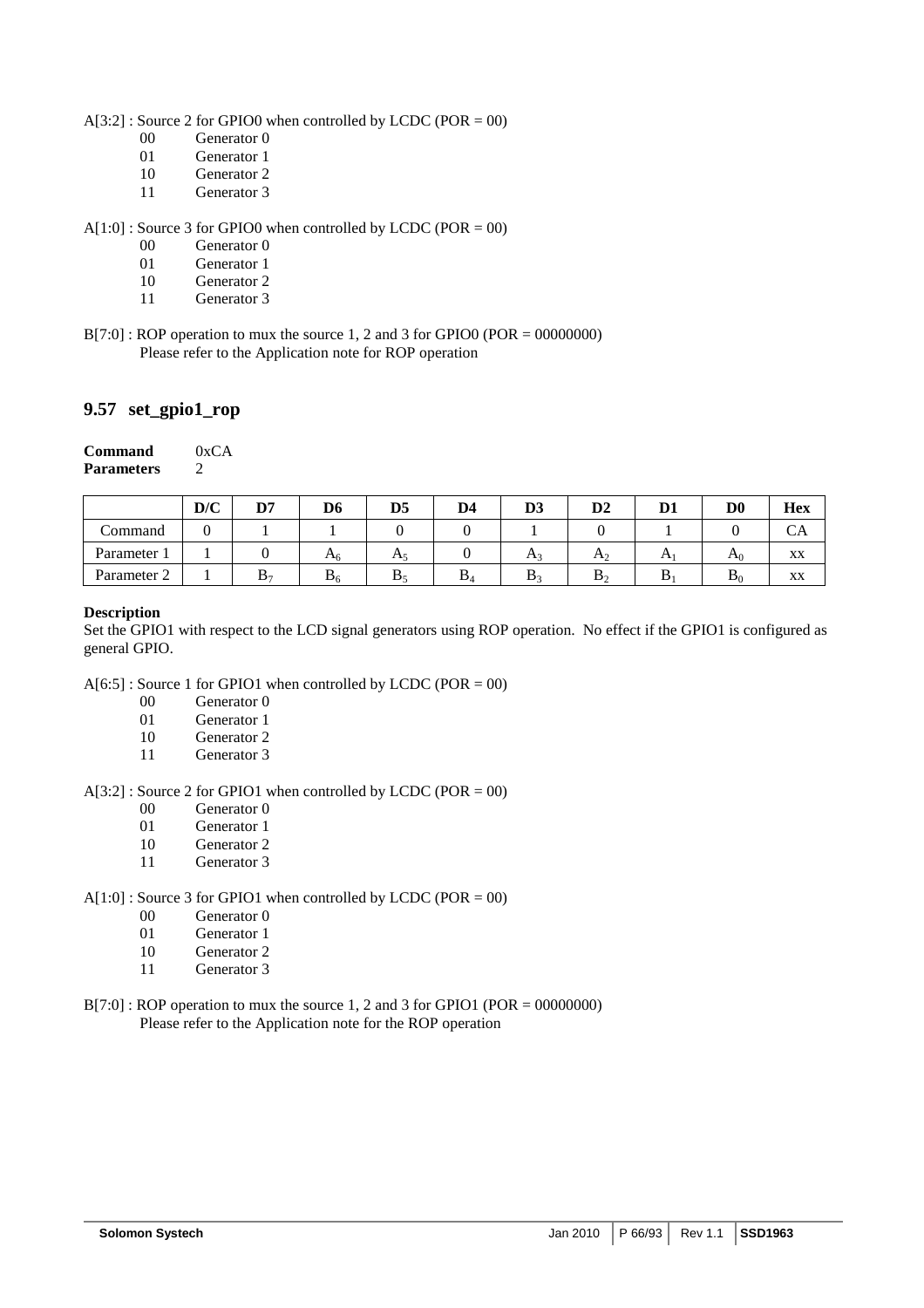# **9.58 get\_gpio1\_rop**

#### **Command** 0xCB **Parameters** 2

|             | D/C | D7             | D6             | D <sub>5</sub> | D4             | D3             | D2             | D. | $\mathbf{D} \mathbf{0}$ | <b>Hex</b> |
|-------------|-----|----------------|----------------|----------------|----------------|----------------|----------------|----|-------------------------|------------|
| Command     | υ   |                |                |                |                |                |                |    |                         | CВ         |
| Parameter   |     |                | $\mathbf{A}$ 6 | A <sub>5</sub> |                | $\mathbf{A}^2$ | A <sub>2</sub> | n' | A <sub>0</sub>          | XX         |
| Parameter 2 |     | $\mathbf{D}_7$ | $\mathbf{D}_6$ | D.             | D <sub>4</sub> | D.             | D              | υ  | Dr                      | XX         |

#### **Description**

Get the GPIO1 properties with respect to the LCD signal generators.

- A[6:5] : Source 1 for GPIO1 when controlled by LCDC (POR = 00)
	- 00 Generator 0<br>01 Generator 1
	- 01 Generator 1<br>10 Generator 2
	- Generator 2
	- 11 Generator 3

 $A[3:2]$ : Source 2 for GPIO1 when controlled by LCDC (POR = 00)

- 00 Generator 0
- 01 Generator 1
- 10 Generator 2
- 11 Generator 3

### $A[1:0]$ : Source 3 for GPIO1 when controlled by LCDC (POR = 00)

- 00 Generator 0
- 01 Generator 1
- 10 Generator 2
- 11 Generator 3
- $B[7:0]$ : ROP operation to mux the source 1, 2 and 3 for GPIO1 (POR = 00000000) Please refer to the Application note for the ROP operation

### **9.59 set\_gpio2\_rop**

| Command           | 0xCC |
|-------------------|------|
| <b>Parameters</b> | 2    |

|             | D/C | D7 | D6             | D5             | D4            | D <sub>3</sub> | D2             | D1           | $\mathbf{D} \mathbf{0}$ | <b>Hex</b> |
|-------------|-----|----|----------------|----------------|---------------|----------------|----------------|--------------|-------------------------|------------|
| Command     |     |    |                |                |               |                |                |              |                         | w          |
| Parameter 1 |     |    | $\mathbf{A}_6$ | A <sub>5</sub> |               | ΓY.            | A <sub>2</sub> | $\mathbf{L}$ | H <sub>0</sub>          | XX         |
| Parameter 2 |     | D- | $\mathbf{D}_6$ | D.             | $\mathbf{D}/$ | D.             | D-             | υ            | Dc                      | XX         |

#### **Description**

Set the GPIO2 with respect to the LCD signal generators using ROP operation. No effect if the GPIO2 is configured as general GPIO.

 $A[6:5]$ : Source 1 for GPIO2 when controlled by LCDC (POR = 00)

- 00 Generator 0<br>01 Generator 1
- Generator 1
- 10 Generator 2
- 11 Generator 3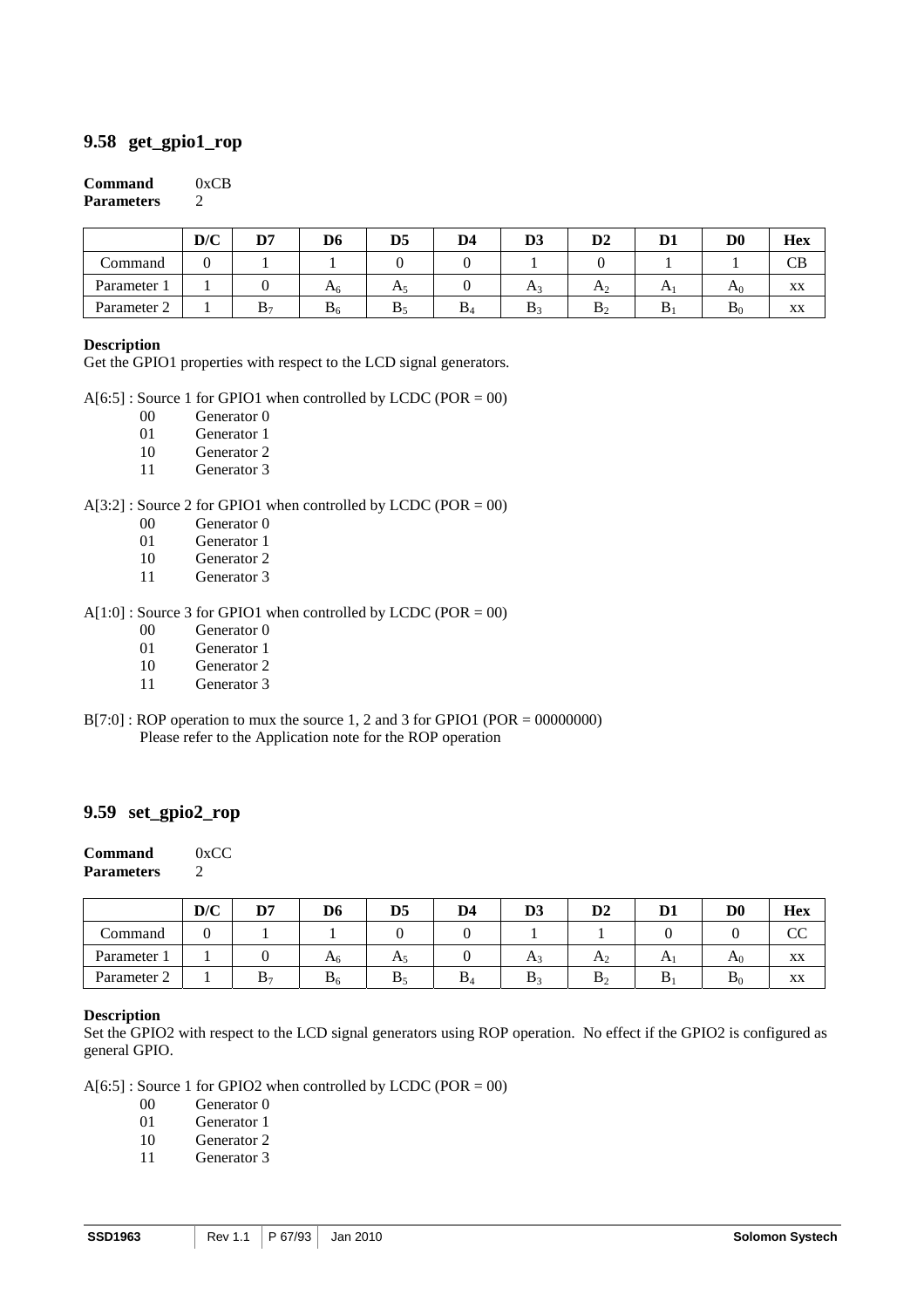A[3:2] : Source 2 for GPIO2 when controlled by LCDC (POR = 00)

- 00 Generator 0
- 01 Generator 1
- 10 Generator 2
- 11 Generator 3

A[1:0] : Source 3 for GPIO2 when controlled by LCDC (POR = 00)

- 00 Generator 0
- 01 Generator 1<br>10 Generator 2
- 10 Generator 2<br>11 Generator 3
- Generator 3

 $B[7:0]$ : ROP operation to mux the source 1, 2 and 3 for GPIO2 (POR = 00000000) Please refer to the Application note for the ROP operation

### **9.60 get\_gpio2\_rop**

| Command           | 0xCD                        |
|-------------------|-----------------------------|
| <b>Parameters</b> | $\mathcal{D}_{\mathcal{L}}$ |

|             | D/C | D7    | D6             | D5             | D4 | D3             | D <sub>2</sub> | D.           | D0             | Hex |
|-------------|-----|-------|----------------|----------------|----|----------------|----------------|--------------|----------------|-----|
| Command     | υ   |       |                |                |    |                |                |              |                | CD  |
| Parameter   |     |       | $\mathbf{A}$ 6 | A <sub>5</sub> |    | $\mathbf{A}^2$ | A <sub>2</sub> | $\mathbf{r}$ | A <sub>0</sub> | XX  |
| Parameter 2 |     | $B_7$ | $\mathbf{D}_6$ | D.             | DΔ | D?             | D              | נ ב          | DC             | XX  |

#### **Description**

Get the GPIO2 properties with respect to the LCD signal generators.

 $A[6:5]$ : Source 1 for GPIO2 when controlled by LCDC (POR = 00)

- 00 Generator 0
- 01 Generator 1
- 10 Generator 2
- 11 Generator 3

### A[3:2] : Source 2 for GPIO2 when controlled by LCDC (POR = 00)

- 00 Generator 0<br>01 Generator 1
- 01 Generator 1<br>10 Generator 2
- Generator 2
- 11 Generator 3

A[1:0] : Source 3 for GPIO2 when controlled by LCDC (POR = 00)

- 00 Generator 0
- 01 Generator 1
- 10 Generator 2
- 11 Generator 3
- B[7:0] : ROP operation to mux the source 1, 2 and 3 for GPIO2 (POR = 00000000) Please refer to the Application note for the ROP operation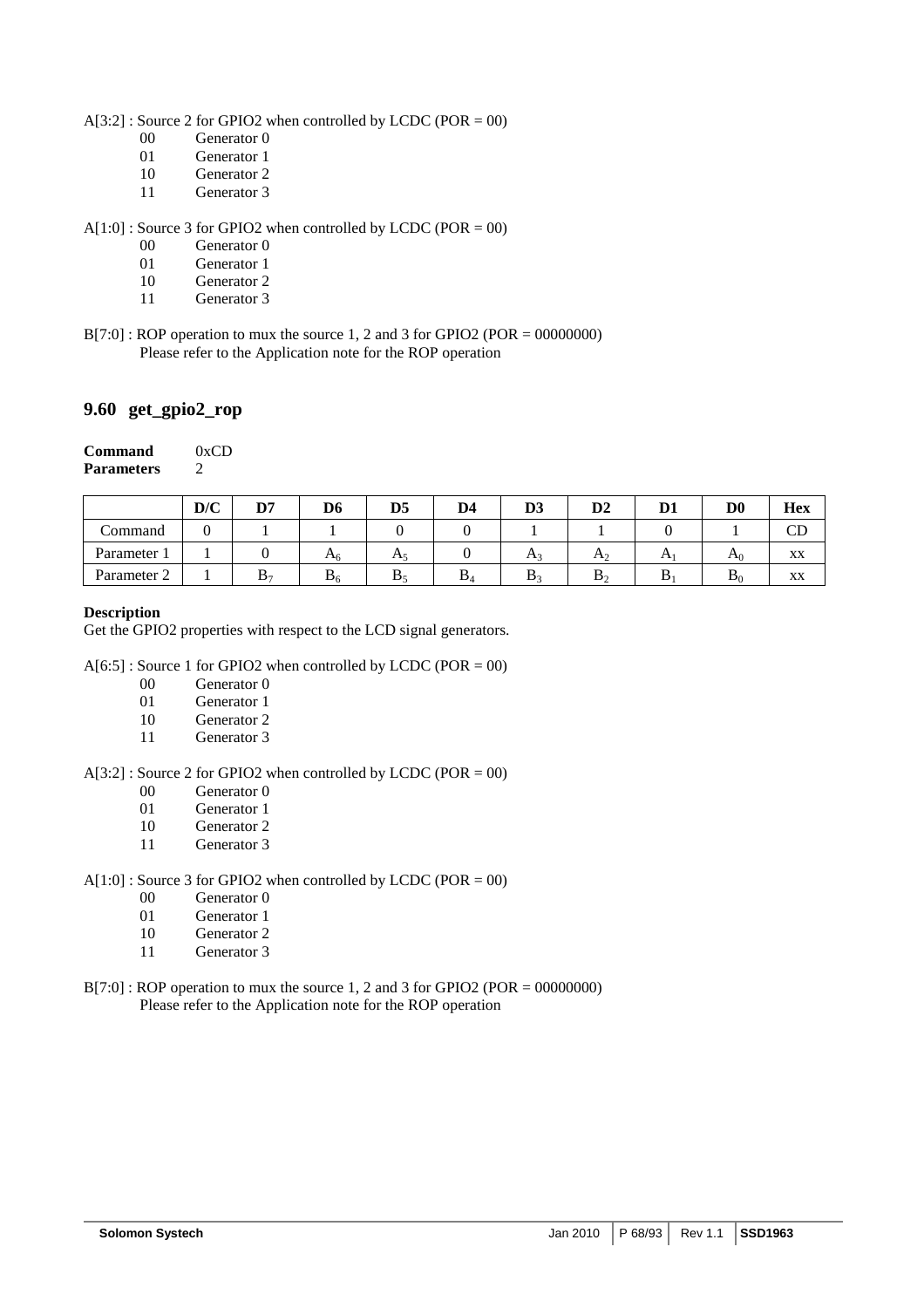# **9.61 set\_gpio3\_rop**

#### **Command** 0xCE **Parameters** 2

|             | D/C | D7 | D <sub>6</sub> | D5             | D4             | D3    | $\mathbf{D}2$  | $\mathbf{D}1$ | $\mathbf{D} \mathbf{0}$ | Hex |
|-------------|-----|----|----------------|----------------|----------------|-------|----------------|---------------|-------------------------|-----|
| Command     |     |    |                |                |                |       |                |               |                         | CЕ  |
| Parameter   |     |    | A <sub>6</sub> | A <sub>5</sub> |                | $A_3$ | A <sub>2</sub> | $\mathbf{A}$  | $A\rho$                 | XX  |
| Parameter 2 |     | D- | ്ദ             | D٠             | $\mathbf{D}_4$ | ּיש   | Dγ             | D             | $\mathbf{D}_0$          | XX  |

#### **Description**

Set the GPIO3 with respect to the LCD signal generators using ROP operation. No effect if the GPIO3 is configured as general GPIO.

A[6:5] : Source 1 for GPIO3 when controlled by LCDC (POR = 00)

- 00 Generator 0<br>01 Generator 1
- Generator 1
- 10 Generator 2
- 11 Generator 3

#### A[3:2] : Source 2 for GPIO3 when controlled by LCDC (POR = 00)

- 00 Generator 0
- 01 Generator 1
- 10 Generator 2
- 11 Generator 3

#### A[1:0] : Source 3 for GPIO3 when controlled by LCDC (POR = 00)

- 00 Generator 0
- 01 Generator 1
- 10 Generator 2
- 11 Generator 3
- B[7:0] : ROP operation to mux the source 1, 2 and 3 for GPIO3 (POR = 00000000) Please refer to the Application note for the ROP operation

# **9.62 get\_gpio3\_rop**

| Command           | 0xCF |
|-------------------|------|
| <b>Parameters</b> |      |

|             | D/C | פת             | D6             | D5    | D4 | D3           | D2             | D1 | $\mathbf{D} \mathbf{0}$ | <b>Hex</b> |
|-------------|-----|----------------|----------------|-------|----|--------------|----------------|----|-------------------------|------------|
| Command     |     |                |                |       |    |              |                |    |                         | CF         |
| Parameter   |     |                | n <sub>6</sub> | $\pi$ |    | $\mathbf{A}$ | $\mathbf{r}_2$ | A  | $\mathbf{A}_0$          | XX         |
| Parameter 2 |     | B <sub>7</sub> | $\mathbf{D}_6$ | D-    | ь, | D.           | D.             | ⊥  | Dr                      | XX         |

#### **Description**

Get the GPIO3 properties with respect to the LCD signal generators.

 $A[6:5]$ : Source 1 for GPIO3 when controlled by LCDC (POR = 00)

- 00 Generator 0<br>01 Generator 1
- Generator 1
- 10 Generator 2
- 11 Generator 3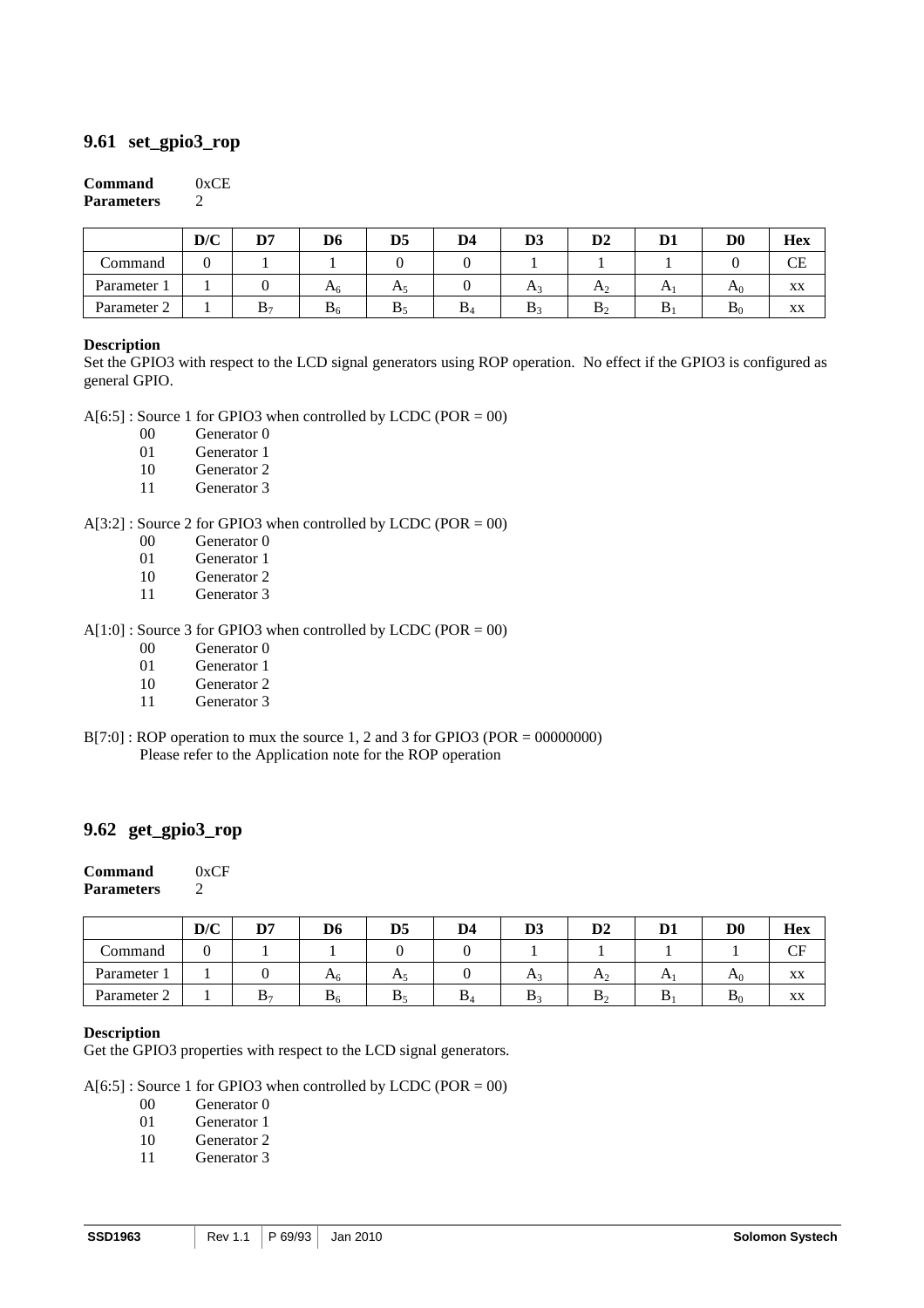A[3:2] : Source 2 for GPIO3 when controlled by LCDC (POR = 00)

- 00 Generator 0
- 01 Generator 1
- 10 Generator 2
- 11 Generator 3

A[1:0] : Source 3 for GPIO3 when controlled by LCDC (POR = 00)

- 00 Generator 0
- 01 Generator 1<br>10 Generator 2
- 10 Generator 2<br>11 Generator 3
- Generator 3
- $B[7:0]$ : ROP operation to mux the source 1, 2 and 3 for GPIO3 (POR = 00000000) Please refer to the Application note for the ROP operation

### **9.63 set\_dbc\_conf**

### **Command** 0xD0 **Parameters** 1

|           | D/C | פת<br>י ע | D6             | D <sub>5</sub> | D4 | $\mathbf{A}$<br>IJJ | D <sub>2</sub> | D. | D <sub>0</sub> | <b>Hex</b>  |
|-----------|-----|-----------|----------------|----------------|----|---------------------|----------------|----|----------------|-------------|
| Command   |     |           |                |                |    |                     |                |    |                | $_{\rm D0}$ |
| Parameter |     |           | Л6<br>$\cdots$ | ЛS             |    | $\mathbf{L}$        | H <sub>2</sub> |    | A <sub>0</sub> | XX          |

#### **Description**

Set the Dynamic Backlight Control configuration.

- A[6] : DBC Manual Brightness enable (POR = 1)
	- 0 Enable
	- 1 Disable

 $A[5]$ : Transition effect (POR = 0)

- 0 Transition effect disable
- 1 Transition effect enable

Transition effect is used to remove visible backlight flickering. If rapid brightness change is required, it is recommended to enable this bit.

# $A[3:2]$ : Energy saving selection for DBC (POR = 00)

- 00 DBC is disable
- 01 Conservative mode
- 10 Normal mode
- 11 Aggressive mode

 $A[0]$ : Master enable of DBC (POR = 0)

- 0 DBC disable
- 1 DBC enable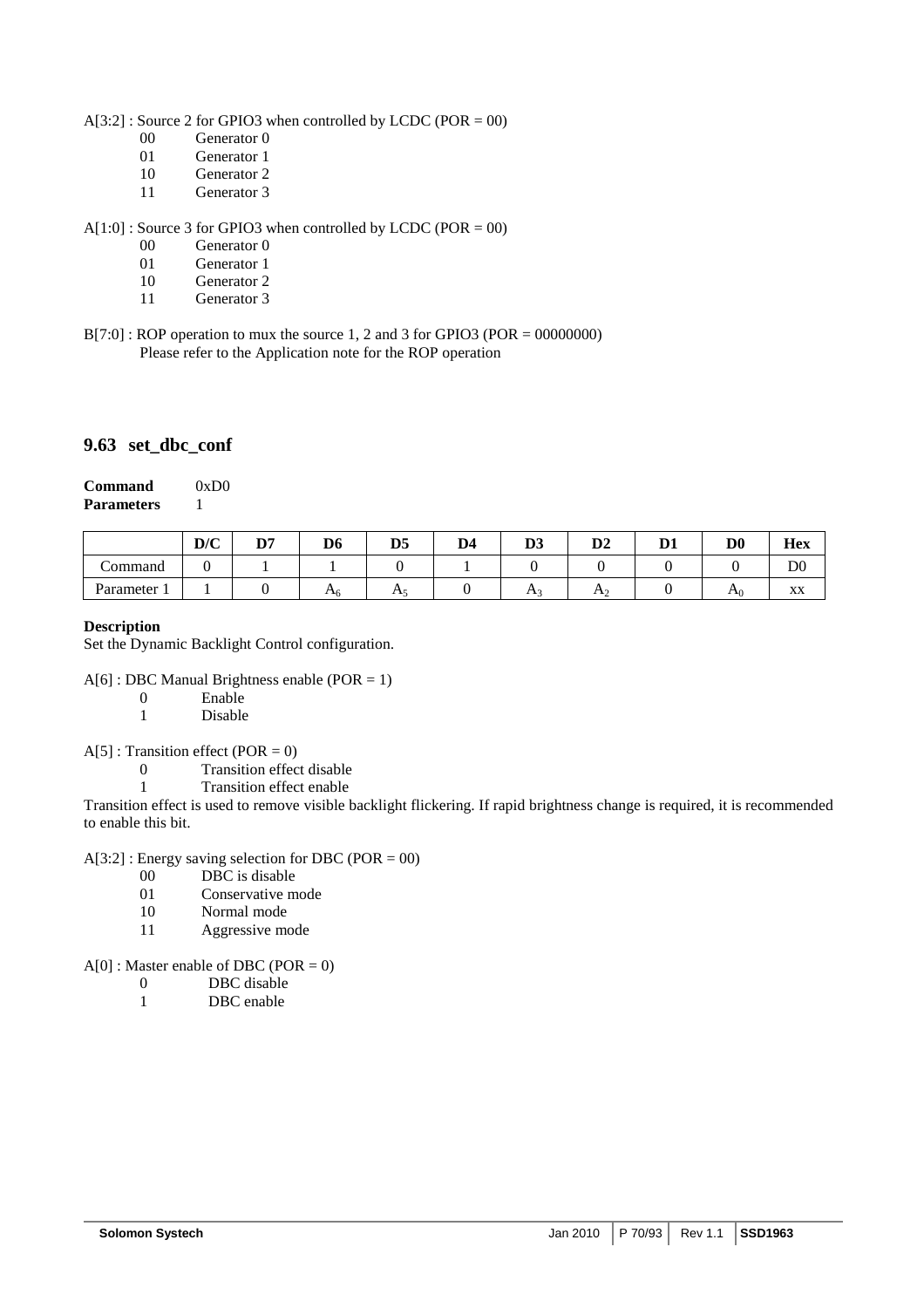The hardware pin, PWM is the output signal from SSD1963 to the system backlight driver. So it should configure PWM module before enable DBC.

WRITE COMMAND "0xBE" WRITE DATA "0x0E" (set PWM frequency) WRITE DATA "0xFF" (dummy value if DBC is used) WRITE DATA "0x09" (enable PWM controlled by DBC) WRITE DATA "0xFF" WRITE DATA "0x00" WRITE DATA "0x00" WRITE COMMAND "0xD4" (Define the threshold value)

WRITE DATA ….. WRITE COMMAND "0xD0"

WRITE DATA "0x0D" (Enable DBC with Aggressive mode)

# **9.64 get\_dbc\_conf**

| Command           | 0xD1 |
|-------------------|------|
| <b>Parameters</b> |      |

|           | D/C | פת<br>, , | D6       | D <sub>5</sub>             | D.A<br>IJ4 | D <sub>3</sub> | $\mathbf{D}2$ | n.<br>ப | D <sub>0</sub> | <b>Hex</b> |
|-----------|-----|-----------|----------|----------------------------|------------|----------------|---------------|---------|----------------|------------|
| Command   |     |           |          |                            |            |                |               |         |                |            |
| Parameter |     |           | $T_{16}$ | Л <sup>,</sup><br><u>.</u> |            | TY             | H<br><u>_</u> |         | H <sub>0</sub> | XX         |

### **Description**

Get the current dynamic back light configuration.

- A[6] : DBC Manual Brightness enable (POR = 1)
	- 0 Enable
	- 1 Disable
- $A[5]$ : Transition effect (POR = 0)
	- 0 Transition effect disable
	- 1 Transition effect enable

A[3:2] : Energy saving selection for DBC (POR = 00)

- 00 DBC is disable
- 01 Conservative mode
- 10 Normal mode
- 11 Aggressive mode

### $A[0]$ : Master enable DBC (POR = 0)

- 0 DBC disable<br>1 DBC enable
- DBC enable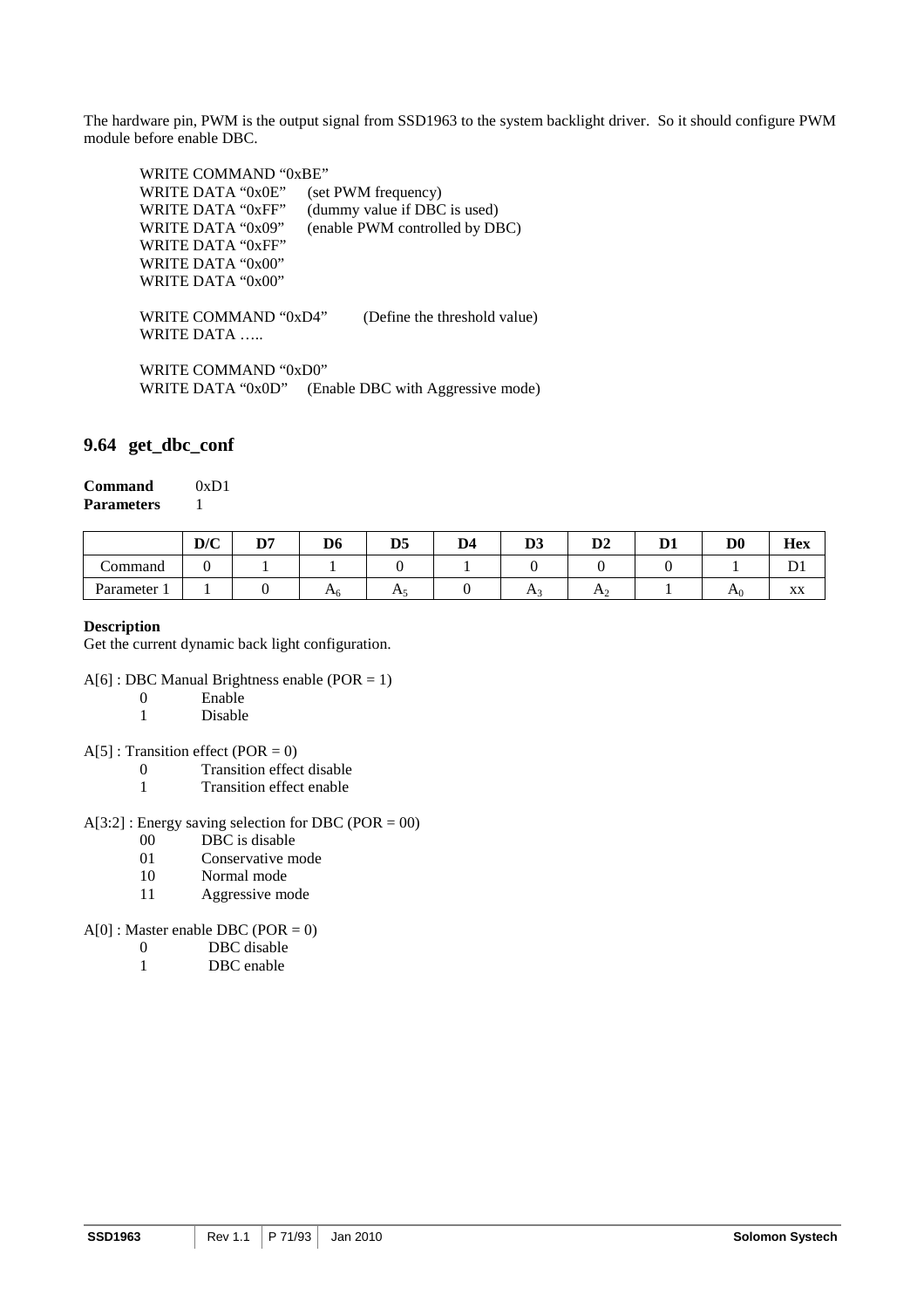# **9.65 set\_dbc\_th**

#### **Command** 0xD4 **Parameters** 9

|             | D/C      | D7           | D <sub>6</sub>                                                                                                                      | D5             | D4           | D <sub>3</sub> | $\mathbf{D2}$                     | D1                                           | D <sub>0</sub> | <b>Hex</b> |
|-------------|----------|--------------|-------------------------------------------------------------------------------------------------------------------------------------|----------------|--------------|----------------|-----------------------------------|----------------------------------------------|----------------|------------|
| Command     | $\Omega$ |              |                                                                                                                                     | $\theta$       |              | $\theta$       |                                   |                                              | $\theta$       | D4         |
| Parameter   |          |              | 0                                                                                                                                   | $\Omega$       | 0            | $\Omega$       |                                   | 0                                            | $DBC_TH1_{16}$ | XX         |
| Parameter 2 |          |              | $DBC_TH1_{15}$ DBC_TH1 <sub>14</sub> DBC_TH1 <sub>13</sub> DBC_TH1 <sub>12</sub> DBC_TH1 <sub>11</sub> DBC_TH1 <sub>10</sub>        |                |              |                |                                   | DBC TH $l_9$                                 | DBC $TH18$     | XX         |
| Parameter 3 |          | DBC TH $1_7$ | DBC TH $1_{6}$                                                                                                                      | DBC TH $1_{5}$ | $DBC\_TH1_4$ |                | $DBC\_TH1_3$ DBC_TH1 <sub>2</sub> | DBC $TH11$                                   | $DBC$ TH $1_0$ | XX         |
| Parameter 4 |          | $\Omega$     |                                                                                                                                     |                | $\theta$     | $\Omega$       |                                   | $^{(1)}$                                     | $DBC_TH2_{16}$ | XX         |
| Parameter 5 |          |              | DBC_TH2 <sub>15</sub> DBC_TH2 <sub>14</sub> DBC_TH2 <sub>13</sub> DBC_TH2 <sub>12</sub> DBC_TH2 <sub>11</sub> DBC_TH2 <sub>10</sub> |                |              |                |                                   | DBC TH <sub>2<sup><math>9</math></sup></sub> | DBC TH $2_{8}$ | XX         |
| Parameter 6 |          | DBC TH $27$  | DBC TH $26$                                                                                                                         | DBC TH $25$    | $DBC_TH2_4$  | DBC TH $23$    | DBC TH $2$                        | DBC TH $21$                                  | DBC TH $2_0$   | XX         |
| Parameter 7 |          | $\theta$     |                                                                                                                                     | 0              | 0            | $\Omega$       |                                   | 0                                            | $DBC_TH3_{16}$ | XX         |
| Parameter 8 |          |              | DBC_TH3 <sub>15</sub> DBC_TH3 <sub>14</sub> DBC_TH3 <sub>13</sub> DBC_TH3 <sub>12</sub> DBC_TH3 <sub>11</sub> DBC_TH3 <sub>10</sub> |                |              |                |                                   | DBC TH $3_9$                                 | DBC TH $3_8$   | XX         |
| Parameter 9 |          | DBC TH $37$  | DBC TH $36$                                                                                                                         | DBC TH $35$    | DBC TH $3_4$ |                | DBC TH $3_3$ DBC TH $3_2$         | DBC TH $31$                                  | DBC TH $3_0$   | XX         |

#### **Description**

Set the threshold for each level of power saving.

DBC\_TH1[16] : High byte of the threshold setting for the Conservative mode of DBC. (POR =  $0$ ) DBC\_TH1[15:8] : 2nd byte of the threshold setting for the Conservative mode of DBC. (POR = 00000000) DBC\_TH1[7:0] : Low byte of the threshold setting for the Conservative mode of DBC. (POR = 00000000)

TH1 = display width  $*$  display height  $*$  3  $*$  0.1/16

DBC TH2[16] : High byte of the threshold setting for the Normal mode of DBC. (POR = 0) DBC TH2 $[15:8]$  : 2nd byte of the threshold setting for the Normal mode of DBC. (POR = 00000000) DBC\_TH2[7:0] : Low byte of the threshold setting for the Normal mode of DBC. (POR = 00000000)

TH2 = display width  $*$  display height  $*$  3  $*$  0.25/16

DBC\_TH3[16] : High byte of the threshold setting for the Aggressive mode of DBC. (POR = 0) DBC\_TH3[15:8] : 2nd byte of the threshold setting for the Aggressive mode of DBC. (POR = 00000000) DBC\_TH3[7:0] : Low byte of the threshold setting for the Aggressive mode of DBC. (POR = 00000000)

TH3 = display width  $*$  display height  $*$  3  $*$  0.6/16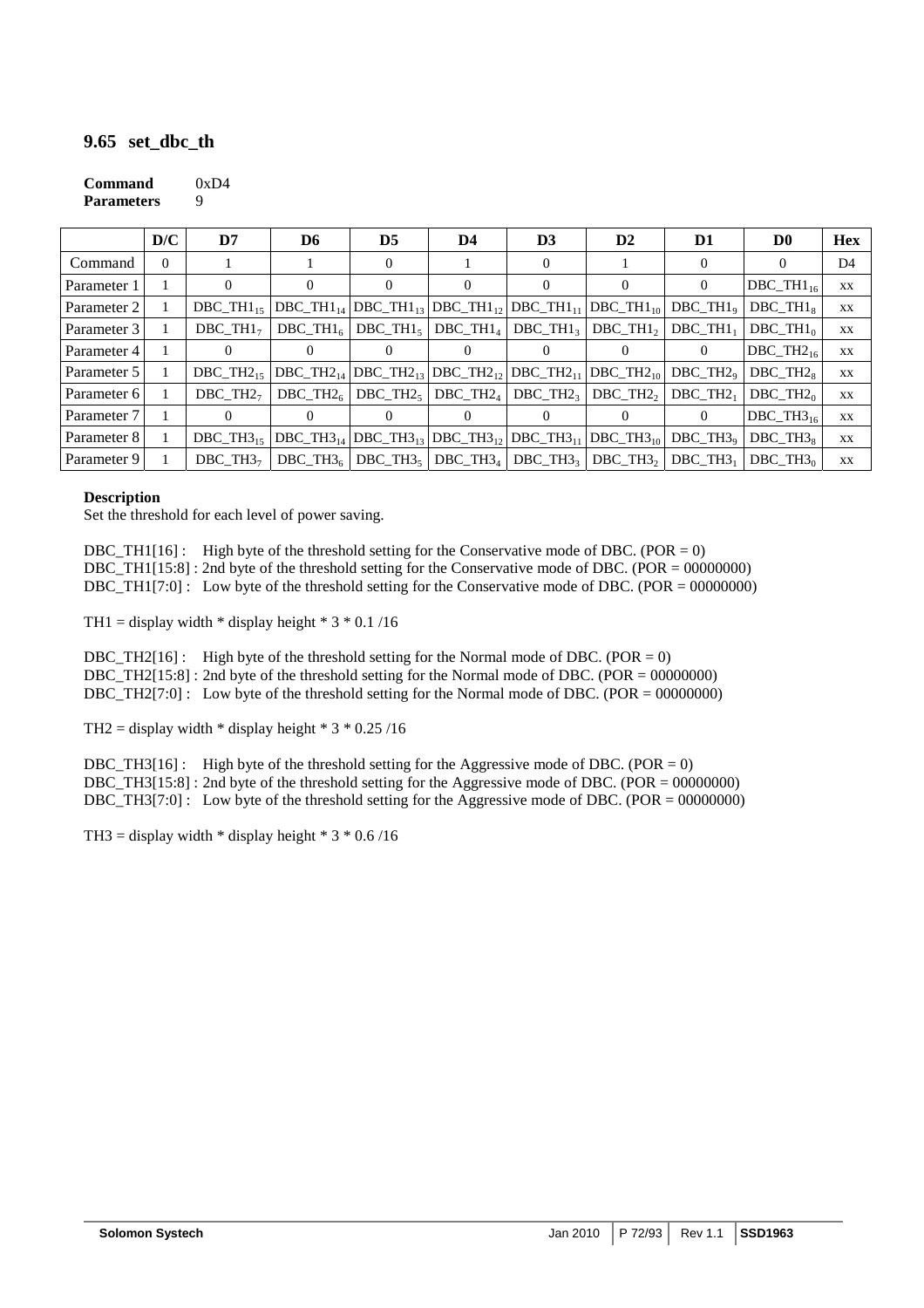# **9.66 get\_dbc\_th**

| Command           | 0xD5 |
|-------------------|------|
| <b>Parameters</b> | 9    |

|              | D/C      | D7           | D6                                   | D <sub>5</sub> | D4                      | D <sub>3</sub>                                                                             | $\mathbf{D}2$         | D1                    | D <sub>0</sub>  | <b>Hex</b>     |
|--------------|----------|--------------|--------------------------------------|----------------|-------------------------|--------------------------------------------------------------------------------------------|-----------------------|-----------------------|-----------------|----------------|
| Command      | $\Omega$ |              |                                      | $\theta$       |                         | $\theta$                                                                                   |                       |                       |                 | D <sub>5</sub> |
| Parameter 1  |          |              | $^{(1)}$                             | 0              |                         | $\theta$                                                                                   | 0                     |                       | $DBC\_TH1_{16}$ | XX             |
| Parameter 21 |          |              | DBC TH $1_{15}$ DBC TH $1_{14}$      |                |                         | $DBC_$ TH1 <sub>13</sub> DBC_TH1 <sub>12</sub> DBC_TH1 <sub>11</sub> DBC_TH1 <sub>10</sub> |                       | DBC TH $l_9$          | DBC $TH18$      | XX             |
| Parameter 3  |          | DBC TH $1_7$ | DBC TH $1_6$                         |                | DBC TH $15$ DBC TH $14$ | $DBC$ TH $1_3$                                                                             | DBC TH $1$ ,          | $DBC$ TH $11$         | DBC TH $1_0$    | XX             |
| Parameter 4  |          |              |                                      |                |                         |                                                                                            |                       |                       | $DBC_TH2_{16}$  | XX             |
| Parameter 5  |          |              | $DBC_TH2_{15}$ $DBC_TH2_{14}$        |                |                         | $DBC_$ TH2 <sub>13</sub> DBC_TH2 <sub>12</sub> DBC_TH2 <sub>11</sub> DBC_TH2 <sub>10</sub> |                       | $DBC_TH29$            | DBC TH $2_{8}$  | XX             |
| Parameter 6  |          | DBC TH $27$  | DBC TH $26$                          | DBC TH $25$    | DBC TH $2_4$            | DBC TH $2_3$                                                                               | DBC TH $2$            | $DBC$ TH <sub>2</sub> | DBC TH $2_0$    | XX             |
| Parameter 7  |          |              |                                      |                |                         |                                                                                            | $\theta$              |                       | $DBC_TH3_{16}$  | XX             |
| Parameter 8  |          |              | $DBC_TH3_{15}$ DBC TH3 <sub>14</sub> |                |                         | DBC_TH3 <sub>13</sub> DBC_TH3 <sub>12</sub> DBC_TH3 <sub>11</sub> DBC_TH3 <sub>10</sub>    |                       | DBC TH $39$           | DBC $TH38$      | XX             |
| Parameter 9  |          | DBC TH $37$  | DBC TH $36$                          | DBC TH $35$    |                         | DBC TH $3_4$ DBC TH $3_3$                                                                  | DBC TH <sub>3</sub> , | DBC TH $31$           | DBC TH $3_0$    | XX             |

#### **Description**

Get the threshold for each level of power saving.

| DBC_TH1[16]: High byte of the threshold setting for the Conservative mode of DBC. (POR = 0)          |
|------------------------------------------------------------------------------------------------------|
| DBC_TH1[15:8] : 2nd byte of the threshold setting for the Conservative mode of DBC. (POR = 00000000) |
| DBC_TH1[7:0] : Low byte of the threshold setting for the Conservative mode of DBC. (POR = 00000000)  |
|                                                                                                      |
| DBC_TH2[16]: High byte of the threshold setting for the Normal mode of DBC. (POR = 0)                |
| DBC_TH2[15:8] : 2nd byte of the threshold setting for the Normal mode of DBC. (POR = $00000000$ )    |
| DBC_TH2[7:0] : Low byte of the threshold setting for the Normal mode of DBC. (POR = 00000000)        |
|                                                                                                      |
| DBC_TH3[16]: High byte of the threshold setting for the Aggressive mode of DBC. (POR = 0)            |
| DBC_TH3[15:8] : 2nd byte of the threshold setting for the Aggressive mode of DBC. (POR = 00000000)   |
| DBC_TH3[7:0] : Low byte of the threshold setting for the Aggressive mode of DBC. (POR = $00000000$ ) |

## **9.67 set\_pll**

#### **Command** 0xE0 **Parameters** 1

|           | D/C | פת<br>υ, | D <sub>6</sub> | D5 | D <sub>4</sub> | D <sub>1</sub><br>IJJ | n٥<br><i>שט</i> |          | D <sub>0</sub> | $-1$<br>Hex    |
|-----------|-----|----------|----------------|----|----------------|-----------------------|-----------------|----------|----------------|----------------|
| Command   |     |          |                |    |                |                       |                 |          |                | E <sub>0</sub> |
| Parameter |     |          |                |    |                |                       |                 | $\Gamma$ | $\mathbf{u}_0$ | XX             |

#### **Description**

Start the PLL. Before the start, the system was operated with the crystal oscillator or clock input.

 $A[1]$ : Lock PLL (POR = 0)

After PLL enabled for 100us, can start to lock PLL

- 0 Use reference clock as system clock<br>1 Use PLL output as system clock
- Use PLL output as system clock

 $A[0]$ : Enable PLL (POR = 0)

- 0 Disable PLL<br>1 Enable PLL
- Enable PLL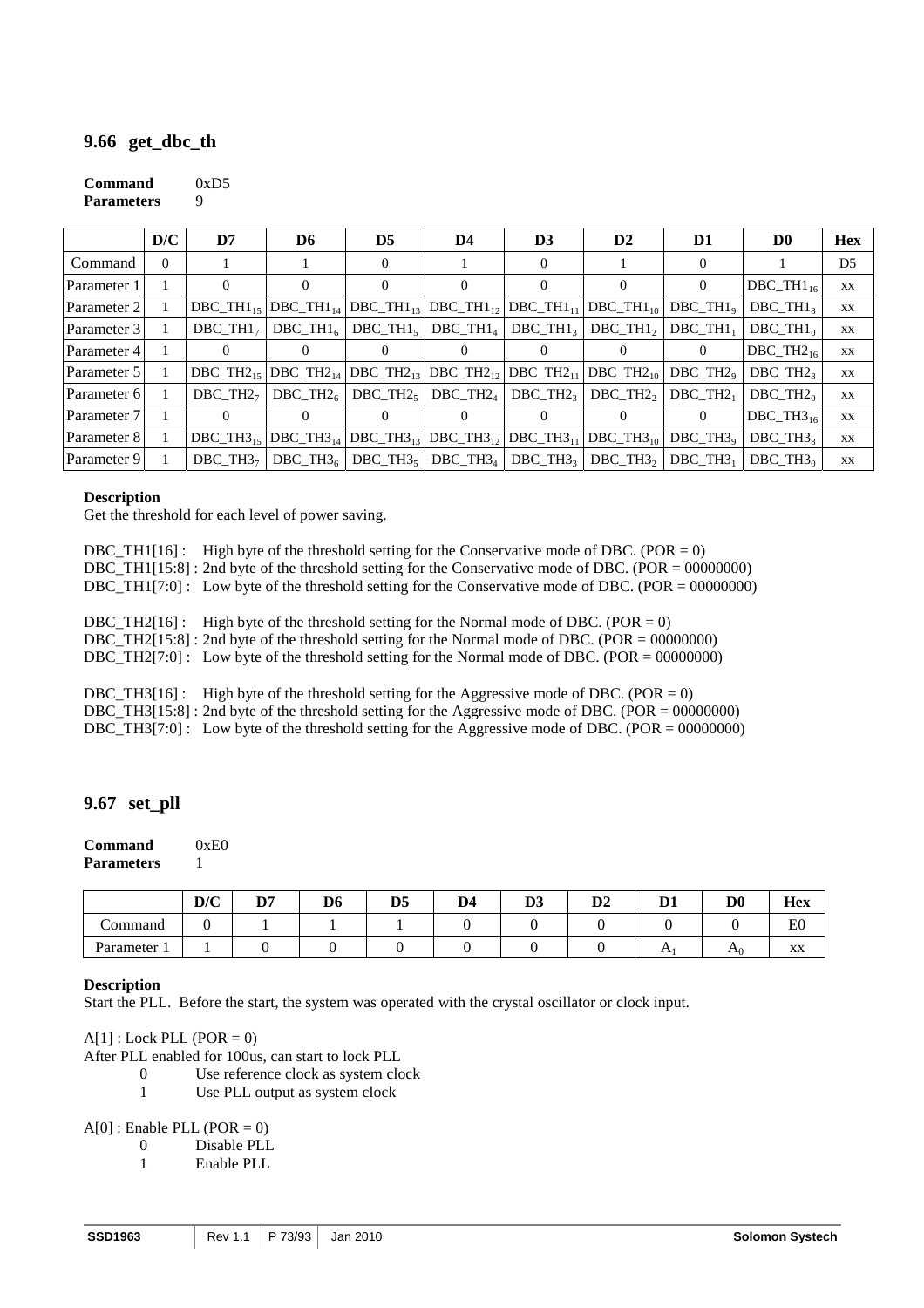Before enabling PLL, the PLL setting ("0xE2") have to be configured first. After PLL enabled for 100us, can start to lock PLL. SSD1963 needed to switch to PLL output as system clock after PLL is locked. The following is the program sequence.

WRITE COMMAND "0xE0" WRITE DATA "0x01" Wait 100us to let the PLL stable WRITE COMMAND "0xE0" WRITE DATA "0x03" WRITE COMMAND "0x01"

\* Note : SSD1963 is operating under reference clock before PLL is locked, registers cannot be set faster than half of the reference clock frequency. For instance, SSD1963 with a 10MHz reference clock is not allowed to be programmed higher than 5M words/s.

## **9.68 set\_pll\_mn**

| Command           | 0xE2 |
|-------------------|------|
| <b>Parameters</b> | 3    |

|             | D/C | D7             | D6        | D5        | D4          | D3             | $\mathbf{D2}$                  | D <sub>1</sub> | $\mathbf{D} \mathbf{0}$ | <b>Hex</b> |
|-------------|-----|----------------|-----------|-----------|-------------|----------------|--------------------------------|----------------|-------------------------|------------|
| Command     | 0   |                |           |           |             |                |                                |                |                         | E2         |
| Parameter   |     | M <sub>7</sub> | $\rm M_6$ | $\rm M_5$ | $\rm M_{4}$ | $M_{3}$        | $M_2$                          | М              | $\mathbf{M}_0$          | XX         |
| Parameter 2 |     |                |           |           |             | N <sub>3</sub> | $\mathbf{v}$<br>$\mathrm{N}_2$ |                | $\rm N_0$               | XX         |
| Parameter 3 |     |                |           |           |             |                | $\mathord{\mathsf{L}}_2$       |                |                         | XX         |

## **Description**

Set the MN of PLL  $M[7:0]$ : Multiplier (M) of PLL. (POR = 00101101)

 $N[3:0]$ : Divider (N) of PLL. (POR = 0011)

 $C[2]$ : Effectuate MN value (POR = 0)

- 0 Ignore the multiplier (N) and divider (N) values
- 1 Effectuate the multiplier and divider value

 $VCO =$  Reference input clock x  $(M + 1)$ PLL frequency =  $VCO / (N + 1)$ 

## **\* Note : 250MHz < VCO < 800MHz**

For a 10MHz reference clock to obtain 100MHz PLL frequency, user cannot program  $M = 19$  and  $N = 1$ . The setting in this situation is setting M=29 and N=2, where 10 x 30 / 3 = 100MHz.

WRITE COMMAND "0xE2" WRITE DATA "0x1D" (M=29) WRITE DATA " $0x02$ " (N=2) WRITE DATA "0x54" (Dummy Byte)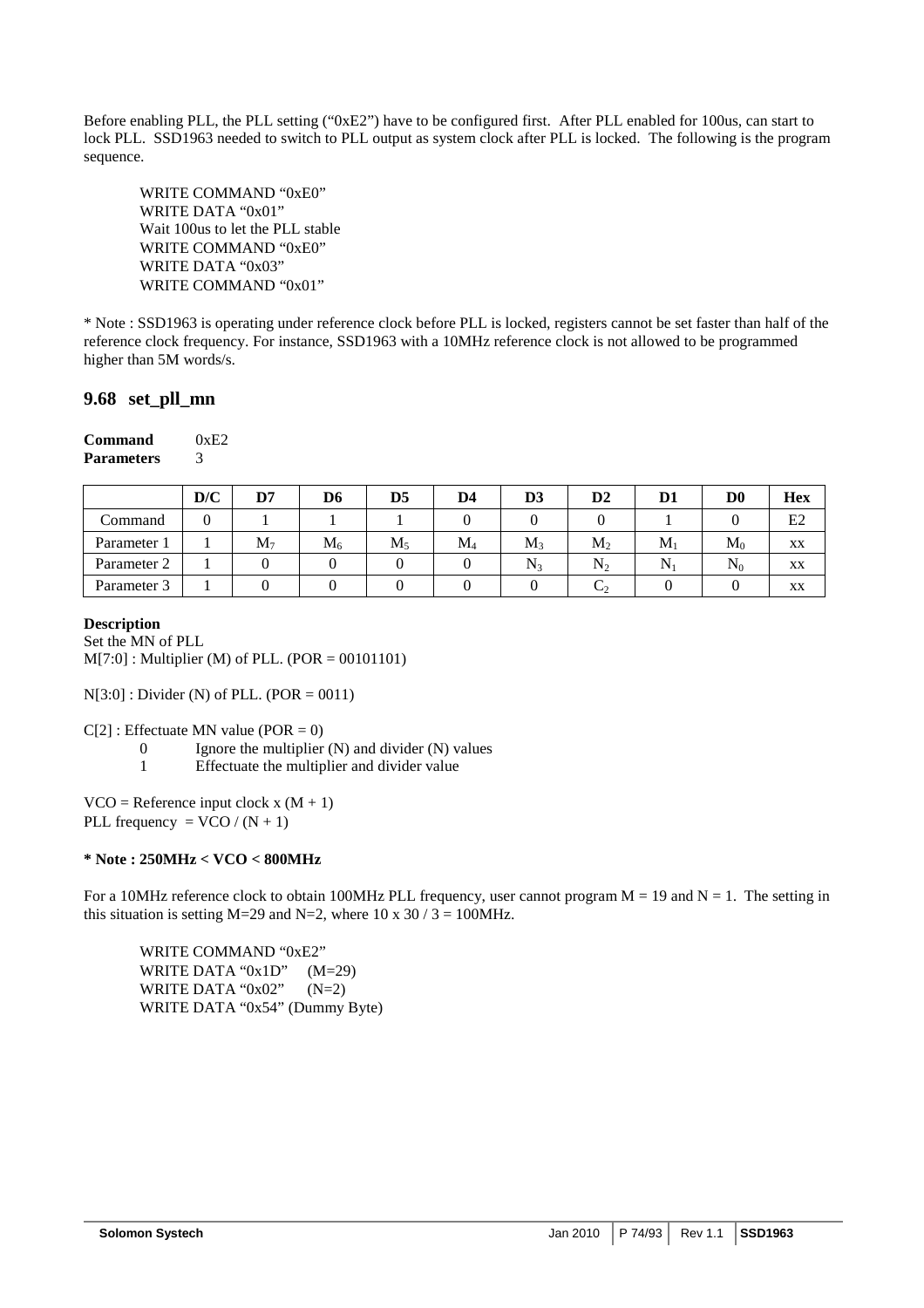## **9.69 get\_pll\_mn**

#### **Command** 0xE3 **Parameters** 3

|             | D/C | D7             | D6    | D <sub>5</sub> | D4          | D3    | $\mathbf{D2}$  | D1 | D <sub>0</sub> | <b>Hex</b> |
|-------------|-----|----------------|-------|----------------|-------------|-------|----------------|----|----------------|------------|
| Command     |     |                |       |                |             |       |                |    |                | E3         |
| Parameter 1 |     | M <sub>7</sub> | $M_6$ | $\rm M_5$      | $\rm M_{4}$ | $M_3$ | $\mathbf{M}_2$ | M  | $\mathbf{M}_0$ | XX         |
| Parameter 2 |     |                |       |                |             | $N_3$ | $N_2$          | N  | $\rm N_0$      | XX         |
| Parameter 3 |     |                |       |                |             |       | $\mathsf{L}_2$ |    |                | XX         |

### **Description**

Get the MN setting of PLL

M[7:0] : Multiplier (M) of PLL. (POR = 00101101)

N[3:0] : Divider (N) of PLL. (POR = 0011)

 $C[2]$ : Effectuate MN value (POR = 0)

- 0 Ignore the multiplier (M) and divider (N) values.
- 1 Effectuate the multiplier and divider value

## **9.70 get\_pll\_status**

| Command           | 0xE4 |
|-------------------|------|
| <b>Parameters</b> |      |

|           | D/C | n,<br><u>,</u> | D6 | D <sub>5</sub> | D4 | D3 | D <sub>2</sub> | $\sim$ | D0 | <b>Hex</b>                       |
|-----------|-----|----------------|----|----------------|----|----|----------------|--------|----|----------------------------------|
| Command   |     |                |    |                |    |    |                |        |    | Ŀ4                               |
| Parameter |     |                |    |                |    |    | HΩ<br><u>_</u> |        |    | $\mathbf{v}$<br>$\Lambda\Lambda$ |

### **Description**

Get the PLL status

A[2] : PLL Lock

0 Not locked

1 Locked

## **9.71 set\_deep\_sleep**

| Command           | 0xE5 |
|-------------------|------|
| <b>Parameters</b> | None |

|         | D/C | <b>DF</b><br>. . | D <sub>6</sub> | D <sub>5</sub> | D4<br>- - | $\mathbf{L}$<br>IJJ | D2 | D. | D <sub>0</sub> | $-$<br>ചകം<br>11VA |
|---------|-----|------------------|----------------|----------------|-----------|---------------------|----|----|----------------|--------------------|
| `ommand |     |                  |                |                |           |                     |    |    |                | $\sim$<br>--       |

#### **Description**

Set deep sleep mode. PLL would be stopped.

It needs to issue 2 dummy read to exit Deep Sleep mode.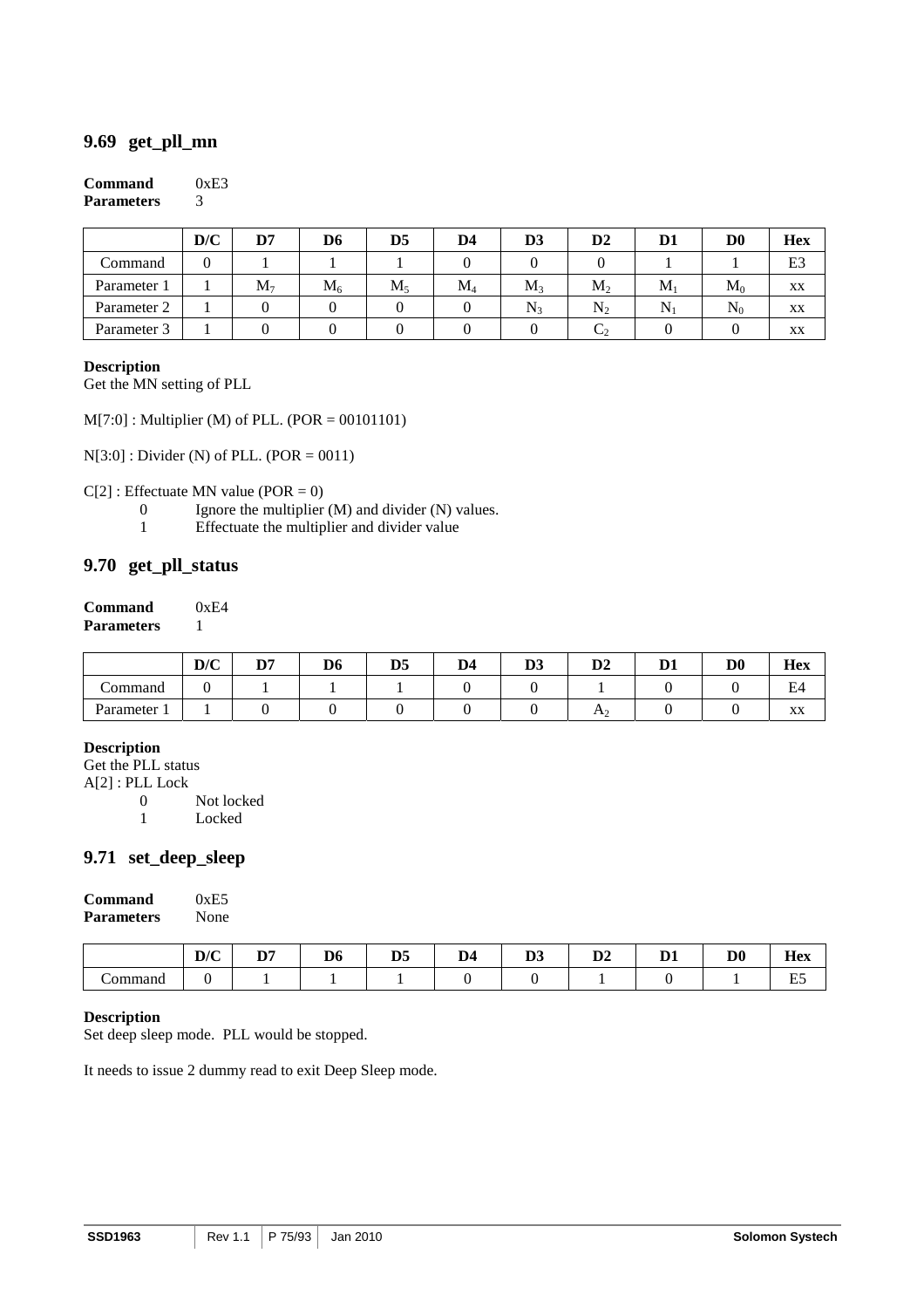## **9.72 set\_lshift\_freq**

| Command           | 0xE6 |
|-------------------|------|
| <b>Parameters</b> | 3    |

|             | D/C | D7                                                                                                            | D6                                                                                                                                                                                                                                        | D5 | D4 | D <sub>3</sub> | D2 | D1 | D0                                                          | <b>Hex</b> |
|-------------|-----|---------------------------------------------------------------------------------------------------------------|-------------------------------------------------------------------------------------------------------------------------------------------------------------------------------------------------------------------------------------------|----|----|----------------|----|----|-------------------------------------------------------------|------------|
| Command     |     |                                                                                                               |                                                                                                                                                                                                                                           |    |    |                |    |    |                                                             | E6         |
| Parameter 1 |     |                                                                                                               |                                                                                                                                                                                                                                           |    |    |                |    |    | $ LCDC_FPR_{19} LCDC_FPR_{18} LCDC_FPR_{17} LCDC_FPR_{16} $ |            |
| Parameter 2 |     | $[LCDC_FPR_{15}]LCDC_FPR_{14}]LCDC_FPR_{13} LCDC_FPR_{12} LCDC_FPR_{11} LCDC_FPR_{10} LCDC_FPR_9 LCDC_FPR_8 $ |                                                                                                                                                                                                                                           |    |    |                |    |    |                                                             |            |
| Parameter 3 |     |                                                                                                               | $\lfloor$ LCDC_FPR <sub>7</sub> $\lfloor$ LCDC_FPR <sub>6</sub> $\lfloor$ LCDC_FPR <sub>3</sub> $\lfloor$ LCDC_FPR <sub>4</sub> $\lfloor$ LCDC_FPR <sub>2</sub> $\lfloor$ LCDC_FPR <sub>1</sub> $\lfloor$ LCDC_FPR <sub>0</sub> $\lfloor$ |    |    |                |    |    |                                                             |            |

#### **Description**

Set the LSHIFT (pixel clock) frequency

LCDC\_FPR[19:16] : The highest 4 bits for the pixel clock frequency settings.  $(POR = 0111)$ LCDC FPR[15:8] : The higher byte for the pixel clock frequency settings. (POR = 11111111) LCDC\_FPR[7:0] : The low byte for the pixel clock frequency settings. (POR = 11111111)

For parallel LCD interface: Configure the pixel clock to PLL freq x ((LCDC\_FPR + 1) /  $2^{20}$ )

To obtain PCLK =  $5.3$ MHz with PLL Frequency =  $100$ MHz, 5.3MHz = 100MHz  $*($  LCDC\_FPR+ 1) / 2<sup>20</sup> LCDC\_FPR = 55574

WRITE COMMAND "0xE6" WRITE DATA " $0x00$ " (LCDC\_FPR = 55574) WRITE DATA "0xD9" WRITE DATA "0x16" For serial LCD interface: Configure the pixel clock to PLL freq x ((LCDC\_FPR + 1) /  $2^{20}$ ) \*4

To obtain PCLK =  $5.3$ MHz with PLL Frequency =  $100$ MHz, 5.3MHz = 100MHz  $*($  ( LCDC\_FPR+ 1)  $/2^{20}$  )\*4 LCDC\_FPR = 13892

WRITE COMMAND "0xE6" WRITE DATA " $0x00$ " (LCDC\_FPR = 13892) WRITE DATA "0x36" WRITE DATA "0x44"

## **9.73 get\_lshift\_freq**

| Command           | 0xE7 |
|-------------------|------|
| <b>Parameters</b> | 3    |

|             | D/C | D7 | D6                                                                                                                                                                                                                                                      | D5 | D4 | D3 | D2 | D1                                                                                          | D | Hex       |
|-------------|-----|----|---------------------------------------------------------------------------------------------------------------------------------------------------------------------------------------------------------------------------------------------------------|----|----|----|----|---------------------------------------------------------------------------------------------|---|-----------|
| Command     |     |    |                                                                                                                                                                                                                                                         |    |    |    |    |                                                                                             |   | E7        |
| Parameter 1 |     |    |                                                                                                                                                                                                                                                         |    |    |    |    | LCDC_FPR <sub>19</sub> LCDC_FPR <sub>18</sub> LCDC_FPR <sub>17</sub> LCDC_FPR <sub>16</sub> |   | XX        |
| Parameter 2 |     |    | LCDC FPR <sub>13</sub> LCDC FPR <sub>14</sub> LCDC FPR <sub>13</sub> LCDC FPR <sub>12</sub> LCDC FPR <sub>11</sub> LCDC FPR <sub>10</sub> LCDC FPR <sub>9</sub> LCDC FPR <sub>8</sub> L                                                                 |    |    |    |    |                                                                                             |   | <b>XX</b> |
| Parameter 3 |     |    | $\vert$ LCDC_FPR <sub>7</sub> $\vert$ LCDC_FPR <sub>6</sub> $\vert$ LCDC_FPR <sub>5</sub> $\vert$ LCDC_FPR <sub>4</sub> $\vert$ LCDC_FPR <sub>3</sub> $\vert$ LCDC_FPR <sub>2</sub> $\vert$ LCDC_FPR <sub>1</sub> $\vert$ LCDC_FPR <sub>0</sub> $\vert$ |    |    |    |    |                                                                                             |   | XX        |

#### **Description**

Get the current LSHIFT (pixel clock) frequency setting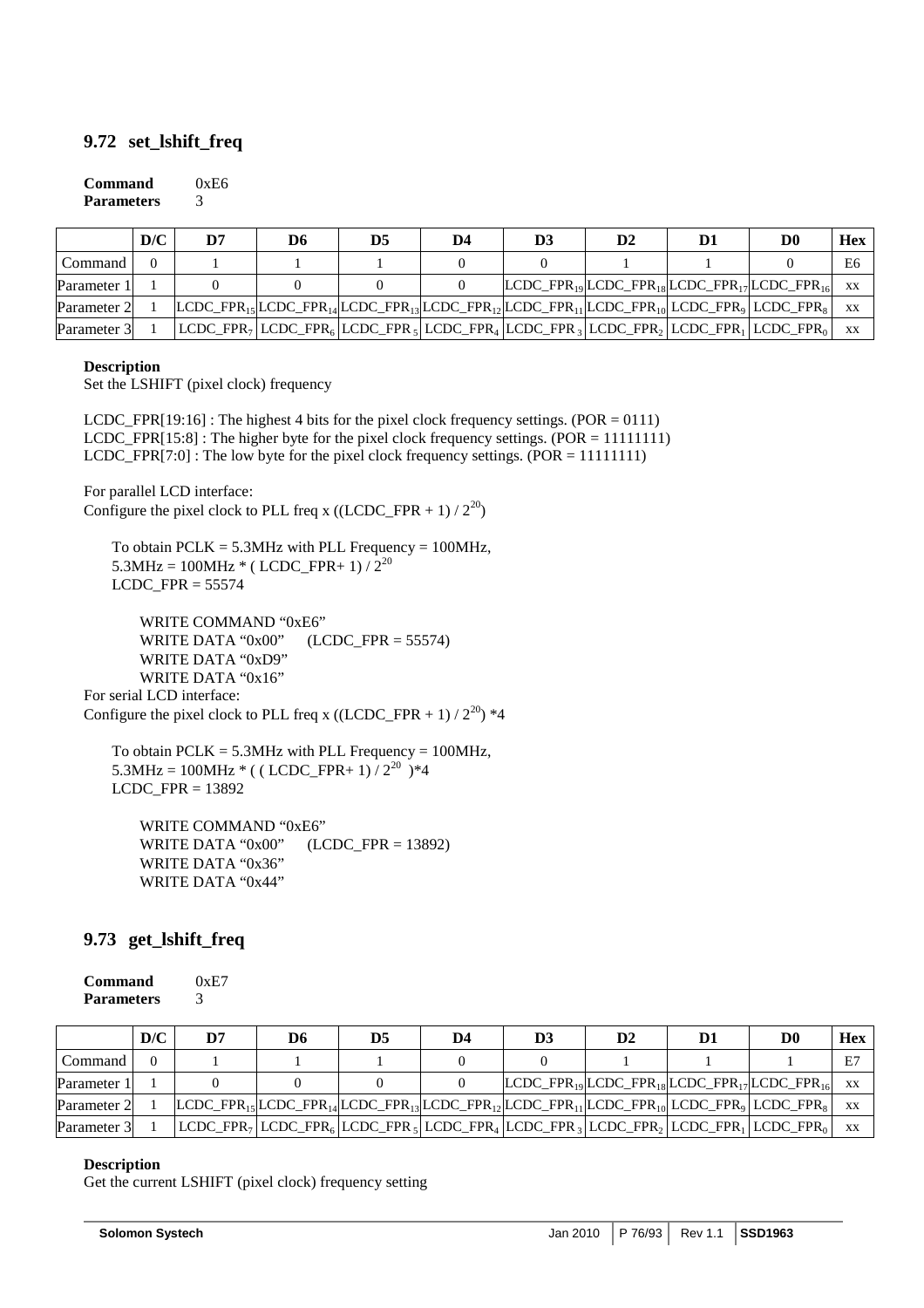LCDC\_FPR[19:16] : The highest 4 bits for the pixel clock frequency settings. (POR = 0111) LCDC\_FPR[15:8] : The higher byte for the pixel clock frequency settings. (POR = 11111111) LCDC\_FPR[7:0] : The low byte for the pixel clock frequency settings. (POR  $= 11111111$ )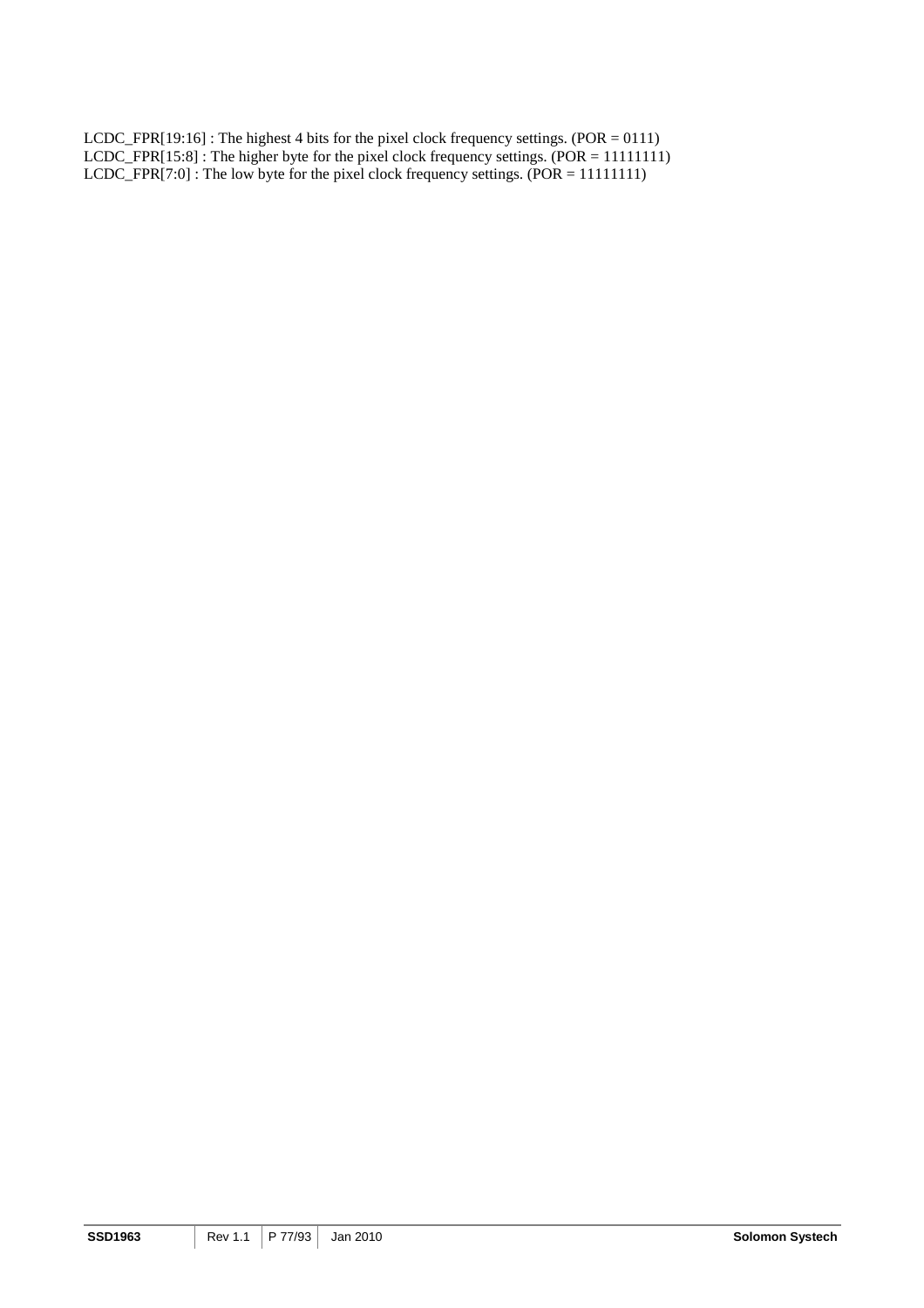## **9.74 set\_pixel\_data\_interface**

| Command           | 0xF0 |
|-------------------|------|
| <b>Parameters</b> |      |

|           | D/C | פת | D6 | D <sub>5</sub> | D4 | $\mathbf{r}$<br>ij. | D2        | D <sub>1</sub> | D <sub>0</sub>            | <b>Hex</b>     |
|-----------|-----|----|----|----------------|----|---------------------|-----------|----------------|---------------------------|----------------|
| Command   |     |    |    |                |    |                     |           |                |                           | F <sub>0</sub> |
| Parameter |     |    |    |                |    |                     | H.<br>- - | $\mathbf{r}$   | $\mathbf{A}$ <sup>0</sup> | XX             |

#### **Description**

Set the pixel data format to 8-bit / 9-bit / 12-bit / 16-bit / 16-bit(565) / 18-bit / 24-bit in the parallel host processor interface. This command is used for display data only, the command format is always 8 bit.

A[2:0] : Pixel Data Interface Format (POR = 101)

| 000    | 8-bit               |
|--------|---------------------|
| 001    | $12$ -bit           |
| 010    | 16-bit packed       |
| 011    | 16-bit (565 format) |
| 100    | 18-bit              |
| 101    | $24$ -bit           |
| 110    | 9-bit               |
| Others | Reserved            |
|        |                     |

\* Note : The un-used data bus will be driven to ground by SSD1963, so don't connect the un-used data bus to MCU.

### **9.75 get\_pixel\_data\_interface**

**Command** 0xF1 **Parameters** 1

|              | D/C | $\mathbf{D}7$ | D <sub>6</sub> | D <sub>5</sub> | D4 | D3 | $\mathbf{D}2$  | $\mathbf{L}$ | $\mathbf{D} \mathbf{0}$ | <b>Hex</b>         |
|--------------|-----|---------------|----------------|----------------|----|----|----------------|--------------|-------------------------|--------------------|
| ∼<br>Command |     |               |                |                |    |    |                |              |                         | $\mathbf{r}$       |
| Parameter    |     |               |                |                |    |    | $\mathbf{r}_2$ | A            | H <sub>0</sub>          | $\mathbf{v}$<br>AΛ |

#### **Description**

Get the current pixel data format settings in the parallel host processor interface.

A[2:0] : Pixel Data Interface Format (POR = 101)

000 8-bit

001 12-bit

010 16-bit packed

011 16-bit (565 format)

100 18-bit

101 24-bit

- 110 9-bit
- Others Reserved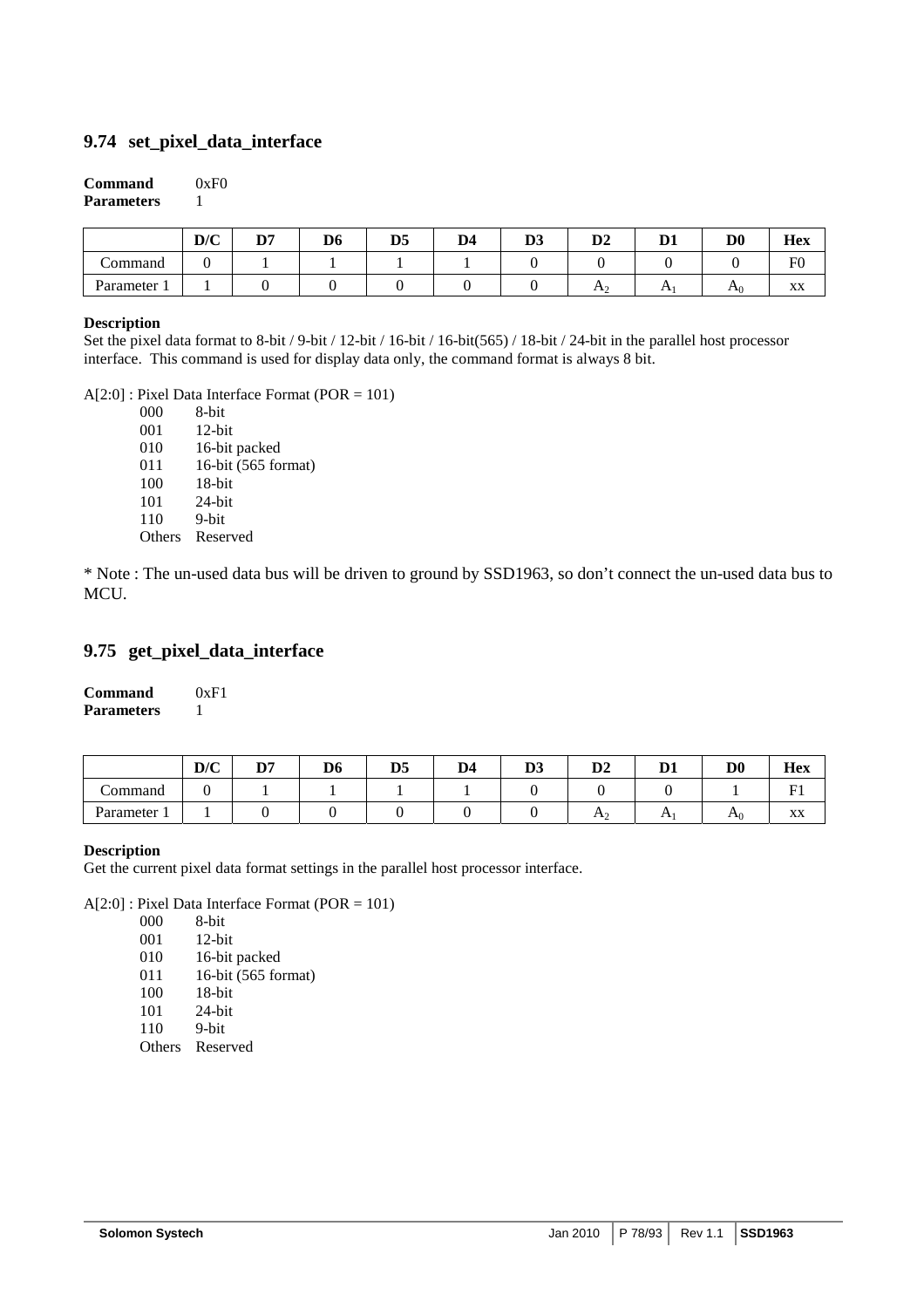## **10 MAXIMUM RATINGS**

| <b>Symbol</b> | <b>Parameter</b>           | <b>Value</b>                      | Unit        |
|---------------|----------------------------|-----------------------------------|-------------|
| $\rm V_{DDD}$ | Digital Core power supply  | $-0.5$ to 1.8                     |             |
| $V_{DDPLL}$   | PLL power supply           | $-0.5$ to 1.8                     |             |
| $V_{DDLCD}$   | LCD Interface power supply | $-0.5$ to 4.6                     |             |
| $V_{DDIO}$    | I/O power supply           | $-0.5$ to 4.6                     |             |
| $V_{IN}$      | <b>Input Voltage</b>       | $-0.5$ to 4.6                     |             |
| $V_{OUT}$     | <b>Output Voltage</b>      | $-0.5$ to 4.6                     |             |
| $T_{SOL}$     | Solder Temperature / Time  | 225 for 40 sec max at solder ball | $^{\circ}C$ |
| $T_{STG}$     | Storage temperature        | $-45$ to 125                      | $^{\circ}C$ |
| $\rm T_A$     | Operating temperature      | $-30$ to 85                       | $\rm ^{o}C$ |

Table 10-1: Maximum Ratings (Voltage Referenced to V<sub>SS</sub>)

Maximum ratings are those values beyond which damages to the device may occur. Functional operation should be restricted to the limits in the Electrical Characteristics tables or Pin Description section

This device contains circuitry to protect the inputs against damage due to high static voltages or electric fields; however, it is advised that normal precautions be taken to avoid application of any voltage higher than maximum rated voltages to this high impedance circuit. For proper operation it is recommended that  $V_{IN}$  and  $V_{OUT}$  be constrained to the range  $V_{SS} < (V_{IN}$  or  $V_{OUT}) < V_{DDIO}$ . Reliability of operation is enhanced if unused input is connected to an appropriate logic voltage level (e.g., either  $V_{SS}$  or  $V_{DDIO}$ ). Unused outputs must be left open. This device may be light sensitive. Caution should be taken to avoid exposure of this device to any light source during normal operation. This device is not radiation protected.

# **11 RECOMMENDED OPERATING CONDITIONS**

#### **Table 11-1: Recommended Operating Condition**

| <b>Symbol</b> | <b>Parameter</b>           | Min    | $\mathbf{T}_{\mathbf{V}\mathbf{D}}$ | Max  | Unit |
|---------------|----------------------------|--------|-------------------------------------|------|------|
| ' DDD         | Digital Core power supply  | 1.10   |                                     | 1.30 |      |
| / DDPLL       | PLL power supply           | 1.10   |                                     | 1.30 |      |
| / DDLCD       | LCD Interface power supply | . . 65 | 3.3                                 | 3.6  |      |
| DDIO          | I/O power supply           | 1.65   | 3.3                                 | 3.6  |      |

## **11.1 Power-up sequence**



## **Figure 11-1: Power-up Sequence**

## **Note**

Clock reference is only applicable when CLK is used.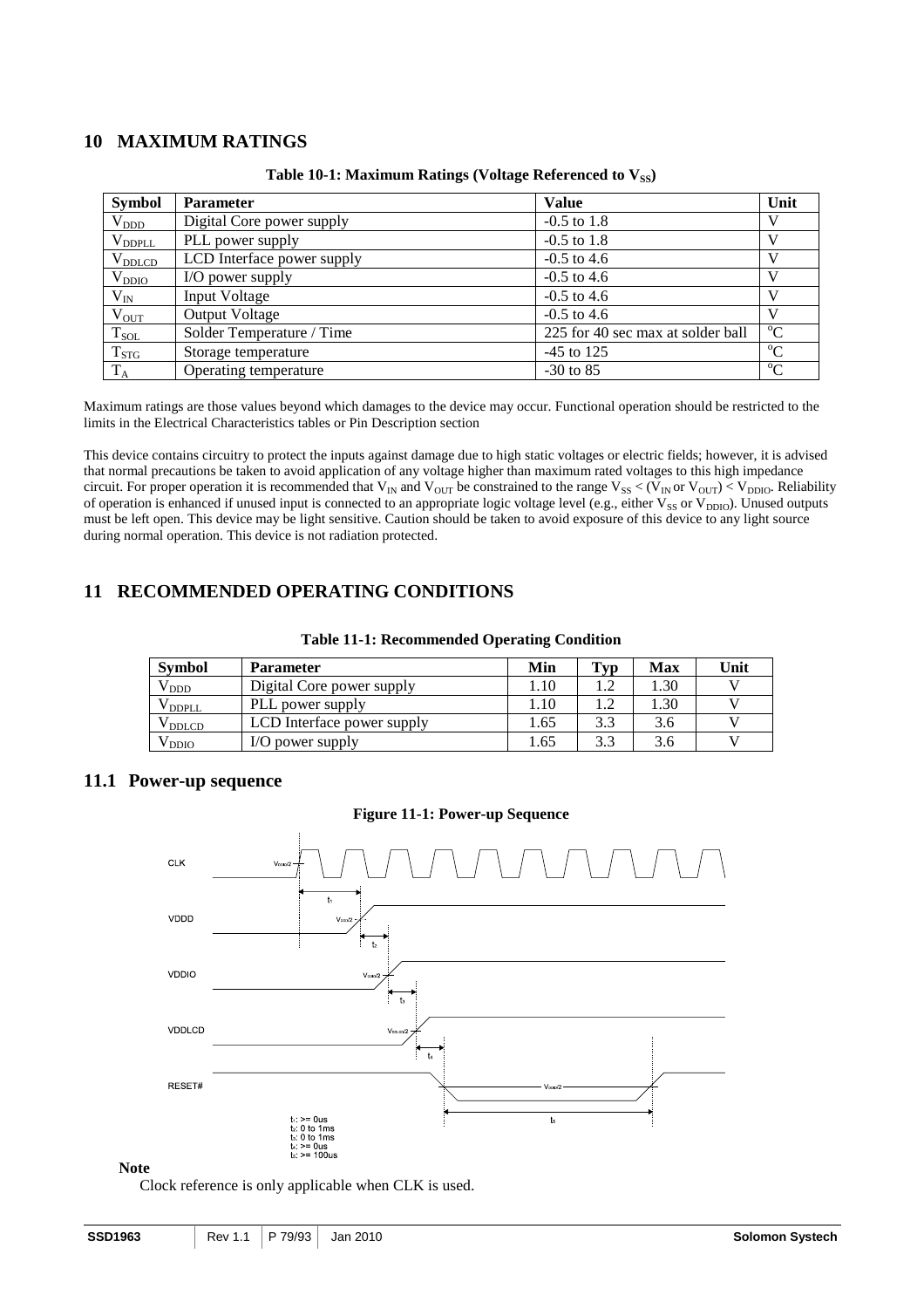# **12 DC CHARACTERISTICS**

## **Conditions:**

Voltage referenced to Vss  $V_{\text{DDD}}$ ,  $V_{\text{DDPLL}} = 1.2V$  $V_{DDIO}$ ,  $V_{DDLCD} = 3.3V$  $T_A = 25$ °C

|  |  |  |  | Table 12-1 : DC Characteristics |
|--|--|--|--|---------------------------------|
|--|--|--|--|---------------------------------|

| <b>Symbol</b>   | Parameter              | <b>Test Condition</b> | Min                  | Typ | <b>Max</b>           | Unit         |
|-----------------|------------------------|-----------------------|----------------------|-----|----------------------|--------------|
| PSTY            | Quiescent Power        |                       |                      | 300 | 500                  | uW           |
| Iiz             | Input leakage current  |                       | - 1                  |     |                      | uA           |
| Ioz             | Output leakage current |                       | $-1$                 |     |                      | uA           |
| VOH             | Output high voltage    |                       | 0.8V <sub>DDIO</sub> |     |                      | V            |
| $\rm V_{OL}$    | Output low voltage     |                       |                      |     | 0.2V <sub>DDIO</sub> | ٦Z           |
| V <sub>IH</sub> | Input high voltage     |                       | 0.8V <sub>DDIO</sub> |     | $V_{DDIO}$ + 0.5     | $\mathbf{V}$ |
| $V_{IL}$        | Input low voltage      |                       |                      |     | 0.2V <sub>DDIO</sub> |              |

# **13 AC CHARACTERISTICS**

# **Conditions:**

Voltage referenced to  $V_{SS}$  $V_{\text{DDD}}$ ,  $V_{\text{DDPLL}} = 1.2V$  $V_{DDIO}$ ,  $V_{DDLCD} = 3.3V$  $T_A = 25$ <sup>o</sup>C  $CL = 50pF$  (Bus/CPU Interface)  $CL = 0pF$  (LCD Panel Interface)

## **13.1 Clock Timing**

**Table 13-1: Clock Input Requirements for CLK (PLL-bypass)**

| Symbol           | <b>Parameter</b>            | Min      | Max | Units      |
|------------------|-----------------------------|----------|-----|------------|
| $r_{\text{CLK}}$ | Input Clock Frequency (CLK) |          |     | <b>MHz</b> |
| CLK              | Input Clock period (CLK)    | $/1$ CLK |     | ns         |

### **Table 13-2 : Clock Input Requirements for CLK**

| <b>Symbol</b>     | <b>Parameter</b>            | Min       | Max | <b>Units</b> |
|-------------------|-----------------------------|-----------|-----|--------------|
| <sup>г</sup> сі к | Input Clock Frequency (CLK) | ر         |     | <b>MHz</b>   |
| $-CLK$            | Input Clock period (CLK)    | $1/1$ CLK |     | ns           |

| Table 13-3 : Clock Input Requirements for crystal oscillator XTAL |  |
|-------------------------------------------------------------------|--|
|-------------------------------------------------------------------|--|

| Symbol              | <b>Parameter</b>             | Min                   | Max | <b>Units</b> |
|---------------------|------------------------------|-----------------------|-----|--------------|
| $T_{\textrm{XTAL}}$ | <b>Input Clock Frequency</b> | ن ک                   |     | MHz          |
| <b>XTAL</b>         | Input Clock period           | $'$ <sup>1</sup> XTAL |     | ns           |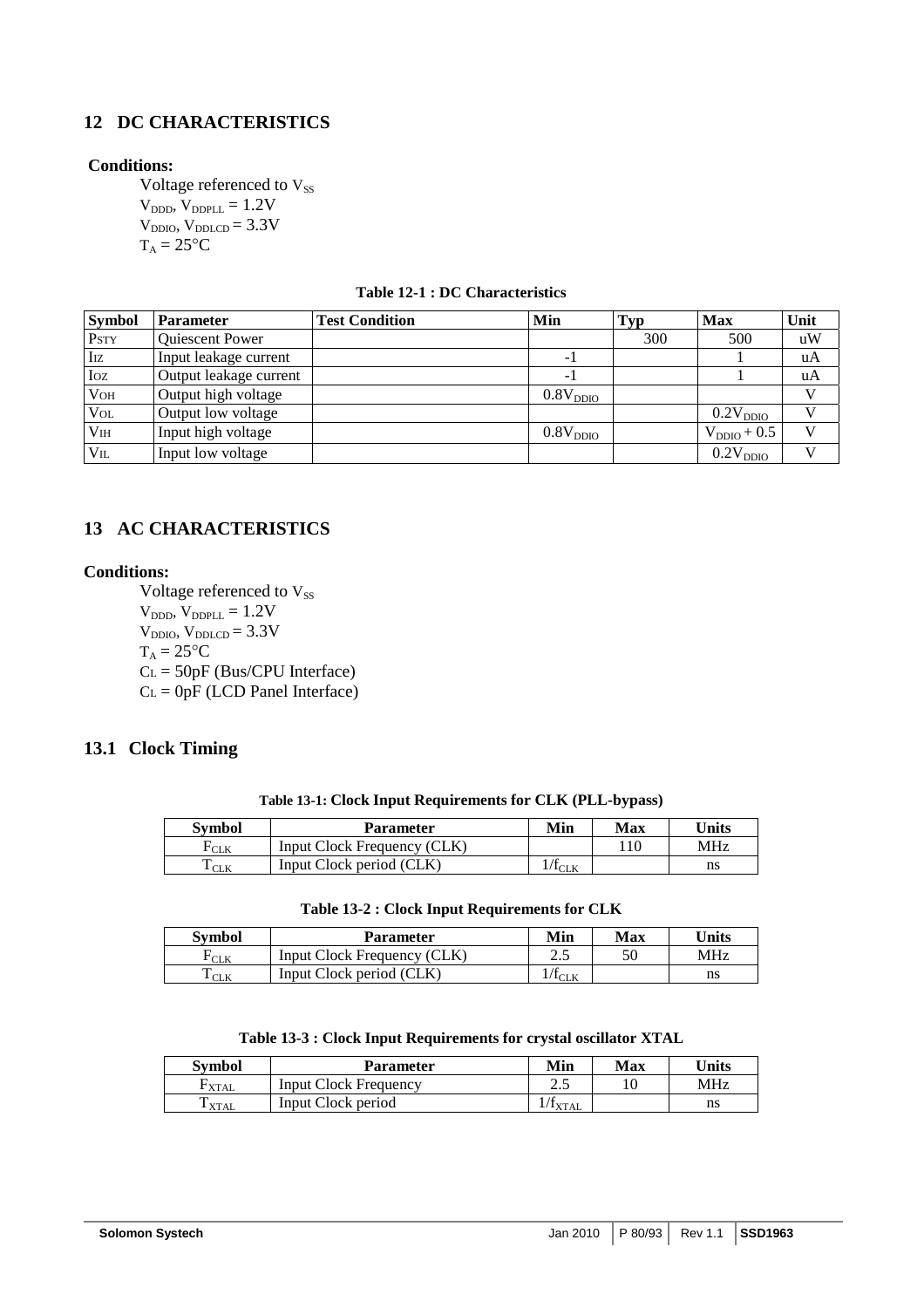# **13.2 MCU Interface Timing**

# **13.2.1 Parallel 6800-series Interface Timing**

| Symbol             | Parameter                 |                          | Min                 | Typ                      | Max | Unit          |
|--------------------|---------------------------|--------------------------|---------------------|--------------------------|-----|---------------|
| $f_{MCLK}$         | System Clock Frequency*   |                          |                     |                          | 110 | <b>MHz</b>    |
| $t_{MCLK}$         | System Clock Period*      |                          | $1/$ $f_{\rm MCLK}$ |                          |     | <sub>ns</sub> |
|                    | Control Pulse High Width  | Write                    | 13                  | $1.5*$ t <sub>MCLK</sub> |     |               |
| t <sub>pwCSH</sub> |                           | Read                     | 30                  | $3.5*$ t <sub>MCLK</sub> |     | ns            |
|                    | Control Pulse Low Width   | Write (next write cycle) | 13                  | $1.5*$ t <sub>MCLK</sub> |     |               |
| t <sub>pwcsl</sub> |                           | Write (next read cycle)  | 80                  | $9*$ t <sub>MCLK</sub>   |     | <sub>ns</sub> |
|                    |                           | Read                     | 80                  | $9*$ t <sub>MCLK</sub>   |     |               |
| $t_{AS}$           | <b>Address Setup Time</b> |                          | 2                   |                          |     | ns            |
| $t_{AH}$           | <b>Address Hold Time</b>  |                          | $\overline{2}$      |                          |     | ns            |
| $t_{DSW}$          | Data Setup Time           |                          | 4                   |                          |     | ns            |
| $t_{DHW}$          | Data Hold Time            |                          |                     |                          |     | ns            |
| $t_{PLW}$          | Write Low Time            |                          | 14                  |                          |     | ns            |
| $t_{PHW}$          | Write High Time           |                          | 14                  |                          |     | ns            |
| $t_{\rm PLWR}$     | Read Low Time             |                          | 38                  | $\blacksquare$           |     | ns            |
| $t_{ACC}$          | Data Access Time          |                          | 32                  | ۰                        |     | ns            |
| $t_{\rm DHR}$      | Output Hold time          |                          |                     |                          |     | ns.           |
| $t_R$              | <b>Rise Time</b>          |                          |                     |                          | 0.5 | ns            |
| $t_F$              | Fall Time                 |                          |                     |                          | 0.5 | ns            |

 **Table 13-4: Parallel 6800-series Interface Timing Characteristics (Use CS# as clock)** 

\* System Clock denotes external input clock (PLL-bypass) or internal generated clock (PLL-enabled)



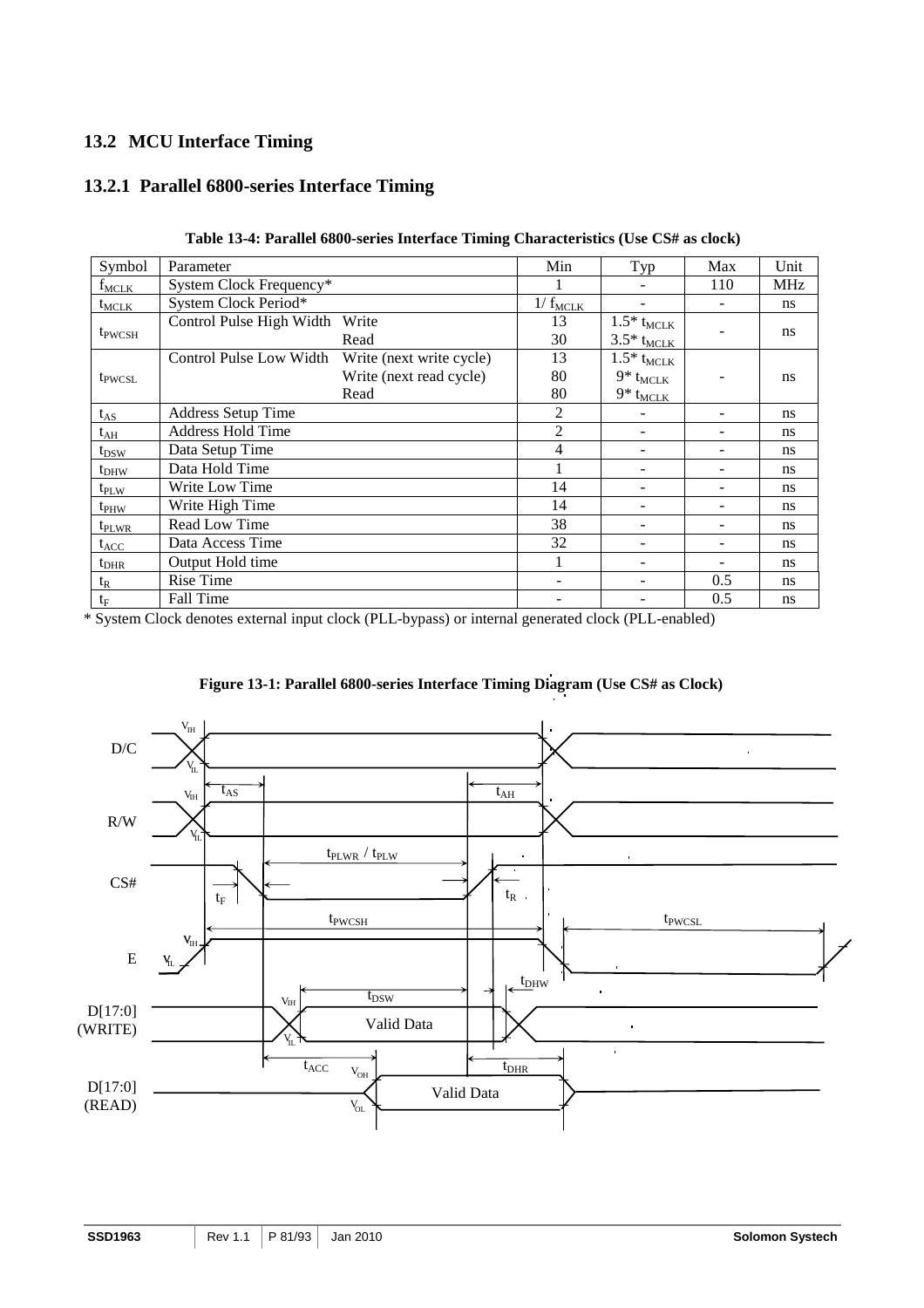| Symbol             | Parameter                 |                          | Min                                  | Typ                      | Max | Unit          |
|--------------------|---------------------------|--------------------------|--------------------------------------|--------------------------|-----|---------------|
| $f_{MCLK}$         | System Clock Frequency*   |                          | 1                                    |                          | 110 | MHz           |
| $t_{MCLK}$         | System Clock Period*      |                          | $\frac{1}{\sqrt{1}} f_{\text{MCLK}}$ |                          |     | ns            |
|                    | Control Pulse Low Width   | Write (next write cycle) | 13                                   | $1.5*$ t <sub>MCLK</sub> |     |               |
| $t_{\text{PWCSH}}$ |                           | Write (next read cycle)  | 80                                   | $9*$ t <sub>MCLK</sub>   |     | ns            |
|                    |                           | Read                     | 80                                   | $9*$ t <sub>MCLK</sub>   |     |               |
|                    | Control Pulse High Width  | Write                    | 13                                   | $1.5^*$ ${\rm t_{MCLK}}$ |     | ns            |
| t <sub>pwCSL</sub> | Read                      |                          | 30                                   | $3.5*$ t <sub>MCLK</sub> |     |               |
| $t_{AS}$           | <b>Address Setup Time</b> |                          | $\overline{c}$                       |                          |     | ns            |
| $t_{AH}$           | <b>Address Hold Time</b>  |                          | $\overline{2}$                       |                          |     | ns            |
| $t_{DSW}$          | Data Setup Time           |                          | 4                                    |                          |     | ns            |
| $t_{DHW}$          | Data Hold Time            |                          | 1                                    |                          |     | ns            |
| $t_{PLW}$          | Write Low Time            |                          | 14                                   |                          |     | ns            |
| $t_{PHW}$          | Write High Time           |                          | 14                                   | -                        |     | ns            |
| t <sub>pl WR</sub> | Read Low Time             |                          | 38                                   |                          |     | ns            |
| $t_{ACC}$          | Data Access Time          |                          | 32                                   |                          |     | ns            |
| $t_{\rm DHR}$      | Output Hold time          |                          |                                      |                          |     | <sub>ns</sub> |
| $t_{R}$            | <b>Rise Time</b>          |                          | ٠                                    |                          | 0.5 | ns            |
| $t_F$              | Fall Time                 |                          |                                      |                          | 0.5 | ns            |

**Table 13-5: Parallel 6800-series Interface Timing Characteristics (Use E as clock)** 

\* System Clock denotes external input clock (PLL-bypass) or internal generated clock (PLL-enabled)



**Figure 13-2: Parallel 6800-series Interface Timing Diagram (Use E as Clock)**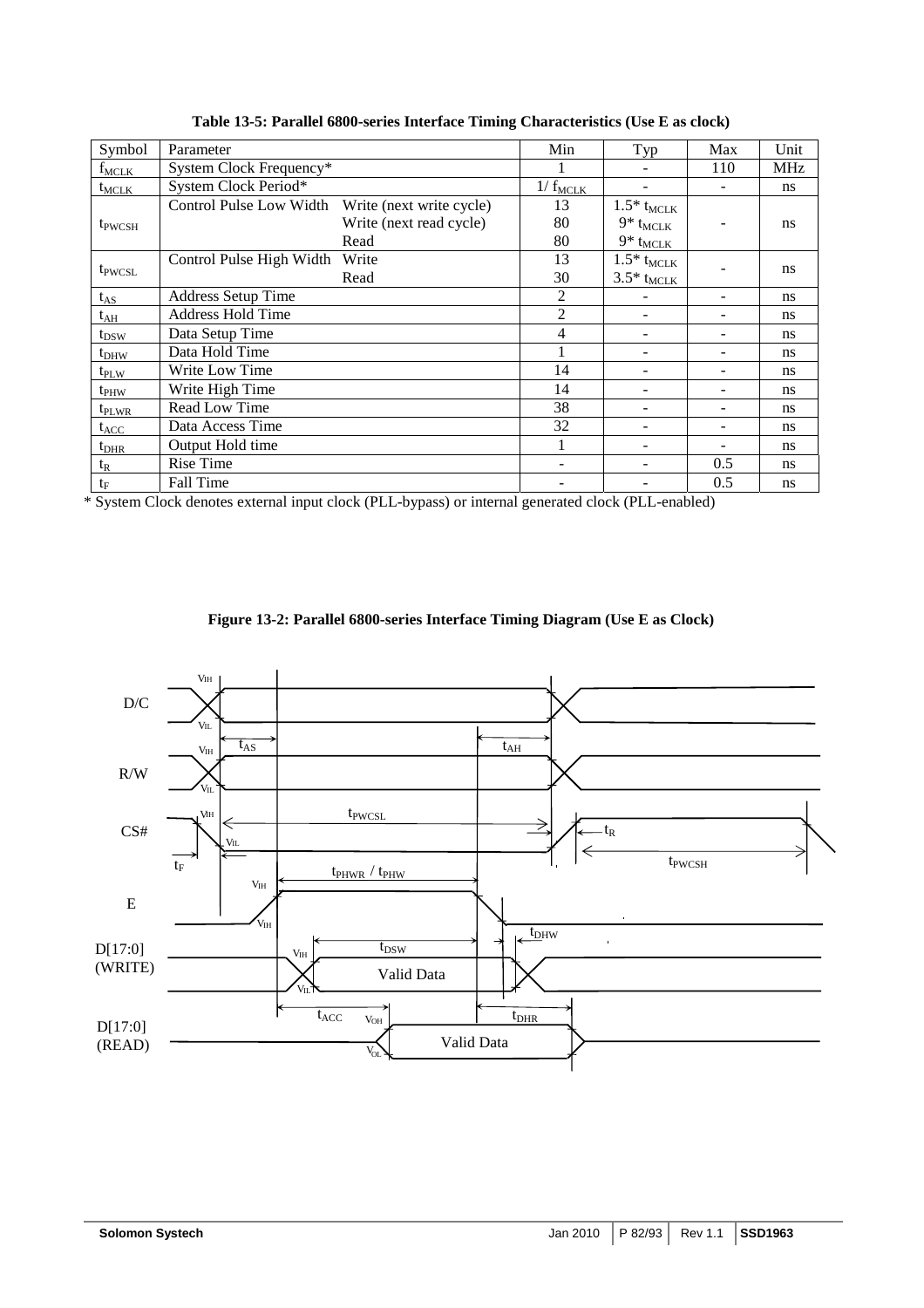# **13.2.2 Parallel 8080-series Interface Timing**

| <b>Symbol</b>      | <b>Parameter</b>                     |                          | Min          | <b>Typ</b>               | <b>Max</b>               | Unit       |
|--------------------|--------------------------------------|--------------------------|--------------|--------------------------|--------------------------|------------|
| $f_{MCLK}$         | System Clock Frequency*              |                          |              |                          | 110                      | <b>MHz</b> |
| $t_{MCLK}$         | System Clock Period*                 |                          | $1/f_{MCLK}$ |                          |                          | ns         |
|                    | Control Pulse High Width             | Write                    | 13           | $1.5^*$ ${\rm t_{MCLK}}$ |                          | ns         |
| t <sub>pwCSL</sub> |                                      | Read                     | 30           | $3.5*$ t <sub>MCLK</sub> |                          |            |
|                    | Control Pulse Low Width              | Write (next write cycle) | 13           | $1.5*$ t <sub>MCLK</sub> |                          |            |
| $t_{\text{PWCSH}}$ |                                      | Write (next read cycle)  | 80           | $9*$ t <sub>MCLK</sub>   |                          | ns         |
|                    |                                      | Read                     | 80           | $9*$ t <sub>MCLK</sub>   |                          |            |
| $t_{AS}$           | <b>Address Setup Time</b>            |                          | 1            |                          |                          | ns         |
| $t_{AH}$           | <b>Address Hold Time</b>             |                          | 2            |                          |                          | ns         |
| $t_{DSW}$          | Write Data Setup Time                |                          | 4            |                          |                          | ns         |
| $t_{DHW}$          | Write Data Hold Time                 |                          | 1            |                          |                          | ns         |
| t <sub>pwLw</sub>  | Write Low Time                       |                          | 12           |                          |                          | ns         |
| $t_{\rm DHR}$      | Read Data Hold Time                  |                          |              |                          |                          | ns         |
| $t_{ACC}$          | <b>Access Time</b>                   |                          | 32           |                          | $\overline{\phantom{a}}$ | ns         |
| t <sub>pwlr</sub>  | Read Low Time                        |                          | 36           | $\qquad \qquad -$        |                          | ns         |
| $t_{R}$            | Rise Time                            |                          |              |                          | 0.5                      | ns         |
| $t_{\rm F}$        | Fall Time                            |                          |              |                          | 0.5                      | ns         |
| $t_{CS}$           | Chip select setup time               |                          | 2            |                          |                          | ns         |
| $t_{\rm CSH}$      | Chip select hold time to read signal |                          | 3            |                          |                          | ns         |

**Table 13-6: Parallel 8080-series Interface Timing Characteristics** 

\* System Clock denotes external input clock (PLL-bypass) or internal generated clock (PLL-enabled)



## **Figure 13-3: Parallel 8080-series Interface Timing Diagram (Write Cycle)**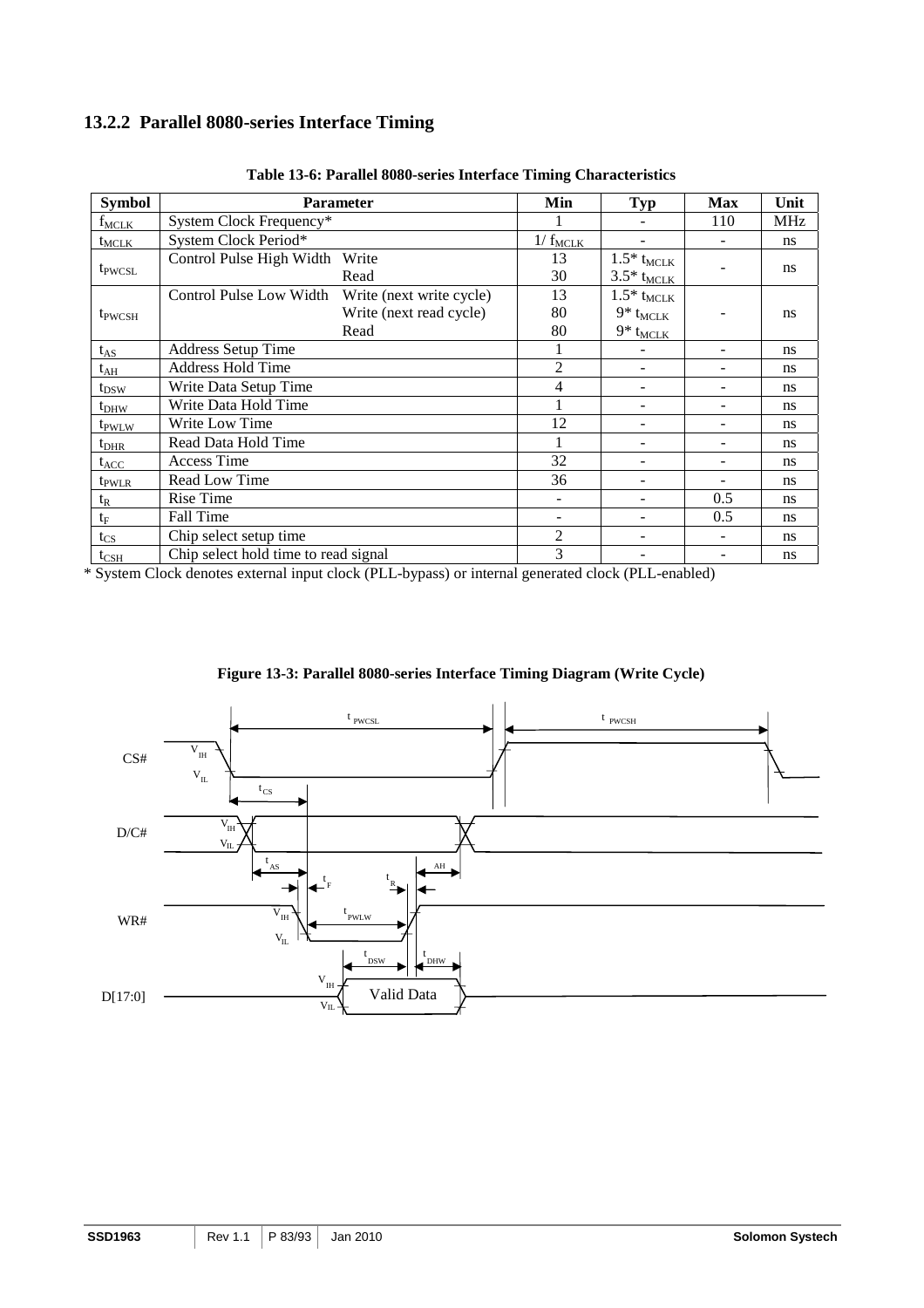

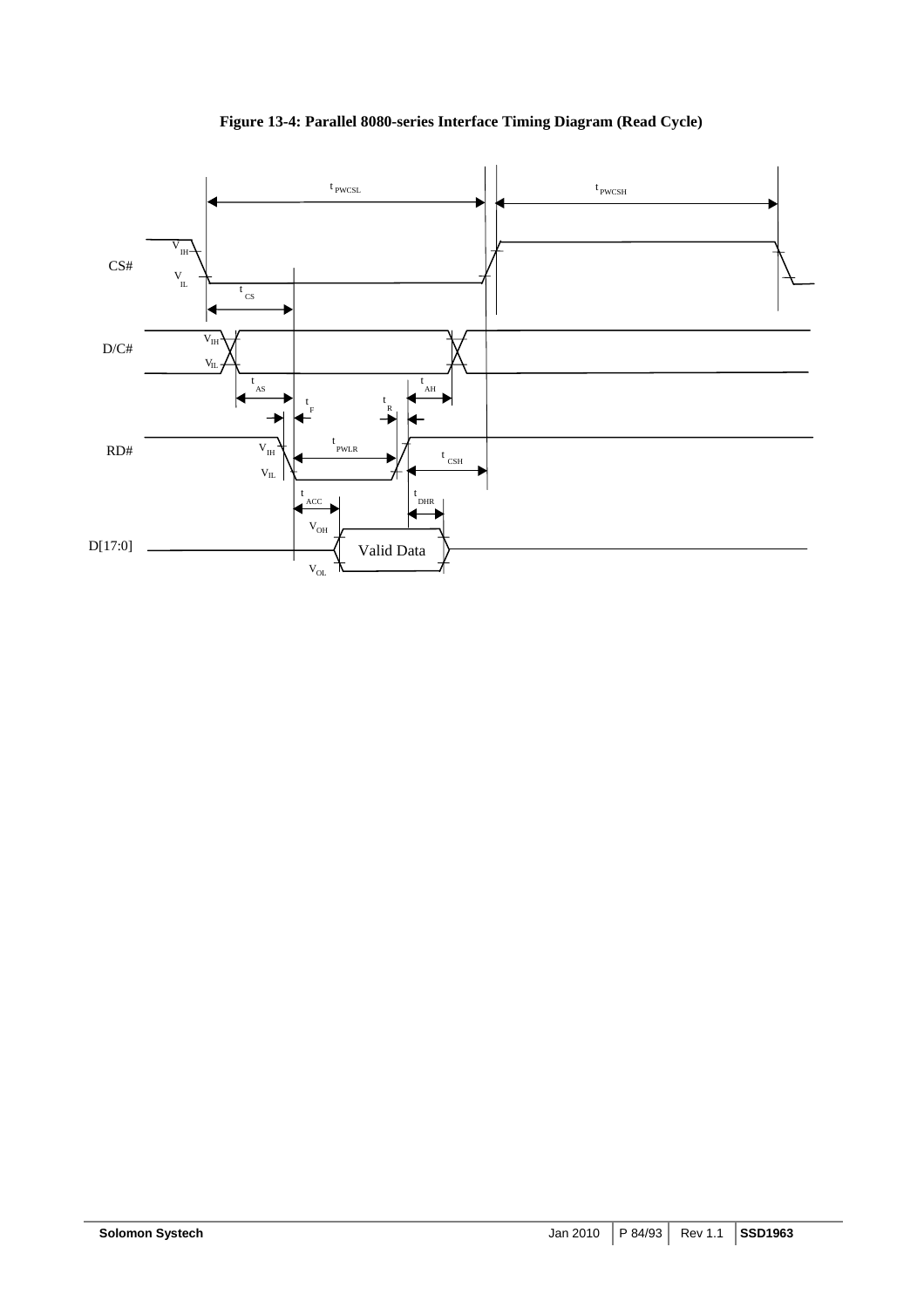# **13.3 Parallel LCD Interface Timing**



## **Figure 13-5: Generic TFT Panel Timing**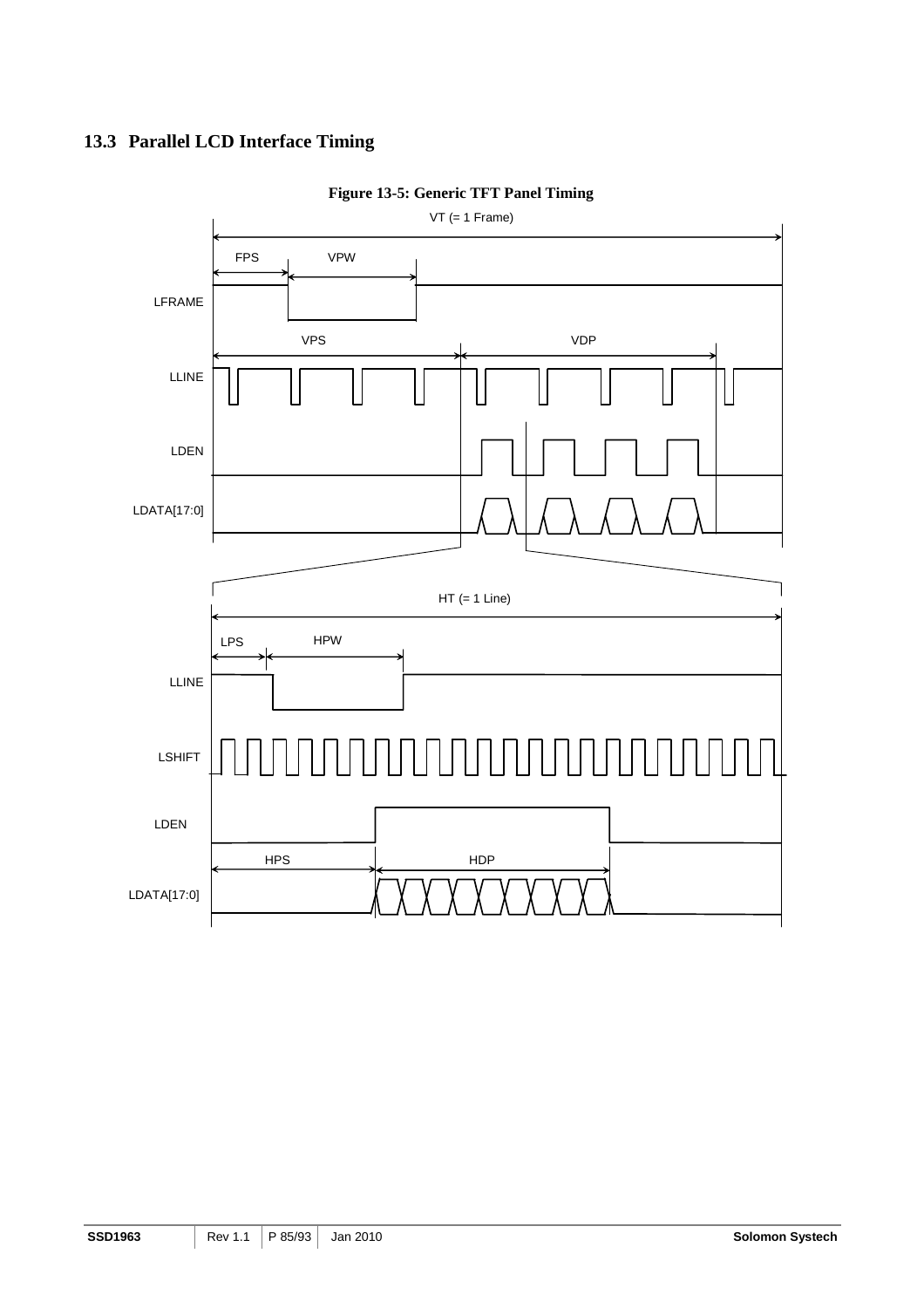# **13.4 Serial RGB Interface Timing**



**Figure 13-6: Serial RGB Interface Timing (without dummy mode)**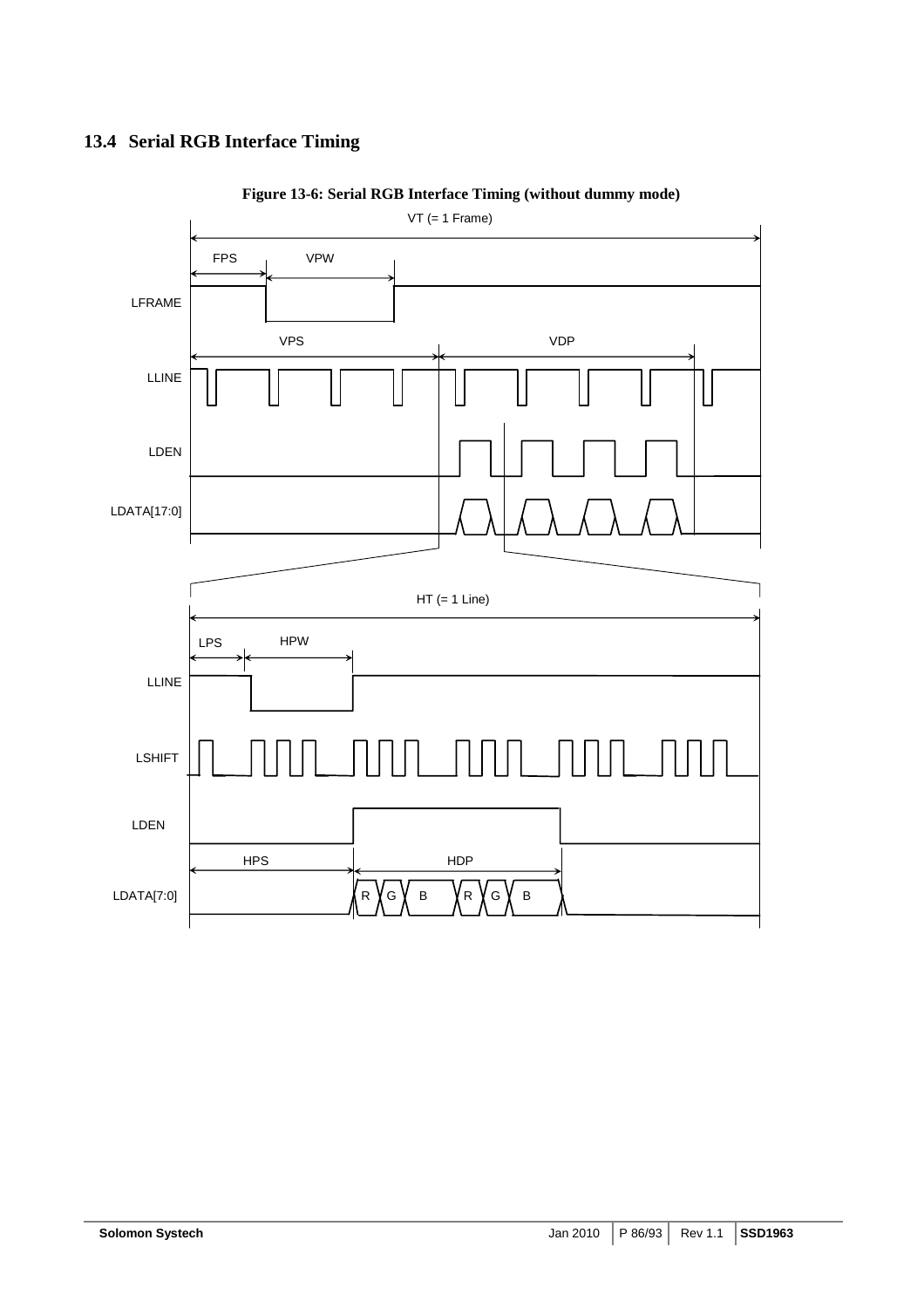

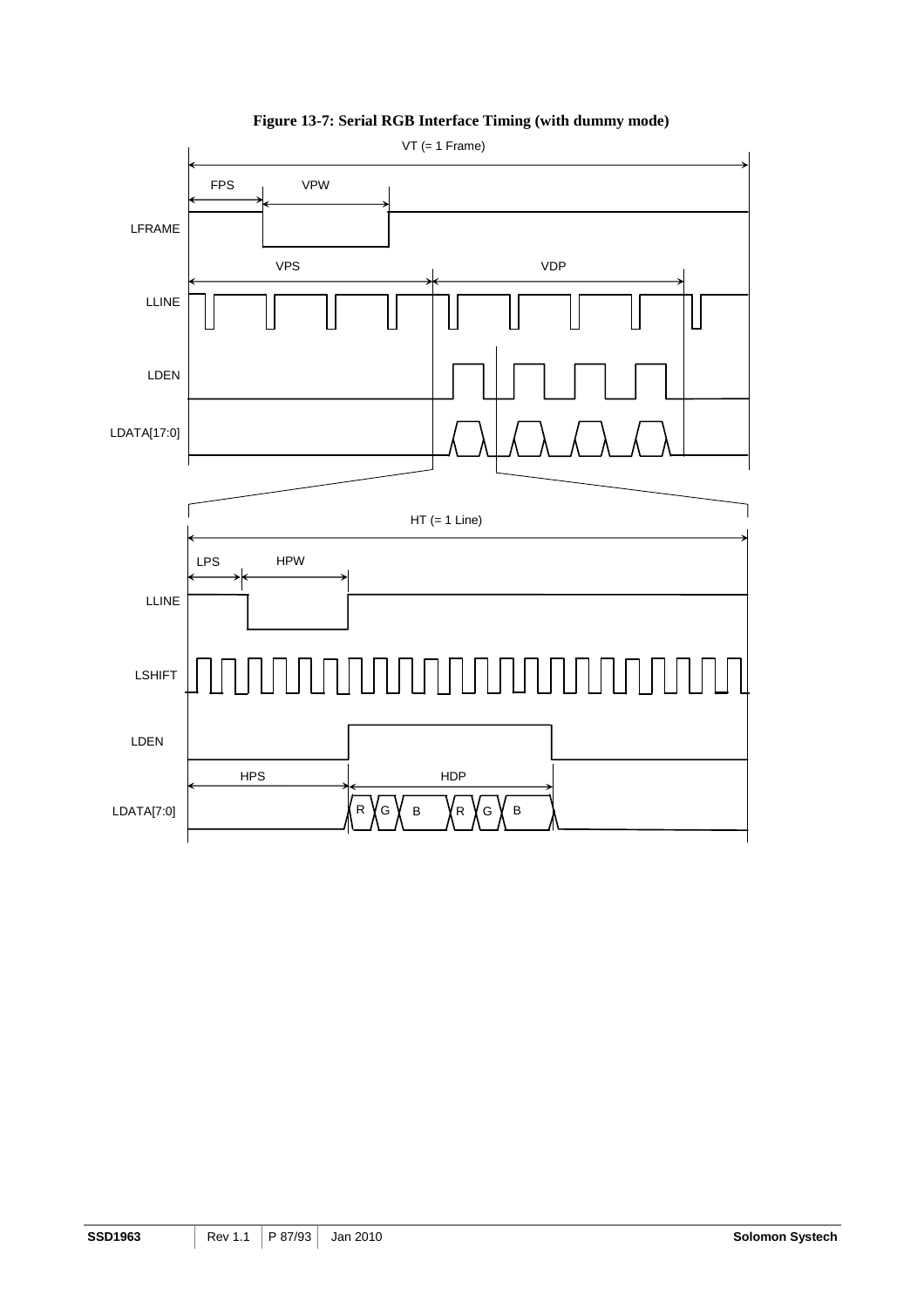# **14 APPLICATION EXAMPLE**



**Figure 14-1 : Application circuit for SSD1963 (With Direct clock input)**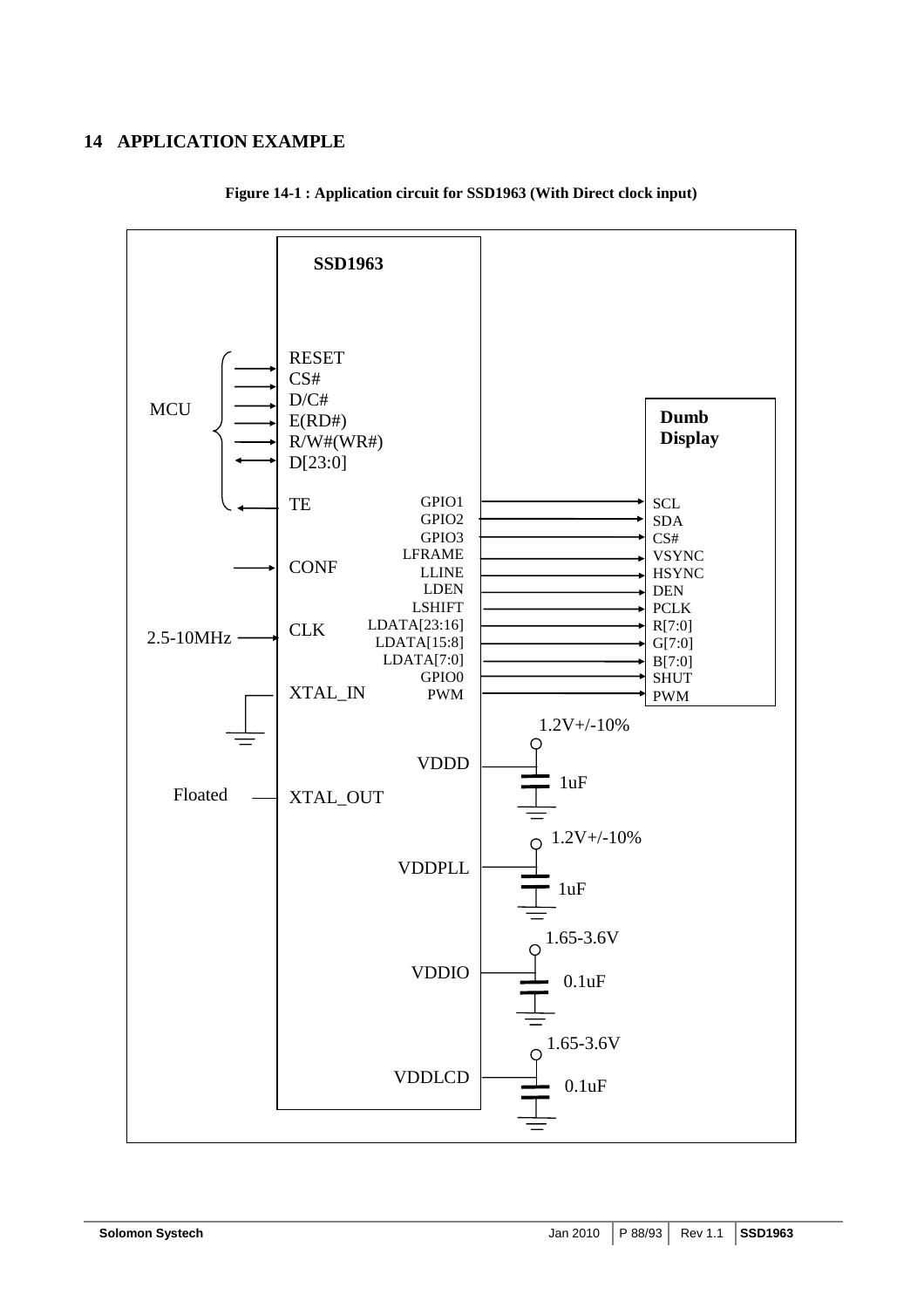

**Figure 14-2 : Application circuit for SSD1963 (With crystal oscillator input)**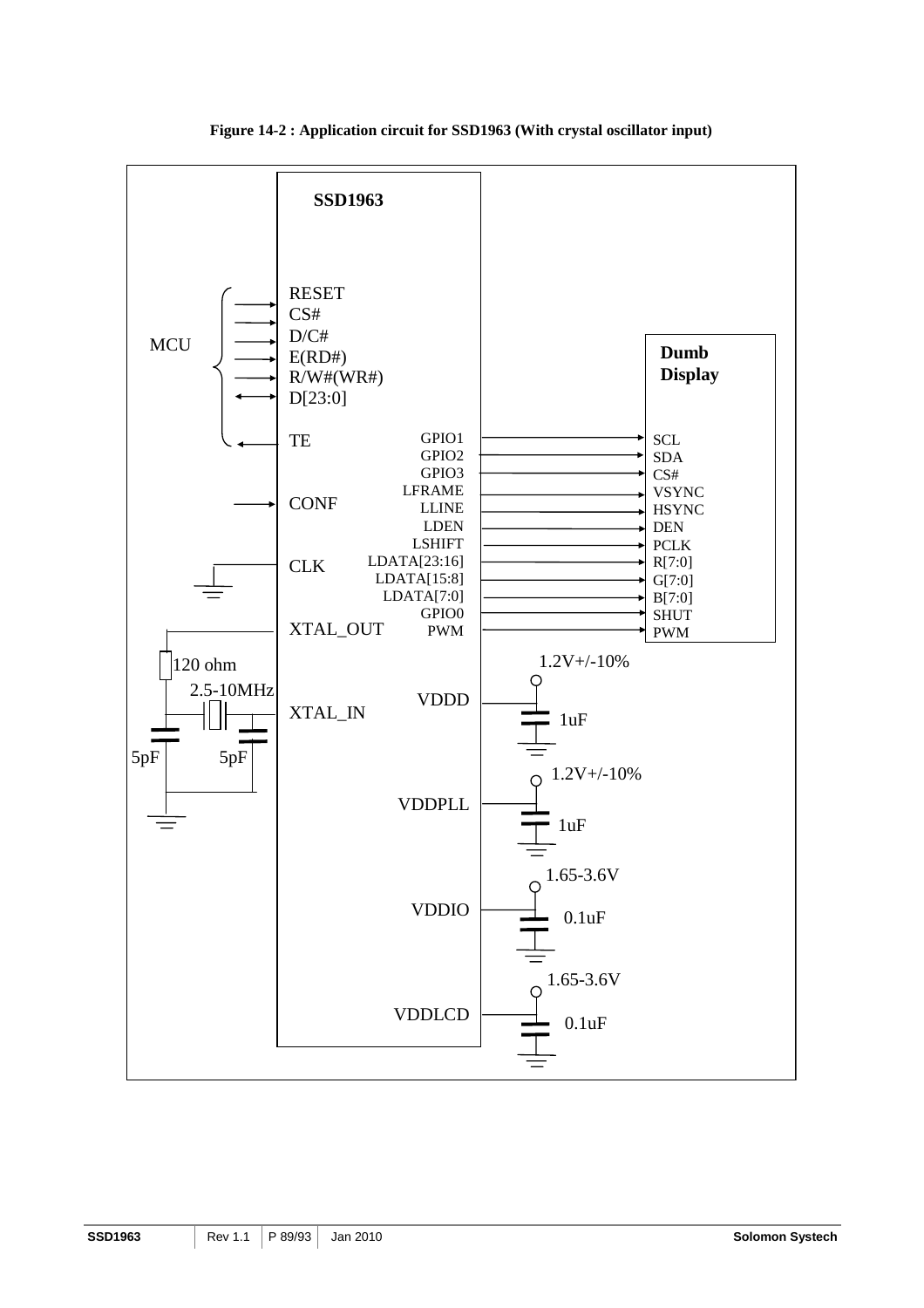## **15 PACKAGE INFORMATION**



## **15.1 Package Mechanical Drawing for 80 balls TFBGA**

| <b>Dimension in mm</b> |      |                |            |  |  |
|------------------------|------|----------------|------------|--|--|
| <b>Symbol</b>          | Min  | <b>Typical</b> | <b>Max</b> |  |  |
| A                      | --   |                | 1.1        |  |  |
| A1                     | 0.16 |                | 0.26       |  |  |
| A2                     |      | 0.21           |            |  |  |
| A <sub>3</sub>         |      | 0.54           |            |  |  |
| b                      | 0.27 |                | 0.37       |  |  |
| D                      |      | 7.00 BSC       |            |  |  |
| E                      |      | 7.00 BSC       |            |  |  |
| e                      |      | 0.65 BSC       |            |  |  |
| D <sub>1</sub>         |      | 5.2 BSC        |            |  |  |
| E1                     |      | 5.2 BSC        |            |  |  |
| aaa                    |      | 0.1            |            |  |  |
| bbb                    |      | 0.2            |            |  |  |
| ddd                    |      | 0.08           |            |  |  |
| eee                    |      | 0.15           |            |  |  |
| fff                    |      | 0.08           |            |  |  |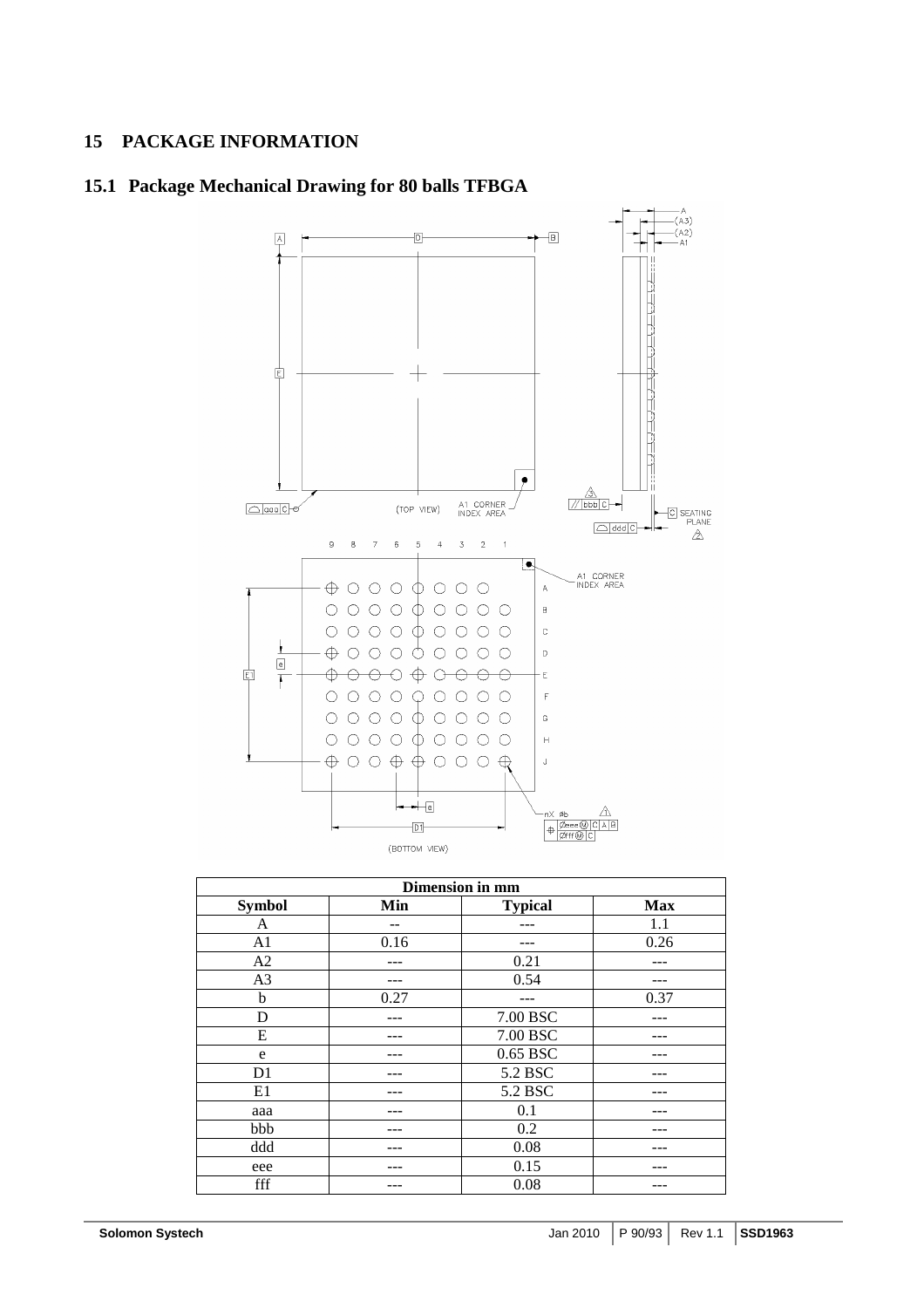# **15.2 Package Mechanical Drawing for 128 pins LQFP**



|        | Dimension in mm |          |      |  |
|--------|-----------------|----------|------|--|
| Symbol | Min             | Nom      | Max  |  |
| Α      |                 |          | 1.60 |  |
| A1     | 0.05            |          |      |  |
| A2     |                 | 1.40     |      |  |
| D      |                 | 16.00    |      |  |
| D1     |                 | 14.00    |      |  |
| Е      |                 | 16.00    |      |  |
| E1     |                 | 14.00    |      |  |
| e      |                 | 0.40 BSC |      |  |
|        |                 | 0.18     |      |  |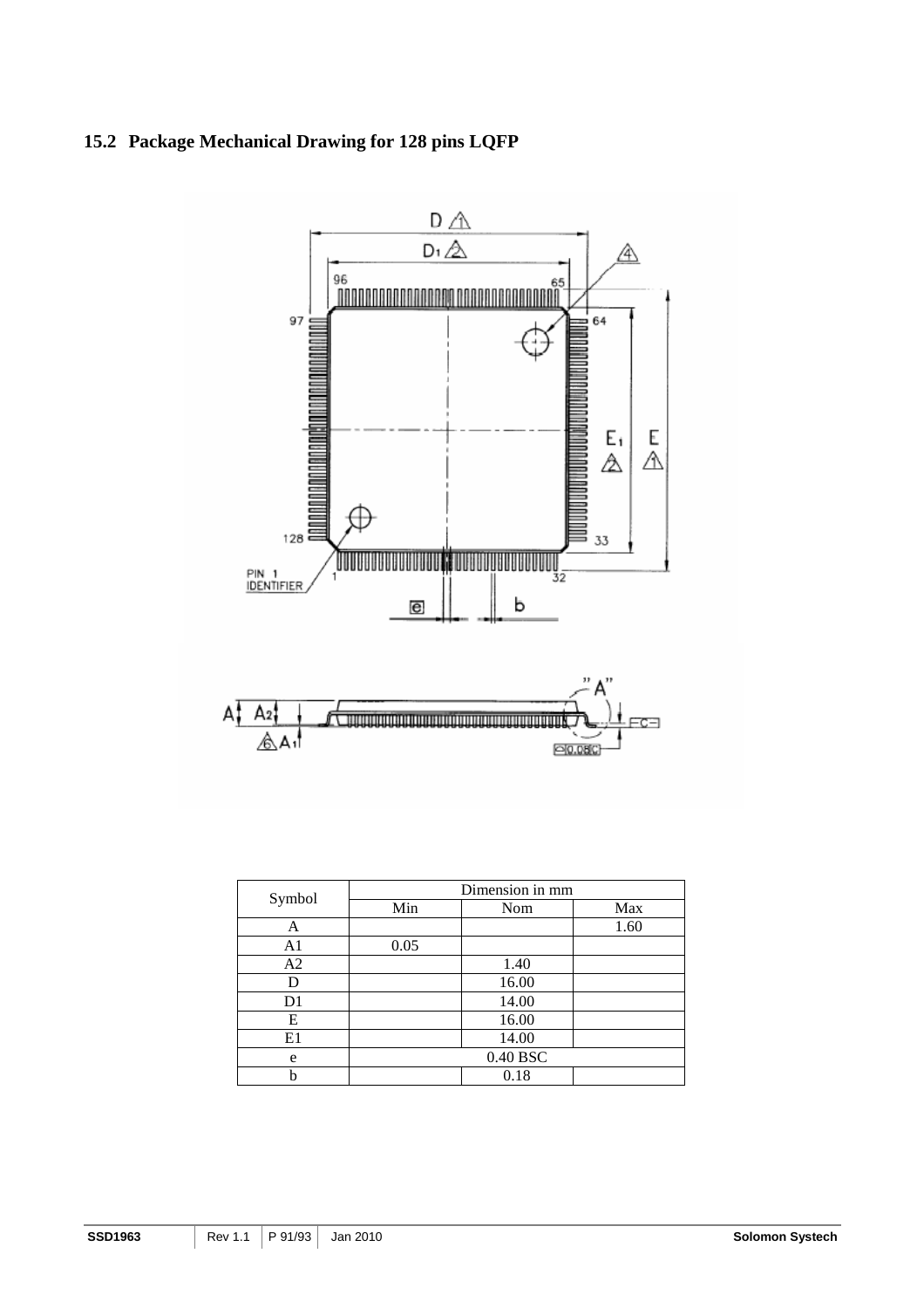

# **15.3 Tape & Reel Drawing for 128 pins LQFP**

24

OC.

 $\ddot{}$ 

Ō

W

ALL DIMENSIONS IN MILLIMETRES UNLESS OTHERWISE STATED.